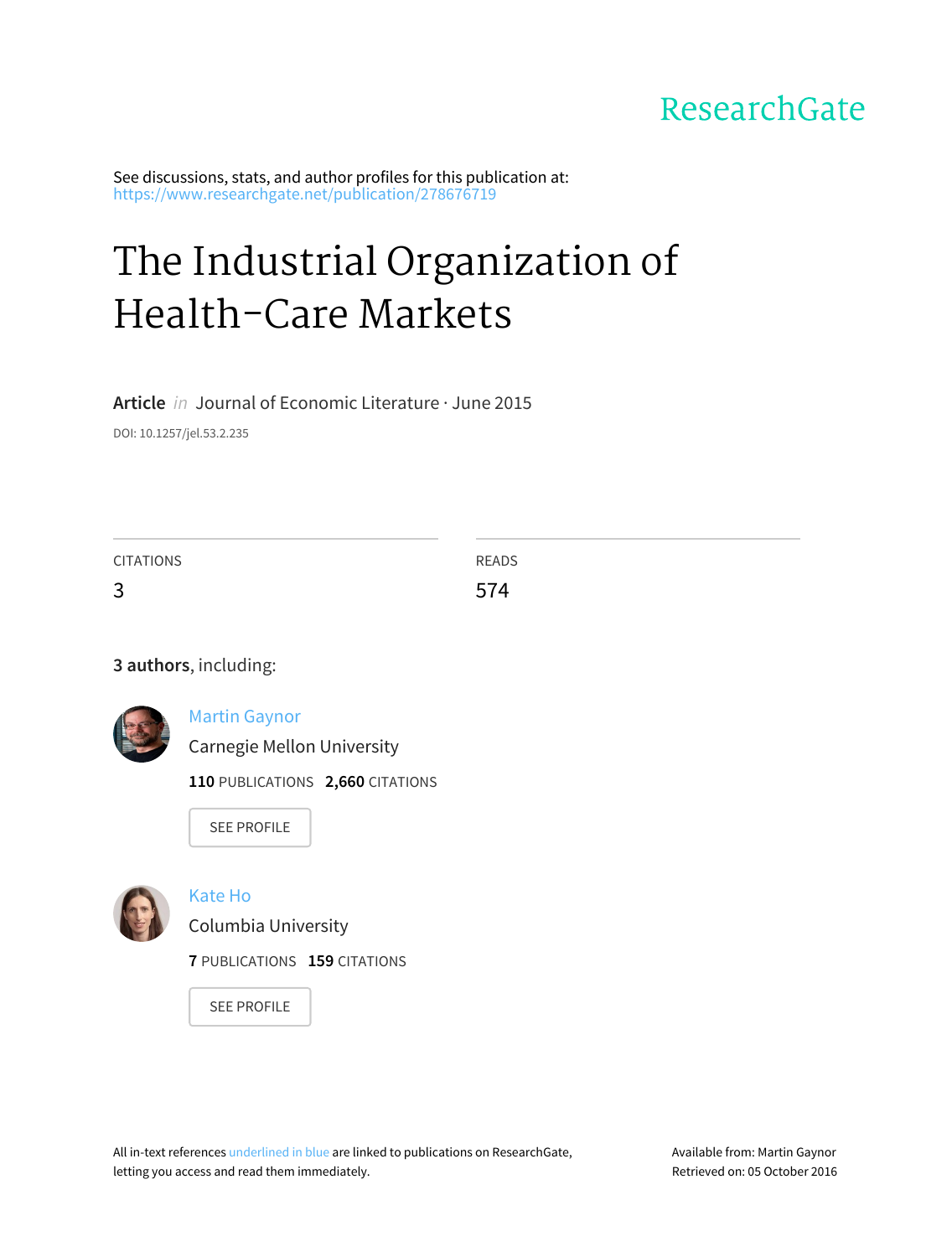## The Industrial Organization of Health-Care Markets†

MARTIN GAYNOR, KATE HO, AND ROBERT J. TOWN<sup>\*</sup>

*The U.S. health-care sector is large and growing—health-care spending in 2011 amounted to \$2.7 trillion and 18 percent of GDP. Approximately half of health-care output is allocated via markets. In this paper, we analyze the industrial organization literature on health-care markets, focusing on the impact of competition on price, quality, and treatment decisions for health-care providers and health insurers. We conclude with a discussion of research opportunities for industrial organization economists, including opportunities created by the U.S. Patient Protection and Affordable Care Act.* (*JEL* J15, J24, J71, J81, K31)

#### 1. *Introduction*

The U.S. health-care sector is large and growing—health care spending in 2011 amounted to \$2.7 trillion and 18 percent of GDP (Hartman et al. 2013).<sup>1</sup> This makes the U.S. health sector the sixth largest "economy" in the world, just slightly behind France and ahead of Brazil, the United Kingdom, Italy,

\*Gaynor: Carnegie Mellon University, University of Bristol, and NBER; Ho: Columbia University, NBER, and CEPR; Town: University of Pennsylvania and NBER. We are grateful to editor Janet Currie for support and encouragement and to her and four anonymous referees for helpful comments that substantially improved the paper. This paper was written in large part while Gaynor was at the Federal Trade Commission. The views expressed here are those of the authors and do not necessarily represent those of the Federal Trade Commission or any individual Commissioner.

† Go to <http://dx.doi.org/10.1257/jel.53.2.235> to visit the article page and view author disclosure statement(s).

1We note that health care is also a very substantial part of the economies of all developed economies, not just the United States.

and Russia.2 While total spending on health care is large, the industries that constitute the major components of this sector—hospital services, physician services, and health insurance—are each large in their own right. The hospital sector, at \$850.6 billion, represents 5.6 percent of U.S. GDP, physician services constitute 3.6 percent, and health insurance is 1 percent.3 This makes the hospital and physician sectors some of the largest industries in the U.S. economy, larger than construction (3.6 percent of GDP), mining and oil and gas extraction (1.95 percent), agriculture (1.37 percent), computer and electronic products

2In 2011, U.S. GDP was \$15 trillion; China, \$7.3 trillion; Japan, \$5.9 trillion; Germany, \$3.6 trillion; France, \$2.8 trillion; Brazil, \$2.5 trillion; the United Kingdom, \$2.4 trillion; Italy, \$2.4 trillion; and Russia, [\\$1.9 trillion. \(Source: World Bank, http://databank.](http://databank.worldbank.org/data/views/reports/tableview.aspx) worldbank.org/data/views/reports/tableview.aspx).

3Health insurance is measured as the "net cost of health insurance," the difference between premiums collected and benefits paid in a calendar year (Hartman et al. 2013).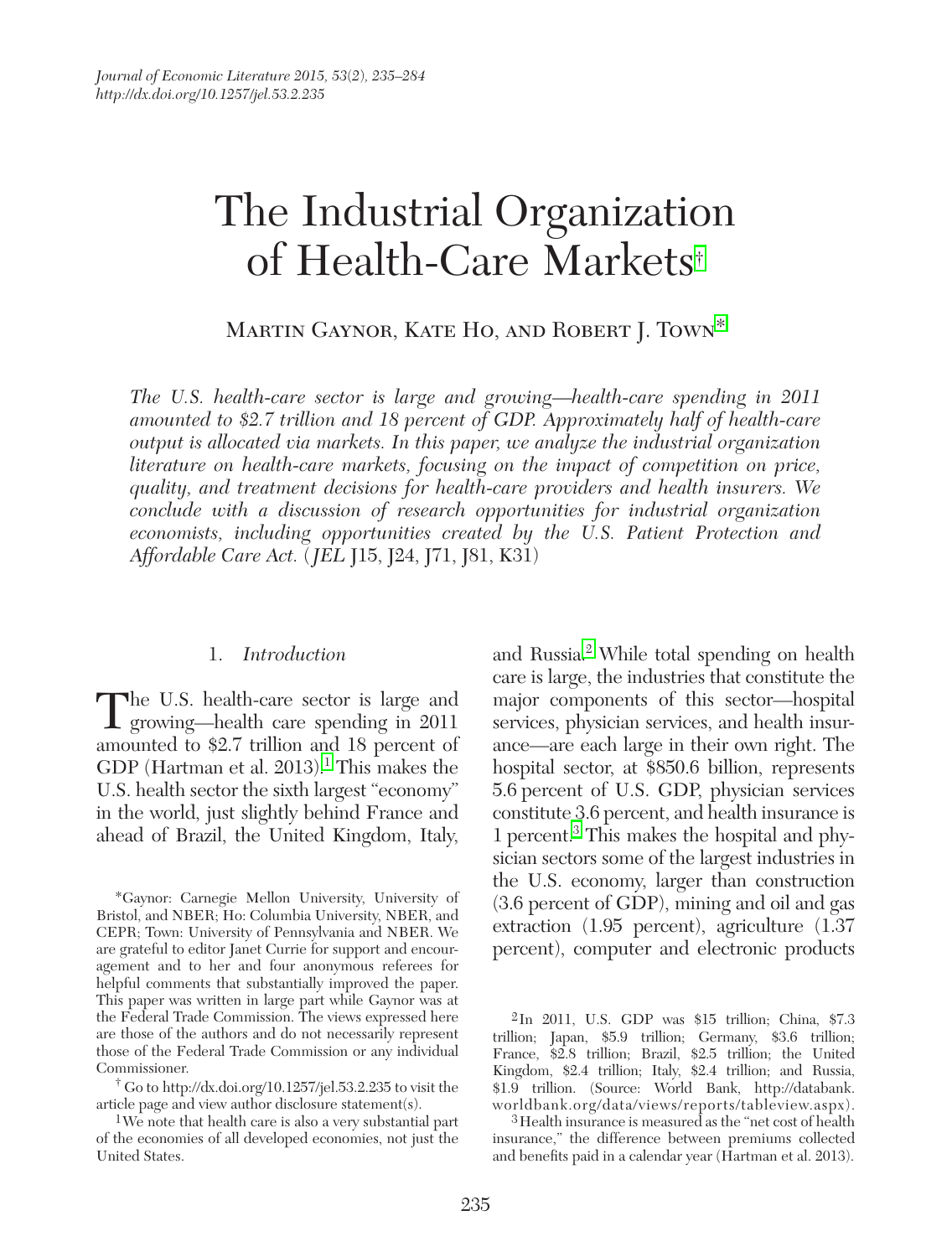(1.29 percent), broadcasting and telecommunications (2.5 percent), automobile manufacturing (0.33 percent), or even breweries  $(0.11$  percent).<sup>4</sup>

Obviously, any sector that constitutes nearly one-fifth of the U.S. economy is large enough to warrant extended and focused analysis. However, the significance of the health-care sector is not merely due to its size. The functioning of this sector has tremendous implications for the well-being of the population. A reduction in competitive vigor in health-care markets can result in substantially higher prices and higher medical expenditures. Further, even though consumers are typically heavily insured, the higher expenses associated with higher prices reduce consumer surplus. Employers pass through higher health-care costs dollar for dollar to workers, either by reducing wages or fringe benefits, or even dropping health insurance coverage entirely (see, e.g., Gruber 1994; [Bhattacharya](https://www.researchgate.net/publication/24418746_The_Incidence_of_Healthcare_Costs_of_Obesity?el=1_x_8&enrichId=rgreq-cb7d2b5db6741595fb53fa84c810989d-XXX&enrichSource=Y292ZXJQYWdlOzI3ODY3NjcxOTtBUzoyNDE3NTE4ODU2MTEwMDhAMTQzNDY0OTU0OTA1MA==) [and Bundorf 2005;](https://www.researchgate.net/publication/24418746_The_Incidence_of_Healthcare_Costs_of_Obesity?el=1_x_8&enrichId=rgreq-cb7d2b5db6741595fb53fa84c810989d-XXX&enrichSource=Y292ZXJQYWdlOzI3ODY3NjcxOTtBUzoyNDE3NTE4ODU2MTEwMDhAMTQzNDY0OTU0OTA1MA==) [Baicker and Chandra](https://www.researchgate.net/publication/24099980_The_Labor_Market_Effects_of_Rising_Health_Insurance_Premiums?el=1_x_8&enrichId=rgreq-cb7d2b5db6741595fb53fa84c810989d-XXX&enrichSource=Y292ZXJQYWdlOzI3ODY3NjcxOTtBUzoyNDE3NTE4ODU2MTEwMDhAMTQzNDY0OTU0OTA1MA==) [2006;](https://www.researchgate.net/publication/24099980_The_Labor_Market_Effects_of_Rising_Health_Insurance_Premiums?el=1_x_8&enrichId=rgreq-cb7d2b5db6741595fb53fa84c810989d-XXX&enrichSource=Y292ZXJQYWdlOzI3ODY3NjcxOTtBUzoyNDE3NTE4ODU2MTEwMDhAMTQzNDY0OTU0OTA1MA==) Emanuel and Fuchs 2008).5 Perhaps more importantly, the competitive environment affects the quality of care delivered by health-care organizations which, in turn, can have enormous impacts on the quality and length of life.

This paper focuses on the functioning of health-care markets for good reason—markets play a large role in the delivery of health care in many countries, and in the financing of care in the United States, the Netherlands, and Switzerland.<sup>6</sup> Despite its clear importance, the functioning of health-care markets

6Approximately one-half of health care in the United States is financed via private markets, about two-thirds in Switzerland, and about 85 percent in the Netherlands (Source: OECD Health Data 2012, [http://www.](http://www.oecd.org/health/health-systems/oecdhealthdata2012-frequentlyrequesteddata.htm)

has received relatively little attention in health policy spheres. In addition, markets have come to play an increasing role in the delivery of health care in other countries. In 2006 the English NHS introduced reforms designed to increase choice and competition for hospital care (Farrar et al. 2007). New NHS reforms have been enacted recently which seek to extend the role of markets and competition [further \(see http://www.kingsfund.org.uk/](http://www.kingsfund.org.uk/topics/nhs-reform) topics/nhs-reform). The Netherlands relies on private markets for health insurance and has been gradually deregulating markets for health care (Schäfer et al. 2010). Germany, Sweden, and Italy (Lombardy) all have some forms of decentralization designed to introduce markets and competition in health care ([Dixon and Poteliakhoff 2012;](https://www.researchgate.net/publication/221726337_Back_to_the_future_10_years_of_European_health_reforms?el=1_x_8&enrichId=rgreq-cb7d2b5db6741595fb53fa84c810989d-XXX&enrichSource=Y292ZXJQYWdlOzI3ODY3NjcxOTtBUzoyNDE3NTE4ODU2MTEwMDhAMTQzNDY0OTU0OTA1MA==) [Vrangbaek](https://www.researchgate.net/publication/221726339_Choice_Policies_in_Northern_European_Health_Systems?el=1_x_8&enrichId=rgreq-cb7d2b5db6741595fb53fa84c810989d-XXX&enrichSource=Y292ZXJQYWdlOzI3ODY3NjcxOTtBUzoyNDE3NTE4ODU2MTEwMDhAMTQzNDY0OTU0OTA1MA==) [et al. 2012](https://www.researchgate.net/publication/221726339_Choice_Policies_in_Northern_European_Health_Systems?el=1_x_8&enrichId=rgreq-cb7d2b5db6741595fb53fa84c810989d-XXX&enrichSource=Y292ZXJQYWdlOzI3ODY3NjcxOTtBUzoyNDE3NTE4ODU2MTEwMDhAMTQzNDY0OTU0OTA1MA==); Helderman, Bevan, and France 2012). As a consequence, the performance of markets can have large impacts on the overall performance of the health-care sectors in many countries.

There has been growing interest among economists in recent years in the industrial organization of health care markets. This is due in part to the growing prominence of health-care markets in policy issues, the increasing availability of rich datasets on health care, advances in economics methodology, and institutional changes that have led to a greater role and prominence for markets in health care. In the United States, the Patient Protection and Affordable Care Act (ACA) passed in 2010 has further increased the policy relevance of questions concerning interactions between medical providers and insurers. The U.S. reforms are built on the existing structure of U.S. health-care markets and attempt to leverage competition in some areas (for example between insurers competing on Health Insurance Exchanges), while encouraging certain kinds of consolidation in

[<sup>4</sup>Source: Bureau of Economic Analysis, http://www.bea.](http://www.bea.gov/industry/gdpbyind_data.htm) gov/industry/gdpbyind\_data.htm.

<sup>5</sup>[Town et al. \(2006\)](https://www.researchgate.net/publication/null?el=1_x_8&enrichId=rgreq-cb7d2b5db6741595fb53fa84c810989d-XXX&enrichSource=Y292ZXJQYWdlOzI3ODY3NjcxOTtBUzoyNDE3NTE4ODU2MTEwMDhAMTQzNDY0OTU0OTA1MA==) find that private insurance rolls declined by approximately 0.3 percentage points or approximately 695,000 lives in 2003 due to the effects of hospital mergers, with the vast majority of those who lost private insurance joining the ranks of the uninsured.

[oecd.org/health/health-systems/oecdhealthdata2012](http://www.oecd.org/health/health-systems/oecdhealthdata2012-frequentlyrequesteddata.htm) frequentlyrequesteddata.htm).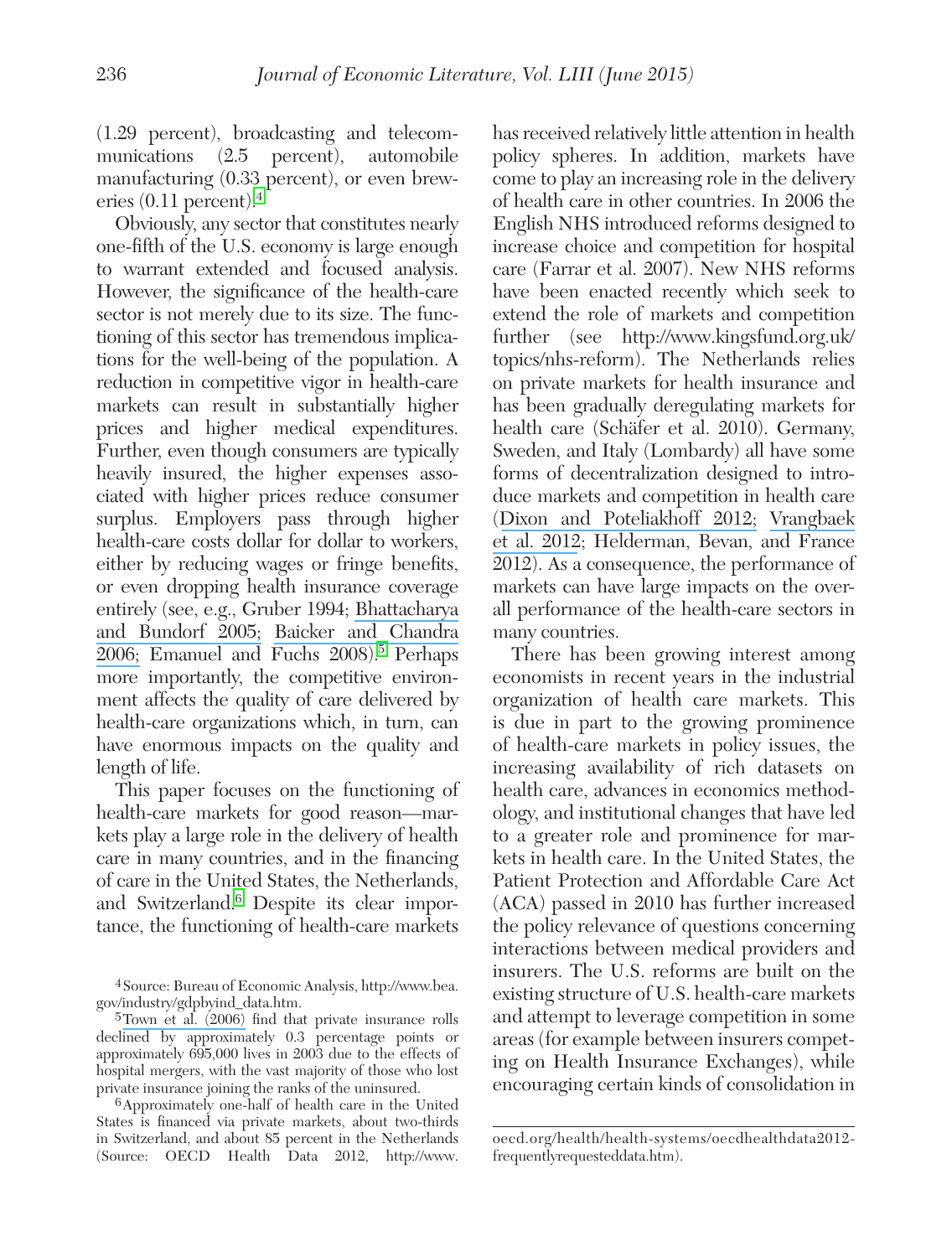others. In addition, they move towards substantial changes in provider incentives, raising questions about the interaction among market structure, incentives, and outcomes in this market. There are key policy roles for competition authorities, regulators, and policy designers in enabling and facilitating competition in health-care markets.

The paper proceeds as follows. We begin in section 2 by describing some key issues in the industrial organization of health care as a way of structuring our discussion of the literature. That section also mentions some interesting topics that, due to space constraints, we will not discuss. In section 3 we provide some informative descriptive statistics on provider and insurer market structure. We then discuss quality determination in section 4, price and network determination in health-care markets in section 5, health insurance premium setting in section 6, and plan choice in section 7. The economics of physician treatment and referral decisions are presented in section 8. In each of these sections we provide an in-depth review of the existing literature. We note that, in each section, there are promising areas for further research where there is currently little evidence, but where new data sources and empirical methodologies are becoming available. We conclude with a discussion of these research opportunities, focusing in particular on the U.S. health reforms.

## 2. *Key Issues in the Industrial Organization of Health Care*

Recent research on health-care markets has focused on the different ways in which interactions between firms affect variables that directly impact welfare. These variables include provider quality, prices, treatment decisions, and insurer premiums. An additional factor is the match between consumers and providers: are consumers who care about (or need) particular provider characteristics matched to providers with those characteristics? Interfirm interactions include horizontal competition (which may affect, for example, firms' investments in their quality) and also vertical interactions that might determine the prices paid to providers or the choice set of providers made available to particular consumers.

We structure our discussion of this literature around a multistage model of the market. In the first stage, providers (hospitals and physicians) make investments that determine their quality. In addition to being influenced by horizontal competition, these investments may be affected by demand-side factors such as the amount of information on quality that is provided to consumers and the amount of choice they are offered when they need medical care. In the second stage, given their quality levels, providers negotiate with insurers to determine insurers' provider networks and the prices paid to providers. This complex interaction has been analyzed in a growing number of papers; it has substantial implications for consumer welfare and for costs. Third, insurers choose their premiums to maximize their objective functions, taking into account their own characteristics and those of competing insurers. In the fourth stage consumers observe each insurer's provider network and other characteristics, including premiums, and choose their insurers. Finally, when the enrollment process is complete, some consumers get sick and utilize providers either from within their insurers' networks or (incurring a larger out-of-pocket payment) from outside the network.

Each stage of this model has an impact on the equilibrium outcome, and therefore on welfare. Clearly every stage is related to the others: optimal choices in one stage are functions of expectations regarding the rest. The stages are as follows.

1. Quality determination in provider markets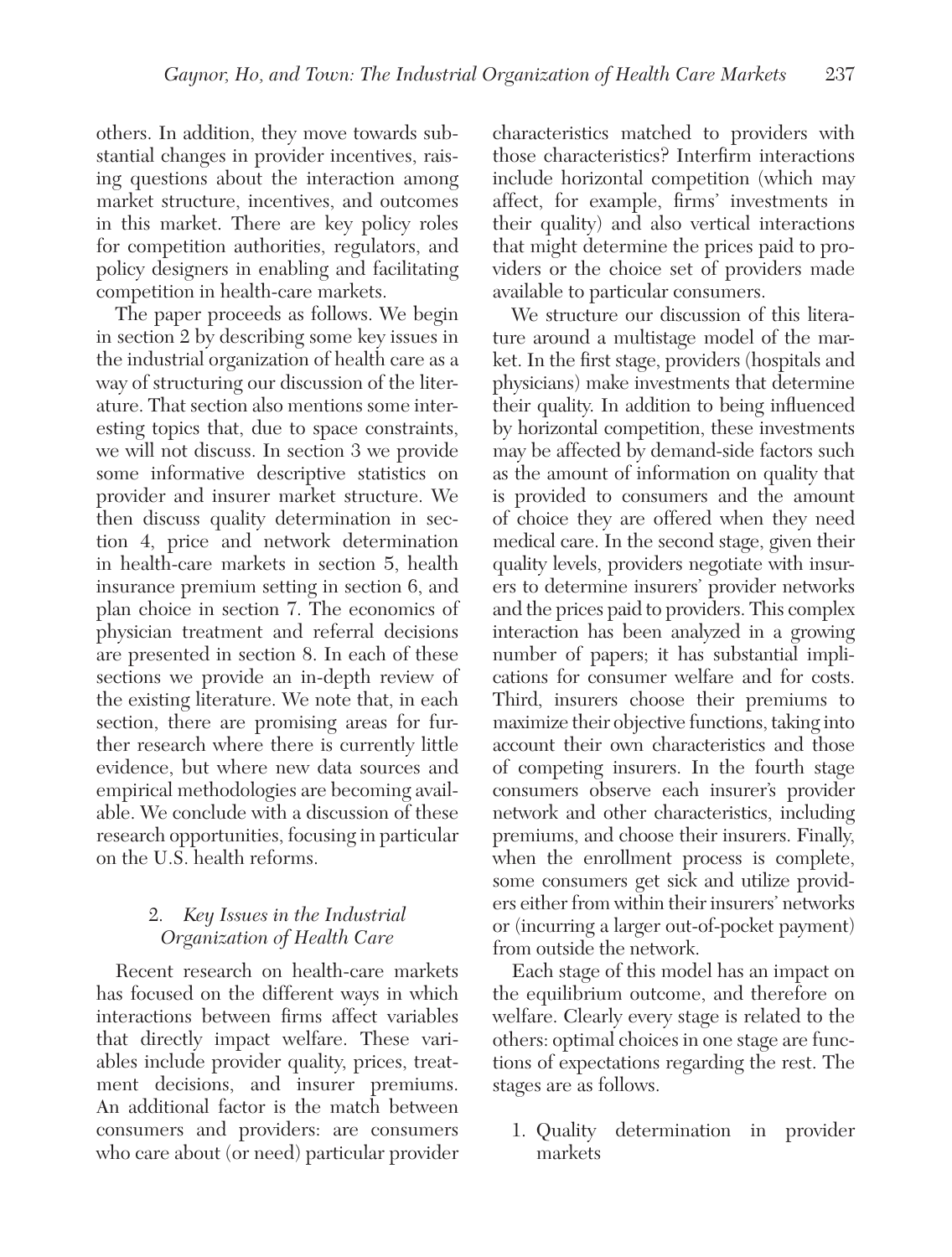- 2. Price and network determination in provider markets
- 3. Premium determination in insurance markets
- 4. Consumer choice in insurance markets
- 5. Incentives and provider referral decisions/consumer utilization.

However, very few papers try to address more than one or two stages of the model, in part because of modeling issues (model complexity and the difficulty of identifying a complete model of all the stages), and in part due to lack of data required to estimate a complete model. Most instead focus on one of the stages. In what follows, we review the key papers on each topic and present a framework for thinking about the individual topics and the model as a whole.

In this review we focus on market models of price and quality determination. There are, of course, other important and interesting topics in the industrial organization of health-care markets, notably the economics of asymmetric information in these markets, pharmaceuticals, and medical devices. There have been a number of excellent reviews on asymmetric information in health care (McGuire 2000; [Einav, Finkelstein, and Cullen 2010;](https://www.researchgate.net/publication/49739934_Estimating_Welfare_In_Insurance_Markets_Using_Variation_in_Prices?el=1_x_8&enrichId=rgreq-cb7d2b5db6741595fb53fa84c810989d-XXX&enrichSource=Y292ZXJQYWdlOzI3ODY3NjcxOTtBUzoyNDE3NTE4ODU2MTEwMDhAMTQzNDY0OTU0OTA1MA==) [Dranove](https://www.researchgate.net/publication/285985987_Health_Care_Markets_Regulators_and_Certifiers?el=1_x_8&enrichId=rgreq-cb7d2b5db6741595fb53fa84c810989d-XXX&enrichSource=Y292ZXJQYWdlOzI3ODY3NjcxOTtBUzoyNDE3NTE4ODU2MTEwMDhAMTQzNDY0OTU0OTA1MA==) [2012;](https://www.researchgate.net/publication/285985987_Health_Care_Markets_Regulators_and_Certifiers?el=1_x_8&enrichId=rgreq-cb7d2b5db6741595fb53fa84c810989d-XXX&enrichSource=Y292ZXJQYWdlOzI3ODY3NjcxOTtBUzoyNDE3NTE4ODU2MTEwMDhAMTQzNDY0OTU0OTA1MA==) [Breyer, Bundorf, and Pauly 2012;](https://www.researchgate.net/publication/279971715_Health_Care_Spending_Risk_Health_Insurance_and_Payment_to_Health_Plans?el=1_x_8&enrichId=rgreq-cb7d2b5db6741595fb53fa84c810989d-XXX&enrichSource=Y292ZXJQYWdlOzI3ODY3NjcxOTtBUzoyNDE3NTE4ODU2MTEwMDhAMTQzNDY0OTU0OTA1MA==) [Einav](https://www.researchgate.net/publication/51149219_Selection_in_Insurance_Markets_Theory_and_Empirics_in_Pictures?el=1_x_8&enrichId=rgreq-cb7d2b5db6741595fb53fa84c810989d-XXX&enrichSource=Y292ZXJQYWdlOzI3ODY3NjcxOTtBUzoyNDE3NTE4ODU2MTEwMDhAMTQzNDY0OTU0OTA1MA==) [and Finkelstein 2011\)](https://www.researchgate.net/publication/51149219_Selection_in_Insurance_Markets_Theory_and_Empirics_in_Pictures?el=1_x_8&enrichId=rgreq-cb7d2b5db6741595fb53fa84c810989d-XXX&enrichSource=Y292ZXJQYWdlOzI3ODY3NjcxOTtBUzoyNDE3NTE4ODU2MTEwMDhAMTQzNDY0OTU0OTA1MA==), and of the economics of pharmaceuticals (Scherer 2000; [Berndt 2002](https://www.researchgate.net/publication/null?el=1_x_8&enrichId=rgreq-cb7d2b5db6741595fb53fa84c810989d-XXX&enrichSource=Y292ZXJQYWdlOzI3ODY3NjcxOTtBUzoyNDE3NTE4ODU2MTEwMDhAMTQzNDY0OTU0OTA1MA==); Scott Morton, and Kyle 2012). Given space constraints, we focus on the industrial organization of health care and health insurance markets. We explicitly focus on papers that speak directly to one of the five stages of the framework listed above. This is both of quantitative importance, given the size of this sector of the economy, and an area of rapidly growing research. We comment on the potential for incorporating asymmetric information into the IO modeling of health care in section 9.

#### 3. *Provider and Insurer Market Structure*

In most developed economies, hospital and physician services comprise a large and growing component of GDP. The share of total expenditures accounted for by hospital and physician services and health insurance has grown substantially over the last thirty years. In 1980, hospitals, physicians, and health insurance<sup>7</sup> accounted for 3.6 percent, 1.7 percent, and 0.34 percent of GDP, respectively (Martin et al. 2011). By 2011, these numbers were 5.5 percent, 3.5 percent, and 1 percent, respectively. The total size of the hospital, physician, and insurance sectors nearly doubled over this twenty-nine year period, from 5.64 percent to 10 percent. The size of these industries and their long-run trends suggest that understanding their structure and performance is not only important for the performance of the health care industry, it is also important for understanding the economy as a whole.

#### 3.1 *Hospitals*

While the hospital sector increased its importance in the economy, it simultaneously became more concentrated. In particular, a large hospital merger wave swept through the country during the 1990s, increasing the concentration of many hospital markets.<sup>8</sup> It was during this period that hospital systems, organizations comprised of multiple hospitals, became an important feature in the health-care landscape. This increase in concentration will likely persist and affect market outcomes for the foreseeable future.<sup>9</sup> Figure 1 displays the trends in

<sup>7</sup>Measured as the net cost of health insurance.

<sup>8</sup>There have been over 1,000 mergers in the U.S. hospital industry from 1994 to the present, with activity picking up in recent years (162 in 2010 and 2011).

<sup>9</sup>Because of their high entry- and fixed-cost structures, changes in market structure tend to persist over decades. Chung, Gaynor, and Richards-Shubik (2013) document that the impact of the Hill–Burton Act, which provided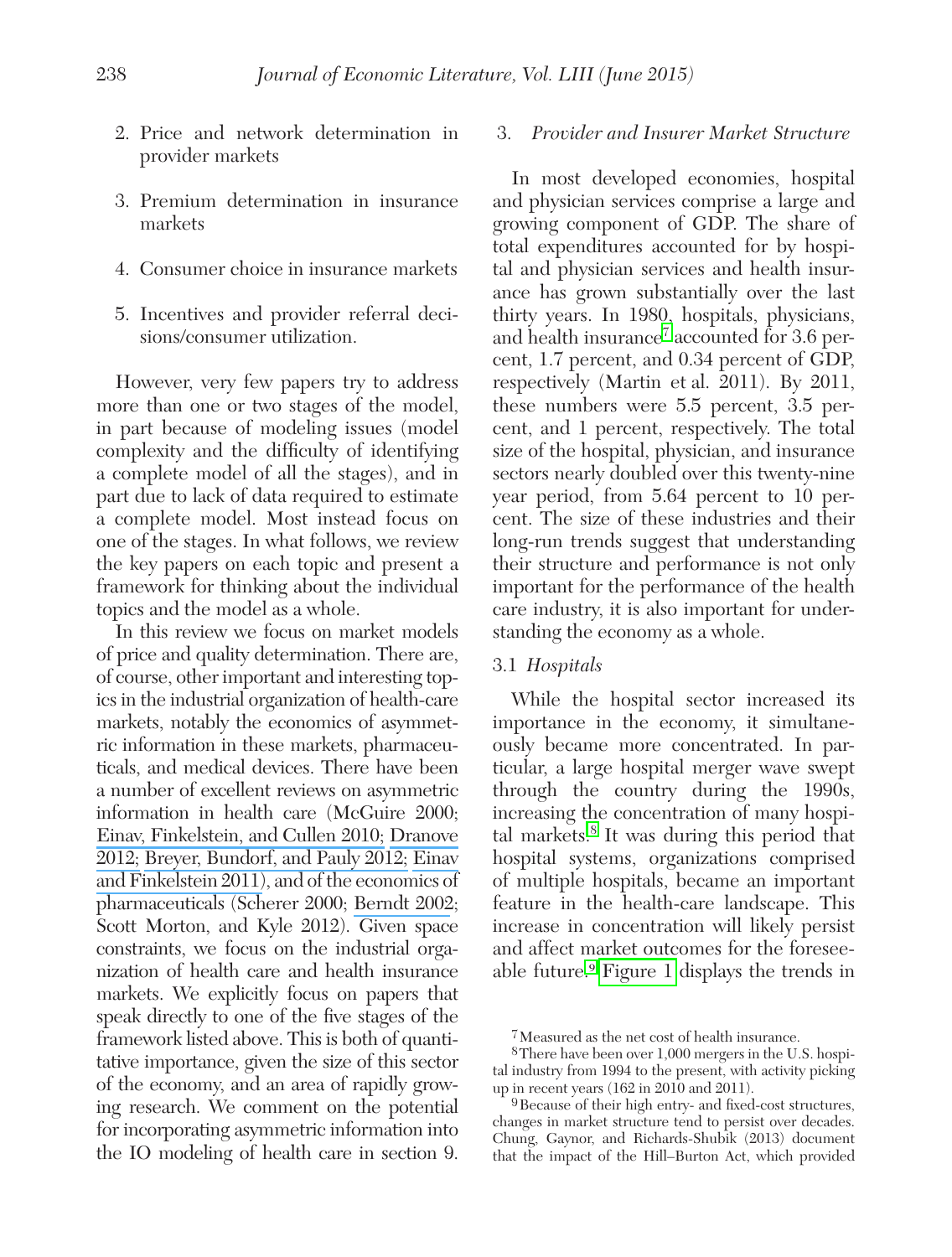the hospital Herfindahl–Hirschman Index (HHI), the number of within-market hospital mergers and acquisitions, and the percentage of the population enrolled in an HMO from 1990–2006.10

The message from figure 1 is that U.S. hospital markets are highly concentrated and have become even more concentrated over time. In 1987, the mean HHI was 2,340 and by 2006 the HHI is was 3,161—an increase of over 900 points.11 In 1992, the mean hospital concentration levels (2,440) were (barely) below the recently updated federal merger guidelines' (Federal Trade Commission and Department of Justice 2010) cut-off point for classifying a market as "Highly Concentrated" (HHI  $\geq 2,500$ ), but by 2006, the mean concentration level (3,261) rose to well above this threshold. In 1990, approximately 65 percent of MSAs were classified as highly concentrated. By 2006 more than  $77$ percent fell into that category. Perhaps just as tellingly, the percentage of MSAs classified as unconcentrated  $(HHI < 1,800)$  fell from 23 percent in 1990 to 11 percent in 2006.

[Town et al. \(2006\)](https://www.researchgate.net/publication/null?el=1_x_8&enrichId=rgreq-cb7d2b5db6741595fb53fa84c810989d-XXX&enrichSource=Y292ZXJQYWdlOzI3ODY3NjcxOTtBUzoyNDE3NTE4ODU2MTEwMDhAMTQzNDY0OTU0OTA1MA==) note that mergers and acquisitions are the primary reason for the increase in hospital concentration over this period. Figure 2 shows the distribution of concentration across MSAs in 1990 and 2006. Two features are apparent from the figure. First, most MSAs are highly concentrated. Second, points above the 45º line are

MSAs that experienced an increase in concentration from 1990 to 2006. The figure illustrates clearly that there has been a large increase in concentration in the vast majority of geographic areas in the United States. By 2006, most health insurers had to negotiate with hospital systems in highly concentrated markets, which likely reduced their bargaining leverage.

An obvious question is what initiated this wave of hospital consolidation. Fuchs (1997) and others point to the rise of managed care as the principal factor driving this massive consolidation. Anecdotal evidence and a cursory glance at figure 1 are consistent with this hypothesis. The idea is that the rise of HMOs introduced aggressive price negotiations between hospitals and health plans, thereby giving hospitals a strong incentive to acquire bargaining power through consolidation. However, the empirical evidence investigating this causal link is mixed (e.g., [Chernew 1995;](https://www.researchgate.net/publication/15596653_The_impact_of_non-IPA_HMOs_on_the_number_of_hospitals_and_hospital_capacity?el=1_x_8&enrichId=rgreq-cb7d2b5db6741595fb53fa84c810989d-XXX&enrichSource=Y292ZXJQYWdlOzI3ODY3NjcxOTtBUzoyNDE3NTE4ODU2MTEwMDhAMTQzNDY0OTU0OTA1MA==) [Dranove, Simon, and White](https://www.researchgate.net/publication/11248398_Is_Managed_Care_Leading_to_Consolidation_in_Health-Care_Markets?el=1_x_8&enrichId=rgreq-cb7d2b5db6741595fb53fa84c810989d-XXX&enrichSource=Y292ZXJQYWdlOzI3ODY3NjcxOTtBUzoyNDE3NTE4ODU2MTEwMDhAMTQzNDY0OTU0OTA1MA==) [2002;](https://www.researchgate.net/publication/11248398_Is_Managed_Care_Leading_to_Consolidation_in_Health-Care_Markets?el=1_x_8&enrichId=rgreq-cb7d2b5db6741595fb53fa84c810989d-XXX&enrichSource=Y292ZXJQYWdlOzI3ODY3NjcxOTtBUzoyNDE3NTE4ODU2MTEwMDhAMTQzNDY0OTU0OTA1MA==) [Town et al. 2007b](https://www.researchgate.net/publication/null?el=1_x_8&enrichId=rgreq-cb7d2b5db6741595fb53fa84c810989d-XXX&enrichSource=Y292ZXJQYWdlOzI3ODY3NjcxOTtBUzoyNDE3NTE4ODU2MTEwMDhAMTQzNDY0OTU0OTA1MA==)). Park and [Town](https://www.researchgate.net/publication/263813927_Industry_Shock_Expectations_Interindustry_Linkages_and_Merger_Waves_Evidence_from_the_Hospital_Industry?el=1_x_8&enrichId=rgreq-cb7d2b5db6741595fb53fa84c810989d-XXX&enrichSource=Y292ZXJQYWdlOzI3ODY3NjcxOTtBUzoyNDE3NTE4ODU2MTEwMDhAMTQzNDY0OTU0OTA1MA==) [\(2014\)](https://www.researchgate.net/publication/263813927_Industry_Shock_Expectations_Interindustry_Linkages_and_Merger_Waves_Evidence_from_the_Hospital_Industry?el=1_x_8&enrichId=rgreq-cb7d2b5db6741595fb53fa84c810989d-XXX&enrichSource=Y292ZXJQYWdlOzI3ODY3NjcxOTtBUzoyNDE3NTE4ODU2MTEwMDhAMTQzNDY0OTU0OTA1MA==) argue that the expectations over the importance of HMOs drove this merger wave. They find that HMO exit, a measure of the exuberance of expectations regarding the demand for managed care in a location, is correlated with hospital consolidation.

#### 3.2 *Physicians*

Physicians practice in a wide variety of organizational settings from single and paired independent practices, to multiphysician, multispecialty groups, to working as part of a large, integrated health system. The horizontal and vertical structures of these physician groups can affect both the process of care and the bargaining leverage of these groups. The complicated nature of these organizational structures makes measuring the market structure for physician services particularly challenging. Nonetheless, cross-sectional data measuring the basic types of organizations to which physicians

capital subsidizes to not-for-profit and public hospitals from 1948–1971, persists to this day.

<sup>10</sup>The HHI is the sum of squared market shares in the market. It is the most commonly used measure of market structure. We present population weighted averages for Metropolitan Statistical Areas (MSAs) based on admissions. We limit the sample of MSA to those with a population less than 3 million in 1990. We do this because it is likely that in MSAs with more than 3 million, there are multiple hospital markets and the HHI of that MSA is likely mismeasured.

<sup>11</sup>It is interesting that over roughly the same period of time, the nursing home industry did not see significant increases in market concentration, even though it was also subject to a number of mergers and acquisitions.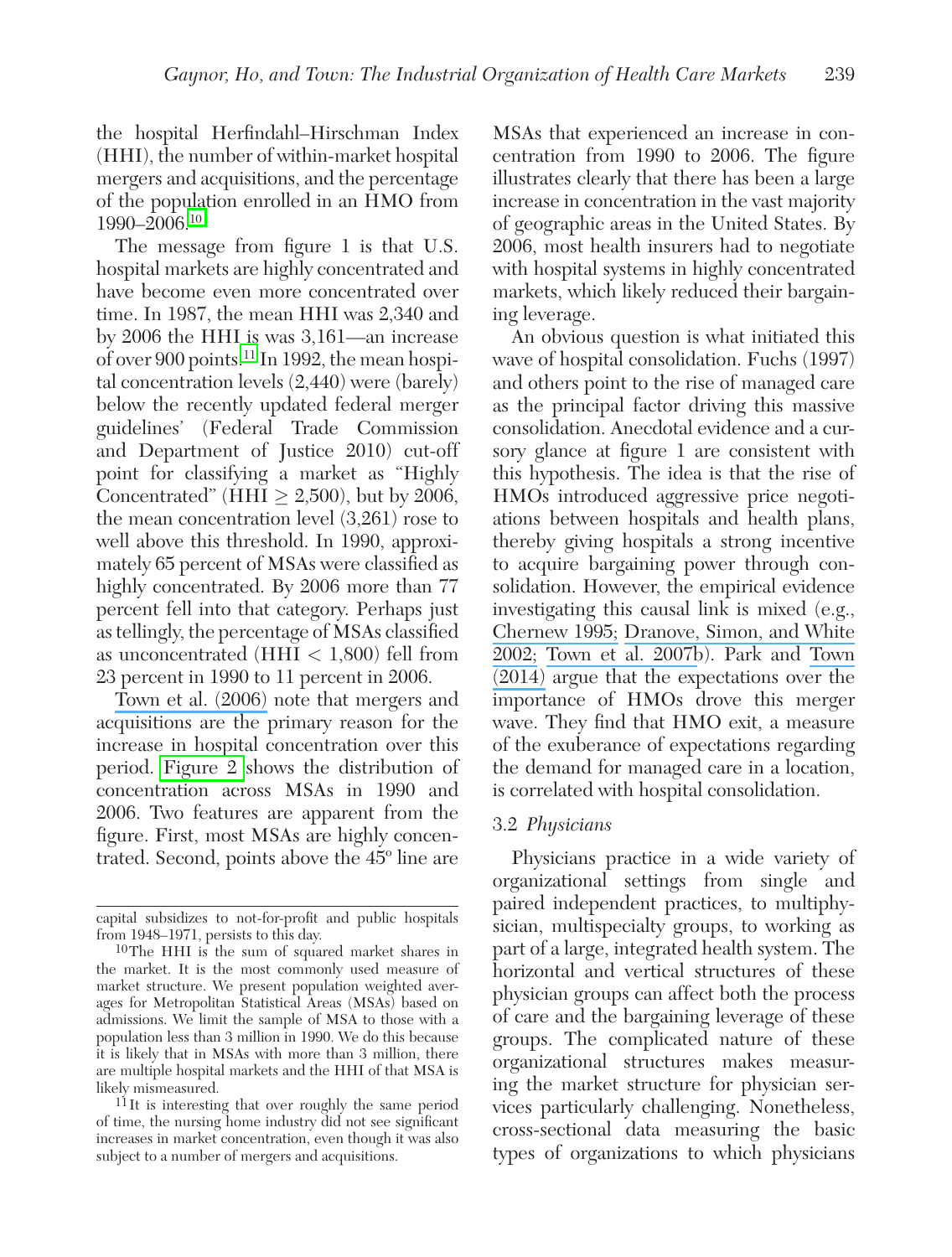

*Figure* 1. Trends in Hospital Concentration, M&A Activity, and HMO Penetration: 1990–2006

belong have been available for some time. Unfortunately, the representativeness and quality of these data varies. It is also unfortunate that, until recently, there were not good measures of the concentration of physician markets. Data collected by SK&A<sup>12</sup> and by  $IMS$  Health<sup>13</sup> have recently helped to fill this void. These data represent a large improvement over the alternative, although they are not perfect, and are sold by commercial entities and are thus rather expensive.

Physicians, on average, practice in small groups. According to a recent American Medical Association survey, 60 percent of physicians practice in groups with fewer than five physicians.<sup>14</sup> The same survey also documents that approximately 6 percent of physicians are in large practices (greater than fifty physicians).

The market for physician services is generally unconcentrated, but there is meaningful variation across geography. This is not surprising given the size distribution of physician practices. Dunn and Shapiro (2012) use SK&A data to link physicians to their practice groups. They find that during the 2005 to 2008 time frame, the mean HHI is 1,200  $(SD = 1,100)$  and  $1,000$   $(SD = 1,100)$  for cardiologists and orthopedists, respectively.15

<sup>1 2</sup> [http://www.skainfo.com/database\\_finder.](http://www.skainfo.com/database_finder.php?select=Physicians) php?select=Physicians.

<sup>13</sup><http://www.imshealth.com/portal/site/imshealth>.

<sup>14</sup>American Medical Association (2009).

<sup>15</sup>Dunn and Shapiro (2012) construct a "Fixed Travel Time HHI" which constructs the HHI accounting for geographic differentiation of physicians.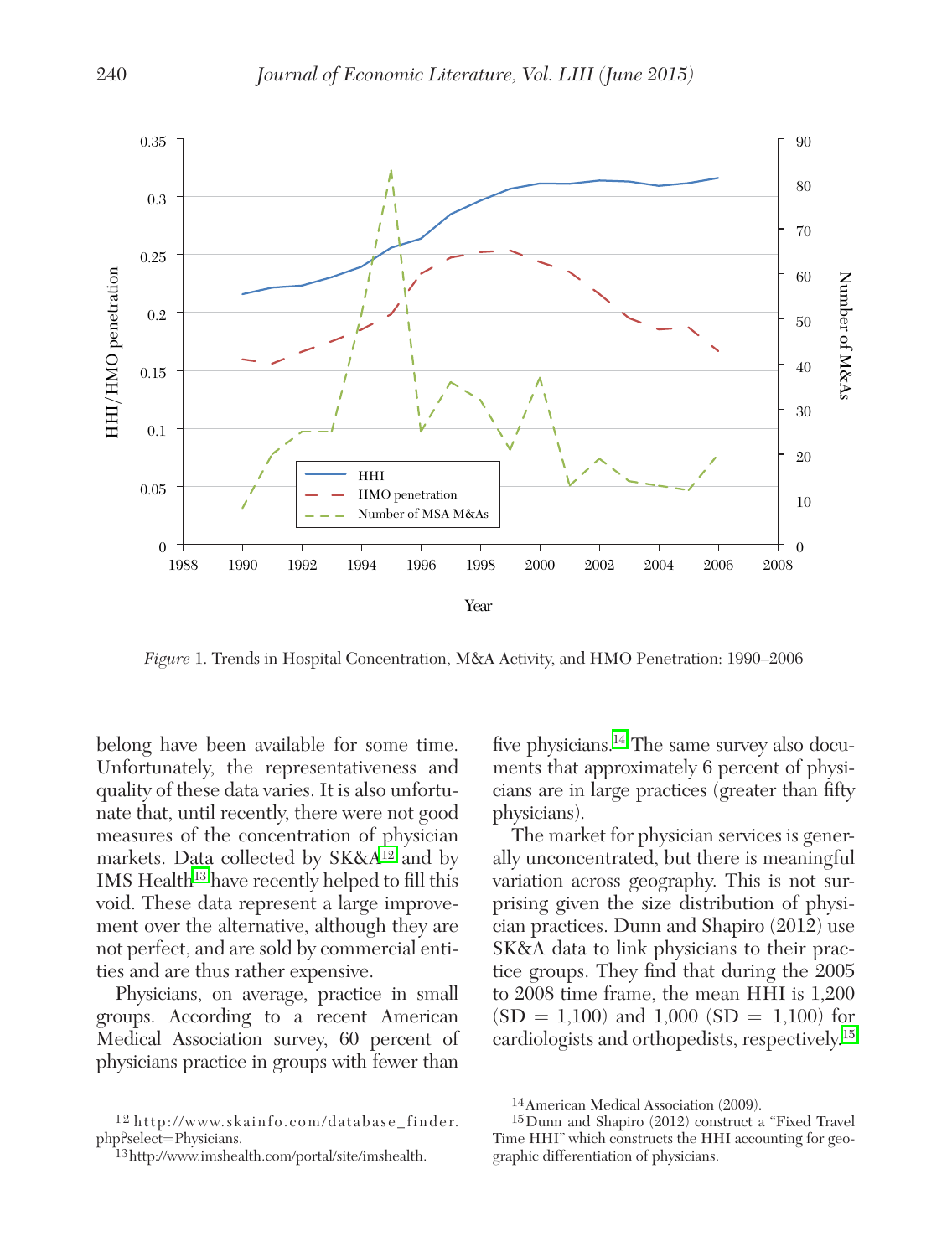

*Figure* 2. Scatterplot of MSA HHI in 1990 and HHI in 2006

10 percent of cardiology and orthopedic patients are treated in markets where the HHI is greater than 2,200. Entry into those specialties is more restricted than general practitioner physicians, and thus the market structure for general practitioners is presumably even less concentrated.

Kleiner, Lyons, and White (2012) construct measures of market share for a number of physician services markets using Medicare data. They find that the median market share (across all markets) for the two largest practices in a market is 33 percent for primary care, 49 percent for orthopedics, 57 percent for radiology, 58 percent for cardiology, and 72 percent for oncology. The median HHI across all areas is 761 for primary care, 1,751 for orthopedics, 2,190 for radiology, 2,370 for cardiology, and 3,606 for oncology. This shows a similar pattern to that found by Dunn and Shapiro (2012)—markets for specialists are fairly to highly concentrated. Kleiner, Lyons, and White (2012) find that primary care physician services markets, by contrast, are quite unconcentrated.

While these measures are quite helpful, they don't get at the complicated structure of organizational and contractual relationships that are prevalent in physician services markets. Understanding and measuring these structures is an important challenge for future research on this market.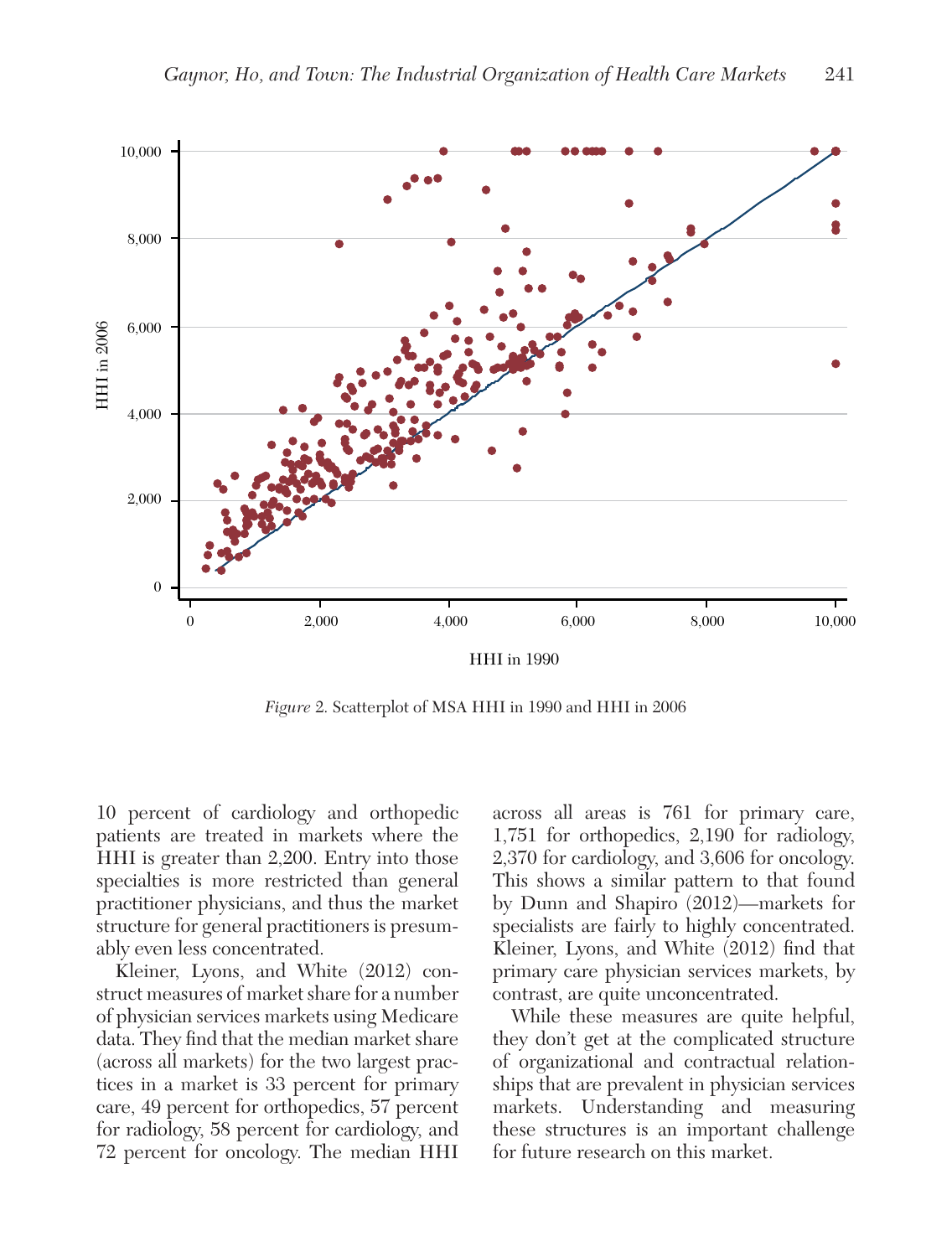## 3.3 *Health Insurers*

In general, health insurance markets in the United States appear to be relatively concentrated and are becoming more concentrated over time. Dafny, Duggan, and Ramanarayanan (2012), using data on the large employer segment of the insurance market, show increasing concentration in health insurance markets. They report that between 1998 and 2006, the mean HHI in their sample increased from 2,286 to 2,984, the median four firm concentration ratio increased from 79 to 90 percent, and the mean number of carriers per market fell from 18.9 to 9.6. They show that 78 percent of the markets they studied had increases in the HHI of 100 points or more from 2002 to 2006, and 53 percent experienced increases of 500 points or more. Dafny (2010) documents an increase in the percentage of markets with fewer than nine insurance carriers in the United States from 1998 to 2005, and a decrease in the percentage of markets with nine or more carriers.

A recent report by the U.S. Government Accountability Office (Government Accountability Office 2009) compiled information on the market structure of the small group health insurance market in the United States. Those markets also appear to be fairly heavily concentrated, and increasing in concentration. [Schneider et al. \(2008\)](https://www.researchgate.net/publication/null?el=1_x_8&enrichId=rgreq-cb7d2b5db6741595fb53fa84c810989d-XXX&enrichSource=Y292ZXJQYWdlOzI3ODY3NjcxOTtBUzoyNDE3NTE4ODU2MTEwMDhAMTQzNDY0OTU0OTA1MA==) utilize a unique source of survey data collected by a commercial entity for California to construct HHIs for insurance plans at the county level for 2001. They find an average insurance HHI for California counties of 2,592. They report that 21 percent of counties have HHIs below 1,800,16 55 percent had HHIs between 1,800 and 3,600, and 24 percent had HHIs above

3,600. The information from these various data sources seems broadly consistent.

The trend toward increasing concentration in health insurance markets is not limited to the United States. For example, health insurance markets in the Netherlands have also become more concentrated. The mean HHI was not very high in 2005, with a mean HHI of 1,346, but increased by nearly 800 points by 2010 to 2,011. The mean HHI in 2010 is slightly higher than the HHI for an equally divided five-firm market (2,000). While not trivial, this is below the recently revised *Horizontal Merger Guidelines* cutoff for considering a market highly concentrated (HHI =  $2,500$ ). What is most notable is the large increase in concentration over the period, which may be a cause for concern.

### 4. *Quality Determination in Provider Markets*

This section corresponds to the first stage in the modeling framework described above. We lay out a framework for analyzing choices that determine quality by health care providers and review key contributions to the literature. While in reality, providers make investments and other choices that determine quality indirectly, for simplicity of exposition we discuss quality as if it is chosen directly by providers. We first treat the case of administered prices, then discuss quality determination with market determined prices, since the theory and empirics are different.

#### 4.1 *Administered Prices*

In many situations, prices are set administratively (usually by regulators), rather than being market determined. This is true of entire health systems (e.g., the British National Health Service), or sectors of health systems (e.g., the Medicare program in the United States). In this situation, when competition among firms

<sup>16</sup>The old FTC/DOJ *Horizontal Merger Guidelines* cutoff for considering a market highly concentrated (Federal Trade Commission and Department of Justice 2010).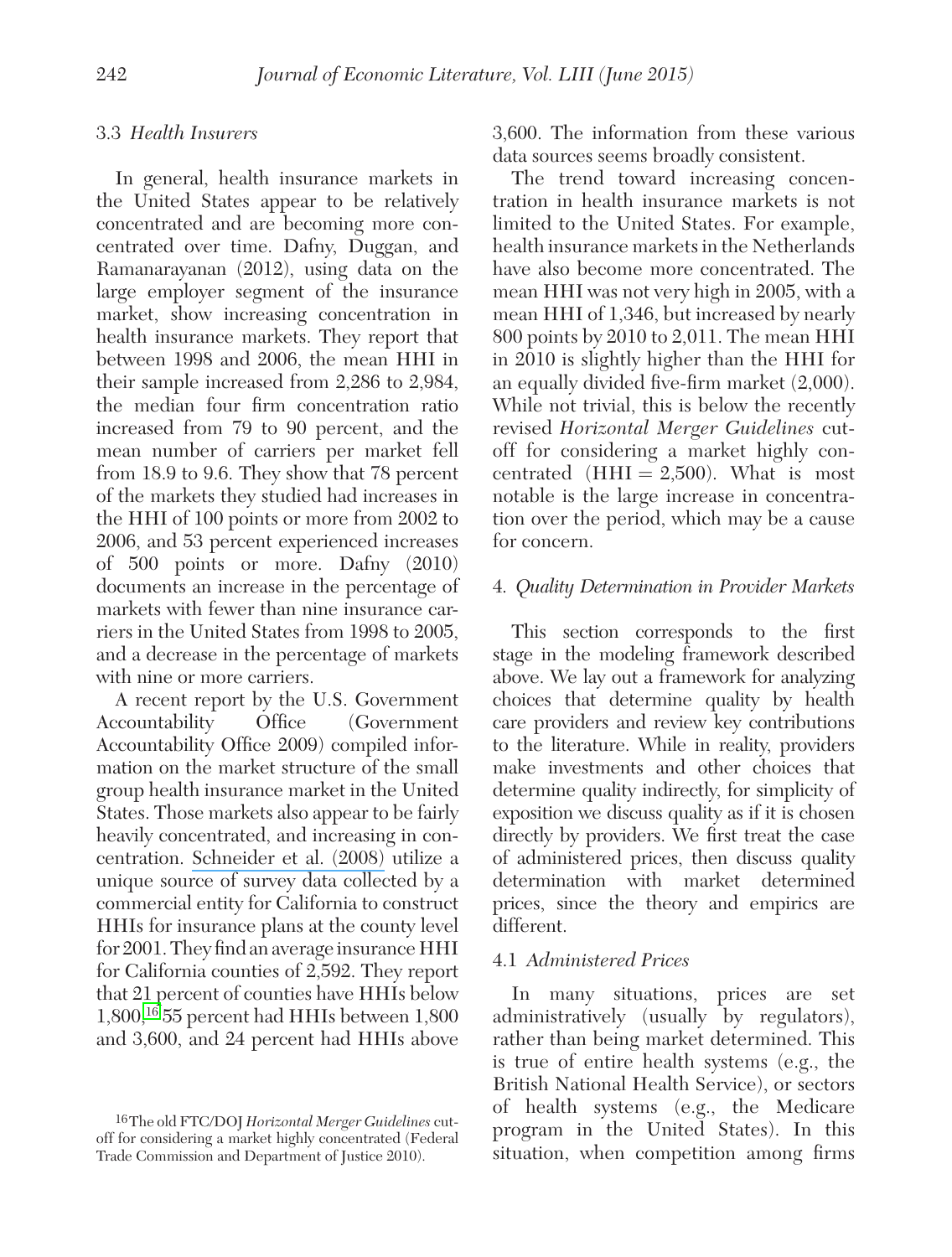occurs it will be via nonprice means, which we call quality.<sup>17</sup>

A standard result in models with administered prices is that nonprice (quality) competition gets tougher in the number of firms, so long as the regulated price is set above marginal cost. Firms facing tougher competition will increase their quality in order to attract (and retain) consumers. This result is essentially the same as in models of industries with regulated prices (e.g. airlines, trucking) from a number of years ago (e.g. [Douglas](https://www.researchgate.net/publication/null?el=1_x_8&enrichId=rgreq-cb7d2b5db6741595fb53fa84c810989d-XXX&enrichSource=Y292ZXJQYWdlOzI3ODY3NjcxOTtBUzoyNDE3NTE4ODU2MTEwMDhAMTQzNDY0OTU0OTA1MA==) [and Miller 1974;](https://www.researchgate.net/publication/null?el=1_x_8&enrichId=rgreq-cb7d2b5db6741595fb53fa84c810989d-XXX&enrichSource=Y292ZXJQYWdlOzI3ODY3NjcxOTtBUzoyNDE3NTE4ODU2MTEwMDhAMTQzNDY0OTU0OTA1MA==) [Schmalensee 1977](https://www.researchgate.net/publication/24048360_Comparative_Static_Properties_of_Regulated_Airline_Oligopolies?el=1_x_8&enrichId=rgreq-cb7d2b5db6741595fb53fa84c810989d-XXX&enrichSource=Y292ZXJQYWdlOzI3ODY3NjcxOTtBUzoyNDE3NTE4ODU2MTEwMDhAMTQzNDY0OTU0OTA1MA==); Vander Weide and Zalkind 1981).

While this model is not truly specific to health care, adapting it to some institutional specifics of the health-care industry produces essentially the same results ([Allen](https://www.researchgate.net/publication/null?el=1_x_8&enrichId=rgreq-cb7d2b5db6741595fb53fa84c810989d-XXX&enrichSource=Y292ZXJQYWdlOzI3ODY3NjcxOTtBUzoyNDE3NTE4ODU2MTEwMDhAMTQzNDY0OTU0OTA1MA==) [and Gertler 1991;](https://www.researchgate.net/publication/null?el=1_x_8&enrichId=rgreq-cb7d2b5db6741595fb53fa84c810989d-XXX&enrichSource=Y292ZXJQYWdlOzI3ODY3NjcxOTtBUzoyNDE3NTE4ODU2MTEwMDhAMTQzNDY0OTU0OTA1MA==) [Pope 1989;](https://www.researchgate.net/publication/12994448_Hospital_NonPrice_Competition_and_Medicare_Reimbursement_Policy?el=1_x_8&enrichId=rgreq-cb7d2b5db6741595fb53fa84c810989d-XXX&enrichSource=Y292ZXJQYWdlOzI3ODY3NjcxOTtBUzoyNDE3NTE4ODU2MTEwMDhAMTQzNDY0OTU0OTA1MA==) [Gaynor 2006;](https://www.researchgate.net/publication/286591516_Competition_and_quality_in_health_care_markets?el=1_x_8&enrichId=rgreq-cb7d2b5db6741595fb53fa84c810989d-XXX&enrichSource=Y292ZXJQYWdlOzI3ODY3NjcxOTtBUzoyNDE3NTE4ODU2MTEwMDhAMTQzNDY0OTU0OTA1MA==) Gravelle et al. 2012). Allowing firms to have nonprofit objectives or to have some patients who do not exercise choice (e.g., emergency cases) does not alter the results (under appropriate conditions—see Gaynor and Town 2012).

As is well known, the increased quality due to tougher competition can benefit consumers, but in general is not necessarily welfare increasing. In particular, with entry costs, if firms neglect business stealing effects there can be excessive entry. In equilibrium, firms capture less demand than they had anticipated due to business stealing, so the benefits of entry from increased quality are more than offset by the entry costs of the additional firms.

In the case of health care, however, it is likely that quality will be excessive only if it has little effect on health.18 Quality that substantially improves a patient's chance of survival will be very valuable, and such benefits are likely to outweigh costs. We can do a simple back-of-the-envelope calculation to illustrate this. For example, the typical estimate of the value of one additional year of life (a "life-year") is \$100,000. If an increase in quality leads to one additional life-year for every sick person and there are 1,000 sick people in the market, then costs would have to increase by more \$100 million for the increase in quality to be inefficient.

In any case, the positive predictions of this model are clear. One may write down a firm's equilibrium quality function as the (implicit) solution to firms' first-order conditions.19 Suppose firms maximize profits (this assumption can be relaxed to accommodate nonprofit maximizing preferences with no qualitative difference in the results). Let the profits of hospital *j* be as follows.

$$
(1) \qquad \pi_j = \overline{p} \cdot q_j - c(q_j, z_j) - F,
$$

where  $\bar{p}$  is the regulated price,  $q_j$  is hospital *j*'s demand, *c*() is the variable cost function,  $z_j$  is *j*'s quality, and *F* are fixed costs.

Assume that the demand that any firm *j* faces is separable in its market share,  $s_j$ , and the level of market demand, *D*. Firm *j* thus faces a demand of:

(2) 
$$
q_j = s_j(z_j, \mathbf{z}_{-j}) D(\overline{p}, z_j, \mathbf{z}_{-j}),
$$

where  $s_j$  is firm *j*'s market share and  $\mathbf{z}_{-j}$  is a vector of all other firms' qualities.<sup>20</sup> Assume that *j*'s market share is increasing in its own quality, decreasing in the number of firms, and that the responsiveness of market share

<sup>&</sup>lt;sup>17</sup> Here we mean vertical differentiation.

<sup>18</sup>Of course, it's possible that with asymmetric information, poorly informed patients may choose either supraor suboptimal quality or similarly, that physician agents will not choose optimally for their patients. The substantial variation in treatment of observationally equivalent

patients suggests the presence of such a phenomenon (Chandra and Skinner 2012).

<sup>19</sup>See Gaynor and Town (2012) for the full derivation.

<sup>20</sup>Note that for consumers insulated from the cost of consumption, as in health care, the price they face will be less than the price received by the firm. We ignore this in order to keep this sketch of a model simple. It would not affect the conclusions in any event.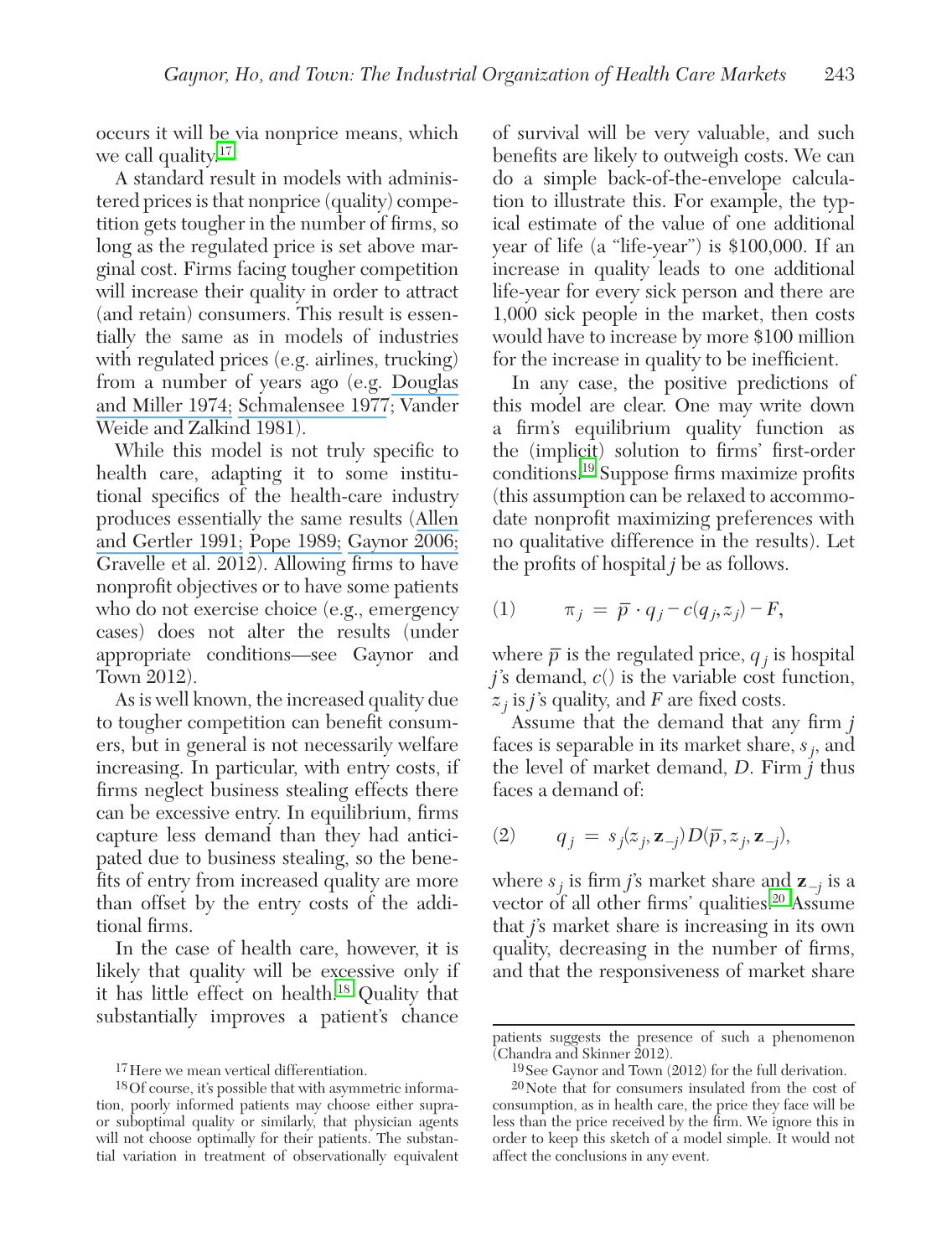to own quality is also increasing in the number of firms.

The equilibrium quality function that emerges is as follows.

$$
(3) \t z_j^e = z(\overline{p}, c_q, c_z, s_j, D),
$$

where  $z_j^e$  is firm *j*'s equilibrium quality,  $\bar{p}$ is the regulated price,  $c_q$  and  $c_z$  denote the marginal costs of quantity and quality respectively, *sj* is firm *j* 's market share, and *D* is market demand. The firm's level of quality depends on the level of the regulated price, the marginal cost of quantity, the marginal cost of quality, the level of demand, market share, and (implicitly) the quality elasticities of market share and market demand. Quality is increasing in price, the elasticity of demand with respect to quality, and the firm's total demand. Quality is decreasing in the marginal costs of quantity or quality.

This has implications for econometric specifications for empirical analysis. The equation to be estimated is (3). However, measures of marginal cost, market share, and demand are likely to be endogenous in an econometric equation. One would employ exogenous determinants of these factors, such as cost shifters (*W*), demand shifters  $(X_D)$ , and the number of firms  $(N)$ . A reducedform econometric specification would thus look something like the following,

(4) 
$$
z_j^e = \mathcal{Z}(\overline{p}, W, X_D, N, \varepsilon),
$$

where  $\varepsilon$  is a random error term. Note that this looks a lot like a structure–conduct–performance (SCP) model (described below in section 4.3), with quality replacing price as the dependent variable.

### 4.2 *Market-Determined Prices*

We now turn to examining quality determination in an environment where prices are market determined. In general, there are no determinate results in economic theory for the impact of competition on quality in models where firms choose both price and quality—the outcome depends on various factors including the relative elasticities of demand with respect to quality and price for different consumers and the nature of competition between firms (see Gaynor 2006; Gaynor and Vogt 2000). However, some simple insights can be obtained from an amended version of the Dorfman–Steiner condition ([Dorfman](https://www.researchgate.net/publication/261703086_Optimal_Advertising_and_Optimal_Quality?el=1_x_8&enrichId=rgreq-cb7d2b5db6741595fb53fa84c810989d-XXX&enrichSource=Y292ZXJQYWdlOzI3ODY3NjcxOTtBUzoyNDE3NTE4ODU2MTEwMDhAMTQzNDY0OTU0OTA1MA==)  [and Steiner 1954](https://www.researchgate.net/publication/261703086_Optimal_Advertising_and_Optimal_Quality?el=1_x_8&enrichId=rgreq-cb7d2b5db6741595fb53fa84c810989d-XXX&enrichSource=Y292ZXJQYWdlOzI3ODY3NjcxOTtBUzoyNDE3NTE4ODU2MTEwMDhAMTQzNDY0OTU0OTA1MA==)). Dorfman and Steiner's model is nominally about choice of price and advertising, but can also be interpreted as about price and quality (although in a somewhat restrictive way).<sup>21</sup> The Dorfman– Steiner condition is

(5) 
$$
z = \frac{p}{d} \cdot \frac{\varepsilon_z}{\varepsilon_p},
$$

where  $z$  is quality,  $p$  is price,  $d$  is the marginal cost of quality, and  $\varepsilon_z$  and  $\varepsilon_p$  are the elasticities of demand with respect to quality and price, respectively. This says that quality will increase if the quality elasticity of demand increases or the price elasticity of demand declines, and vice versa. Quality will also increase if price increases relative to the marginal cost of quality, and fall if the opposite happens.

While there are no determinate conclusions from this framework, it does offer some useful guidance for thinking about issues of competition in health care markets. Suppose that the price elasticity of demand facing health care firms increases, for example, due to the entry of alternative providers or consumers facing greater cost sharing. This will

<sup>21</sup>Dorfman and Steiner model a monopolist's behavior. We can consider this an approximation to the behavior of an oligopolistic or monopolistically competitive firm if we think of the demand function as a reduced form demand, e.g., an oligopolist's residual demand curve (see, e.g., Dranove and Satterthwaite 2000).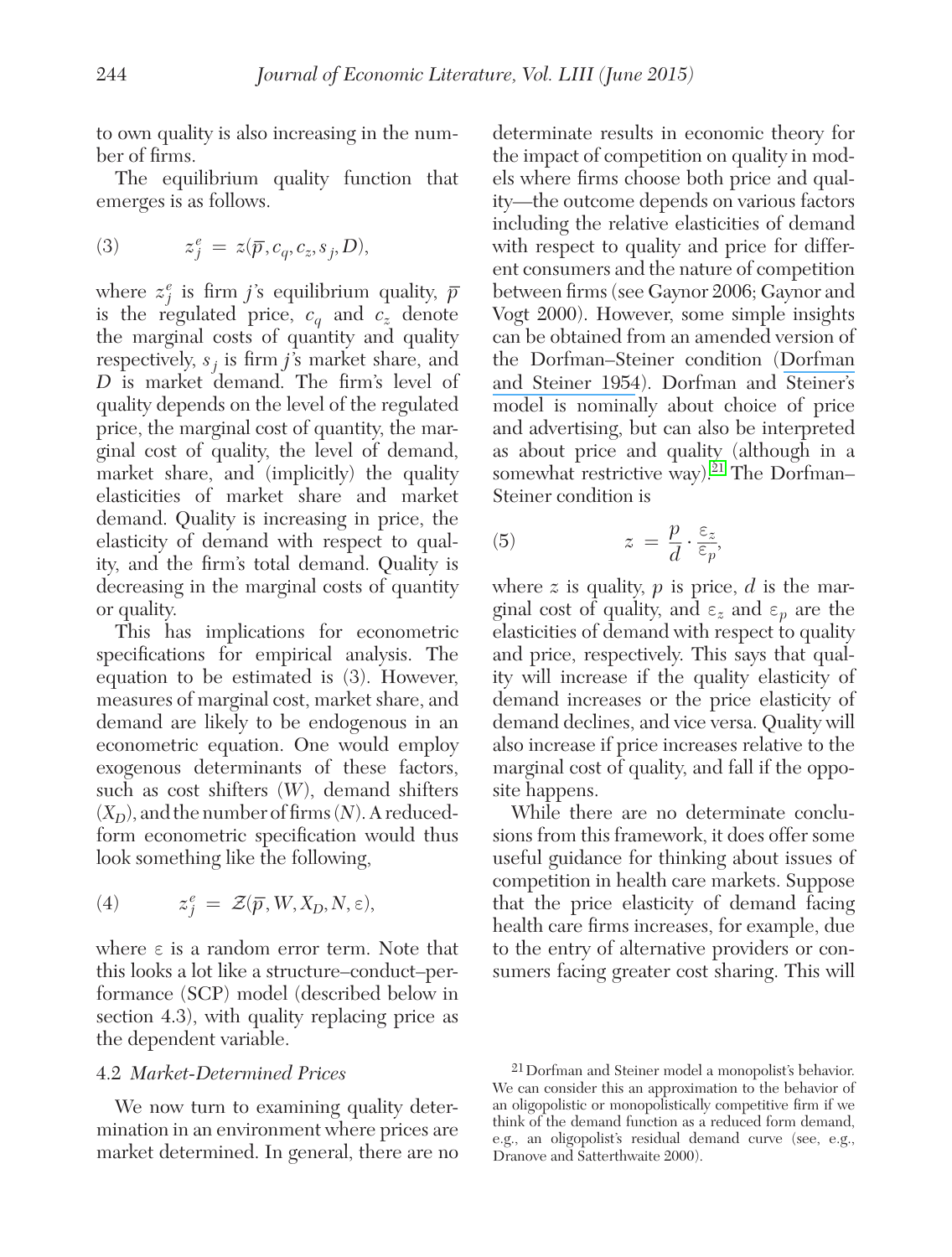lead to a fall in prices.<sup>22</sup> Note that if there is no sufficiently countervailing increase in the quality elasticity, then quality will also fall. If the quality elasticity of demand increases (for example, due to an emphasis on medical errors or quality improvement), then quality will increase. If the price elasticity remains unchanged, this will lead to a price increase (since the increase in quality leads to an increased marginal cost of quantity), but price–cost margins will remain unchanged. This framework will prove helpful in making sense of some results from the empirical literature.

While the papers that limit their attention to quality competition are potentially important, including quality investment choices in the full model of competition also implies that the models of bargaining over hospital prices described in section 5.2 should ideally be expanded to allow for hospital choice of quality (see Gaynor and Town 2012 for a full exposition). One could do this by expanding the model to let hospitals choose their qualities in a first stage, then the price bargaining game in section 5.2 ensues, treating qualities as fixed. The other stages in the model, patient choice of health plan and patient choice of hospital, etc., then ensue.

Few, if any, empirical papers have so far attempted to estimate the full multistage model. While it is complex, and simplifying assumptions would be needed for tractability, in our view this is an important next step in analyzing this industry. We return to this issue below. We note here that the effect of competition on quality and on price is indeterminate in general, which is no surprise, given the general results in the literature. However, if we assume that patient choice is

not responsive to price (which can be reasonable for hospital care where consumers are largely insulated from prices by the presence of health insurance), then we can derive the result that greater competition will lead hospitals to optimally increase their quality.

In equilibrium, greater competition leading to increased quality can have varying effects on prices. Since there is a positive marginal cost of quality, higher quality will lead to higher prices. However, there can be (increased) price dispersion in the new equilibrium. Suppose that hospitals have different costs of producing quality. In this situation, some hospitals will choose higher quality than others and their relative values to an insurer's network will change. This will lead to some hospitals (those with lower marginal costs of quality) having more bargaining power with insurers and commanding higher prices. Hospitals with higher marginal costs of quality will have lower relative quality and therefore will have less bargaining power and lower relative prices. On the other hand, if all hospitals have identical marginal costs of quality, all hospitals will increase quality by the same amount, and so do not change their relative attractiveness to insurers. In that case, hospitals' bargaining positions have not changed, so in equilibrium there is no effect on the distribution of prices.

## 4.3 *Econometric Studies of Hospital Competition and Quality*

There is a rapidly growing empirical literature on competition and quality in health care. At present, the evidence from this literature is entirely on hospital markets. In what follows we provide a brief overview of this literature. We first review the results from econometric studies of markets with administered prices, and then market determined prices.

The studies reviewed here employ a variety of econometric approaches. The modal approach is an SCP specification. These

<sup>22</sup>The advent of managed care in the 1990s is commonly thought to have increased the price elasticity of demand facing health care firms (hospitals in particular). This should have led to decreased prices, and indeed seems to have done so. See Dranove and Satterthwaite (2000) and Gaynor and Vogt (2000) for reviews of the evidence.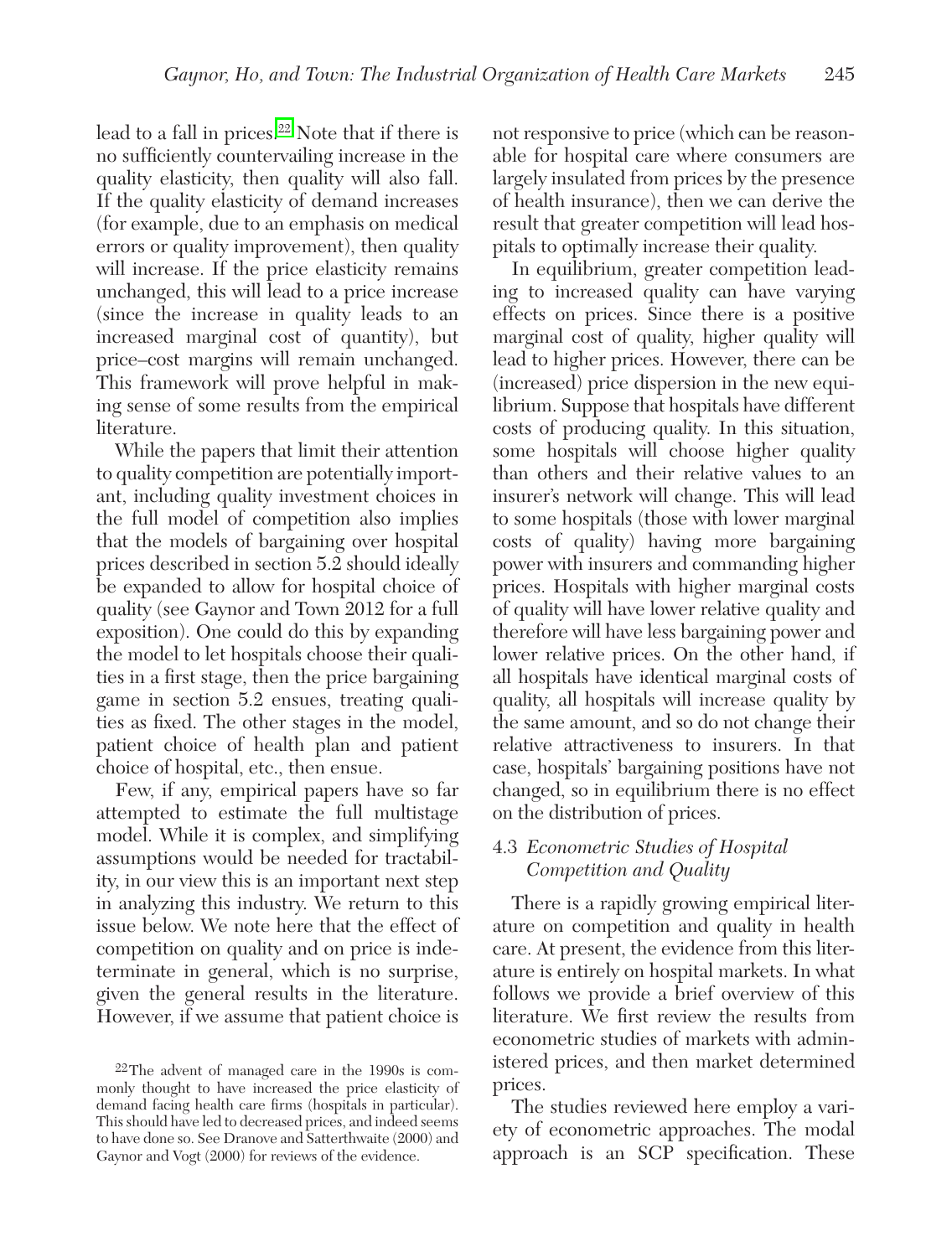econometric models are derived from a conceptual model that hypothesizes a causal link from market structure to firm conduct and then to industry performance.<sup>23</sup> Most SCP models applied to health care focus on the link between market structure and firm conduct, and omit industry performance. The typical conduct measure in the general industrial organization literature is price or price-cost margin. The typical measure of market structure is the HHI. The equation usually estimated has roughly the following appearance,

(6) 
$$
p = \beta_0 + \beta_1 q + \beta_2 X_D + \beta_3 W + \beta_4 H H I + \varepsilon,
$$

where  $p$  is price,  $q$  is quantity,  $X_D$  represents demand shifters and *W* captures cost shifters. The SCP studies of quality employ a measure of quality as the dependent variable in this equation, rather than price (and omit quantity). Equation (3) above is very similar to this specification, although the econometric specifications in the literature are mostly ad hoc.

The SCP approach has a number of well-recognized problems when price is the dependent variable (see [Bresnahan](https://www.researchgate.net/publication/247317625_Chapter_17_Empirical_studies_of_industries_with_market_power?el=1_x_8&enrichId=rgreq-cb7d2b5db6741595fb53fa84c810989d-XXX&enrichSource=Y292ZXJQYWdlOzI3ODY3NjcxOTtBUzoyNDE3NTE4ODU2MTEwMDhAMTQzNDY0OTU0OTA1MA==) [1989;](https://www.researchgate.net/publication/247317625_Chapter_17_Empirical_studies_of_industries_with_market_power?el=1_x_8&enrichId=rgreq-cb7d2b5db6741595fb53fa84c810989d-XXX&enrichSource=Y292ZXJQYWdlOzI3ODY3NjcxOTtBUzoyNDE3NTE4ODU2MTEwMDhAMTQzNDY0OTU0OTA1MA==) [Schmalensee 1989](https://www.researchgate.net/publication/247317435_Chapter_16_Inter-industry_studies_of_structure_and_performance?el=1_x_8&enrichId=rgreq-cb7d2b5db6741595fb53fa84c810989d-XXX&enrichSource=Y292ZXJQYWdlOzI3ODY3NjcxOTtBUzoyNDE3NTE4ODU2MTEwMDhAMTQzNDY0OTU0OTA1MA==), on these issues). These problems also apply when quality is the dependent variable, and there are some additional issues. First, the use of the HHI in a pricing equation can be explicitly derived only from a homogeneous goods Cournot model of conduct.<sup>24</sup> Obviously, an SCP regression with quality as the dependent variable does not derive from this framework. In the case of administered prices, theory does point to an econometric model

with a measure of market structure on the right-hand side (see equation (3) or (4)). Even in this case, or even if one thinks of a quality SCP regression as deriving from a broad conceptual framework, as opposed to a specific theoretical model, a number of issues remain. The HHI (or any market structure measure) is likely endogenous. Unmeasured variation in demand and cost factors affect both quality and market structure. For example, a firm with low costs is likely to both have a high market share (leading to a high HHI) and choose high quality. Alternatively, if high fixed cost investments improve quality, then hospitals in high-density markets will have higher quality simply because they spread these costs over more patients.

An additional specification issue arises in regard to SCP studies of markets with administered prices. When price is regulated, price (or the price–cost margin) should appear as an exogenous determinant of the supply of quality (again, see equation (4)). In addition, it is possible that the regulated price may be correlated both with quality and concentration. For example, firms in unconcentrated markets may produce higher quality due to tougher competition. They may also have higher costs due to producing higher quality, and therefore receive higher regulated prices.25 Therefore, omitting price may lead one to overestimate the effect of concentration on quality. However, to the extent that regulatory authorities try (and succeed) to set prices to compensate firms for their costs, the regulated price may be correlated with the error term in an SCP regression.

While the majority of the studies we review here employ an SCP framework, some employ different approaches. Some studies evaluate the impact of mergers, some

<sup>23</sup>See Schmalensee (1989); Carlton and Perloff (2005).

<sup>24</sup>In that case, the coefficient on the HHI in an SCP regression captures the elasticity of demand, not firm conduct (which is already assumed to be Cournot).

<sup>25</sup>The administered pricing schemes for hospitals in both the U.S. Medicare program and the English NHS make adjustments for geographic differences in hospital costs.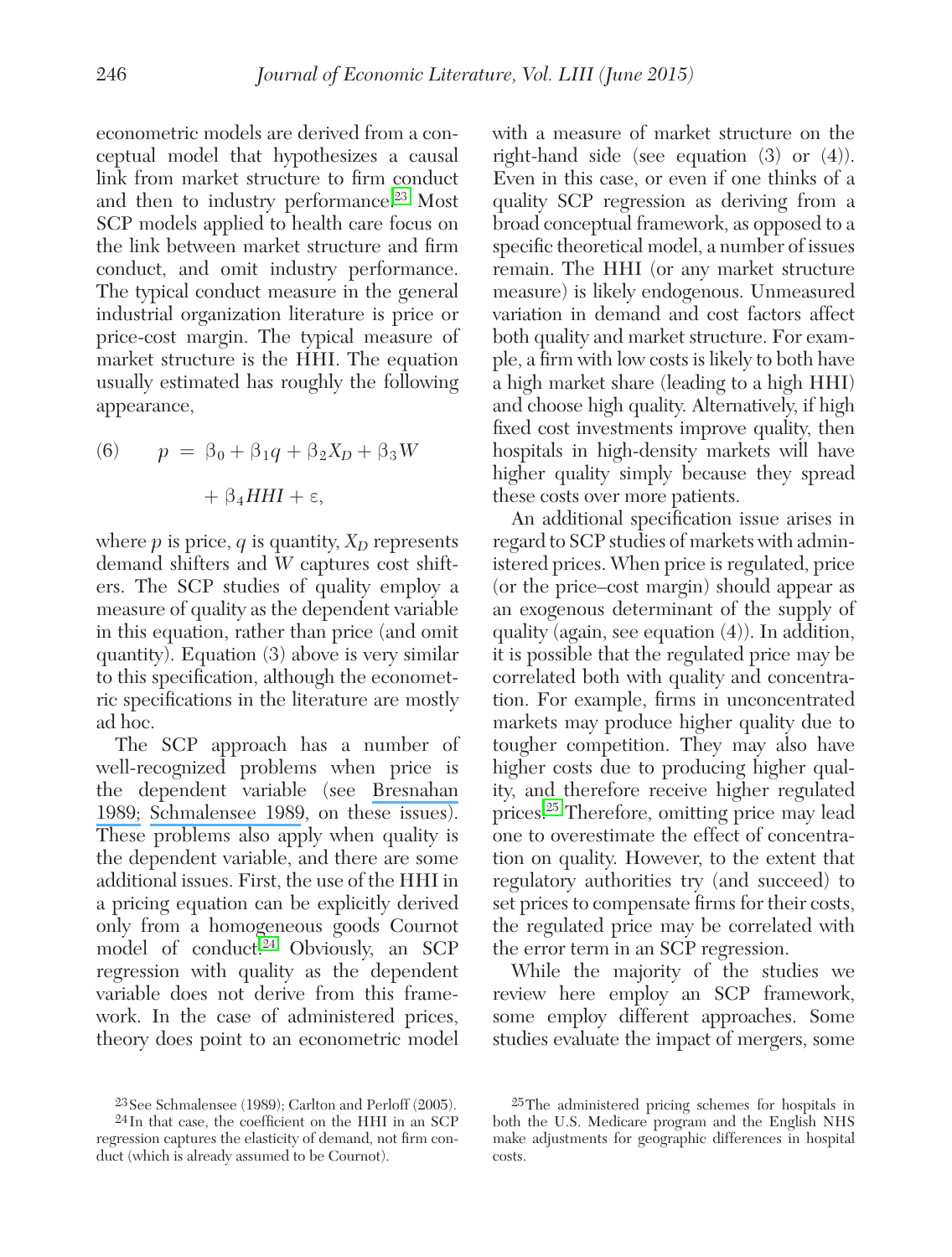evaluate the impact of regulatory changes (e.g., price deregulation). In addition, there are a small number of studies that take a structural approach: there are some that estimate demand, and some that examine the determinants/impacts of the number of firms. Each of these approaches have their advantages and disadvantages. We discuss these in the context of evaluating the various studies.

## 4.3.1 *Studies with Administered Prices*

There are a number of studies of the impact of competition on hospital quality under an administered price regime. These derive from the U.S. Medicare program and from the English NHS, which made a transition to administered prices in a reform in 2006. The amount a Medicare beneficiary pays is the same, regardless of where she obtains care. As a consequence, price is not a strategic variable for hospitals serving Medicare patients. Patients in the NHS pay nothing, so price plays no strategic role in that system, either.

Kessler and McClellan (2000) is one of the first studies attempting to make inferences about a causal effect of competition on quality for hospitals. This is a study of the impact of hospital market concentration on (risk-adjusted one-year) mortality from acute myocardial infarction (AMI, i.e., a heart attack) for Medicare patients. Expenditures on these patients are also studied. The study included data on all nonrural Medicare beneficiaries with AMI during selected years from 1985 to 1994. Kessler and McClellan use the SCP framework discussed above, with some modifications. They instrument for the HHI with hospital market shares predicted from a model of patient choice of hospital, where patient choice is largely determined by distance from the hospital.<sup>26</sup> They also employ

26This is one of multiple papers in the literature that essentially uses distance to hospital as an instrument, requiring the assumption that distance (or equivalently consumer choice of home location) is exogenous. We note zip code fixed effects. As a consequence, the effects of hospital market concentration are identified by changes in the predicted HHI.

The results from this study are striking. Kessler and McClellan find that risk-adjusted one-year mortality for Medicare AMI patients is significantly higher in more concentrated markets. In particular, patients in the most concentrated markets had mortality probabilities 1.46 percentage points higher than those in the least concentrated markets (this constitutes a 4.4 percent difference), as of 1991. This is an extremely large difference—it amounts to over 2,000 fewer (statistical) deaths in the least concentrated versus the most concentrated markets. There are significant impacts of concentration on expenditures as well. Prior to 1991, expenditures were higher in less concentrated markets, while the reverse is true as of 1991. Since both mortality and expenditures are lower in less concentrated markets, they conclude that competition improves welfare.

While it is clear that concentration affects hospital quality, the mechanism by which this works is not. It seems unlikely that hospitals strategically choose lower quality in the form of an increased probability of death when they face weaker competition. What may be happening is that hospitals in more concentrated markets exert lower effort than other hospitals. Heart attack patients are very sick and vulnerable, and even relatively small changes in how well their care is managed can have large impacts on their probability of survival, so lower effort in the hospital may have the unintended consequence of higher mortality.

Another question with regard to this application is whether hospitals compete for heart attack patients. Tay (2003) states that one-half of heart attack patients arrive at the

the caveat that distance to hospital may be correlated with unmeasured patient characteristics, which would generate some bias in the estimates.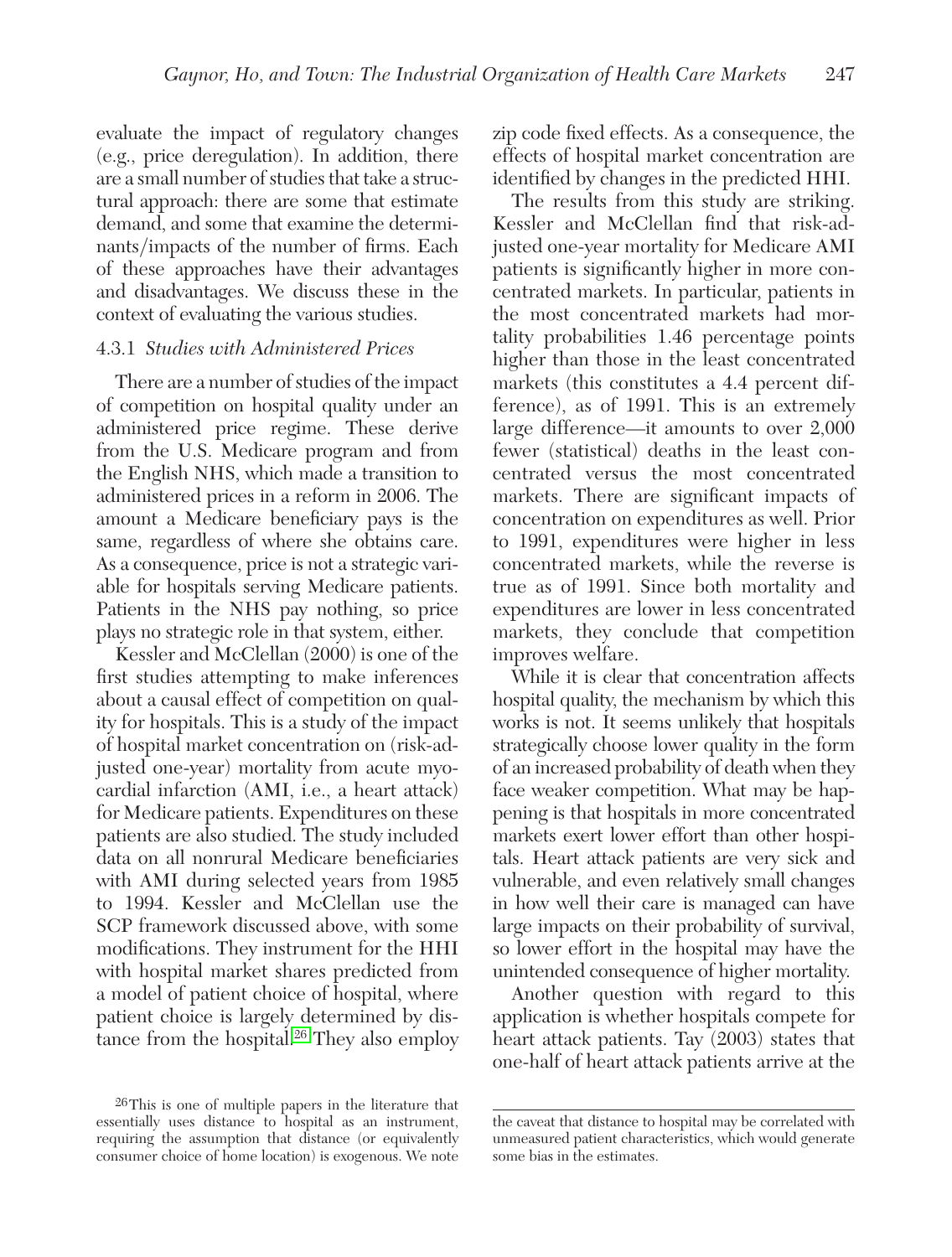hospital via ambulance. Since these patients don't have the ability to choose between hospitals, it's hard to see how hospitals can compete for these patients. However, hospitals in more competitive environments are pressured to be better in order to compete for patients who exercise choice (nonemergency cases). Being better requires investments in organization and management processes that carry with them substantial fixed costs. As a consequence, quality improvements are organization-wide, as opposed to disease specific. These improvements manifest themselves in a very sensitive area—heart attack patient mortality.

Two recent studies ([Cooper et al. 2011](https://www.researchgate.net/publication/45173402_Does_Hospital_Competition_Save_Lives_Evidence_From_the_NHS_Patient_Choice_Reforms?el=1_x_8&enrichId=rgreq-cb7d2b5db6741595fb53fa84c810989d-XXX&enrichSource=Y292ZXJQYWdlOzI3ODY3NjcxOTtBUzoyNDE3NTE4ODU2MTEwMDhAMTQzNDY0OTU0OTA1MA==); Gaynor, Moreno-Serra, and Propper 2013) examine the impact of competition on hospital quality using a reform in the English National Health Service (NHS). The NHS introduced a reform in 2006 intended to promote competition among hospitals. Prices were administratively determined based on patient diagnoses, via a method very similar to that employed by the U.S. Medicare system. Patient choice of hospital was introduced, and hospitals had strong incentives for financial performance. As a consequence, hospitals were to compete solely on nonprice dimensions. These studies combine SCP with the "natural experiment" econometric policy evaluation approach, implemented via difference-in-difference estimation. The differences are before and after the reform and across more and less concentrated markets. Although they differ in the precise methods employed, both Cooper et al. (2011) and Gaynor, Moreno-Serra, and Propper (2013) find that, following the reform, risk-adjusted mortality from AMI fell more at hospitals in less concentrated markets than at hospitals in more concentrated markets.

Gaynor, Moreno-Serra, and Propper (2013) also look at mortality from all causes and mortality from all causes excluding AMI and find the same qualitative results as for

AMI, although the estimated effects are smaller in magnitude. They also examine measures of utilization and expenditure and find that length of stay rose in less concentrated markets relative to more concentrated markets after the reform, but there were no impacts on expenditures. Quantitatively, Gaynor, Moreno-Serra, and Propper (2013) find that the reform reduced heart attack mortality by  $0.2$  percent.<sup>27</sup> Since the reform saved lives without increasing costs, they conclude it was welfare improving.

Some insight into the mechanisms underlying the relationship between market structure and quality is provided by Propper et al. (2010). Propper et al. use data for the English NHS and employ a measure of management quality developed by Bloom and Van Reenen (2007) to examine the impact of market structure on management quality and, ultimately, on hospital quality (AMI mortality, emergency surgery mortality, and other measures). They find that having more close-by competitors has a strong and significant impact on management quality, and hence, on clinical quality of care. Their estimates imply that adding a rival hospital close by increases the measure of management quality by one-third of a standard deviation and thereby reduces heart attack mortality by 10.7 percent. While these results are for the English NHS under specific circumstances, they may provide some insight into these mechanisms more generally.

Gaynor, Propper, and Seiler (2012) estimate a structural model of demand for heart bypass surgery (CABG) in England to

<sup>27</sup>Both the Cooper et al. (2011) and Gaynor, Moreno-Serra, and Propper (2013) estimates of the impact of competition postreform are quantitatively similar. Cooper et al. (2011) calculate that a one standard deviation increase of their measure of competition would lead to a reduction in the heart attack mortality rate of 0.3 percent per year. Gaynor, Moreno-Serra, and Propper (2013)'s estimates imply that a one standard deviation decrease in concentration reduces heart attack mortality by 0.33 percent per year.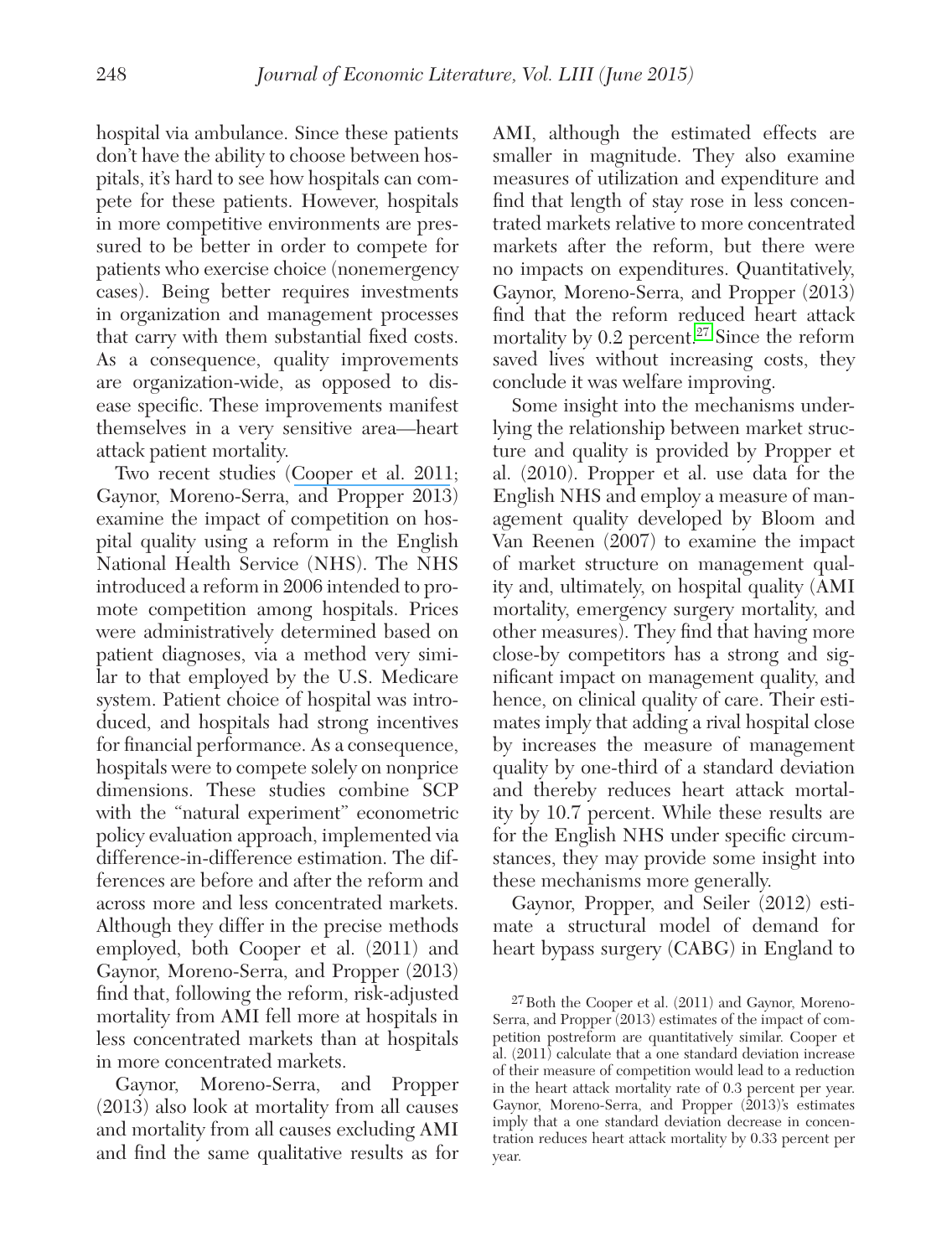evaluate the effect of the NHS reform studied by [Cooper et](https://www.researchgate.net/publication/45173402_Does_Hospital_Competition_Save_Lives_Evidence_From_the_NHS_Patient_Choice_Reforms?el=1_x_8&enrichId=rgreq-cb7d2b5db6741595fb53fa84c810989d-XXX&enrichSource=Y292ZXJQYWdlOzI3ODY3NjcxOTtBUzoyNDE3NTE4ODU2MTEwMDhAMTQzNDY0OTU0OTA1MA==) al. (2011) and Gaynor, Moreno-Serra, and Propper (2013). In particular, one part of the reform required referring physicians to give patients five choices of hospitals (previously they'd been required to give none). Gaynor, Propper, and Seiler (2012) use individual data on patient treatment to estimate a multinomial logit model of demand faced by individual hospitals for CABG surgery. Overall, they find that the introduction of choice led to increased responsiveness of demand to hospital quality—the demand elasticity with respect to a hospital's (risk-adjusted) mortality rate is greater after the reform than before. They also find considerable individual heterogeneity in patient responsiveness. More seriously ill patients (as measured by a higher comorbidity count) are more sensitive to the hospital mortality rate than the average patient. With the introduction of the reform, their preference for quality, relative to the average patient, increases even more. Gaynor, Propper, and Seiler (2012) also find some suggestive evidence of a supply response—hospitals that had greater increases in their quality (mortality rate) elasticities due to the reform had larger declines in their mortality rates, implying intensified competition due to the reform.

## 4.3.2 *Studies with Market-Determined Prices*

We now turn to econometric studies of competition and quality where prices are determined in the market.<sup>28</sup> Here we focus on the studies with the most credible identification strategy in which market structure is changed by either mergers or deregulation of price or entry. The results from settings with market determined prices are decidedly more mixed than the literature that focuses on quality in administered price settings. Also, credible

identification of the impact of competition on quality is more challenging. Nevertheless, the evidence indicates that increases in competition improve hospital quality.

There have been a number of recent studies of competition and quality in hospital markets. These all cover time periods from the 1990s or later, when it is generally agreed that price competition had emerged in hospital markets. We first discuss SCP studies, then cover merger studies, then finally move to studies of deregulation.

Propper, Burgess, and Green (2004) use an SCP approach to examine the effect of the effect of hospital competition in the United Kingdom following reforms to the National Health Service in the 1990s (prior to, and different from, the 2006 reform discussed previously). These reforms encouraged payer-driven price competition among hospitals. NHS hospitals competed for contracts from local health authorities (Primary Care Trusts, PCTs) on the basis of price and waiting time (not quality of care). Propper et al. examine the impact of a measure of market structure (roughly, the number of competitors) on mortality over the period 1995–98 and find that mortality increased with the number of competitors. If the effect of this reform was to create competition mainly (or solely) over price, then it may have led to an increased price elasticity. Using the Dorfman–Steiner condition, equation (5), as a guide, we see that without a countervailing increase in the quality elasticity, quality will decline. Whether this is the mechanism driving the result in this paper cannot be determined, although it provides direction for future research.

Ho and Hamilton (2000) and Capps (2005) are two papers that examine the impact of hospital mergers on quality of care. Ho and Hamilton (2000) study 130 hospital mergers of various types over the period 1992–95. The quality measures they employ are inpatient mortality, readmission rates, and the early discharge of newborns. They employ

<sup>28</sup>We omit older studies of the "Medical Arms Race." For a review that includes these studies see Gaynor (2006).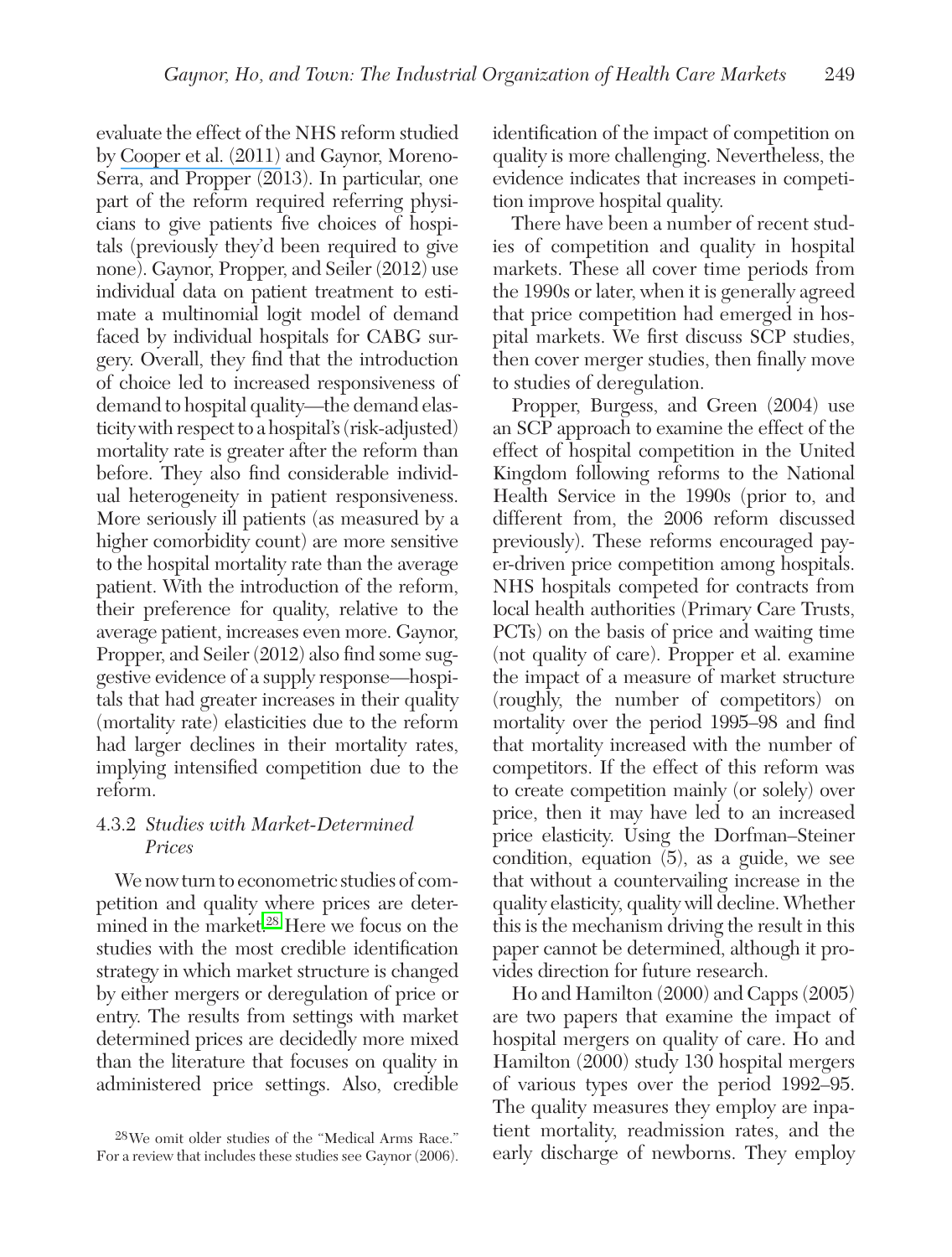hospital-specific fixed effects to control for time-invariant hospital characteristics that may be related to merger. Capps (2005) uses a set of quality indicators developed by the U.S. Agency for Healthcare Research and Quality<sup>29</sup> to examine the effect of hospital mergers on quality. He compares merging to nonmerging hospitals in New York state during 1995–2000. There are twenty-five merging hospitals, and 246 total. Neither study finds much in the way of significant impacts of hospital mergers on the quality of care.

Romano and Balan (2011) study the impact on quality of care of a consummated merger between two hospitals in the Chicago suburbs (Evanston Northwestern Hospital and Highland Park Hospital). This merger was the subject of an antitrust suit by the Federal Trade Commission and the authors provided evidence on the case. The authors use a difference-in-differences methodology and compare the changes in quality measures at the two merged hospitals before and after the merger to the changes at control hospitals over the same time period. They find no significant impact of the merger on many quality measures, but there is a significant negative impact on some and a few with positive impacts. They conclude that overall, there is no reason to infer that the merger had salutary effects on quality.

Three papers use changes in regulation as a way to learn about the effect of hospital competition on quality. [Volpp et al. \(2003\)](https://www.researchgate.net/publication/10725648_Market_Reform_in_New_Jersey_and_the_Effect_on_Mortality_from_Acute_Myocardial_Infarction?el=1_x_8&enrichId=rgreq-cb7d2b5db6741595fb53fa84c810989d-XXX&enrichSource=Y292ZXJQYWdlOzI3ODY3NjcxOTtBUzoyNDE3NTE4ODU2MTEwMDhAMTQzNDY0OTU0OTA1MA==)  study the effect of the deregulation of hospital prices in New Jersey to learn about the impact of the introduction of price competition on hospital quality. In 1992 New Jersey deregulated hospital prices. The neighboring state of New York had no change in its hospital regulatory regime. [Volpp et al.](https://www.researchgate.net/publication/10725648_Market_Reform_in_New_Jersey_and_the_Effect_on_Mortality_from_Acute_Myocardial_Infarction?el=1_x_8&enrichId=rgreq-cb7d2b5db6741595fb53fa84c810989d-XXX&enrichSource=Y292ZXJQYWdlOzI3ODY3NjcxOTtBUzoyNDE3NTE4ODU2MTEwMDhAMTQzNDY0OTU0OTA1MA==) [\(2003\)](https://www.researchgate.net/publication/10725648_Market_Reform_in_New_Jersey_and_the_Effect_on_Mortality_from_Acute_Myocardial_Infarction?el=1_x_8&enrichId=rgreq-cb7d2b5db6741595fb53fa84c810989d-XXX&enrichSource=Y292ZXJQYWdlOzI3ODY3NjcxOTtBUzoyNDE3NTE4ODU2MTEwMDhAMTQzNDY0OTU0OTA1MA==) use data on AMI hospital admissions in New Jersey and New York from 1990 to

1996 to learn about the effect of the deregulation. They use a difference-in-difference approach—contrasting the pre- and postregulatory repeal changes in risk-adjusted inpatient AMI mortality in New Jersey with those in New York. They find that mortality in New Jersey increased after price deregulation relative to New York. The prediction from equation (5) is that quality will fall when the price elasticity of demand increases. The biggest impact of the price deregulation in New Jersey very well may have been to increase the price elasticity of demand, and decrease price.<sup>30</sup> Deregulation seems unlikely to have affected the quality elasticity.

A paper by Propper, Burgess, and Gossage (2008) employs a similar approach to Volpp et al. In this paper Propper, Burgess, and Gossage (2008) examine the impacts of competitive reforms in the NHS on mortality for AMI patients. Propper, Burgess, and Gossage (2008) use a different strategy in this paper than in Propper, Burgess, and Green (2004). Here they use the change in regulation in the United Kingdom over the period 1991–99, combined with geographic variation in the number of competitors.<sup>31</sup> As described above, price competition was introduced in 1991 and actively promoted up until 1995. It was downplayed after 1995 and actively discouraged from 1997 onwards. The impact of competition is identified by differences between hospitals facing competitors and those who are not, between the time periods when competition was encouraged versus when it was discouraged.

Propper, Burgess, and Gossage (2008), utilizing reforms in the English NHS, find that competition reduces quality. They find that differences in mortality for hospitals in areas with competitors versus those with no

<sup>30</sup>Unfortunately, Volpp et al. do not have any evidence on the effect of deregulation on prices.

<sup>29</sup>[http://www.qualityindicators.ahrq.gov/.](http://www.qualityindicators.ahrq.gov/)

<sup>31</sup>Only variation in the number of competitors is used in Propper, Burgess, and Green (2004).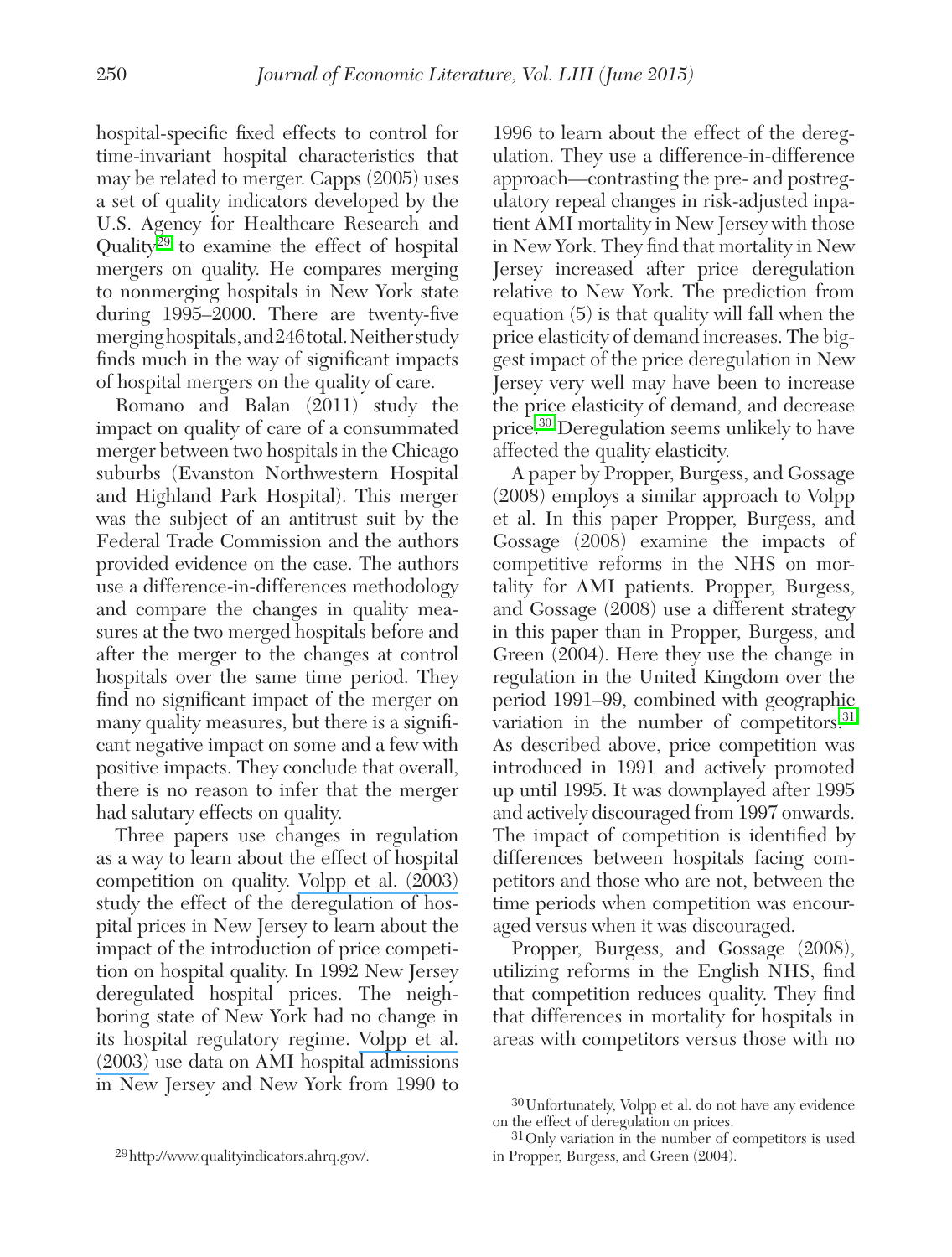competitors were higher during the period when competition was promoted (1991–95), than during the period when competition was discouraged (1996–98). The estimated cumulative effect of competition over the entire period is to raise mortality rates by roughly the same amount as the cumulative effect of the secular downward trend in heart attack mortality (presumably due to technological change). This is a large impact. As with [Volpp et al. \(2003\)](https://www.researchgate.net/publication/10725648_Market_Reform_in_New_Jersey_and_the_Effect_on_Mortality_from_Acute_Myocardial_Infarction?el=1_x_8&enrichId=rgreq-cb7d2b5db6741595fb53fa84c810989d-XXX&enrichSource=Y292ZXJQYWdlOzI3ODY3NjcxOTtBUzoyNDE3NTE4ODU2MTEwMDhAMTQzNDY0OTU0OTA1MA==), these results can be interpreted as consistent with economic theory, although that is not directly testable within the framework employed in the paper.

Cutler, Huckman, and Kolstad (2010) is a study that utilizes information on entry (in the CABG market) to make inferences about the impacts of competition. [Cutler et al. \(2010\)](https://www.researchgate.net/publication/227350857_Input_Constraints_and_the_Efficiency_of_Entry_Lessons_from_Cardiac_Surgery?el=1_x_8&enrichId=rgreq-cb7d2b5db6741595fb53fa84c810989d-XXX&enrichSource=Y292ZXJQYWdlOzI3ODY3NjcxOTtBUzoyNDE3NTE4ODU2MTEwMDhAMTQzNDY0OTU0OTA1MA==) use the repeal of entry restricting regulation (hospital certificate of need regulation, CON) in Pennsylvania to examine the effect of entry of hospitals into the CABG surgery market. They hypothesize that overall production is capacity constrained—cardiac surgeons are a scarce input and their supply can't be altered easily. As a consequence, hospital entry won't lead to increased quantities of CABG surgery, but may lead to improved quality. In particular, they hypothesize that it will increase the market shares of high quality surgeons. This hypothesis is confirmed in the empirical analysis. They find that in markets where entrants have 11–20 percent market shares of CABG surgeries, high quality surgeons' market shares increased 2.1 percentage points more than for standard quality surgeons. Overall, they conclude that entry led to increased quality, but that there was no net effect of entry on social welfare. Their estimates of the gains from reduced mortality due to entry are approximately offset by the estimated fixed costs of entry.

The empirical literature on competition and quality in health care markets is, for the most part, fairly recent and has grown very rapidly. This first generation of studies has

provided a valuable base of knowledge for further research. As yet, there has been relatively little structural work in this area, and that has been confined to estimating demand. An obvious next step is specifying and estimating complete equilibrium models of quality determination in the market, ideally also including the price-setting stage of the full model. The challenge for researchers will be specifying models that are true to the important institutional facts while being tractable enough for estimation. In addition, the measures of quality have for the most part been confined to patient mortality. While that is undoubtedly significant, it will be important to employ other measures in order to obtain a more complete picture of the impacts of competition on health care quality. Although still in their infancy, as electronic medical records develop and become available for research, more nuanced and complete measures of quality will be possible. $32$ 

### 5. *Provider Price Negotiations and Network Formation*

 The second stage in the model from section 2, following quality choice, is price determination. In this section, we outline a framework for analyzing competitive interactions between providers and payers around provider prices and payer networks in a bilateral bargaining framework. We follow the previous literature by taking hospital quality as given; however, as noted above, an important next step is to incorporate endogenous quality choice into the model. The bargaining framework we discuss was developed to analyze hospital competition, but with some adjustments could be applied to other

<sup>32</sup>Electronic medical records contain information on patient biometrics (e.g., weight, height, blood pressure, test results, etc.) that are not contained in the data now commonly used by researchers: health insurance claims data or hospital discharge databases.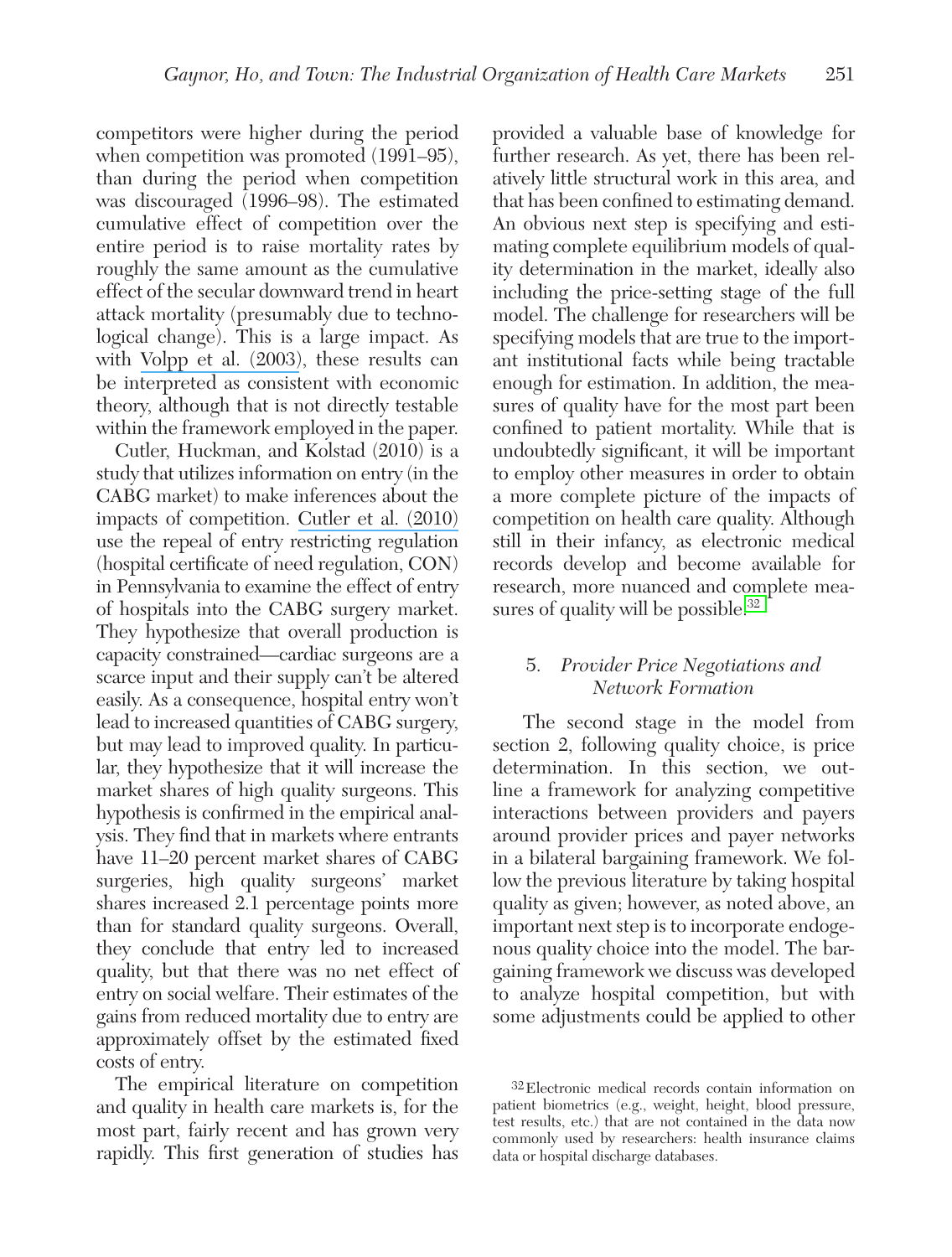settings in which insurers construct networks of providers, pharmacies or drugs in formularies to serve their enrollees.

There are at least four key distinguishing features of hospital markets that play an important role in affecting negotiations between hospitals and insurers. First, since privately insured patients primarily access hospital care through their health insurance, the set of available hospitals will depend on the health plan's provider network structure. Health insurers often contract with a subset of hospitals in a given location. The effective hospital choice set for a patient when they need to be treated will therefore depend upon their health insurance plan ([Ho 2006](https://www.researchgate.net/publication/null?el=1_x_8&enrichId=rgreq-cb7d2b5db6741595fb53fa84c810989d-XXX&enrichSource=Y292ZXJQYWdlOzI3ODY3NjcxOTtBUzoyNDE3NTE4ODU2MTEwMDhAMTQzNDY0OTU0OTA1MA==)). Second, patients do not pay directly for the vast majority of their inpatient care. Most of the cost of an inpatient episode is covered under the patient's insurance, hence any price differential between hospitals is only fractionally paid for by the patient.<sup>33</sup> More recently, insurers have begun establishing tiered networks in which patients pay different out-of-pocket expenditures depending on which cost tier the hospital is assigned. Third, the health insurance choice of the patient is generally made prior to the need for inpatient treatment. In this sense, hospitals are an option demand market (see Dranove and Satterthwaite 2000; Capps, Dranove, and Satterthwaite 2003). Fourth, hospitals negotiate with private insurers over inclusion in their provider network and the reimbursement rates from treating the insurer's enrollees. These negotiations also determine how hospital utilization will be monitored and controlled, as well as details of the billing arrangements, and may include discussion over which cost tier the hospital will occupy.

Health insurers, in turn, compete with each other based on premiums (which are a function of the prices they pay hospitals) if the plan is underwriting risk, or the administrative fees if the employer is bearing the risk.34 Importantly, insurers also compete on the breadth and quality of their provider networks. Employers, through whom most private insurance is acquired, have preferences over hospitals which are an aggregation of their employees' preferences, and select the set of health plans they offer to their workers based on expected costs, benefit structure and provider networks.35

A model of insurer–provider price negotiations would ideally also include endogenous network formation. However, because of the complexity of this problem, recent papers fully model only one of these phenomena. We discuss the research on network formation in the following section. We then follow with price negotiation models in section 5.2.

#### 5.1 *Insurer–Provider Network Formation*

A small number of papers have focused on understanding the formation of insurers' hospital networks. Ho (2006) uses hand-collected data on the networks of over 500 plans in forty-three U.S. markets to understand the welfare effects of restricted hospital choice. In her data, 17 percent of potential plan–hospital pairs do not have contracts. The proportion varies substantially across markets. She estimates a model of consumer demand for hospitals and uses it to construct a measure of each consumer's expected utility from the hospital network

<sup>33</sup>Some physician contracts with insurers put the patient's physician at risk for the cost of hospital care, inducing a more significant price sensitivity (Ho and Pakes 2014).

<sup>34</sup>Sixty percent of workers with employer sponsored health insurance are covered in partially or completely self-funded plans (Kaiser Family Foundation and Health Research and Educational Trust 2012).

<sup>35</sup>Most large employers are self-insured and thus changes in negotiated prices between providers and health plans are directly passed on to the employer.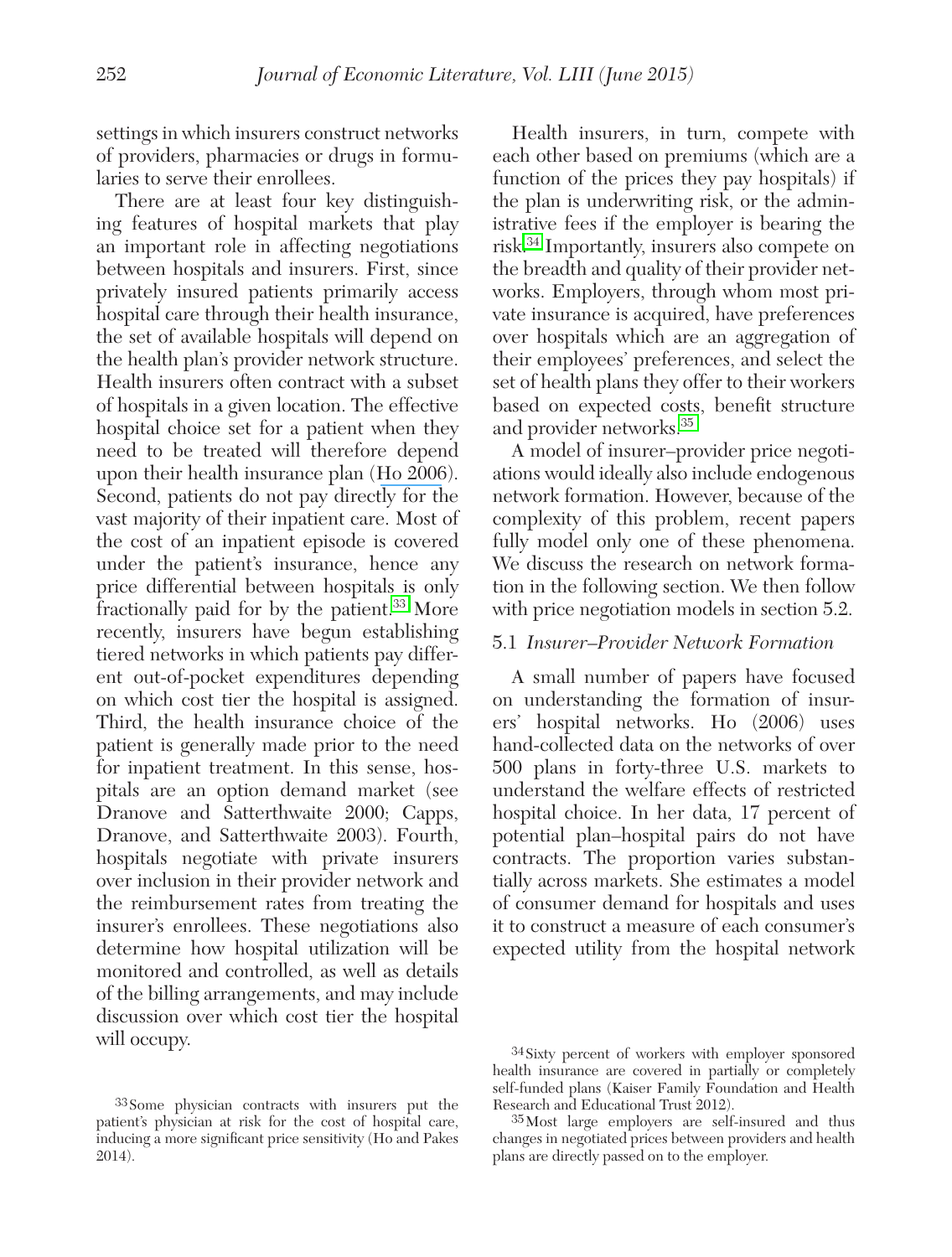offered by each plan in her data.36 She then uses this expected utility from the network as an input into a discrete choice model of consumer demand for insurers. Ho's estimates indicate that consumers place a significant weight on the attractiveness of the hospital network when choosing their plans. Under the assumption of fixed prices, she predicts that a change from the observed networks to a world where every plan included every hospital in its network would lead to a median equivalent variation of \$15.70 per privately insured consumer per year, or a total gain of \$1.04 billion for the forty-three markets in her data. She notes that these numbers are small, relative to the premium increases that could result from a move away from the ability of MCOs to use the threat of restricted networks as a bargaining device.

Ho (2009) builds on her previous work and uses it to model the network formation game. The key insight she develops is that, given consumer preferences over MCO characteristics (including the structure of the hospital network), and the realized hospital network, one can estimate the parameters of the hospital profit function. She uses the estimates from Ho (2006) to construct consumer valuations for any hospital network that could be offered by any plan in the large metropolitan areas under analysis. With these measures in hand, together with her insurer demand estimates, she then turns to the network formation game. Her model abstracts away from details of the bargaining game: all hospitals make simultaneous take-it-or-leave-it offers to all plans in the market. Then all plans simultaneously respond. MCOs select the hospital network that maximizes expected profits relative to all possible counterfactual networks. These profits are the revenues the MCO earns, given its hospital network

36This is similar to the willingness-to-pay variable developed in Capps, Dranove, and Satterthwaite (2003) which we discuss in detail below.

(and a simple premium-setting model), less the payments made to the hospitals in its network.

This simple model suggests the use of an inequality method of moments estimator developed by Ho and coauthors ([Pakes](https://www.researchgate.net/publication/null?el=1_x_8&enrichId=rgreq-cb7d2b5db6741595fb53fa84c810989d-XXX&enrichSource=Y292ZXJQYWdlOzI3ODY3NjcxOTtBUzoyNDE3NTE4ODU2MTEwMDhAMTQzNDY0OTU0OTA1MA==)  et [al. 2006](https://www.researchgate.net/publication/null?el=1_x_8&enrichId=rgreq-cb7d2b5db6741595fb53fa84c810989d-XXX&enrichSource=Y292ZXJQYWdlOzI3ODY3NjcxOTtBUzoyNDE3NTE4ODU2MTEwMDhAMTQzNDY0OTU0OTA1MA==)) to estimate the determinants of hospital profits. While the underlying econometric theory is nontrivial, the basic idea behind the estimator is straightforward. Given a set of instruments that help address measurement error, the estimator finds the set of parameters that result in the observed hospital network of each insurer producing a higher expected profit than any alternative network, conditional on other insurers' expected choices.37 Expected insurer profits under both observed and counterfactual sets of networks can be constructed from Ho's model as a function of data, estimated demand model parameters, and hospital profits. This approach enables Ho to estimate the hospital profit function (although not the full bargaining model), despite the fact that her data do not include information on hospital prices. Instead of positing a structural expression for hospital profits, Ho specifies a reduced-form hospital profit function where profits are a function of the number of expected admissions, market and hospital characteristics.

Ho finds that hospitals in systems take a larger fraction of the surplus and also penalize plans that do not contract with all members. Hospitals that are attractive to patients also capture high markups, and hospitals with higher costs per patient receive lower markups than other providers. One limitation of Ho's work is that, because it embeds a reduced form hospital profit function, it is not directly applicable to analyzing the impact of hospital mergers or other changes in market structure.

<sup>37</sup>The parameters are set-identified.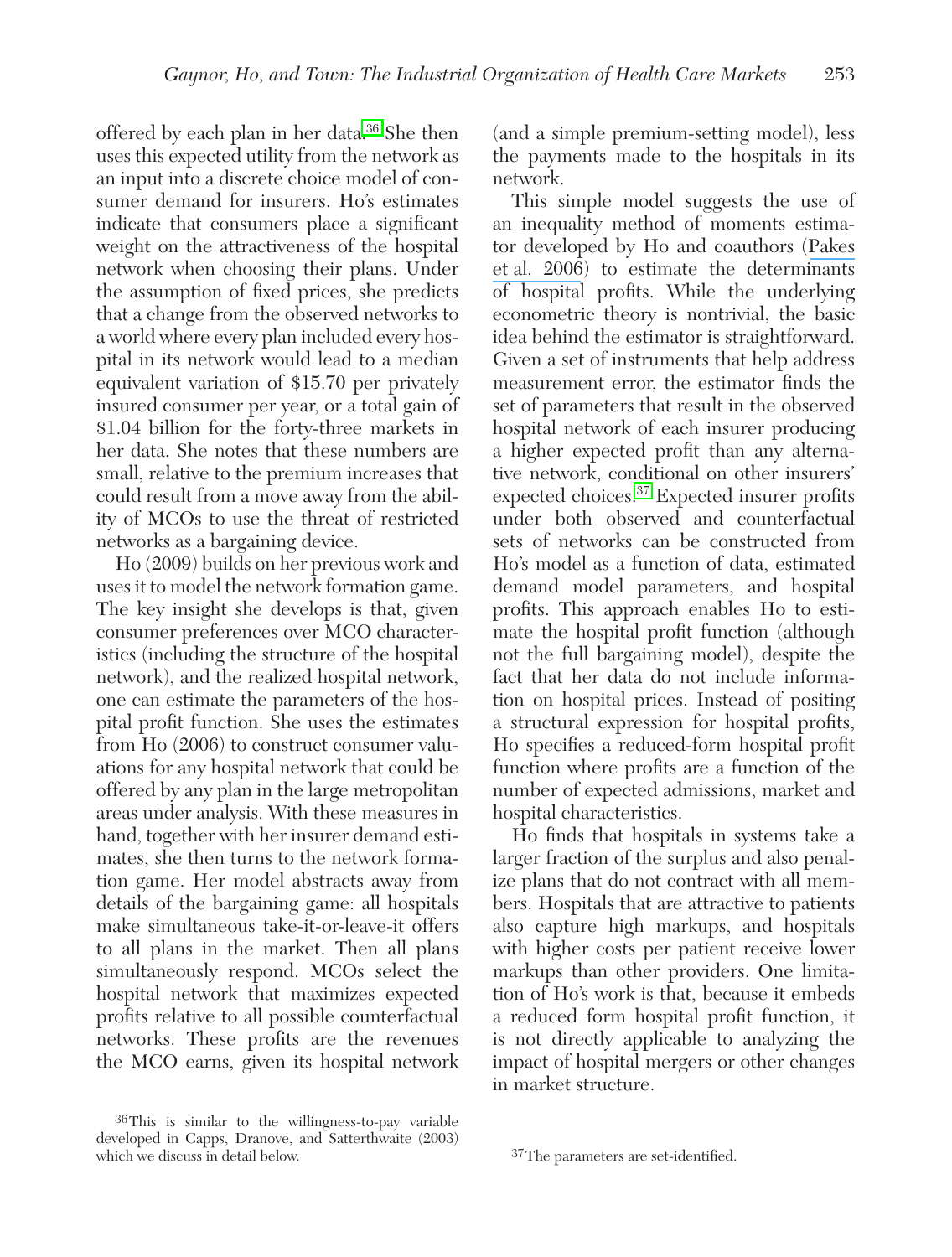[Pakes \(2010\)](https://www.researchgate.net/publication/46447455_Alternative_Models_for_Moment_Inequalities?el=1_x_8&enrichId=rgreq-cb7d2b5db6741595fb53fa84c810989d-XXX&enrichSource=Y292ZXJQYWdlOzI3ODY3NjcxOTtBUzoyNDE3NTE4ODU2MTEwMDhAMTQzNDY0OTU0OTA1MA==) furthers the ideas of Ho (2009) and [Pakes et al. \(2006\)](https://www.researchgate.net/publication/null?el=1_x_8&enrichId=rgreq-cb7d2b5db6741595fb53fa84c810989d-XXX&enrichSource=Y292ZXJQYWdlOzI3ODY3NjcxOTtBUzoyNDE3NTE4ODU2MTEwMDhAMTQzNDY0OTU0OTA1MA==) by examining the MCO/hospital network formation decision allowing for richer error structures. The idea behind the estimation is the same as in [Ho \(2009\)](https://www.researchgate.net/publication/null?el=1_x_8&enrichId=rgreq-cb7d2b5db6741595fb53fa84c810989d-XXX&enrichSource=Y292ZXJQYWdlOzI3ODY3NjcxOTtBUzoyNDE3NTE4ODU2MTEwMDhAMTQzNDY0OTU0OTA1MA==), but Pakes allows for the existence of transfers between hospitals and insurers that are observed by the firms but not by the econometrician. The estimation and simulation results reveal interesting patterns. In the simulations, he computes the full-information Nash equilibrium for the game in which hospitals make take-it-or-leave-it offers to insurers and insurers decide whether to accept or reject the offers. The equilibrium margins for hospitals are decreasing in excess capacity and costs relative to the other hospitals in the market. The hospital's margins are increasing in the insurer's margins.

## 5.2 *A Model of Hospital–Insurer Price Negotiation*

A number of authors have taken the literature on hospital–insurer price negotiations further than Ho (2009). These papers use data on actual hospital prices (not just the realized hospital networks) to estimate models that put more structure on the bargaining game. The result is a fully specified bargaining model that can be used to conduct policy-relevant counterfactual exercises. These are particularly important because the impact of changes in market structure, such as hospital mergers, in the bargaining framework can differ substantially from standard oligopoly models. This is relevant in general to sectors of the economy where prices are determined via negotiation (e.g., cable television, industrial equipment and supplies, much of wholesale purchasing), not just health care. However, in order to focus on the bargaining game, these papers simplify other elements of the model: in particular, they usually condition on the network of the insurer and do not allow consumers to switch insurers in response to a network change.

These simplifications have some implications that we return to below.

To illustrate this, we outline below the recent model of (Gowrisankaran, Nevo, and Town 2015) (GNT, hereafter) of hospital–insurer bargaining.38 This is representative of this approach. We focus on GNT's "MCO (Managed Care Organization) Agency" model as it captures many of the salient features of hospital–insurer negotiation and its structural parameters can be estimated in a straightforward way.39 The GNT model builds on a longstanding literature on hospital competition by Gal-Or (1997); [Town and Vistnes \(2001\)](https://www.researchgate.net/publication/11788606_Hospital_Competition_in_HMO_Networks?el=1_x_8&enrichId=rgreq-cb7d2b5db6741595fb53fa84c810989d-XXX&enrichSource=Y292ZXJQYWdlOzI3ODY3NjcxOTtBUzoyNDE3NTE4ODU2MTEwMDhAMTQzNDY0OTU0OTA1MA==); Capps, Dranove, and Satterthwaite (2003); [Gaynor](https://www.researchgate.net/publication/8681856_Competition_Among_Hospitals?el=1_x_8&enrichId=rgreq-cb7d2b5db6741595fb53fa84c810989d-XXX&enrichSource=Y292ZXJQYWdlOzI3ODY3NjcxOTtBUzoyNDE3NTE4ODU2MTEwMDhAMTQzNDY0OTU0OTA1MA==) [and Vogt \(2003\)](https://www.researchgate.net/publication/8681856_Competition_Among_Hospitals?el=1_x_8&enrichId=rgreq-cb7d2b5db6741595fb53fa84c810989d-XXX&enrichSource=Y292ZXJQYWdlOzI3ODY3NjcxOTtBUzoyNDE3NTE4ODU2MTEwMDhAMTQzNDY0OTU0OTA1MA==); [Ho \(2009\)](https://www.researchgate.net/publication/null?el=1_x_8&enrichId=rgreq-cb7d2b5db6741595fb53fa84c810989d-XXX&enrichSource=Y292ZXJQYWdlOzI3ODY3NjcxOTtBUzoyNDE3NTE4ODU2MTEwMDhAMTQzNDY0OTU0OTA1MA==); Haas-Wilson and Garmon (2011); and Lewis and Pflum (2011). The structure of this model is also similar to the bargaining models of Crawford and Yurukoglu (2012) and Grennan (2013), who study cable television distribution and the negotiations between hospital and medical device suppliers over the price of stents, respectively.

GNT model the bargaining process as a simple two-stage game. They make the assumption noted above: that employer/ MCO contracts are taken as given.<sup>40</sup> That is, enrollees do not actively select health insurance plans and health plans do not compete downstream with one another. This allows the model to focus on the potentially imperfect contracting of hospitals and MCOs. In the first stage, hospital systems and MCOs negotiate the terms of hospitals' inclusion in

38This section draws heavily from (Gowrisankaran, Nevo, and Town 2013) exposition.

39GNT also estimate/calibrate another model of MCO/ hospital negotiations in which MCO first determine networks and negotiate prices and then compete against one another à la Bertrand. The results from that model broadly align with their MCO Agency model.

40We use the term MCO, but this generally denotes any insurer that uses provider networks and negotiates prices with providers. This includes virtually all private health insurers in the United States.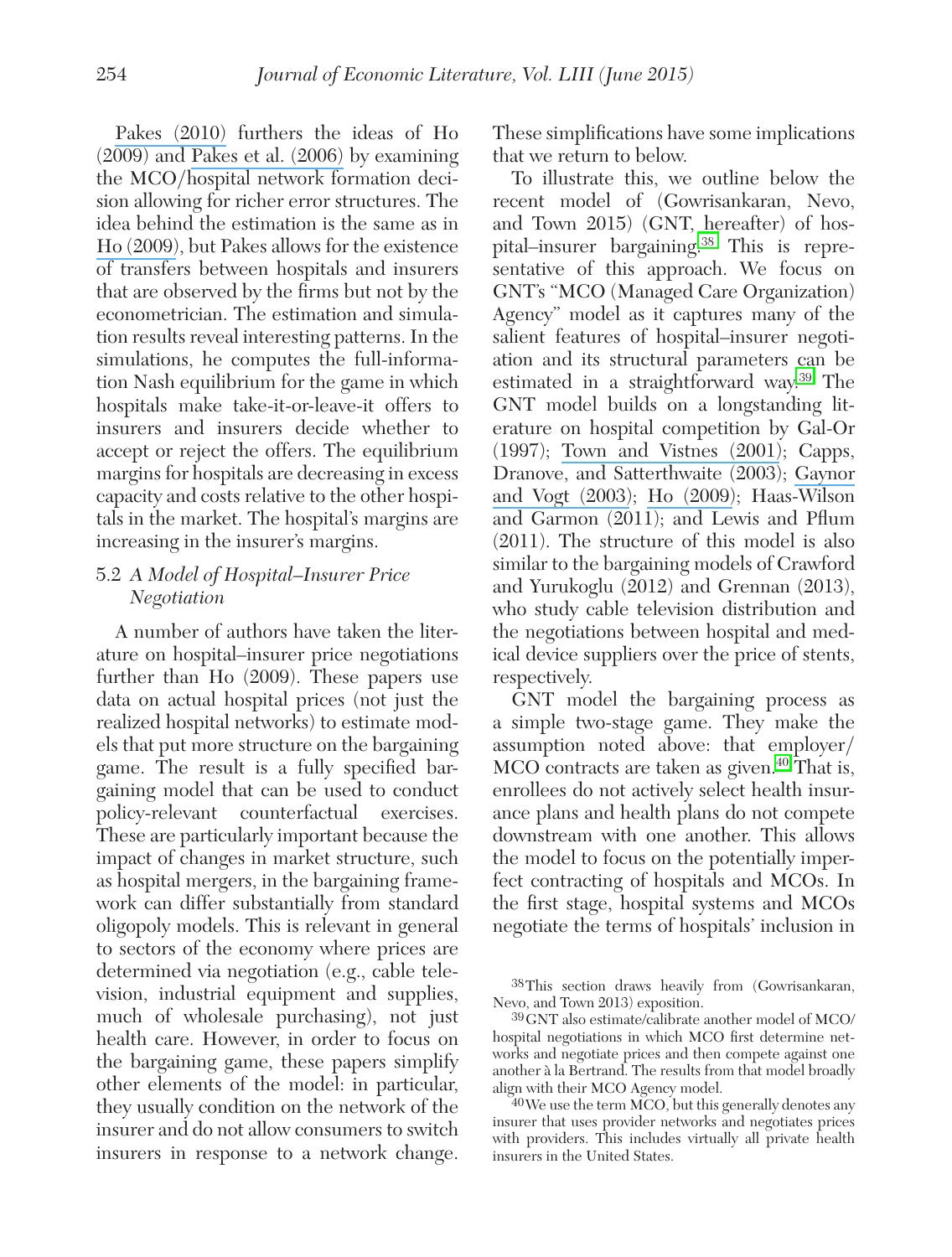MCOs' networks. In the second stage, each patient receives a health status draw. Some draws do not require inpatient hospital care, while others do. If a patient needs to receive inpatient hospital care, she must pay an exogenously determined coinsurance proportion of the negotiated price for each in-network hospital, with the MCO covering the difference. Coinsurance rates may vary across patients and diseases. The patient selects a hospital in the MCO's network—or an outside alternative—to maximize her utility.

Starting with the second stage of their model, there is a set of hospitals  $j = 1, ..., J$ , and a set of managed care companies  $m = 1, \ldots, M$ . Each enrollee has health insurance issued by a particular MCO. Let  $i = 1, \ldots I_m$  denote the enrollees of MCO *m*. Each MCO *m* has a subset of the hospitals in its network; denote this subset *N<sub>m</sub>*. For each *m* and each  $j \in N_m$ , there is a base price  $p_{mj}$ , which was negotiated in the first stage. Let  $\overrightarrow{p_m}$  denote the vector of all negotiated base prices for an MCO.

At the start of the second stage, each patient receives a draw on her health status which determines if she has one of a number of health conditions that require inpatient care. Let  $f_{mid}$  denote the probability that patient *i* at MCO *m* has illness  $d = 0, 1, \ldots D$ , where  $d = 0$  implies no illness. Let  $w_d$  be weights denoting the relative intensity of resource use for illness d, with  $w_0 = 0$ . For tractability, GNT assume that the price paid for treatment is  $w_d p_{mj}$ , the base price multiplied by the disease weight. Therefore, there is only one price to be negotiated, the base price, which can be viewed as a price per unit of  $w_d$ . This is essentially how most hospitals are reimbursed by Medicare, and many MCOs incorporate this payment structure into their hospital contracts.

Each patient's contract with her MCO specifies a coinsurance rate for each condition, which we denote  $c_{mid}$ . The coinsurance rate specifies the fraction of the billed price  $w_d p_{mj}$  that the patient must pay out of pocket. For each realized illness,  $d = 1, ..., D$ , the patient seeks hospital care at the hospital that gives her the highest utility, including an outside option. The utility that patient *i* enrolled in health plan *m* receives from care at hospital  $j \in N_m$  is given by

$$
(7) \quad u_{mijd} = \beta x_{mijd} - \alpha c_{mid} w_d p_{mj} + e_{mij}.
$$

In equation  $(7)$ ,  $x_{\text{mid}}$  is a vector of hospital and patient characteristics that may include travel time, hospital indicators, and interactions between hospital and patient characteristics (such as age, sex, hospital ownership type, hospital teaching status, etc.), and  $β$  is the associated coefficient vector. The out-ofpocket expense to the patient is  $c_{mid} w_d p_{mj}$ . The parameter  $\alpha$  denotes the price sensitivity. The outside choice, denoted as choice 0, is treatment at a hospital located outside the market. Finally, *emij* is an i.i.d. error term that is distributed Type I Extreme Value.

Consumers' expected utilities will play an important role in the bargaining game. Let  $\delta_{mijd} = \beta x_{mijd} - \alpha c_{mid} w_d p_{mj} j \in \{0, N_m\}.$ Given the assumption on the distribution of error terms, the choice probability for patient *i* with disease *d* as a function of prices and network structure is:

(8) 
$$
s_{mijd}(N_m, \overrightarrow{p_m}) = \frac{\exp(\delta_{mijd})}{\sum_{k \in \mathcal{O}, N_m} \exp(\delta_{mikd})}.
$$

The ex ante consumer surplus, or dollar value of expected utility, as a function of prices and the network of hospitals in the plan, is given by:

(9) 
$$
W_m(N_m, \overrightarrow{p_m})
$$
  
=  $\frac{1}{\alpha} \sum_{i=1}^{I_m} \sum_{d=1}^D f_{mid} \ln \left( \sum_{j \in 0, N_m} \exp(\delta_{mij} d) \right)$ .

Capps, Dranove, and Satterthwaite (2003) refer to  $W_m(N_m, \vec{p}_m) - W_m(N_m \backslash J_s, \vec{p}_m)$ , as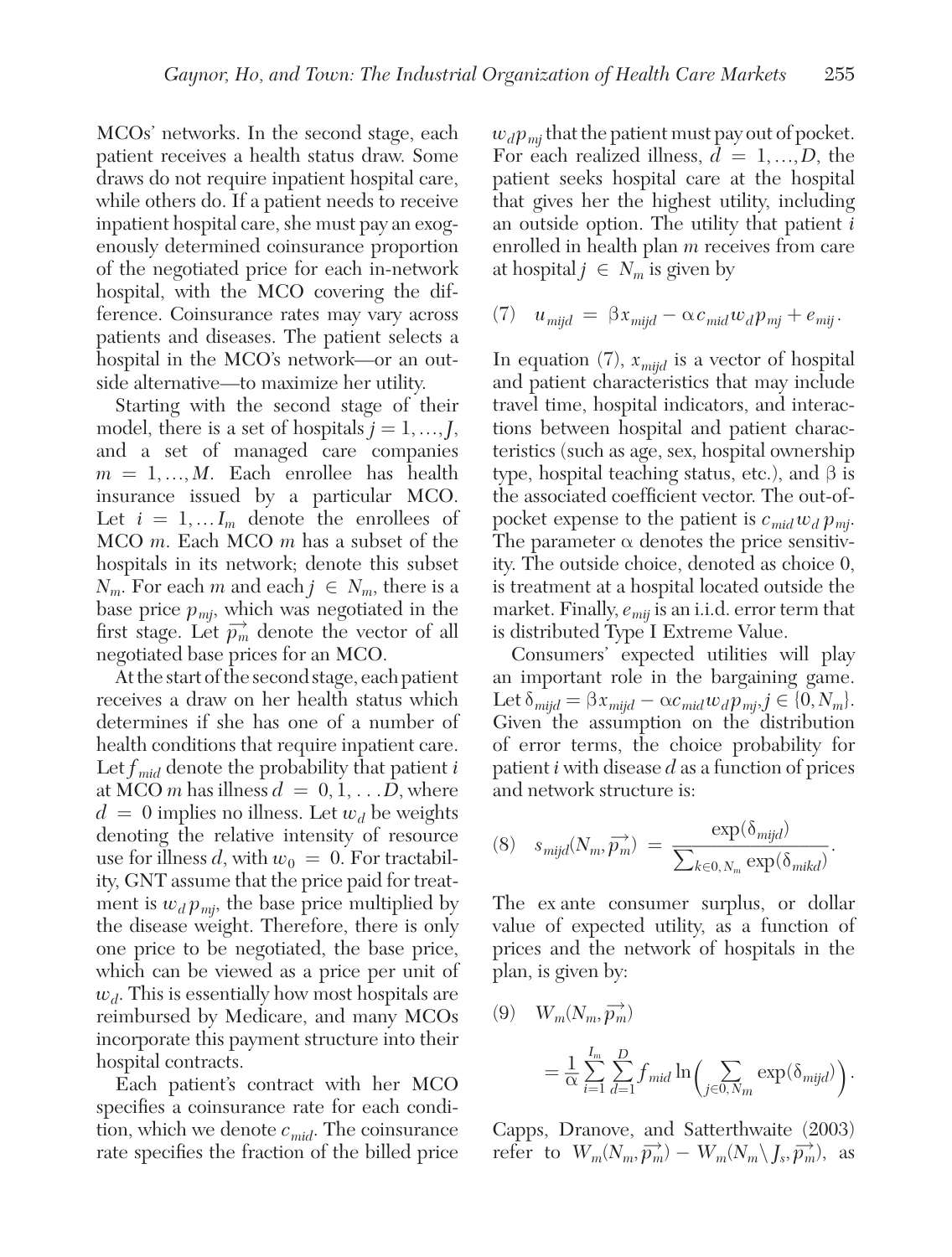the "willingness-to-pay" (WTP) as it represents the utility gain to the enrollees of MCO *m* from the system *s*. 41

Another important quantity for the equilibrium is the intensity-weighted expected number of plan *m* patients who are admitted to hospital  $j \in N_m$ , given by

(10) 
$$
q_{mj}(N_m, \overrightarrow{p_m})
$$
  
= 
$$
\sum_{i=1}^{I_m} \sum_{d=1}^D f_{mid} w_d s_{mijd}(N_m, \overrightarrow{p_m}).
$$

Since prices are per unit of  $w_d$ , the intensity-weighted expected number of patients times price will give the expected revenue to the hospital from MCO *m*.

There are  $M \times S$  potential contracts between hospitals and MCOs, each specifying the negotiated base prices for one MCO/hospital system pair. The bargaining outcome determines a separate base price for each hospital in the system; the actual price paid to a hospital for treatment of a patient with disease *d* will be its base price multiplied by the disease weight  $w_d$ . MCOs and hospitals have complete information about MCO enrollee and hospital attributes, including *xmijd* and hospital costs.

GNT assume that prices for each contract solve the Nash bargaining solution for that contract conditional on all other prices ([Horn and Wolinsky 1988;](https://www.researchgate.net/publication/null?el=1_x_8&enrichId=rgreq-cb7d2b5db6741595fb53fa84c810989d-XXX&enrichSource=Y292ZXJQYWdlOzI3ODY3NjcxOTtBUzoyNDE3NTE4ODU2MTEwMDhAMTQzNDY0OTU0OTA1MA==) Collard-Wexler, Gowrisankaran, and Lee 2013). The Nash bargaining solution is the price vector that maximizes the exponentiated product of the values to both parties from agreement (as a function of that price) relative to the values without agreement.

Define the ex ante expected cost to the MCO of a given hospital network and vector of negotiated prices to be  $TC_m(N_m, \overrightarrow{p_m})$ ,

(11) 
$$
TC_m(N_m, \overrightarrow{p_m})
$$
  
= 
$$
\sum_{i=1}^{I_m} \sum_{d=1}^{D} (1 - c_{mid})
$$
  

$$
\times \sum_{j \in 0, N_m} p_{mj} f_{mid} w_d s_{mjd}(N_m, \overrightarrow{p_m}).
$$

Then, define the value for the MCO and the employer it represents to be:

(12) 
$$
V_m(N_m, \overrightarrow{p_m}) = \tau W_m(N_m, \overrightarrow{p_m}) - TC_m(N_m, \overrightarrow{p_m}),
$$

where  $\tau$  is the relative weight on employee welfare. If employer/employee/ MCO incentives were perfectly aligned then  $\tau = 1$ . Assume that  $N_m$ ,  $m = 1, ..., M$ , are the equilibrium sets of network hospitals. For any system *s* for which  $J_s \subseteq N_m$ , the net value that MCO *m* receives from including system *s* in its network is  $V_m(N_m, \overrightarrow{p_m})$  –  $V_m^\circ(N_m\backslash J_s,\overrightarrow{p_m}).$ 

Hospital systems can be either for-profit or not-for-profit (NFP). Assume that NFP systems maximize some linear combination of profits and the weighted quantity of patients served ([Lakdawalla and Philipson 2006](https://www.researchgate.net/publication/222398380_The_Nonprofit_Sector_and_Industry_Performance?el=1_x_8&enrichId=rgreq-cb7d2b5db6741595fb53fa84c810989d-XXX&enrichSource=Y292ZXJQYWdlOzI3ODY3NjcxOTtBUzoyNDE3NTE4ODU2MTEwMDhAMTQzNDY0OTU0OTA1MA==)). Let  $mc_{mi}$  denote the "perceived" marginal cost of hospital *j* for treating a patient from MCO *m* with disease weight  $w_d = 1$ . The costs of treating an illness with weight  $w_d$  is  $w_dmc_{mj}$ . This model of perceived marginal costs implicitly allows for different NFP objective functions: an NFP system that cares about the weighted quantity of patients it serves will equivalently have a "perceived" marginal cost equal to its true marginal cost of production net of this utility amount ([Lakdawalla and Philipson 2006;](https://www.researchgate.net/publication/222398380_The_Nonprofit_Sector_and_Industry_Performance?el=1_x_8&enrichId=rgreq-cb7d2b5db6741595fb53fa84c810989d-XXX&enrichSource=Y292ZXJQYWdlOzI3ODY3NjcxOTtBUzoyNDE3NTE4ODU2MTEwMDhAMTQzNDY0OTU0OTA1MA==) [Gaynor and](https://www.researchgate.net/publication/8681856_Competition_Among_Hospitals?el=1_x_8&enrichId=rgreq-cb7d2b5db6741595fb53fa84c810989d-XXX&enrichSource=Y292ZXJQYWdlOzI3ODY3NjcxOTtBUzoyNDE3NTE4ODU2MTEwMDhAMTQzNDY0OTU0OTA1MA==)  [Vogt 2003](https://www.researchgate.net/publication/8681856_Competition_Among_Hospitals?el=1_x_8&enrichId=rgreq-cb7d2b5db6741595fb53fa84c810989d-XXX&enrichSource=Y292ZXJQYWdlOzI3ODY3NjcxOTtBUzoyNDE3NTE4ODU2MTEwMDhAMTQzNDY0OTU0OTA1MA==)).

 $^{41}N_m\backslash\, J_s$  represents insurer  $m\dot s$  network without the hospitals in system  $s \left( \sum_{i=1}^{n} s_i \right)$ .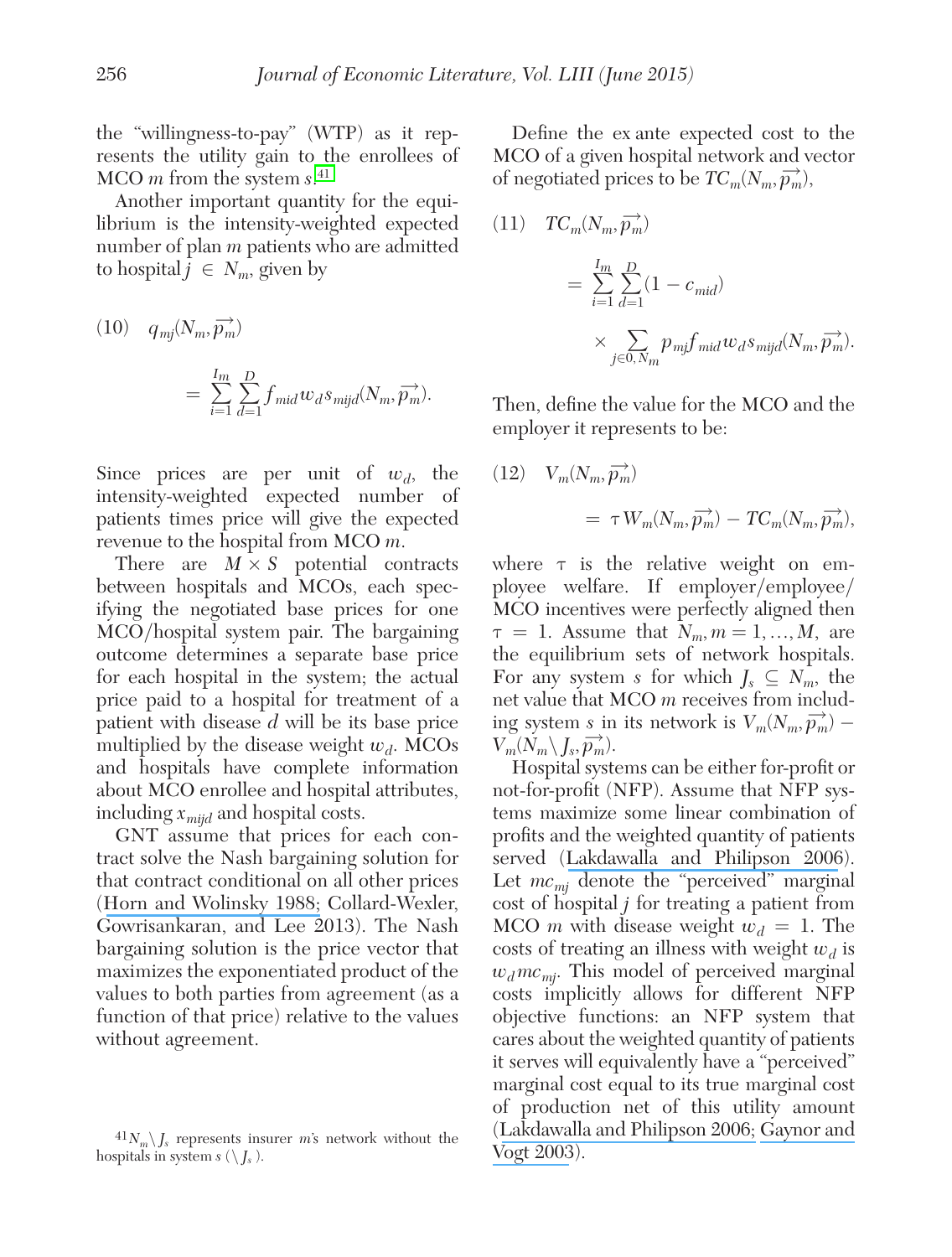GNT specify that a hospital's marginal cost, which is MCO specific, is:

(13) 
$$
mc_{mj} = \gamma v_{mj} + \varepsilon_{mj},
$$

where  $mc_{mj}$  is the marginal cost for an illness with disease weight  $w_d = 1$ ,  $v_{mj}$  are a set of cost shifters (e.g., hospital, year, and MCO fixed effects),  $\gamma$  are parameters to estimate, and  $\varepsilon$  is the component of cost that is not observable to the econometrician. The returns that hospital system *s* expects to earn from a given set of managed care contracts are then:

(14) 
$$
\pi_s\left(M_s, \{\overrightarrow{p_m}\}_{m \in M_s}, \{N_m\}_{m \in M_s}\right)
$$

$$
= \sum_{m \in M_s} \sum_{j \in J_s} q_{mj}(N_m, \overrightarrow{p_m}) \left[p_{mj} - mc_{mj}\right],
$$

where  $M_s$  is the set of MCOs that include system *s* in their network. From (14), the net value that system *s* receives from including MCO *m* in its network is  $\sum_{j\in J_s} q_{mj}(N_m, \overrightarrow{p_m})$  $\times$   $|p_{mj} - mc_{mj}|$ .

Having specified the objective functions, the Nash bargaining problem for MCO *m* and system *s*, denoted  $NB^{m,s}(p_{mj_{j\in J_s}}|p_{m_s,s}^{\rightarrow}),$ can be specified and is the exponentiated product of the net values from agreement:

(15) 
$$
NB^{m,s}(p_{mj} \underset{j \in J_s}{\longrightarrow} |p_{m,s}^{\longrightarrow})
$$

$$
= \left(\sum_{j \in J_s} q_{mj}(N_m, \overrightarrow{p_m}) [p_{mj} - mc_{mj}]^{b_{s(m)}}\right)
$$

$$
\left(V_m(N_m, \overrightarrow{p_m}) - V_m(N_m \setminus J_s, \overrightarrow{p_m})\right)^{b_{m(s)}},
$$

where  $b_{s(m)}$  is the bargaining weight of system *s* when facing MCO *m*,  $b_{m(s)}$  is the bargaining weight of MCO *m* when facing system *s*, and  $p_{m,s}^{\rightarrow}$  is the vector of prices for MCO *m*  and hospitals in systems other than *s*. GNT impose the standard normalization,  $b_{s(m)}$  +  $b_{m(s)} = 1$ .

The Nash bargaining solution is the vector of prices  $p_{mj}$ <sub>*j∈J<sub>s</sub>*</sub> that maximizes (15). Let  $\rightarrow$  $\overrightarrow{p_m}$  denote the ([Horn and Wolinsky 1988\)](https://www.researchgate.net/publication/null?el=1_x_8&enrichId=rgreq-cb7d2b5db6741595fb53fa84c810989d-XXX&enrichSource=Y292ZXJQYWdlOzI3ODY3NjcxOTtBUzoyNDE3NTE4ODU2MTEwMDhAMTQzNDY0OTU0OTA1MA==) price vector for MCO *m*. It must satisfy the Nash bargain for each contract, conditioning on the outcomes for each other contract. Thus,  $\overrightarrow{p_m}$  will satisfy:

(16) 
$$
p_{mj}^* = \max_{p_{mj}} NB^{m,s}(p_{mj}, p_{m,j}^*) \overrightarrow{p_{m,j}^*},
$$

where  $p_{m,j}^{\overrightarrow{*}}$  is the equilibrium price vector for other hospitals in the same system as *j*.

Solving the model by setting the FOCs  $\partial \log NB^{m,s}/\partial p_{mj} = 0$  yields the following pricing relationship:

(17) 
$$
\overrightarrow{p} = \overrightarrow{mc} - (\Omega + \Lambda)^{-1} \overrightarrow{q},
$$

where  $\vec{p}$ ,  $\vec{mc}$ , and  $\vec{q}$  denote the price, marginal cost, and adjusted quantity vectors respectively for hospital system *s* and MCO *m*.  $\Omega$  and  $\Lambda$  are both  $\#(I_s) \times \#(I_s)$  size matrices, with elements  $\Omega(j,k) = \frac{\partial q_{mk}}{\partial n}$  $\frac{\partial q_{mk}}{\partial p_{mj}}$  and  $\Lambda(j,k) = \frac{b_{m(s)}}{b}$  $\frac{b_{m(s)}}{b_{s(m)}} \frac{A}{B} q_{mk}$  where  $A = \frac{\partial V_m}{\partial p_{mj}}$  $rac{\partial v_m}{\partial p_{mj}}$  and  $B = V_m(N_m, \overrightarrow{p_m}) - V_m(N_m \setminus J_s, \overrightarrow{p_m}).$ 

Equation (17), which characterizes the equilibrium prices, would have a form identical to standard pricing games were it not for the inclusion of  $\Lambda$ . The case where  $\Lambda = 0$ , and hence there is differentiated products Bertrand pricing with individual prices for each MCO, is where hospitals have all the bargaining weight,  $b_{m(s)} = 0, \forall s$ .

Importantly, (17) shows that, as with Bertrand competition models, GNT can back out implied marginal costs for the bargaining model as a linear function of prices, quantities, and derivatives, given MCO and patient incentives.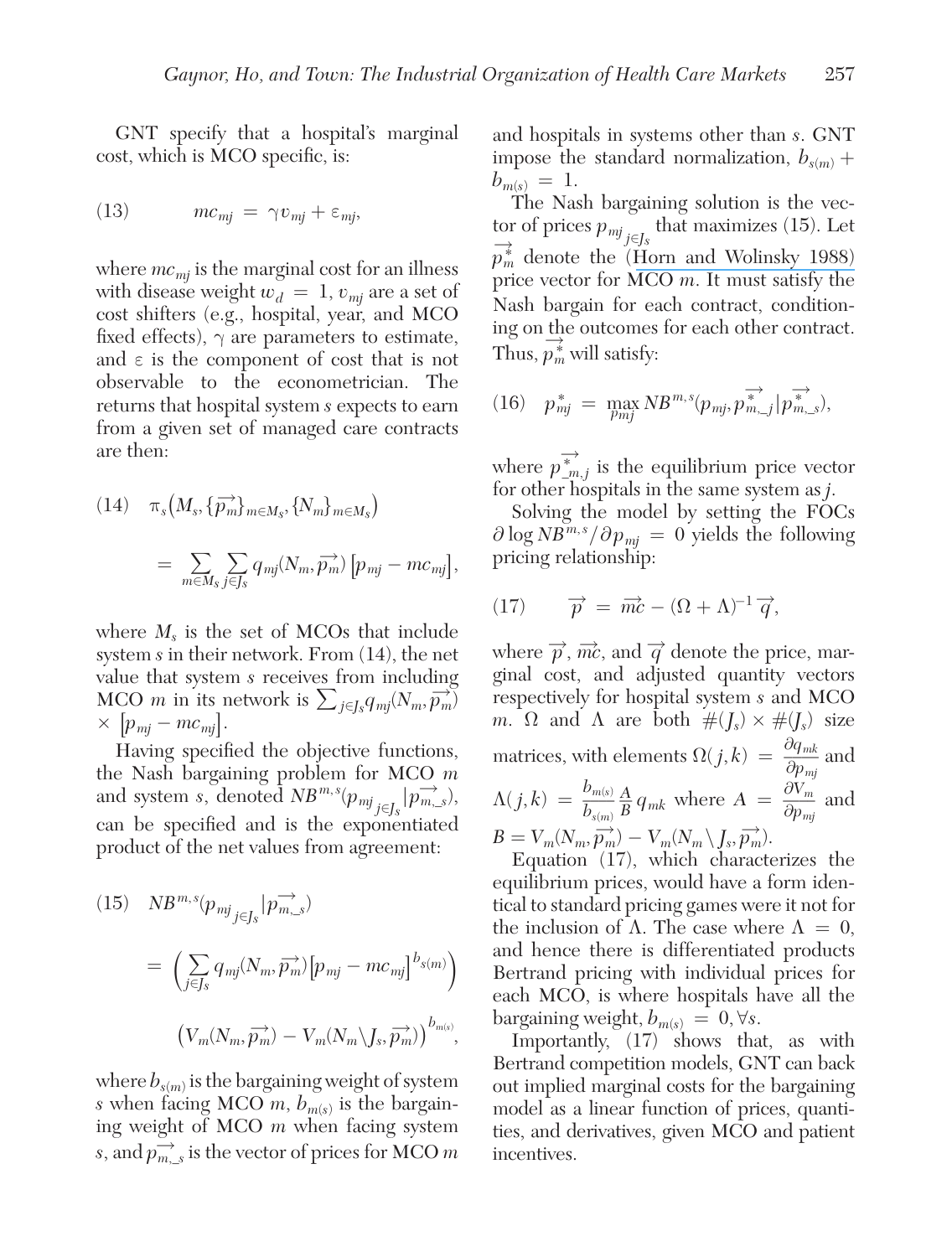### 5.2.1 *Implications of the GNT model*

In general, the comparative statics of the GNT model are complicated and depend on many factors including, for example, the coinsurance rates and the degree of asymmetry between hospitals. This subsection provides theoretical intuition for some of the forces at work. First, the use of coinsurance rates has potentially important implications. As long as coinsurance rates are strictly between zero and one, prices affect patient choice and MCOs use this fact to steer patients towards cheaper hospitals. This will influence equilibrium pricing: for example the MCO may be willing to have a higher relative price for the high-cost hospital because this will steer patients to the low-cost hospital.

The model also has direct implications for the impact of bargaining on prices. Note from equation (17) that price–cost margins from the model have an identical formula to those that would arise if hospitals set prices to patients, and patients chose hospitals using the choice model, but with  $\Omega + \Lambda$ replacing  $Ω$ . Since  $Ω$  is the matrix of actual price sensitivities, GNT define the *effective price sensitivity* to be  $\Omega + \Lambda$ . GNT show that for the special case of a single-hospital system, this effect of bargaining on price sensitivity leads to lower prices relative to differentiated products Bertrand competition with a given coinsurance rate. With asymmetric hospitals and multihospital systems, the incentives are more complicated. There may be cases where MCO bargaining may not uniformly lower prices, notably if cost differences across hospitals are large and hence it is important to steer patients to low-cost hospitals. However, generally MCO bargaining lowers prices relative to differentiated products Bertrand competition. This implies there is a beneficial effect of selective contracting. Insurers that have the threat of excluding a hospital from their networks have the ability to bargain and reduce

prices for consumers. A number of states have passed laws that require insurers to contract with all interested providers ("Any Willing Provider" laws).<sup>42</sup> Laws such as these reduce insurers' bargaining power, allowing providers to raise prices.<sup>43</sup>

Consider now the impact of mergers on prices. Similarly to Bertrand competition, negotiated prices also result in upward pricing pressure from mergers. For example, as two separate hospitals merge, by raising the price of one of the hospitals some consumers are diverted to the other hospital. Premerger, these were considered lost profits, postmerger these are captured. This creates an incentive to raise prices relative to the premerger prices. However, the impact of a merger in a bargaining model will be different than under Bertrand competition. To see this, note that with Bertrand competition, a merger only changes the cross-price effects. With bargaining, the effective own-price elasticity can also change. However, the cross-price terms change differently, and potentially less, than with Bertrand competition. Since these effects can be of opposite sign, the net effect of the merger relative to the Bertrand prediction is ambiguous.

It is worth noting that GNT's simplifying assumption that insurers do not compete for enrollees is needed to generate their simple characterization of the bargaining outcome. If enrollees could switch insurers in response

<sup>42</sup>Interestingly, recent legislation has been introduced in Pennsylvania that would require integrated providers to contract with any willing insurer. The intent of these "Any Willing Insurer" (AWI) laws appears to be to reduce the possibility of foreclosure. To the best of our knowledge, no state has enacted an AWI law.

<sup>43</sup>See Vita (2001); Durrance (2009); and Klick and Wright (2013), who provide evidence showing that any willing provider laws lead to increased per capita health and pharmaceutical spending. Pinkovskiy (2013) finds that state regulation of managed care generally, including any willing provider laws, increased health care spending's share of U.S. GDP by nearly 2 percentage points, and accounts for much of the growth in health care spending over the period 1995–2005.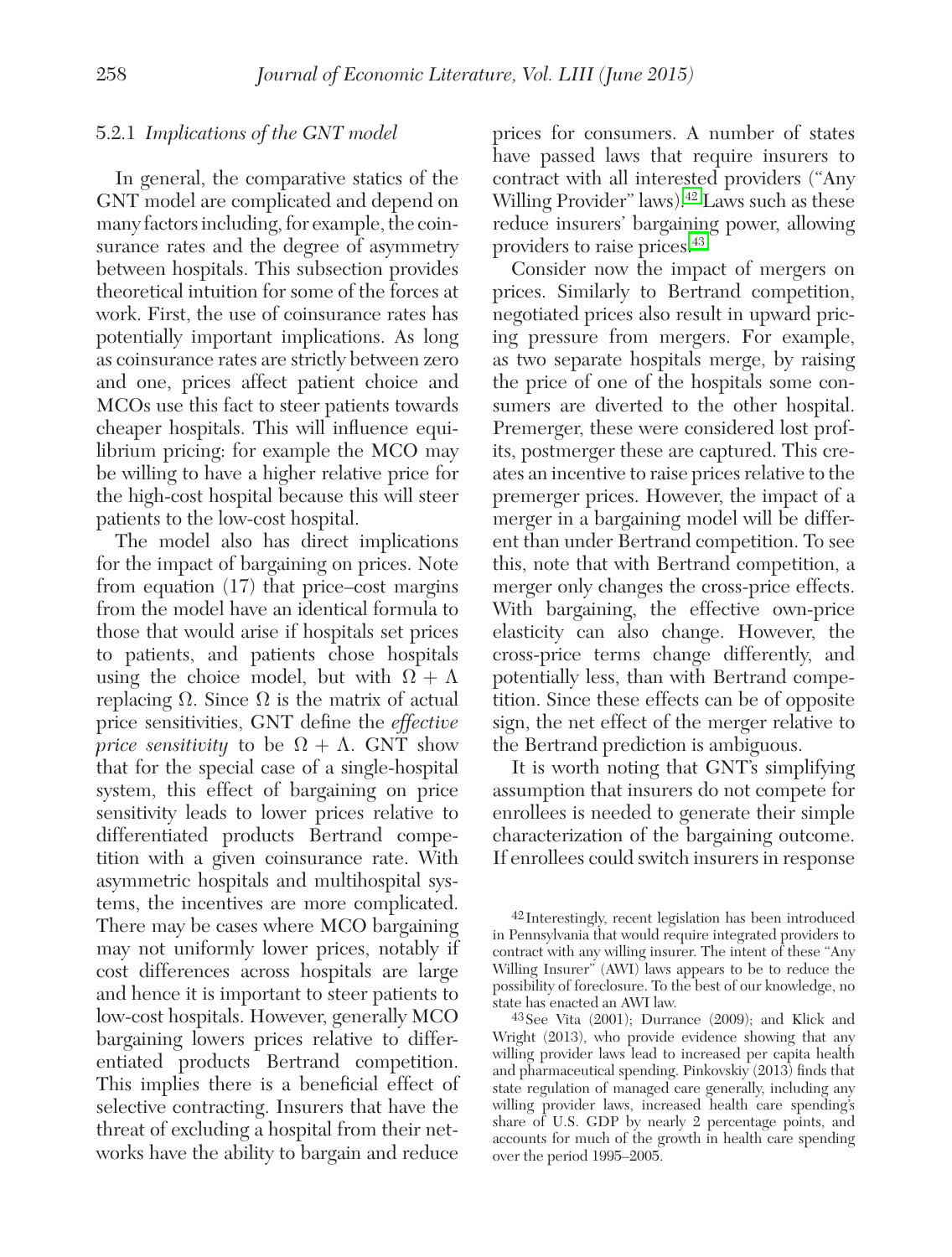to a network change, the Nash bargaining problem in equation (15) would contain an additional term representing the system's outside option or threat point: its incremental profits from other insurers when it was removed from MCO *m* which came from enrollees switching plans to access it. This increase in hospital threat points would have implications for both prices and the price effects of hospital mergers. Ho and Lee (2013) develop a method that allows them to investigate these issues empirically; their results are discussed below.

## 5.3 *Empirical Evidence on the Impact of Hospital Competition on Prices*

#### 5.3.1 *Reduced-Form Estimates*

Most of the analysis of the impact of hospital competition has relied on reduced-form specifications following the SCP paradigm in the industrial organization literature. In this approach, researchers construct measures of market concentration, usually some form of the HHI, and regress it on the variable of interest (e.g. prices), controlling for observable confounding variables (see equation (6)). Reduced-form approaches allow researchers to be somewhat agnostic about the underlying theoretical model and thereby let the data speak directly to the relationships between the variables of interest.44 While the broader industrial organization literature has largely moved away from employing reduced form approaches, it nevertheless remains a popular research approach in the health economics and health services research literatures.

Accurately measuring prices is the principal challenge in estimating models of hospital price competition. MCO–hospital contracts are complicated and have different

prices and different payment structures for different services. Three types of contracts are prevalent: DRG-based, per diem, and percent of charges. Hospital contracts often contain combinations of these three types of contracts. For example, a hospital/insurer contract might have a DRG structure for general medical/surgical services and "carveout" obstetrics using a per diem formulation. These contracts give hospitals different incentives for resource use. Anecdotally, bargaining leverage appears to play a significant role in the determination of the contract form, with hospitals preferring contracts with lower powered incentives and insurers preferring higher powered contracts.

There is little work that considers the role of competition in determining insurer–hospital contract structure.45 In their analysis of insurer contracts for transplant services, [Bajari et al. \(2011\)](https://www.researchgate.net/publication/228303072_Regression_Discontinuity_Designs_with_an_Endogenous_Forcing_Variable_and_an_Application_to_Contracting_in_Health_Care?el=1_x_8&enrichId=rgreq-cb7d2b5db6741595fb53fa84c810989d-XXX&enrichSource=Y292ZXJQYWdlOzI3ODY3NjcxOTtBUzoyNDE3NTE4ODU2MTEwMDhAMTQzNDY0OTU0OTA1MA==) find that the majority of hospital contracts rely on a nonlinear, percent of charges structure. Because of the complexity of insurer–hospital contracts, in most circumstances, actual administrative claims data used to adjudicate payments between hospitals and insurers will provide the best measure of price. Constructing price using administrative claims requires adjusting for differential severity and types of services. Until very recently, administrative claims data from payers and hospitals were not widely available.<sup>46</sup> Without the ability

<sup>44</sup>See Gaynor and Vogt (2000) and Dranove and Satterthwaite (2000) for summaries of early portions of this literature.

<sup>45</sup>[Town et al. \(2011\)](https://www.researchgate.net/publication/51117636_Market_power_and_contract_form_Evidence_from_physician_group_practices?el=1_x_8&enrichId=rgreq-cb7d2b5db6741595fb53fa84c810989d-XXX&enrichSource=Y292ZXJQYWdlOzI3ODY3NjcxOTtBUzoyNDE3NTE4ODU2MTEwMDhAMTQzNDY0OTU0OTA1MA==) examines the degree of physician risk bearing in their contracts with health insurers. They find that physicians facing less competition are more likely to have fee-for-service contracts.

<sup>46</sup>Very recently some health insurance claims databases have become available that contain actual prices paid to hos[pitals. The Health Care Cost Institute http://www.health](http://www.healthcostinstitute.org)costinstitute.org has the universe of claims from four large private insurers with complete data on transaction prices, FAIR Health<http://www.fairhealth.org> maintains a database of health insurance claims for which a portion has information on transaction prices, and Truven Health Analytics <http://www.truvenhealth.com>maintains the MarketScan database of health insurance claims from a group of large employers, with complete data on transaction prices.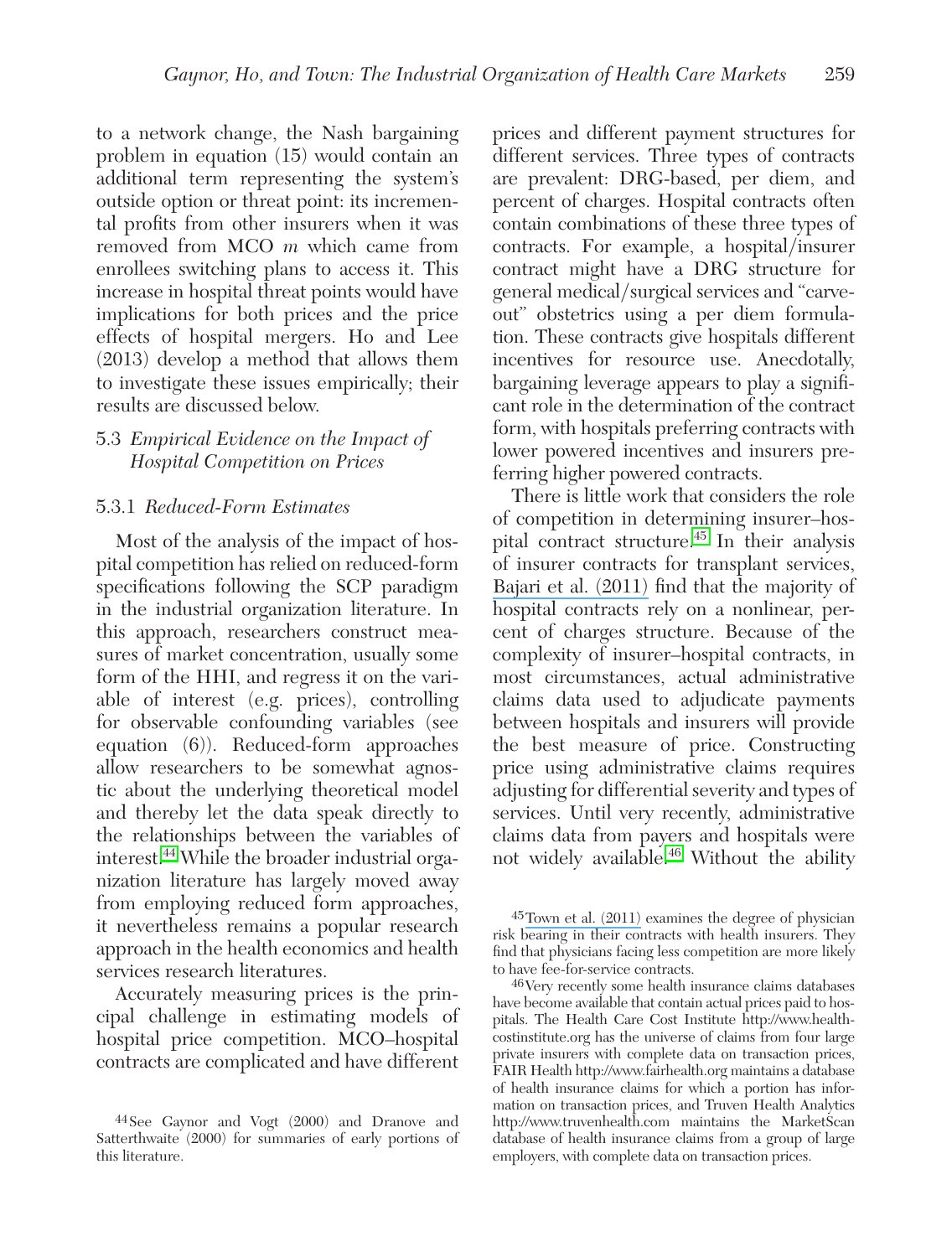to access transaction level data, researchers resorted to constructing prices using statemandated hospital financial reports. This meant constructing price measures applying average hospital-wide discounts to insurers to charges (list prices) (see, e.g., Gaynor and Vogt 2003).

However, there are some exceptions. Capps and Dranove (2004); [Tenn](https://www.researchgate.net/publication/227615631_The_Price_Effects_of_Hospital_Mergers_A_Case_Study_of_the_Sutter-Summit_Transaction?el=1_x_8&enrichId=rgreq-cb7d2b5db6741595fb53fa84c810989d-XXX&enrichSource=Y292ZXJQYWdlOzI3ODY3NjcxOTtBUzoyNDE3NTE4ODU2MTEwMDhAMTQzNDY0OTU0OTA1MA==)  [\(2011\)](https://www.researchgate.net/publication/227615631_The_Price_Effects_of_Hospital_Mergers_A_Case_Study_of_the_Sutter-Summit_Transaction?el=1_x_8&enrichId=rgreq-cb7d2b5db6741595fb53fa84c810989d-XXX&enrichSource=Y292ZXJQYWdlOzI3ODY3NjcxOTtBUzoyNDE3NTE4ODU2MTEwMDhAMTQzNDY0OTU0OTA1MA==); Haas-Wilson and Garmon (2011); [Thompson \(2011\)](https://www.researchgate.net/publication/227615634_The_Effect_of_Hospital_Mergers_on_Inpatient_Prices_A_Case_Study_of_the_New_Hanover-Cape_Fear_Transaction?el=1_x_8&enrichId=rgreq-cb7d2b5db6741595fb53fa84c810989d-XXX&enrichSource=Y292ZXJQYWdlOzI3ODY3NjcxOTtBUzoyNDE3NTE4ODU2MTEwMDhAMTQzNDY0OTU0OTA1MA==); Ginsburg (2010); and Gowrisankaran, Nevo, and Town (2015) all use insurer claims data to construct risk-adjusted prices.<sup>47</sup> More recently, several states have initiated programs to post measures of hospital prices on the web. For example, Massachusetts issues detailed reports on provider prices broken down by insurer and [type of product \(e.g., http://www.mass.gov/](http://www.mass.gov/ago/docs/healthcare/2011-hcctd-full.pdf) ago/docs/healthcare/2011-hcctd-full.pdf).

Recently, Gaynor and Town (2012) surveyed the hospital price concentration literature published between 2000 and 2011. Of the eight papers included in their literature review, all but one of the papers found a positive relationship between hospital concentration and price. This relationship is a function of the structure of the health plan market. During the rise of MCOs in the 1990s this relationship strengthened, and the growth in the correlation appears to wane during the managed care backlash of the early 2000s. The correlation is stronger in markets with high MCO penetration or in areas with a large number of managed care organizations. The relationship between price and measures of market structure also holds in other countries. [Halbersma et al. \(2011\)](https://www.researchgate.net/publication/46307319_Market_structure_and_hospital-insurer_bargaining_in_the_Netherlands?el=1_x_8&enrichId=rgreq-cb7d2b5db6741595fb53fa84c810989d-XXX&enrichSource=Y292ZXJQYWdlOzI3ODY3NjcxOTtBUzoyNDE3NTE4ODU2MTEwMDhAMTQzNDY0OTU0OTA1MA==) find hospital prices are positively correlated with hospital concentration and negatively correlated with

insurer concentration after the introduction of market-based health-care reforms in the Netherlands in 2004.48

## 5.3.2 *Estimates of the Impact of Consummated Hospital Mergers on Price*

The second popular approach to the analysis of the impact of hospital mergers is to study the impact of consummated mergers. The appeal of studying consummated mergers is obvious. The variation in market structure is driven by the phenomena of primary policy interest. Understanding the outcomes of past hospital mergers speaks directly to the role of competition and the impact of consolidation on hospital prices. The predominant empirical strategy is difference-in-difference estimation, where the merging hospitals (or sometimes their close rivals) are the treatment group and researchers locate other hospitals to use as controls.

Despite its clear appeal, there are nontrivial impediments to implementing the merger case study approach. Principal among these challenges is defining a sensible set of control group hospitals. Hospital inflation has been significant and persistent—the producer price index for hospitals increased on average 3.8 percent per year over the last decade. Thus, simply examining pre/post hospital prices may lead to misleading inferences regarding the underlying change in the competitive environment induced by the merger. In addition, a merger may change the quality or the set of services provided by the merging hospitals, which may also affect inference. The set of control hospitals should have cost and demand shocks that mimic what would have happened to the merging hospitals under the counterfactual that the merger did not take place.

<sup>47</sup>The Federal Trade Commission, following a string of unsuccessful attempts to block hospital mergers in the 1990s, undertook a large retrospective effort to study the impact of consolidation in the hospital industry on prices. [Tenn \(2011\)](https://www.researchgate.net/publication/227615631_The_Price_Effects_of_Hospital_Mergers_A_Case_Study_of_the_Sutter-Summit_Transaction?el=1_x_8&enrichId=rgreq-cb7d2b5db6741595fb53fa84c810989d-XXX&enrichSource=Y292ZXJQYWdlOzI3ODY3NjcxOTtBUzoyNDE3NTE4ODU2MTEwMDhAMTQzNDY0OTU0OTA1MA==), Haas-Wilson and Garmon (2011), and Thompson (2011) are papers that resulted from that effort.

<sup>48</sup>Moriya, Vogt, and Gaynor (2010); Melnick, Shen, and Wu (2011) also find the same patterns for U.S. markets.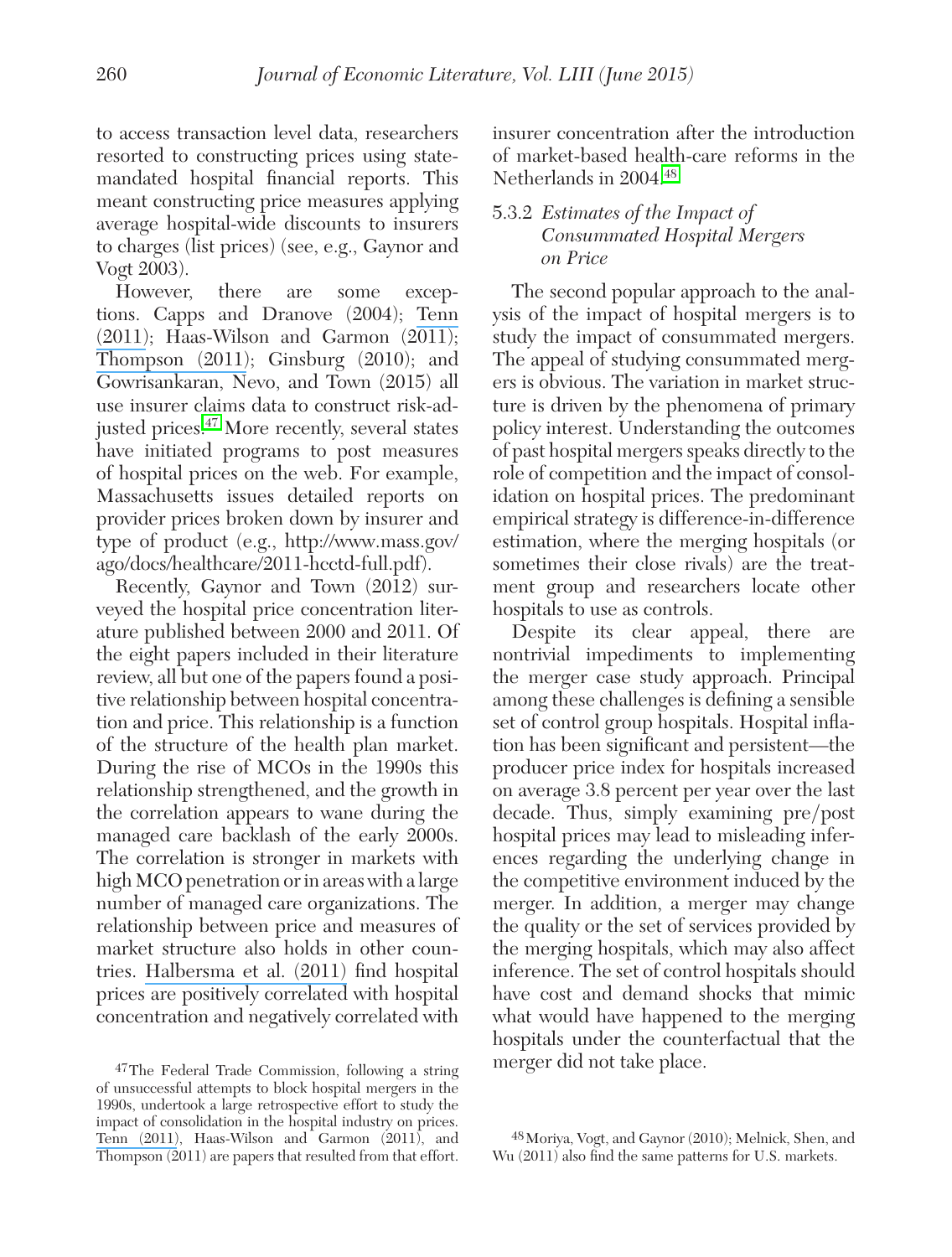In their study of the impact of the Evanston Northwestern Healthcare and Highland Park Hospital merger and the St. Therese Medical Center and Victory Memorial Hospital, Haas-Wilson and [Garmon \(2011\)](https://www.researchgate.net/publication/227615625_Hospital_Mergers_and_Competitive_Effects_Two_Retrospective_Analyses?el=1_x_8&enrichId=rgreq-cb7d2b5db6741595fb53fa84c810989d-XXX&enrichSource=Y292ZXJQYWdlOzI3ODY3NjcxOTtBUzoyNDE3NTE4ODU2MTEwMDhAMTQzNDY0OTU0OTA1MA==) used the nonfederal general acute-care hospitals in the Chicago Primary Metropolitan Statistical Area that were not involved in mergers over the relevant time period. Hospital mergers will almost surely affect the price of close rivals. A hospital merger that leads to increased bargaining power will also spill over and increase the prices of competing hospitals that are not party to the merger. Using a set of control group hospitals that are geographically proximate to the merging hospital will control for local demand and cost shocks, but risks inducing a downward bias in the estimated impact due to the spillover effect. Using hospitals that are not proximate as a control group reduces the bias from spillovers, but increases the likelihood that demand and costs shocks will not be adequately controlled.

Gaynor and Town (2012) provide a detailed review of the hospital merger literature. Of the nine studies they identified, all but one find that prices increased (or increased faster relative to trend) for hospitals that consolidated relative to the control group hospitals.49 The estimated increase in price is often quite large. For example, Tenn (2011) finds that the prices at Sutter hospital increased between 28 and 44 percent after its merger with Alta-Bates hospital, relative to the control group.<sup>50</sup> The finding that horizontal hospital mergers in concentrated

markets lead to price increases implies that if there are merger specific efficiencies, they are not large enough to overcome the impact of the increase in market power.

The pattern that mergers between competing hospitals in concentrated markets often leads to significant price increases also holds in international settings. While most non-U.S. OECD countries rely on administered prices, the health reforms implemented in 2004 in the Netherlands allow insurers and hospitals to negotiate over prices. Two hospital mergers between competing hospitals were consummated just prior to the reforms. Kemp and Severijnen (2010) estimate the impacts of the mergers on the price of hip surgery and find that the hospitals involved in the most controversial merger experienced a significant increase in price, relative to the control hospitals.

The concern regarding the use of a difference-in-difference approach to identify merger effects is that the merger is, in fact, endogenous. Unobservables (to the econometrician) that affect the returns to merger and the prices that would have occurred absent the merger may be present and bias the estimated coefficients. For example, a hospital facing declining demand might be more likely to merge.<sup>51</sup> The estimating merger effect in this example would be biased towards zero. [Dafny \(2009\)](https://www.researchgate.net/publication/46553719_Estimation_and_Identification_of_Merger_Effects_An_Application_to_Hospital_Mergers?el=1_x_8&enrichId=rgreq-cb7d2b5db6741595fb53fa84c810989d-XXX&enrichSource=Y292ZXJQYWdlOzI3ODY3NjcxOTtBUzoyNDE3NTE4ODU2MTEwMDhAMTQzNDY0OTU0OTA1MA==) addresses the endogeneity issue by constructing an indicator of whether hospitals are colocated (located within 0.3 miles of one another) as an instrument in an instrumental variable approach. The logic is that if distance is predictive of mergers (which it should be, as the gains from merger are a function of the

<sup>49</sup>The one study that did not find a price increase at merging hospitals, Spang, Bazzoli, and [Arnould \(2001\)](https://www.researchgate.net/publication/11879271_Hospital_Mergers_And_Savings_For_Consumers_Exploring_New_Evidence?el=1_x_8&enrichId=rgreq-cb7d2b5db6741595fb53fa84c810989d-XXX&enrichSource=Y292ZXJQYWdlOzI3ODY3NjcxOTtBUzoyNDE3NTE4ODU2MTEwMDhAMTQzNDY0OTU0OTA1MA==), is the oldest paper in the review, uses relatively poor measures of price and costs, and the study design is not wellsuited to identify hospital merger effects.

<sup>50</sup>Since the price increase at Alta-Bates was comparable to the control group, this suggests that the hospital system used their bargaining leverage after the merger only for higher rates at Sutter hospital.

<sup>51</sup>The are other possible sources of bias. For example, a hospital that is a poor negotiator with MCOs may be more likely to be acquired or the hospital may change its postmerger characteristics (e.g. quality), which may affect is postmerger price. See Gowrisankaran (2011) and Leonard and Olley (2011) regarding the potential biases of difference-in-difference estimates of merger price effects.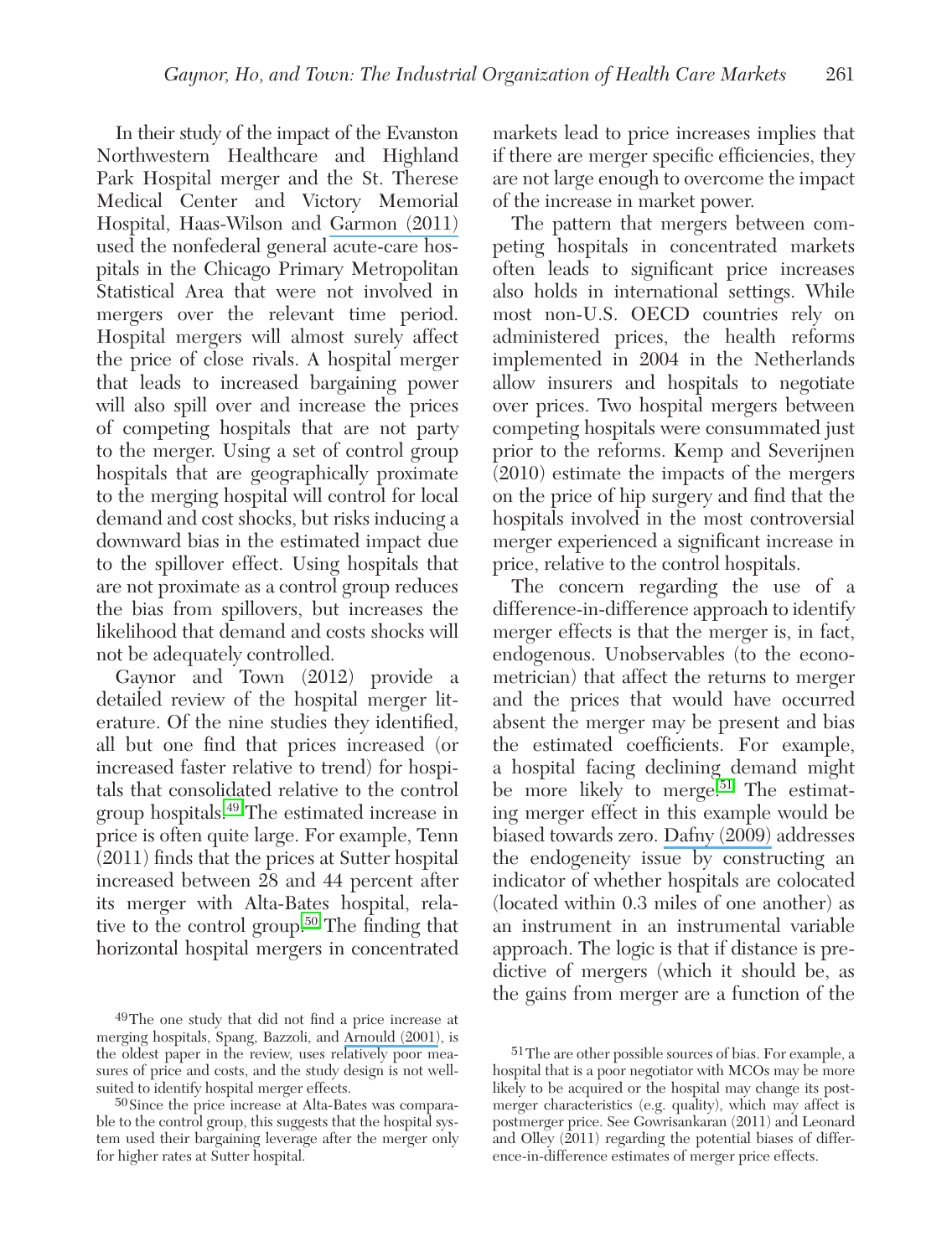distance between hospitals), but is uncorrelated with these unobservables that determine the postmerger price effects, then it should correct for the selection into merger.52 She then examines the impact of a hospital's rivals merging on that hospital's price using this IV strategy and finds that OLS analyses lead to lower estimated merger effects relative to IV, consistent with the idea that hospitals select into merger.

Finally, while the literature clearly shows that mergers between rivals in concentrated settings are likely to increase prices for insurers, it is unclear how those increased prices affect consumers. [Town et al. \(2006\)](https://www.researchgate.net/publication/null?el=1_x_8&enrichId=rgreq-cb7d2b5db6741595fb53fa84c810989d-XXX&enrichSource=Y292ZXJQYWdlOzI3ODY3NjcxOTtBUzoyNDE3NTE4ODU2MTEwMDhAMTQzNDY0OTU0OTA1MA==)  examine how changes in hospital market structure affect rates of uninsurance. If increases in hospital prices are not passed on to consumers, then there should be little association between hospital mergers and insurance take-up. They find that, in fact, hospital mergers lead to declines in the rates of insurance and the more competitive the insurance market (measured by the number of HMOs), the larger the impact of hospital mergers. There is little work on the equity and access consequences of provider consolidation. [Town et al. \(2007a\)](https://www.researchgate.net/publication/null?el=1_x_8&enrichId=rgreq-cb7d2b5db6741595fb53fa84c810989d-XXX&enrichSource=Y292ZXJQYWdlOzI3ODY3NjcxOTtBUzoyNDE3NTE4ODU2MTEwMDhAMTQzNDY0OTU0OTA1MA==) find that the declines in health insurance take-up caused by hospital consolidation were most pronounced for low-income and minority populations. Simpson (2003) finds that despite a large increase in prices, postmerger patients did not switch to alternative hospitals.

In sum, the message from this literature is clear. Consistent with the GNT model outlined above, mergers between rival hospitals are likely to raise the price of inpatient care and these effects are larger in concentrated markets. The estimated magnitudes are heterogeneous and differ across market settings, hospitals, and insurers.

### 5.3.3 *Results from Structural Approaches*

There are two strands of this literature that we term structural and semistructural. Semistructural estimation approaches have a foundation in economic theory and rely on a specific economic model to guide the construction of variables (e.g., WTP) and guide hypotheses to be tested. However, these approaches are not purely structural in that some or all of the estimated parameters do not map into model primitives.

Town and Vistnes (2001) and Capps, Dranove, and Satterthwaite (2003) take semistructural approaches to estimating the relationship between bargaining leverage and price. In both of these papers, a measure of the health plan enrollees' willingness-to-pay (WTP) for a hospital is constructed and regressed upon hospital profits. In the notation of the model presented above, WTP is given by:  $WTP_{J_s} = W_m(N_m, \vec{p_m}) - W_m(N_m \setminus \vec{J_s} \vec{p_m})$ .<sup>53</sup>

While these empirical implementations are not fully structural, the approach does map into a specific version of the GNT model. In the GNT model, if the copayment rate is zero and the bargaining weights are equal between the MCO and the hospital, then price is determined by:

(18) 
$$
\sum_{k \in J_s} q_{mk} [p_{mk} - mc_{mk}]
$$
  
= 
$$
\frac{b_{s(m)}}{b_{m(s)}} [V_m(N_m, \vec{p}_m) - V_m(N_m \setminus J_s, \vec{p}_m)]
$$
.

<sup>52</sup>As noted by a referee, while the instrument is clever, there is some reason to be concerned about its validity. The instrument needs to be correlated with the likelihood of merger, but uncorrelated with unobservables that drive postmerger change in price. The latter condition may be difficult to satisfy in this setting.

<sup>53</sup>CDS are the first to use the WTP terminology in this context.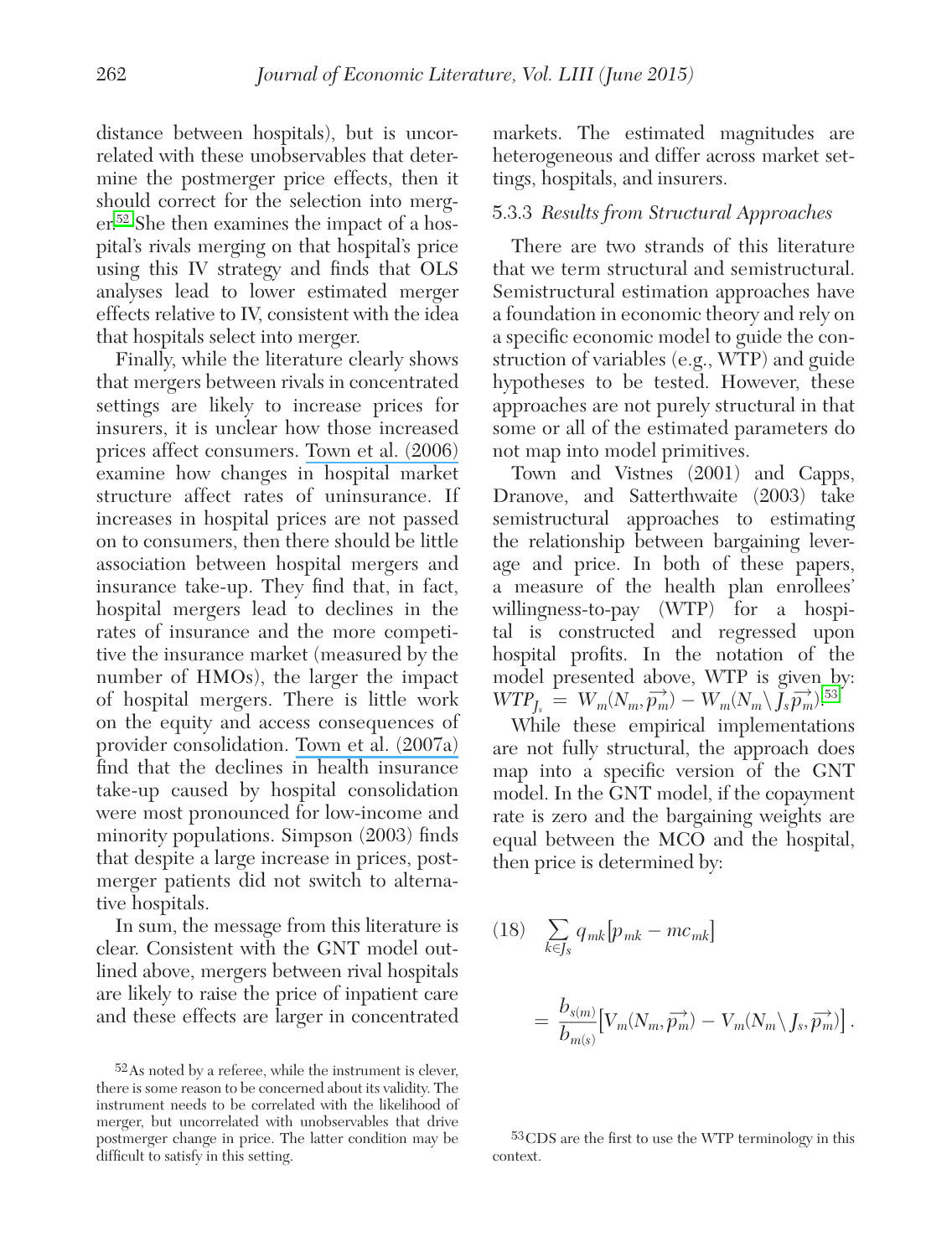While in the CDS framework, profits are given by:

(19) 
$$
\sum_{k \in J_s} q_{mk} [p_{mk} - mc_{mk}]
$$
  
= 
$$
\frac{b_{s(m)}}{b_{m(s)}} [W_m(N_m, \vec{p}_m) - W_m(N_m \setminus J_s, \vec{p}_m)],
$$

The Capps, Dranove, and Satterthwaite (2003) formula is equivalent to (18) if hospitals obtained a lump-sum payment for treating patients, with the MCO then paying all the marginal costs of their treatment. In practice, WTP measures are regressed on profits or price (in which case, WTP is normalized by  $q_{mk}$ ) and marginal cost controls are added to the regression. The parameter on WTP captures the relative bargaining weights.

CDS estimate the relationship between WTP and hospital profits based on a specification analogous to (19). Using data from San Diego, they calculate WTP as described above and regress it against hospital profits. WTP and hospital profits are highly correlated. A one-unit increase in WTP increases hospital profits by \$2,233. [Lewis and Pflum](https://www.researchgate.net/publication/272201268_Diagnosing_Hospital_System_Bargaining_Power_in_Managed_Care_Networks?el=1_x_8&enrichId=rgreq-cb7d2b5db6741595fb53fa84c810989d-XXX&enrichSource=Y292ZXJQYWdlOzI3ODY3NjcxOTtBUzoyNDE3NTE4ODU2MTEwMDhAMTQzNDY0OTU0OTA1MA==) [\(2011\)](https://www.researchgate.net/publication/272201268_Diagnosing_Hospital_System_Bargaining_Power_in_Managed_Care_Networks?el=1_x_8&enrichId=rgreq-cb7d2b5db6741595fb53fa84c810989d-XXX&enrichSource=Y292ZXJQYWdlOzI3ODY3NjcxOTtBUzoyNDE3NTE4ODU2MTEwMDhAMTQzNDY0OTU0OTA1MA==) build upon the CDS framework. They estimate a hospital cost function and specify a simple bargaining model and find that WTP is correlated with market power. They also find that systems operating in multiple markets have higher bargaining power, indicating that focusing only on local markets in evaluating the potential effect of a merger may be insufficient. A hospital's physician arrangements and other characteristics can also have a significant effect on its bargaining power.

[Town and Vistnes \(2001\)](https://www.researchgate.net/publication/11788606_Hospital_Competition_in_HMO_Networks?el=1_x_8&enrichId=rgreq-cb7d2b5db6741595fb53fa84c810989d-XXX&enrichSource=Y292ZXJQYWdlOzI3ODY3NjcxOTtBUzoyNDE3NTE4ODU2MTEwMDhAMTQzNDY0OTU0OTA1MA==) acquired data on negotiated price between two MCOs and hospitals in Southern California to estimate the relationship between WTP and price. They find that hospitals with higher bargaining power (as measured by these two counterfactuals) negotiate higher prices. They also run merger counterfactuals, and their results indicate that mergers between neighboring hospitals can lead to significant increases in hospital prices, even in an urban environment with many other competing hospitals.

Gowrisankaran, Nevo, and Town (2013) estimate the parameters of the model outlined in section 5.2 using data from Northern Virginia. They center their analysis on a proposed merger between the large 1,800-bed Inova hospital system and Prince William Hospital, a 170-bed facility in Manassas, VA. In their structural work, Gowrisankaran et al. estimate the marginal cost and bargaining parameters using (17) in a generalized method of moments procedure to recover bargaining and cost parameters. Their model allows for the possibility that patients may face nontrivial out-of-pocket cost differentials between hospitals, which affects hospital choice and in turn affects equilibrium prices.

GNT find that patients pay an average of 2–3 percent of the hospital bill out of their own pockets. The own-price elasticity for systems is relatively low, ranging from 0.07 to 0.15. Without any health insurance, own-price elasticities would range from 3.13 to 6.57. Mean estimated Lerner indices, based on the bargaining model, range from 0.21 to 0.68 across hospital systems. From the inverse elasticity rule, these Lerner indices are equivalent to those implied by Bertrand pricing with own-price elasticities of 4.84 and 1.48, respectively. This implies that bargaining incentives make MCOs act more elastically than individual patients, but less elastically than patients without insurance.

With the structural parameters in hand, GNT then use the FOC from the bargaining problem to examine the equilibrium implications of several different counterfactuals. They find that Inova's acquisition of Prince William Hospital would lead to a significant price increase—the equivalent of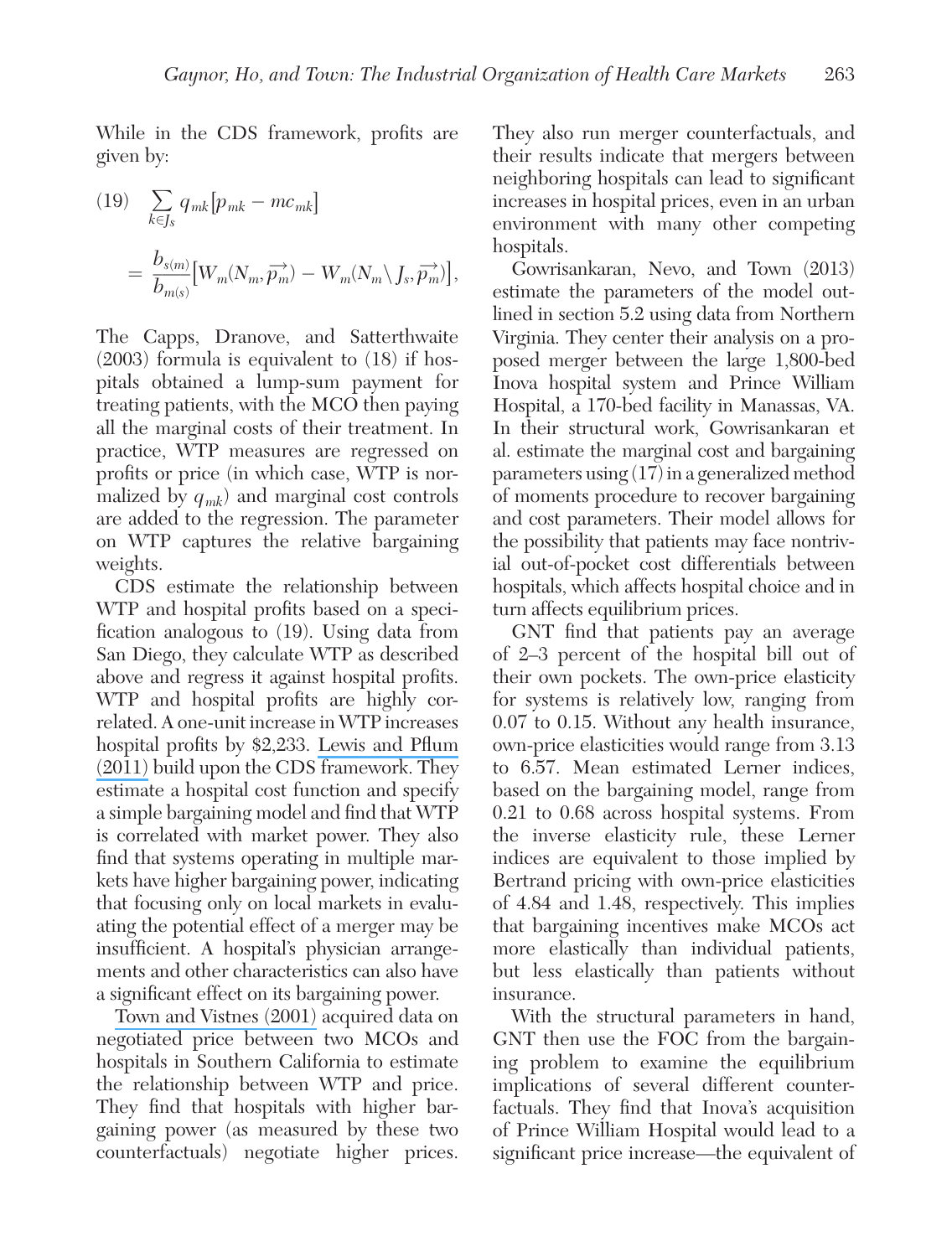a 30 percent price increase at Prince William Hospital. They also examine the role of coinsurance rates in affecting the bargaining equilibrium. They find that a tenfold increase in the coinsurance rate leads to a 16 percent decrease in the equilibrium hospital prices.

Gaynor and Vogt (2003) take a different approach to structurally estimating the impact of hospital mergers. They adapt the structural models of Berry, Levinsohn, and Pakes (1995), who developed an estimation framework for differentiated products consumer goods, to the hospital industry. Their approach can be mapped into the GNT model by assuming the coinsurance rate,  $\alpha$ equals 1, and the MCO's bargaining weight is zero.54 Gaynor and Vogt use data from hospital discharge and financial data from California. They estimate the average elasticity of demand faced by a hospital to be –4.85 and find that hospitals are highly spatially differentiated—cross-price elasticities fall sharply with the distance between two hospitals. They then go on to simulate the impact of a hospital merger in San Luis Obispo, California, and predict that hospital prices would increase by up to 53 percent, with no significant difference in merger effects if the merging hospitals are NFP or FP.

Ho and Lee (2013) work with a bargaining model similar to GNT, but allow for health insurer competition; that is, they allow enrollees to switch plans in response to a network change. They note that insurer competition may have at least two offsetting effects on hospital prices. First, it may lead to lower premiums, placing downward pressure on prices because there is less surplus to be divided between insurers and providers. There is also a bargaining effect: by increasing consumers' ability to switch insurers in

response to a network change, insurer competition may allow hospitals to "play" insurers off one another, giving them leverage to negotiate higher rates.

The authors derive an equation for price under the assumptions of a zero coinsurance rate and that premiums do not respond to a small change in hospital prices (although they may respond to a hospital being dropped from a network). They work with transaction price data for a large group of patients in California. Similar to GNT, price is expressed as a function of how (i) an insurer's premiums, demand, and payments to other hospitals, and (ii) hospital costs and reimbursements from other insurers change when a hospital is dropped from an insurer's network. They estimate a model of consumer demand for hospitals and use it to predict as many terms in the price equation as possible. They then use other variables to proxy for the terms that are not directly measurable with their data. A consumer WTP measure proxies for hospital attractiveness to patients (an input into insurer premium and demand changes). The impact of insurer competition is identified using a measure of the presence of Kaiser Permanente, a large vertically integrated health insurer, in the hospital's market. Specifically the authors use the share of each hospital's patients who live within three miles of a Kaiser Permanente hospital. Their intuition is that, if a hospital's patients live close to a Kaiser hospital, this should increase the attractiveness of Kaiser health insurance to those patients and reduce the threat points of other insurers in price negotiations with the hospital. They choose Kaiser Permanente for this analysis because, as a vertically integrated insurer that owns a network of providers and rarely refers patients outside its network, it affects the bargaining process between a non-Kaiser hospital and another insurer only through competition for enrollees at the insurer level. A different insurance carrier, which competed with the

<sup>54</sup>Gaynor and Vogt (2003) prove the conditions under which insurers choosing hospitals (and consumers choosing insurers) is equivalent to consumers choosing hospitals directly.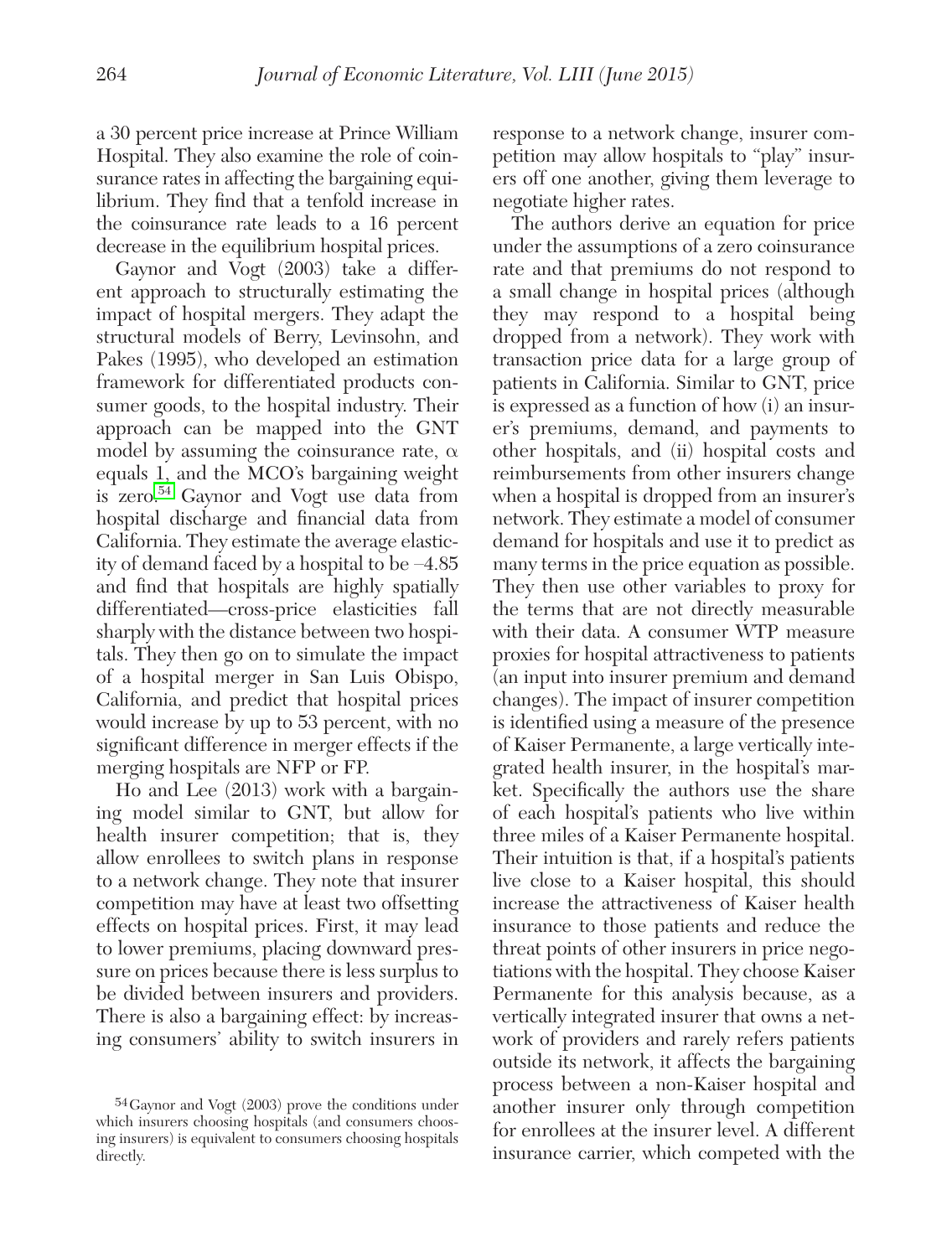other insurer and also sent patients to the hospital, would impact the hospital–insurer bargaining process through multiple routes.

The authors allow for heterogeneous effects of insurer competition on prices across hospitals. They find that the impact is negative for most hospitals, but that attractive hospitals can benefit from insurer competition. For the top decile of hospitals by WTP, increasing the proportion of patients with local access to a Kaiser hospital by just 10 percent increases the negotiated price per admission by approximately 2 percent of the average price in their data. The implication is that more insurance market competition leads to higher hospital prices for attractive hospitals. However, since the estimation framework cannot be extended to predict impacts on insurance premiums, the welfare effects are unclear.55

The structural analysis of buyer–seller networks is a young and quickly evolving literature. While this literature is relatively new, the underlying policy implications of these papers is similar to the other strands of the literature. Hospitals (particularly those in systems) can acquire and exercise market power. The availability of high-quality data sets combined with recent theoretic and econometric advances point to this line of work leading to important findings in the near future.

#### 5.3.4 *Not-for-Profit Firm Behavior*

The hospital sector is characterized by the fact that there is a mixture of firms with different ownership types. Not-for-profits are the most common, but there are substantial numbers of for-profit hospitals and public

hospitals. Interesting questions arise in this context about differences in behavior between for-profit and not-for-profit firms (and publics), and the impact of the mixture of different types of firms in a market on firm conduct.56 The role of not-for-profit hospitals in merger analysis was pushed to the fore with the decision in Butterworth/Blodgett hospital merger in which the court ruled that a merger between competing not-for-profits was not anticompetitive because the merged hospitals were unlikely to exercise their newly acquired market power.57 The court heavily relied on the work of Lynk (1995) who argued that not-for-profit hospitals do not leverage their market power to increase prices. His findings were later overturned by Dranove and Ludwick (1999).

Several studies discussed above (e.g., Capps, Dranove, and Satterthwaite 2003; [Gaynor and Vogt 2003](https://www.researchgate.net/publication/8681856_Competition_Among_Hospitals?el=1_x_8&enrichId=rgreq-cb7d2b5db6741595fb53fa84c810989d-XXX&enrichSource=Y292ZXJQYWdlOzI3ODY3NjcxOTtBUzoyNDE3NTE4ODU2MTEwMDhAMTQzNDY0OTU0OTA1MA==)) examine the issue of not-for-profit/for-profit differences in competitive conduct. There is little support for the notion that not-for-profit hospitals price differently than their for-profit counterparts. A recent study by Capps, Carlton, and David (2010) examines whether not-for-profit hospitals are more likely than for-profit hospitals to offer more charity care or unprofitable services in response to an increase in market power. The implication is that if there were such a difference, not-for-profits would be spending their profits from market power on socially beneficial activities. Capps et al. examine seven years of data on California hospitals and find no evidence of any such differences—not-for-profits do not engage in any more socially beneficial activities than do for-profits when they possess market power.

<sup>55</sup>A number of reduced-form papers find that hospital prices are lower where insurance markets are more concentrated ([Halbersma et al. 2011;](https://www.researchgate.net/publication/46307319_Market_structure_and_hospital-insurer_bargaining_in_the_Netherlands?el=1_x_8&enrichId=rgreq-cb7d2b5db6741595fb53fa84c810989d-XXX&enrichSource=Y292ZXJQYWdlOzI3ODY3NjcxOTtBUzoyNDE3NTE4ODU2MTEwMDhAMTQzNDY0OTU0OTA1MA==) [Moriya, Vogt, and](https://www.researchgate.net/publication/272488612_Hospital_prices_and_market_structure_in_the_hospital_and_insurance_industries?el=1_x_8&enrichId=rgreq-cb7d2b5db6741595fb53fa84c810989d-XXX&enrichSource=Y292ZXJQYWdlOzI3ODY3NjcxOTtBUzoyNDE3NTE4ODU2MTEwMDhAMTQzNDY0OTU0OTA1MA==) [Gaynor 2010;](https://www.researchgate.net/publication/272488612_Hospital_prices_and_market_structure_in_the_hospital_and_insurance_industries?el=1_x_8&enrichId=rgreq-cb7d2b5db6741595fb53fa84c810989d-XXX&enrichSource=Y292ZXJQYWdlOzI3ODY3NjcxOTtBUzoyNDE3NTE4ODU2MTEwMDhAMTQzNDY0OTU0OTA1MA==) [Melnick, Shen, and Wu 2011](https://www.researchgate.net/publication/51626612_The_Increased_Concentration_Of_Health_Plan_Markets_Can_Benefit_Consumers_Through_Lower_Hospital_Prices?el=1_x_8&enrichId=rgreq-cb7d2b5db6741595fb53fa84c810989d-XXX&enrichSource=Y292ZXJQYWdlOzI3ODY3NjcxOTtBUzoyNDE3NTE4ODU2MTEwMDhAMTQzNDY0OTU0OTA1MA==)). Separately, Dafny, Duggan, and Ramanarayanan (2012) find that insurance premiums grow faster in more concentrated insurance markets, and Trish and Herring (2012) find that insurance premiums are higher where insurance markets are more concentrated.

<sup>56</sup>A classic review of the difference between not-forprofits and for-profit organizations can by found in Sloan (2000).

<sup>57</sup>*In the matter of Butterworth Health Corporation and Blodgett Memorial Medical Center*, (Docket No. 9283)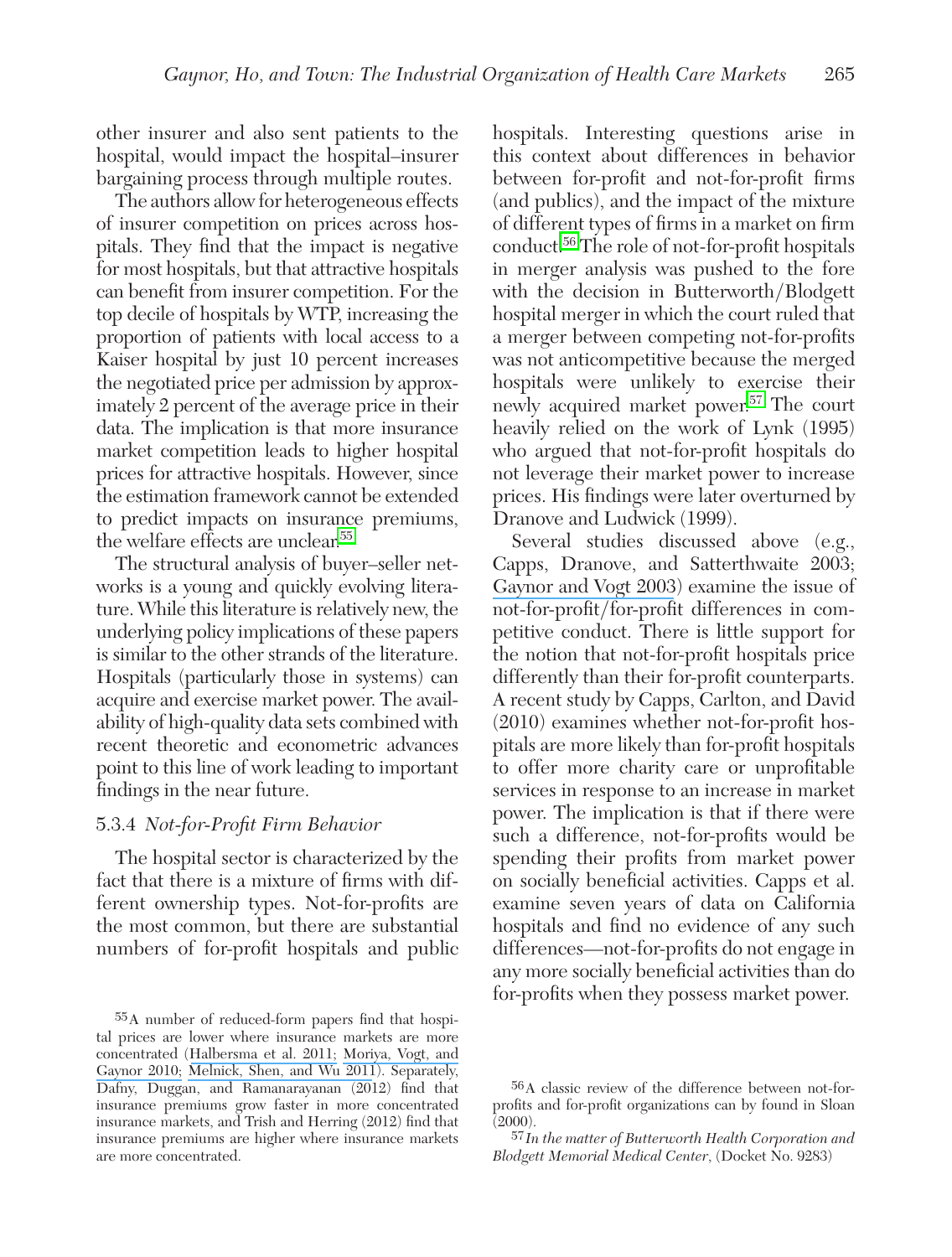More evidence for the lack of a difference between not-for-profits and for-profit hospitals is found in Duggan (2000). He uses an increase in government reimbursements for treating indigent patients to test for differences in behavior between forprofit, not-for-profit, and public hospitals. He finds that both for-profit and not-forprofit hospitals responded strongly to the financial incentives in the policy. Both types of private hospitals treated the most profitable indigent patients and avoided unprofitable ones. Public hospitals' behavior did not change. In addition, both for-profit and not-for-profit hospitals used the revenues from the indigent care program to increase financial assets, as opposed to improve medical care for the poor. Duggan (2002) finds that not-for-profit hospitals located in areas with many for-profit hospitals were substantially more responsive to the changed financial incentives than not-for-profit hospitals located in areas with few for-profits.

#### 6. *Insurer Premium Setting*

The next stage in the model outlined in section 2 concerns premium setting by insurers. Less work has been done in this area than on hospitals. The U.S. health insurance market is complex, with employers providing the majority of private coverage to their employees as a pre-tax fringe benefit. Each employer offers only a subset of the plans available in the market to its employees. Insurers therefore compete on two levels: first to be included in the menu of plans offered by employers, and then to attract employees away from the other offered plans. Employers may be self-insured, contracting with insurers only to administer their plans (including assembling the provider network and negotiating provider prices), they may purchase actual insurance, or they may offer a combination of self-insured and fully-insured plans. Some employers bargain directly with insurers over

premiums and other coverage details; others hire benefits consulting firms to do this work for them. Given the complexities of this market, detailed datasets are needed to analyze it fully. Such data are not, at present, publicly available. Just a few authors have been able to access enough data to study the impacts of competition on insurer premiums and other characteristics, or to model other aspects of this market.

Dafny (2010) is one of the first of a new set of studies on insurance market competition. Dafny uses data from a benefits consulting firm on the plans purchased and premiums paid by a large number (776) of large employers over the period 1998–2005. While these data are not necessarily complete by market or nationally representative, they do represent the most complete and extensive data set with prices and quantities for the insurance market. Dafny's empirical approach is motivated by a model of the premium negotiations between insurers and employers. She examines the effect of shocks to employer profitability on changes in the insurance premiums they pay. The idea is that if insurers possess no market power, then the premiums they charge will not vary with employer profitability. Only if insurers have market power will they be able to price discriminate based on employer profitability. Dafny finds strong evidence that premiums increase with the buyer's profitability. She also finds that this effect decreases in magnitude with the number of insurers in the market, consistent with insurer market power falling with the number of firms. This provides the first piece of compelling evidence on competition in insurer markets—although of course it is possible that other factors could be driving the results. Dafny considers the alternative hypothesis that employers who experience positive profit shocks may share some of the rents with employees through increased coverage, leading to increased medical expenses and thereby increasing premiums without affecting insurer markups. The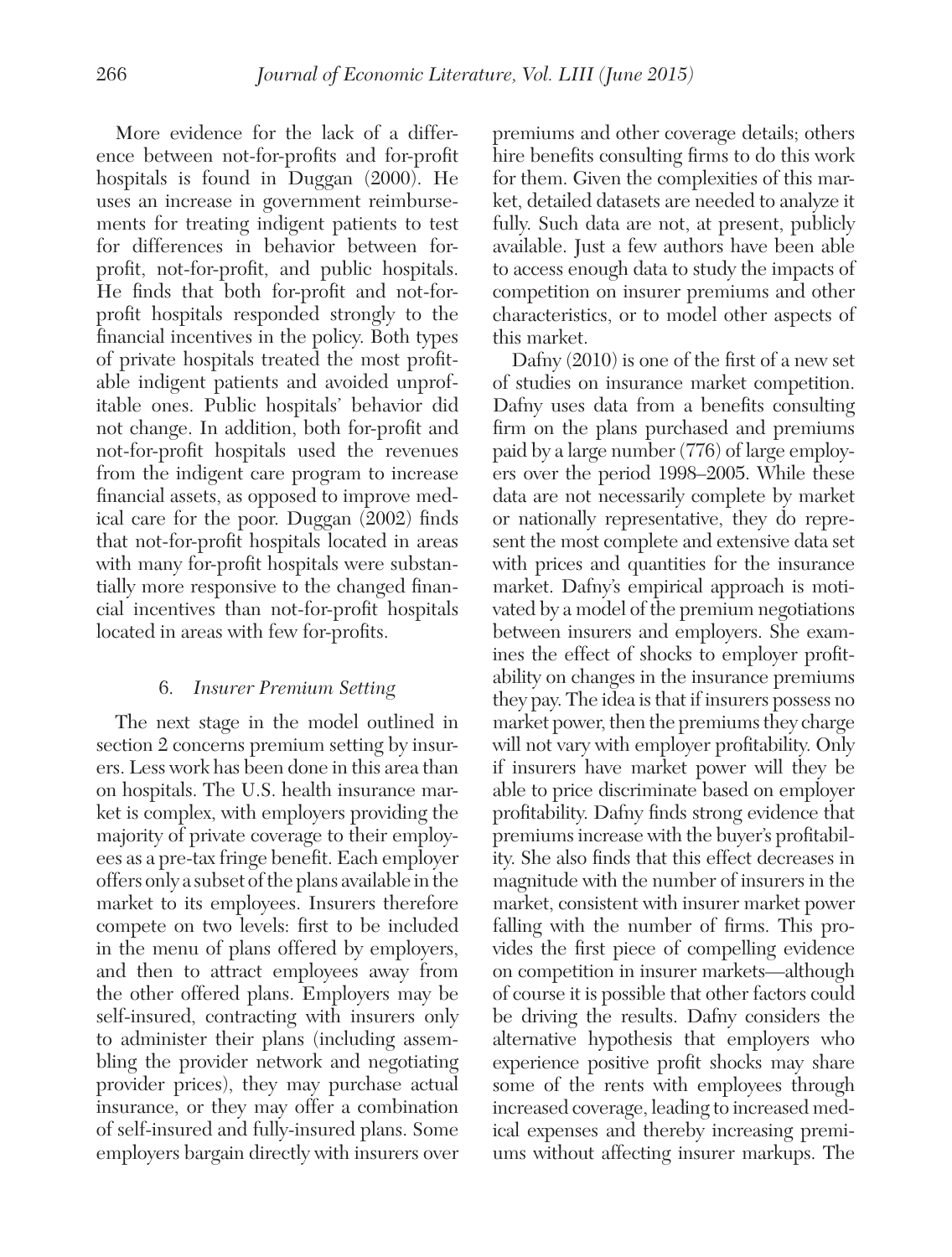fact that the effect is larger in markets with fewer insurers suggests this is not the primary mechanism. Dafny also includes a control for plan generosity that does not alter the results.

Dafny, Duggan, and [Ramanarayanan](https://www.researchgate.net/publication/46467094_Paying_a_Premium_on_Your_Premium_Consolidation_in_the_US_Health_Insurance_Industry?el=1_x_8&enrichId=rgreq-cb7d2b5db6741595fb53fa84c810989d-XXX&enrichSource=Y292ZXJQYWdlOzI3ODY3NjcxOTtBUzoyNDE3NTE4ODU2MTEwMDhAMTQzNDY0OTU0OTA1MA==) [\(2012\)](https://www.researchgate.net/publication/46467094_Paying_a_Premium_on_Your_Premium_Consolidation_in_the_US_Health_Insurance_Industry?el=1_x_8&enrichId=rgreq-cb7d2b5db6741595fb53fa84c810989d-XXX&enrichSource=Y292ZXJQYWdlOzI3ODY3NjcxOTtBUzoyNDE3NTE4ODU2MTEwMDhAMTQzNDY0OTU0OTA1MA==) use the same dataset as Dafny (2010), but examine how the growth rate of an employer's health insurance premiums is affected by health insurance market concentration (HHI). They address the potential endogeneity of the HHI measure by instrumenting for observed HHI with changes in local market concentration due to a large merger in 1999 between two national health insurers: Aetna and Prudential Healthcare. Using this instrumental variables approach, they find a significant impact of the predicted change in HHI due to the merger on the change in premiums. The cumulative effect of insurer market consolidation on premiums is approximately 7 percent. They also find evidence that the merger reduced physician earnings growth on average by 3 percent, while nurses' earnings rose slightly (by six-tenths of 1 percent). This is consistent with plan concentration leading to downard pressure on physician earnings and to substitution of nurses for physicians.

Dranove, Gron, and Mazzeo (2003a) also find evidence that more insurers in a market are associated with lower prices. They use a modification to the methodology of Bresnahan and Reiss (1990) that was devised by Mazzeo (2002). The idea is to use a cross-section of data on the numbers of insurance firms operating in different sizes and types of markets to identify threshold ratios (the ratio of the population necessary to support  $n+1$  firms to the population needed to support *n* firms for different values of *n* ), and to use these ratios to infer changes in firm profit margins as new insurers enter the market. The original methodology makes the assumption that firms are homogeneous, but Mazzeo (2002) adapts it to allow for heterogeneity across firms. Dranove et al. analyze

data from 1997 and distinguish between HMOs that are national and those that are not; they hypothesize that local HMOs may not compete strongly with national HMOs because national employers may strongly prefer to buy from national HMOs and local employers from local HMOs. They allow for the possibility of any combination of any number of firms (up to five of each type). The parameter estimates indicate that the profits of local HMOs are virtually unaffected by the number of national HMOs and vice versa. However, the presence of a second same-type HMO reduces profits by approximately one-half, while the effects of subsequent same-type firms on profits are negative but declining in magnitude. These results indicate that there is fairly substantial competition within HMO markets but also substantial product differentiation. They suggest that there is virtually no competition between local and national HMOs.

The papers cited so far indicate fairly consistent evidence that insurer competition in the U.S. private insurance market affects prices. Several studies suggest that in other markets, where individual consumers rather than large employers make purchasing decisions, insurer competition has less impact. Frank and Lamiraud (2009) consider health insurance markets in Switzerland, where all residents are required to have health insurance. The government defines a standardized benefit for the required coverage, adjusts the payments insurers receive to compensate them for risk, and provides public information on prices. Individual consumers then pick their plans. The authors document a high degree of price dispersion in Swiss health insurance markets, with little evidence of reductions over time, even though the number of health plans per market rose over the time period studied.

They speculate that the large number of choices may lead to decision overload on the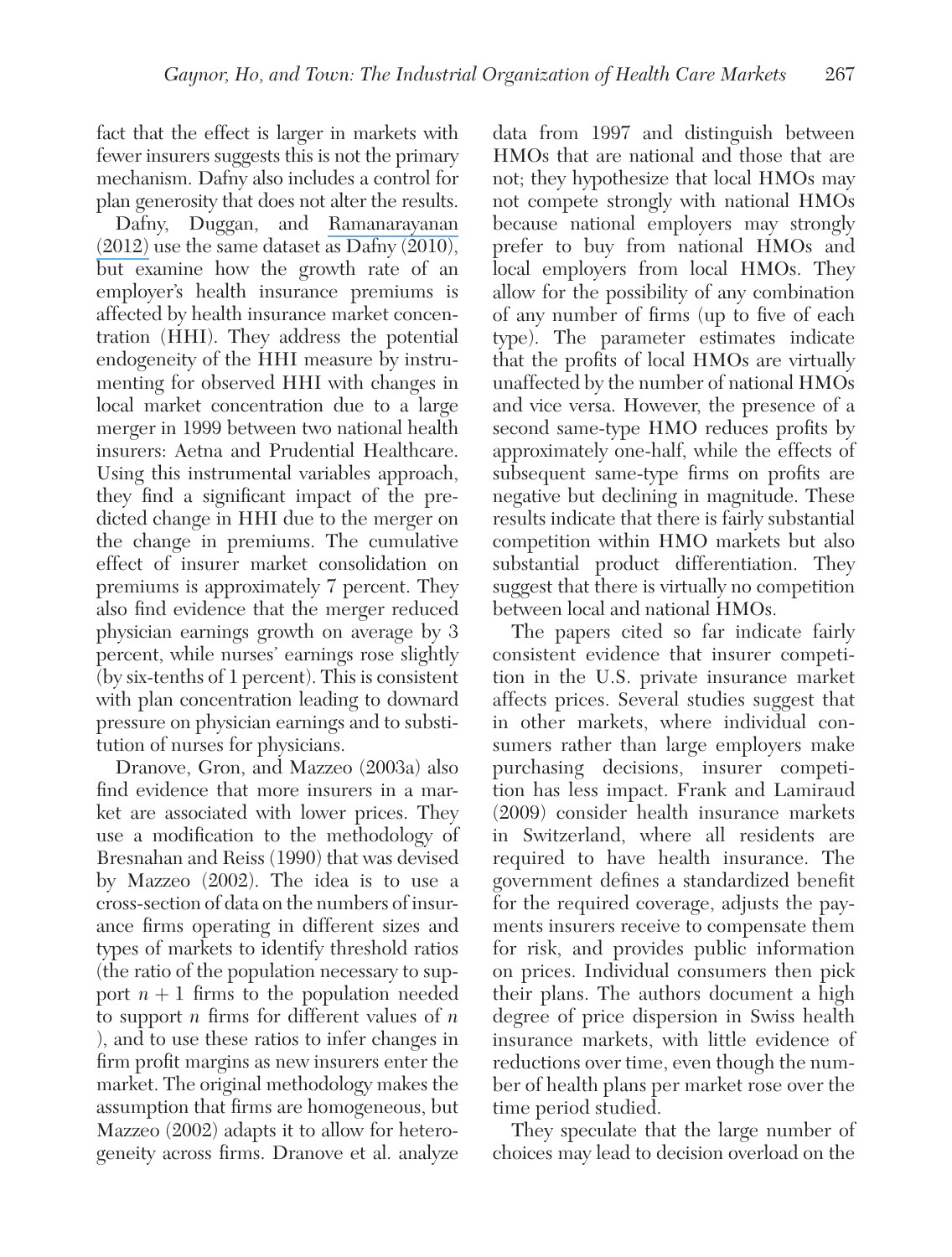part of consumers. They use survey data on individuals and publicly reported information on health insurance plans to estimate a model of health plan switching and find evidence that switching is significantly more common in areas with fewer plans, and that those who switched paid significantly less than those staying with the same plan.

While the institutions in the Swiss individual health insurance market are, of course, quite different from those in the U.S. large employer market, this suggests that individual decision making is more likely to be affected by transactions costs or irrationality than is that by large corporations. Similar patterns with regard to price dispersion in markets where choices are made by individual consumers have been documented in the U.S. market for Medigap insurance (Maestas, Schroeder, and Goldman 2009) and the Netherlands health insurance market (Bolhaar, Lindeboom, and van der Klaauw 2010).

Two additional papers model the  $Medigap$  and  $Medicare + Choice/Medicare$ Advantage markets.58 They are consistent with insurer markets being quite concentrated, leading to fairly high prices. [Starc](https://www.researchgate.net/publication/228342508_Insurer_Pricing_and_Consumer_Welfare_Evidence_from_Medigap?el=1_x_8&enrichId=rgreq-cb7d2b5db6741595fb53fa84c810989d-XXX&enrichSource=Y292ZXJQYWdlOzI3ODY3NjcxOTtBUzoyNDE3NTE4ODU2MTEwMDhAMTQzNDY0OTU0OTA1MA==) [\(2014\)](https://www.researchgate.net/publication/228342508_Insurer_Pricing_and_Consumer_Welfare_Evidence_from_Medigap?el=1_x_8&enrichId=rgreq-cb7d2b5db6741595fb53fa84c810989d-XXX&enrichSource=Y292ZXJQYWdlOzI3ODY3NjcxOTtBUzoyNDE3NTE4ODU2MTEwMDhAMTQzNDY0OTU0OTA1MA==) models the Medigap market. She documents that the national four-firm concentration ratio is 83 percent (compared to 44 percent for private passenger automobile insurance and 34 percent for life insurance) and two firms (United Health, 46 percent, and Mutual of Omaha, 24 percent) account for almost all of that. Starc documents substantial price dispersion for Medigap policies even though plans are standardized (Maestas, Schroeder, and Goldman 2009, document the same finding) and a positive

relationship between premiums and market concentration. A 1 percent increase in the two-firm concentration ratio is associated with a 0.26 percent increase in premiums.

Starc then estimates a structural model of insurance demand, claims, and seller costs (variable, fixed, and sunk) using data from the National Association of Insurance Commissioners (NAIC) and the Medicare Current Beneficiary Survery for 2006–2008. She estimates the average price elasticity of demand to be −1.12. This is a very low elasticity for firm demand, especially given the standardization of the products sold in this market. The small number may be due to aggregation (the NAIC data are at the level of the state and the true geographic market is likely much smaller than that); it may also be caused by weak instruments. Starc's interpretation is that the low elasticity is caused by strong brand loyalty. The estimated claims function indicates a positive relationship between premiums and claims: sicker consumers sort into more expensive plans from trusted (brand-name) insurers. This is indicative of the presence of adverse selection.

Starc also recovers estimates of cost parameters. She recovers variable costs using the usual pricing equation and assumption about conduct, but also accounting for the issue that health insurers are subject to minimum loss ratio regulations by the federal government. Sixty-five percent of premiums collected are required to be paid out to enrollees as reimbursements for covered services. Estimates of bounds on fixed and sunk costs are recovered using a revealed preference approach; the magnitudes are reasonable, but the standard errors on the estimates are very large. Finally, Starc takes her estimates and proceeds to welfare analysis. She calculates the impact of setting premiums equal to average cost. This leads to a large reduction in prices: equilibrium prices fall by 17 percent. The results emphasize the substantial market power exercised in this market.

<sup>58</sup>Medicare's private insurance program, whereby beneficiaries can opt out of traditional Medicare and enroll in a private plan, has been referred to by several names over its history including Medicare + Choice and is currently called Medicare Advantage. Medigap refers to private insurance purchased by Medicare beneficiaries to cover Medicare's "gaps" in coverage—cost-sharing or uncovered services.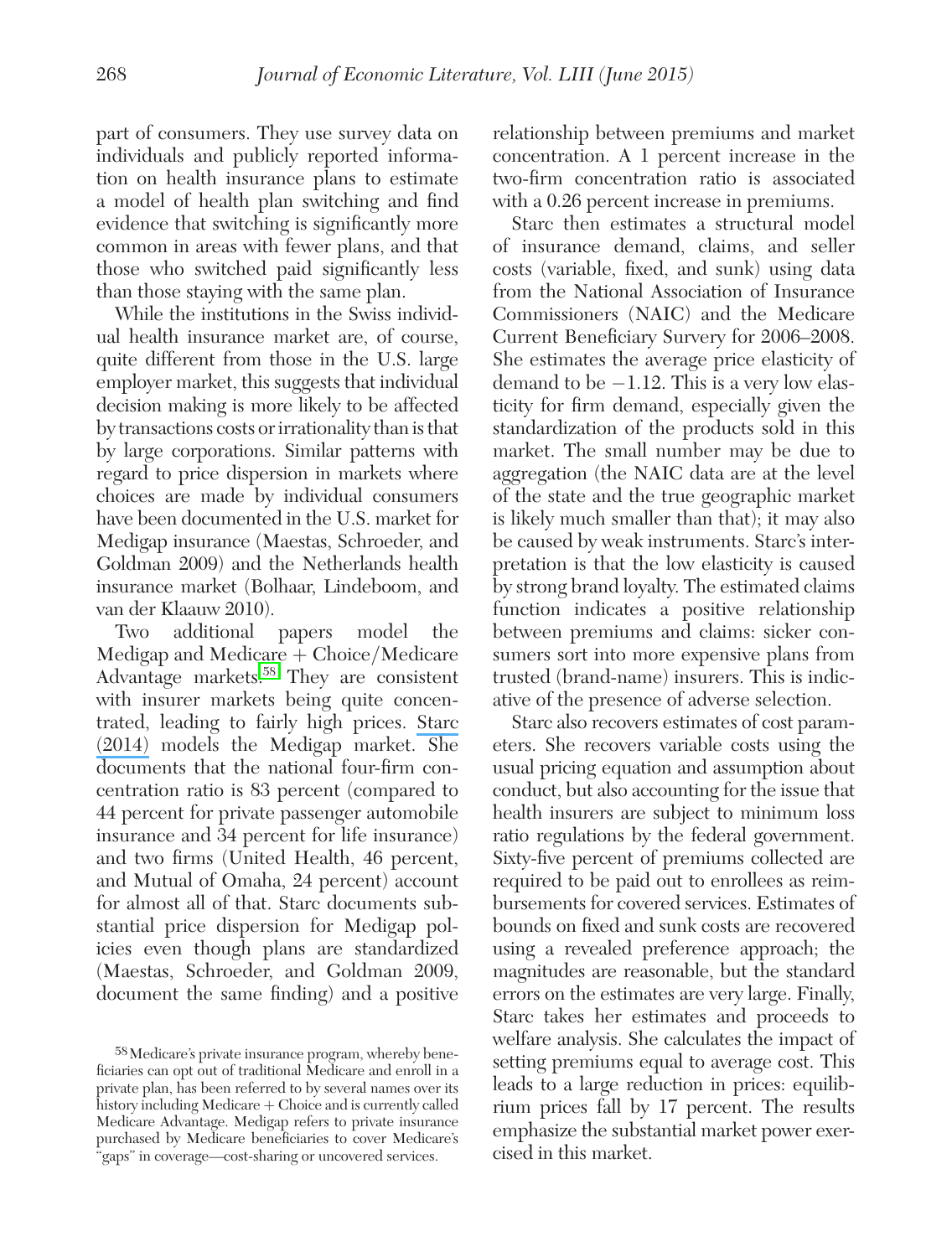[Lustig \(2010\)](https://www.researchgate.net/publication/228649178_Measuring_Welfare_Losses_from_Adverse_Selection_and_Imperfect_Competition_in_Privatized_Medicare?el=1_x_8&enrichId=rgreq-cb7d2b5db6741595fb53fa84c810989d-XXX&enrichSource=Y292ZXJQYWdlOzI3ODY3NjcxOTtBUzoyNDE3NTE4ODU2MTEwMDhAMTQzNDY0OTU0OTA1MA==) examines the market for Medicare + Choice plans in 2000–2003. These are private managed-care plans that Medicare beneficiaries may choose as an alternative to traditional Medicare (the current version of this program is called Medicare Advantage). Lustig recovers preferences from demand estimation and then estimates plans' cost functions. He uses the estimates to investigate the welfare loss due to insurer market power, relative to that due to adverse selection. He finds that generosity preferences have a significant impact on plans' fixed costs, but not on the marginal cost of plan generosity. Further, consumers' health risk has no significant impact on insurers' costs. These results suggest that adverse selection may not be an important issue in the Medicare + Choice market. Lustig then simulates welfare changes when adverse selection is eliminated in markets with increasing numbers of insurers. He finds that the gains to eliminating adverse selection (as a percent of the total welfare difference between the observed and the socially optimal outcome) increase monotonically in the number of insurance firms. That is, when there are few firms in the market, most of the welfare loss is due to the exercise of market power, rather than to adverse selection.

An earlier paper by [Town and Liu \(2003\)](https://www.researchgate.net/publication/8681854_The_welfare_impact_of_Medicare_HMOs?el=1_x_8&enrichId=rgreq-cb7d2b5db6741595fb53fa84c810989d-XXX&enrichSource=Y292ZXJQYWdlOzI3ODY3NjcxOTtBUzoyNDE3NTE4ODU2MTEwMDhAMTQzNDY0OTU0OTA1MA==)  focuses on estimating the welfare associated with Medicare  $+$  Choice and the impact of competition on welfare; it does not allow for adverse selection. The authors find strong evidence of competitive effects consistent with Lustig. Consumer surplus increases in the number of plans in the county and most of the increase in welfare is due to increased premium competition. Comparing monopoly markets to markets with four firms, they find that 81 percent of the difference in welfare is due to increased premium competition.

Overall, the literature on health insurer competition indicates that while the U.S. insurer market is fairly concentrated, implying high premiums, increases in competition do generate premium reductions in cases where large employers make plan choices. In other markets, where consumers instead of firms choose plans, this result does not always seem to hold. We note that this finding is relevant for the Health Insurance Exchanges to be introduced under the ACA health reforms; we return to this issue below.

#### 7. *Models of Health Plan Choice*

Moving to the next stage in the overarching model in section 2, once insurers have set their premiums, consumers observe each health plan's characteristics (including provider networks) and choose their plans. The welfare outcome depends not just on insurer characteristics, but also on consumers' ability to choose the plan that best matches their preferences (and medical needs). In this section, we review recent papers that investigate the frictions and issues that arise in consumer choice of health plans.

We note above that the U.S. commercial insurance market often involves employers choosing a menu of plans and employees choosing from within that menu. The first question we consider is the extent to which employers act as perfect agents for consumers in choosing their menus: that is, the extent to which consumers would benefit from being offered a larger choice set of plans. The literature here is quite limited. Dafny, Ho, and Varela (2013) and Dafny, Ho, and [Varela \(2010\)](https://www.researchgate.net/publication/227362893_An_Individual_Health_Plan_Exchange_Which_Employees_Would_Benefit_and_Why?el=1_x_8&enrichId=rgreq-cb7d2b5db6741595fb53fa84c810989d-XXX&enrichSource=Y292ZXJQYWdlOzI3ODY3NjcxOTtBUzoyNDE3NTE4ODU2MTEwMDhAMTQzNDY0OTU0OTA1MA==) use the same dataset employed in Dafny (2010) to consider this question. Their approach has three steps. First, they estimate a discrete choice multinomial logit model of employee demand for health plans, conditioning on the set of plans offered by the relevant employer in the relevant geographic market and year. The parameters from this model reflect the values placed by employees on individual plan characteristics. Second, they estimate an hedonic model of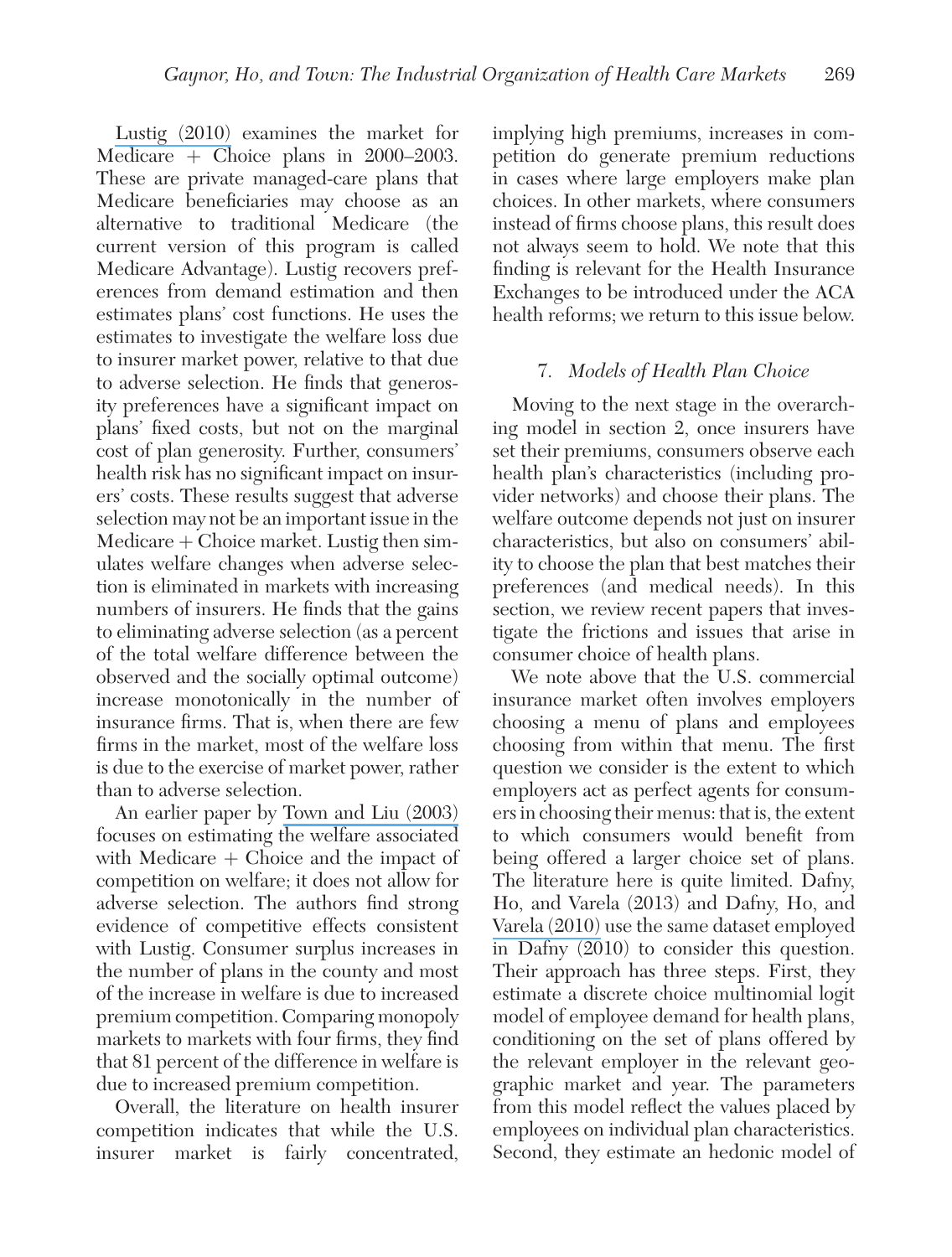premiums that permits them to predict the premiums a given employee would face for each plan offered in her local market (implicitly assuming continuing group-based pricing due to their underlying data). Third, they use the demand estimates, together with the predicted premiums, to predict employee choices of plans and their expected utility when offered additional plans that exist in the relevant market and year. Dafny et al. explicitly address a well-known problem with the logit choice model: that the logit error term has unbounded support, implying that the gain to consumers from increasing the size of the choice set will be biased upwards. Their preferred simulations hold fixed the number of choices offered to each consumer and predict the welfare gains from substituting consumers' most-preferred plans for those actually offered by their employers. This change in plan menus (assuming continued group-based pricing) is predicted to generate a benefit to consumers equivalent to 13 percent of combined employer and employee contributions. The authors conclude that, while moving away from employer-based insurance would likely generate premium increases due to reduced risk pooling and higher administrative costs, the offsetting benefit to consumers from increased choice would be substantial. The estimates indicate that employers are quite far from being perfect agents for their employees.

These results suggest that moving away from an employer-based system towards a system where consumers have more flexible choice should be welfare improving (with the caveat that premiums would likely increase as a result, and this price increase was not factored into the welfare analyses). However, the analysis assumes that the data reflect optimal decision making on the part of consumers. The authors implicitly assume that there are no informational asymmetries and that consumers are able to predict the probability that they will fall ill with different

diagnoses in the following year, and understand the coverage and services offered by each plan for each diagnosis, so that their chosen plan offers the highest expected utility of all the plans offered to them.59 We now review several recent papers that investigate these assumptions.

As noted above, there is a sizeable literature considering the impact of asymmetric information on health plan choice and welfare (see for example Einav and Finkelstein 2011 and [Einav et al. 2013](https://www.researchgate.net/publication/261766793_Selection_on_Moral_Hazard_in_Health_Insurance?el=1_x_8&enrichId=rgreq-cb7d2b5db6741595fb53fa84c810989d-XXX&enrichSource=Y292ZXJQYWdlOzI3ODY3NjcxOTtBUzoyNDE3NTE4ODU2MTEwMDhAMTQzNDY0OTU0OTA1MA==)). Rather than providing an additional review of this literature, we focus on papers that investigate other frictions affecting consumer demand in this setting. Handel (2013) fits into this category. The author estimates demand using data on insurance choices within a single large firm. The data contain a major change to insurance provision that can be used to identify consumer inertia—including switching costs—separately from persistent preference heterogeneity. The firm changed its menu of five health plan offerings during the six-year period captured by his data, forced employees to leave the plans they had been enrolled in, and required them to actively choose a plan from the new menu with no default options. In subsequent years, the plan options remained the same, although prices changed over time, and consumers had their previous choice as a default option.

Handel therefore observes both unambiguously active choices—in the year when the menu changed—and choices in a more usual passive environment. He notes that, in cases where premiums changed over time so that particular consumers' default options were unambiguously dominated by other plans, the majority of such consumers did not switch plans. He also documents that the choices of incoming cohorts of new employees at the

<sup>59</sup>If this assumption is incorrect, it may help explain why unregulated employers often offer limited choice sets. However, this could also be due to high contracting costs.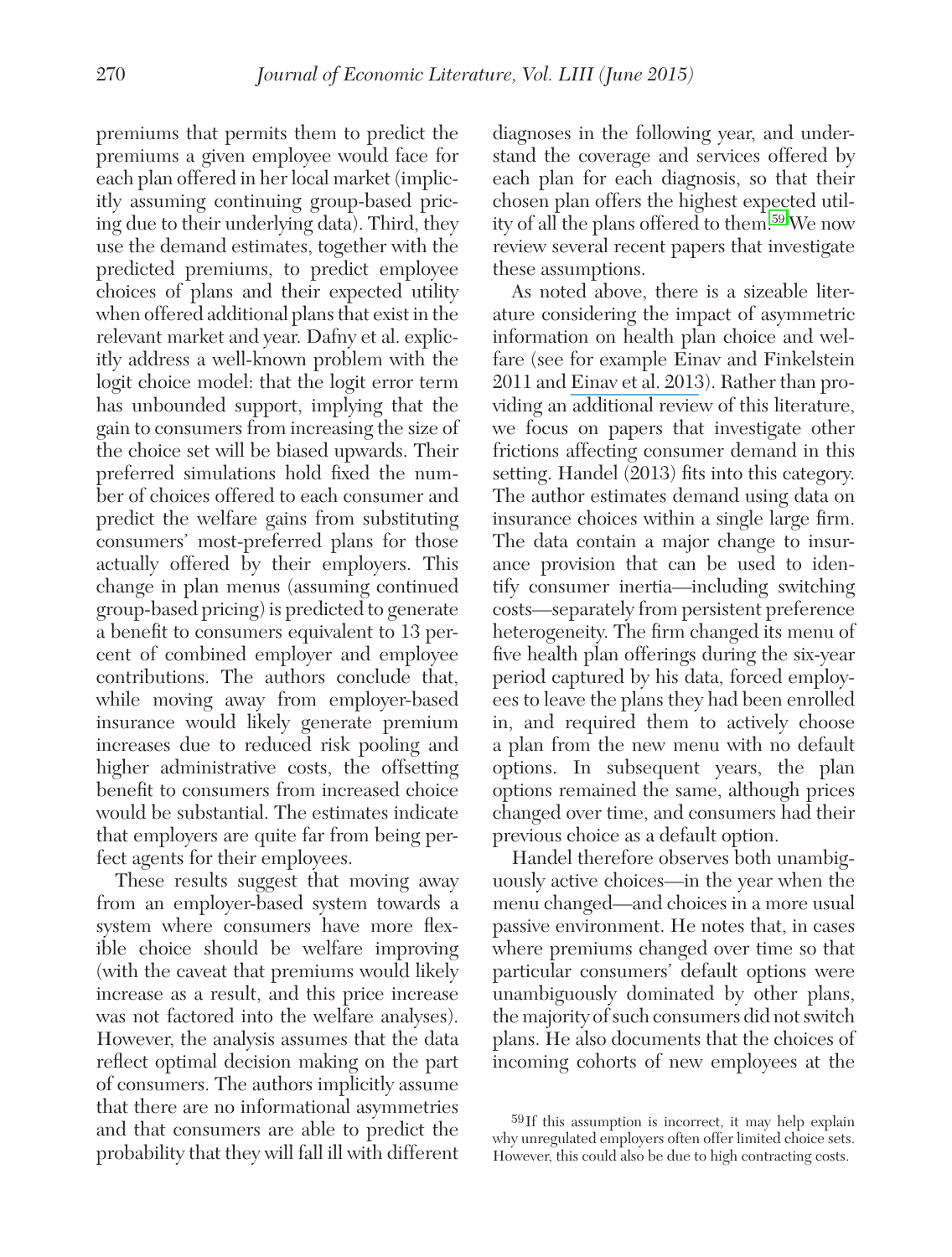firm reflect current prices and characteristics, while prior cohorts of employees make different choices that reflect past plan characteristics. Both findings are evidence of inertia on the part of consumers.

He then estimates a structural demand model that uses this variation in the data to identify consumer inertia separately from risk preferences and ex ante health risk. Inertia is modeled as the implied dollar cost of choice persistence and its estimated magnitude is large: it causes the average employee to forego \$2,032 per year, with a population standard deviation of \$446. This is a strikingly large effect compared to the average family's annual spending of \$4,500.

In a second step, Handel specifies a simple insurer pricing model that fits his application closely: the (self-insured) firm sets a premium equal to the average cost of the prior period plus a fixed per-covered dependent administrative cost. He then applies the estimates to a counterfactual that reduces inertia: for example, this could potentially occur through targeted information provision or simplified insurance plan benefit descriptions. He finds that, holding prices fixed, reduced inertia leads to improved choices by consumers and therefore increased consumer surplus. However, if premiums are allowed to adjust in response to consumer sorting, then a policy that reduces inertia by three-quarters improves consumer choices, but also exacerbates adverse selection, leading to a 7.7 percent reduction in welfare. In this counterfactual, consumers who are healthy but also value comprehensive insurance can no longer reasonably purchase it because of the high premiums caused by sorting of sicker patients into higher-coverage plans. The welfare loss from adverse selection is therefore much greater in a market with fewer frictions, an interesting result that suggests an explanation for other papers' findings (e.g., Lustig 2010) that adverse selection is not a major problem in some health insurance markets.

One question raised by Handel (2013) is what causes this substantial consumer inertia, and what policy changes could (or should) be made to address it. Handel suggests that it could stem partly from tangible switching or search costs (although these are limited in his setting because all plans offer the same provider networks and cover the same medical services) and also from inattention and other psychological costs. Handel's main finding is that inertia can mitigate the welfare loss from adverse selection; however, it is also likely to reduce the welfare gain from improved matching of consumers to plans when choice sets expand. It could also reduce the premium reductions generated from insurer competition.

Additional evidence of consumer choice behavior that is not fully rational comes from Medicare Part D. This program, which was established in 2006, provides pharmaceutical benefits to seniors. While traditional Medicare Parts A and B are organized as a single-payer system, Part D benefits are provided by private health insurers that receive a subsidy from the government, as well as payments from their enrollees. A large number of plans are offered in each geographic region: the median market contained forty-eight plans by November 2006. The introduction of Part D quickly elicited a substantial amount of research evaluating consumer choices in that program.

[Kling et al. \(2012\)](https://www.researchgate.net/publication/221979773_Comparison_Friction_Experimental_Evidence_from_Medicare_Drug_Plans?el=1_x_8&enrichId=rgreq-cb7d2b5db6741595fb53fa84c810989d-XXX&enrichSource=Y292ZXJQYWdlOzI3ODY3NjcxOTtBUzoyNDE3NTE4ODU2MTEwMDhAMTQzNDY0OTU0OTA1MA==) documents a field experiment that provided consumers with information about the relative costs of each of the available plans in 2007, computed using their 2006 claims. The information was already available for free to consumers who used an online tool or called a Medicare help line. However, providing the information directly to consumers rather than them having to actively access it has an impact. They find that individuals who receive this information are more likely to switch plans and more likely to have lower costs: average costs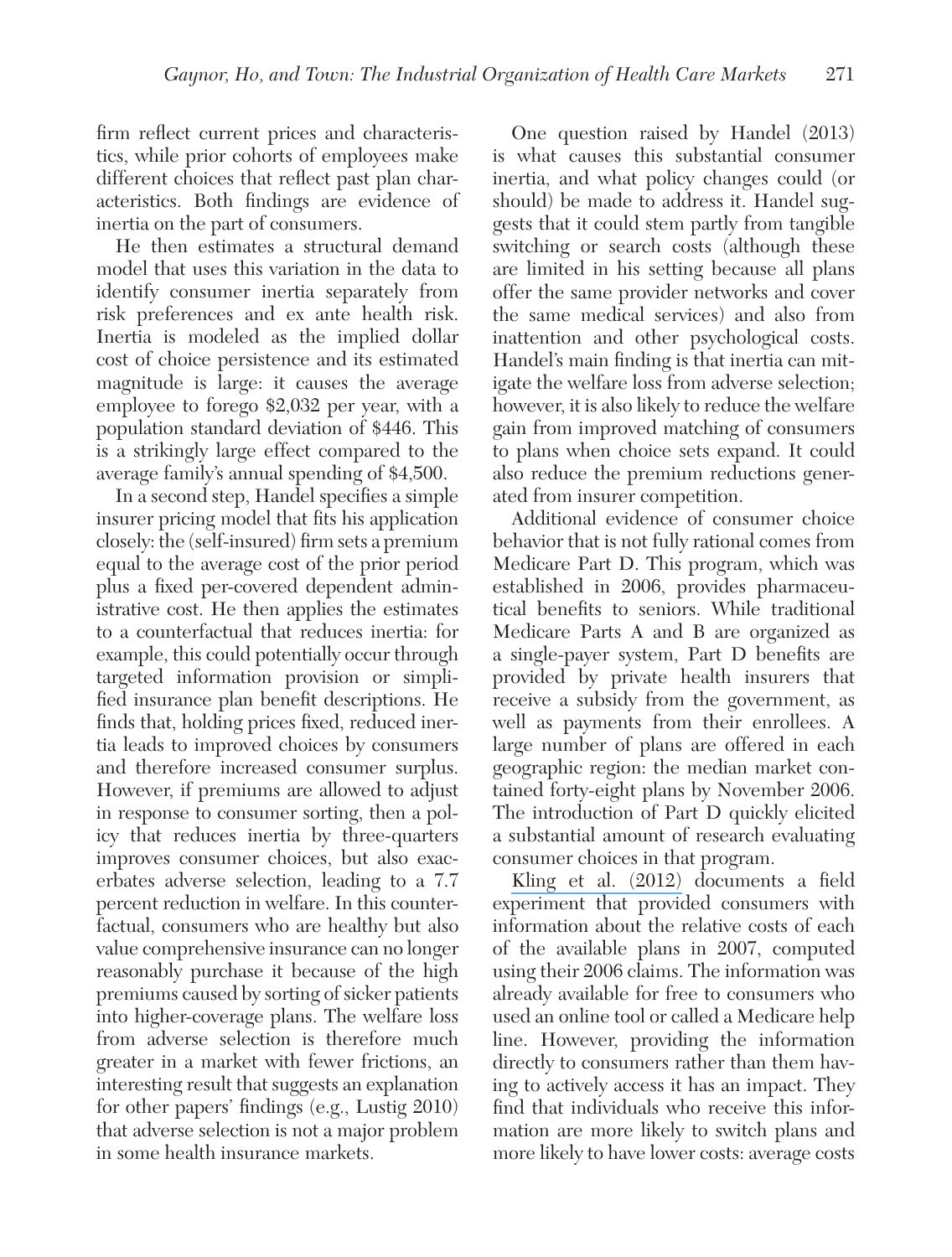decline by about \$100 per year in the intervention group relative to the control group.

Abaluck and Gruber (2011) is another important early paper that analyzes 2005–06 claims data from Wolters Kluwer, a firm that transfers information between plans. The claims are taken from a subset of pharmacies representing 31 percent of all prescription drug claims in the United States. The authors predict the out-of-pocket price each enrollee would have paid in every other plan in the choice set by binning enrollees into deciles of drug expenditure, days' supply of branded drugs, and days' supply of generics and taking averages (and variances) within each bin. These other-plan out-of-pocket prices are used as an input to a multinomial logit demand model. The estimated coefficient on premium is much more negative than that on expected out-of-pocket costs (more than five times as large, in some specifications).

The authors interpret this finding as evidence that consumers irrationally place more weight on premiums than on the total cost of enrolling in a particular plan. Consumers also exhibit strong preferences about observed characteristics such as donut-hole coverage and size of the deductible, even conditional on out-of-pocket risk. Of course it is possible that the results are caused by consumers taking account of factors that are not included in the model when making their choices perhaps well-known, trusted brands offer donut-hole coverage, for example. However, it seems likely that (perhaps in addition to such factors) consumers made substantial mistakes in choosing their Part D plan in the first year of the program.

[Heiss et al. \(2012\)](https://www.researchgate.net/publication/259204565_Plan_selection_in_Medicare_Part_D_Evidence_from_administrative_data?el=1_x_8&enrichId=rgreq-cb7d2b5db6741595fb53fa84c810989d-XXX&enrichSource=Y292ZXJQYWdlOzI3ODY3NjcxOTtBUzoyNDE3NTE4ODU2MTEwMDhAMTQzNDY0OTU0OTA1MA==) conduct a similar exercise using administrative data from CMS from 2006–08. The authors compare the observed plan choices in the data to those under various counterfactual scenarios including perfect foresight (the consumer chooses her plan to minimize costs using exact actual consumption in the subsequent year), static beliefs (she chooses the plan that minimizes expected out-of-pocket expenses given drugs purchased in the current year), and a minimum premium rule. The observed choices lead to higher spending on average than any of these three decision rules. Their analysis suggests that less than 10 percent of individuals enroll in plans that are ex post optimal with respect to total out-of-pocket payments. Relative to the static beliefs benchmark, individuals lose on average about \$300 per year. The authors conclude that unless a large number of consumers value something other than costs, they must be choosing suboptimally.

Finally [Ketcham et al. \(2012\)](https://www.researchgate.net/publication/229003765_Sinking_Swimming_or_Learning_to_Swim_in_Medicare_Part_D?el=1_x_8&enrichId=rgreq-cb7d2b5db6741595fb53fa84c810989d-XXX&enrichSource=Y292ZXJQYWdlOzI3ODY3NjcxOTtBUzoyNDE3NTE4ODU2MTEwMDhAMTQzNDY0OTU0OTA1MA==) demonstrate that enrollees make mistakes, but that they also switch plans and experience better outcomes after switching. The authors use panel data from insurance plans offered by the prescription benefit manager CVS/Caremark in 2006 and 2007. Like the previous papers, they document substantial overspending by enrollees relative to the lowest-cost plan. However they also show that enrollees with the largest errors in 2006 are most likely to switch plans at the end of the year. Enrollees who switch, and those with the highest outof-pocket spending in 2006, are the most likely to reduce their out-of-pocket spending in 2007. These results are interesting and potentially important, indicating that the mistakes made by seniors in the first year of Part D might not extend to future years of the program. The results indicate that overspending by as little as \$25 per month (\$300 per year) in 2006 resulted in a 49 percentage point increase in an individual's probability of switching in 2007.

## 8. *Physician Treatment and Referral Decisions*

In the final stage of the overall framework we employ, some consumers get sick and utilize providers. The consumer chooses her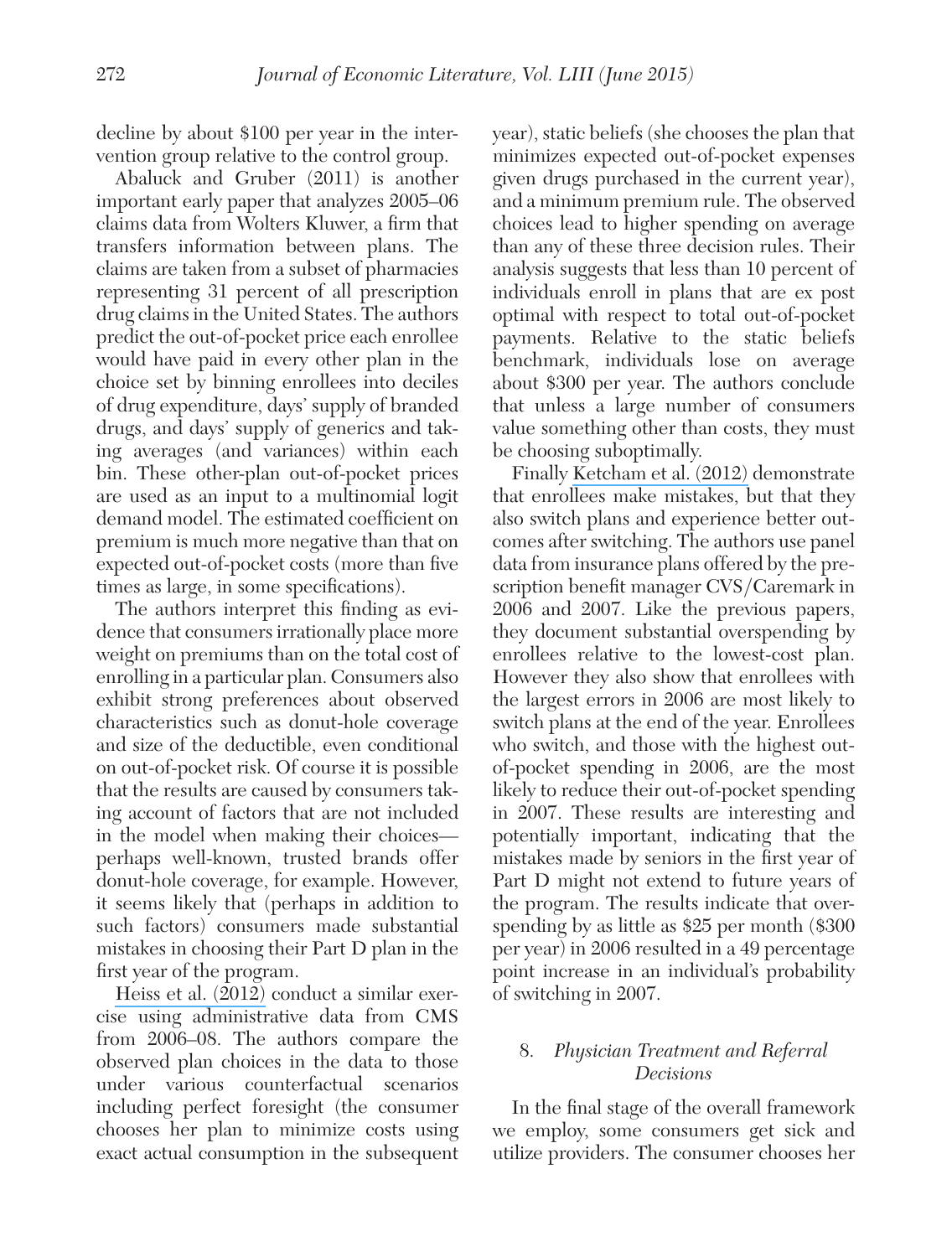primary care physician from the network offered by the plan; that physician refers the patient to the hospital if further care is needed. The referral decision is likely to be made with some input from the patient, either because the physician incorporates the patient's opinions in his decision or because the patient chooses a physician with admitting privileges at her preferred hospital. Of course, the hospital chosen affects both the consumer's utility and also the cost of care. There is a growing literature that considers the impact of physician incentives on these referral choices.<sup>60</sup>

Early papers consider HMO gatekeeping. HMOs are managed care organizations that have restricted provider networks and also often give physicians cost-control incentives. The early papers focus on the ability of HMOs to reduce costs. This literature has been reviewed by Glied (2000). The summary suggests that HMOs have lower inpatient admissions and costs than other insurers. However, the early study results are often difficult to interpret because, for example, physicians and patients who prefer a low treatment intensity may select into HMOs. More recent papers address these issues. Cutler, McClellan, and Newhouse (2000) compare the treatment of heart disease in HMOs and traditional insurance plans and find that HMOs have 30–40 percent lower expenditures. Virtually all the difference comes from lower unit prices rather than differences in actual treatments, suggesting either that HMOs are able to negotiate lower prices than other insurers within a hospital

or that they tend to refer patients to cheaper hospitals.

Gaynor, Rebitzer, and Taylor (2004) look in more detail at how HMOs achieve cost savings. They analyze physician responses to group-based financial incentive contracts within a single HMO. In the years of their data, this HMO contracted directly with independent physicians or group practices. Doctors were grouped by the HMO into "panels" that comprised between three and thirty physicians. Each physician was given a global budget for all his patients and was free to allocate spending as he wished. He received substantial performance payments (bonuses of 10 to 20 percent of total fees) only if his panel's expenditures for the year were lower than a prespecified budget. Gaynor et al. write down a model of moral hazard in teams that predicts that expenditure per patient will be higher in larger panels (where individual physicians generally have relatively low shares of the panel's patients and therefore face weak incentives) than in smaller panels.

They use data from the HMO to analyze the correlation between spending on utilization and the intensity of incentives, identified using variation in the physician's share of his panel's patients and the number of physicians in a panel. They begin with physician-level analysis, including specialty fixed effects, and find a negative significant relationship between expenditure per patient and the physician's share of his panel's patients. A panel data analysis adds a broader set of controls and generates consistent results: panels with more physicians have higher expenditures per patient. An increase in panel size from ten to twelve physicians is associated with an increase in expenditures of \$6.58 (or 7.3 percent of the sample mean) per month. An additional analysis indicates that cost reductions are focused on outpatient rather than inpatient spending.

Overall, this paper indicates that physician groups that contracted with this particular

<sup>60</sup>There is also a growing literature on other aspects of physician behavior: for example, Dranove, Gron, and [Mazzeo \(2003\)](https://www.researchgate.net/publication/null?el=1_x_8&enrichId=rgreq-cb7d2b5db6741595fb53fa84c810989d-XXX&enrichSource=Y292ZXJQYWdlOzI3ODY3NjcxOTtBUzoyNDE3NTE4ODU2MTEwMDhAMTQzNDY0OTU0OTA1MA==) consider the implications of provider responses to the introduction of quality "report cards.["](https://www.researchgate.net/publication/255633509_Information_and_Quality_When_Motivation_Is_Intrinsic_Evidence_from_Surgeon_Report_Cards?el=1_x_8&enrichId=rgreq-cb7d2b5db6741595fb53fa84c810989d-XXX&enrichSource=Y292ZXJQYWdlOzI3ODY3NjcxOTtBUzoyNDE3NTE4ODU2MTEwMDhAMTQzNDY0OTU0OTA1MA==)  [Kolstad \(2013\)](https://www.researchgate.net/publication/255633509_Information_and_Quality_When_Motivation_Is_Intrinsic_Evidence_from_Surgeon_Report_Cards?el=1_x_8&enrichId=rgreq-cb7d2b5db6741595fb53fa84c810989d-XXX&enrichSource=Y292ZXJQYWdlOzI3ODY3NjcxOTtBUzoyNDE3NTE4ODU2MTEwMDhAMTQzNDY0OTU0OTA1MA==) uses the introduction of report cards for cardiac surgery to investigate whether surgeons respond only to financial incentives or also incorporate nonfinancial incentives in their objective functions. However, the details of this literature are outside the scope of this paper.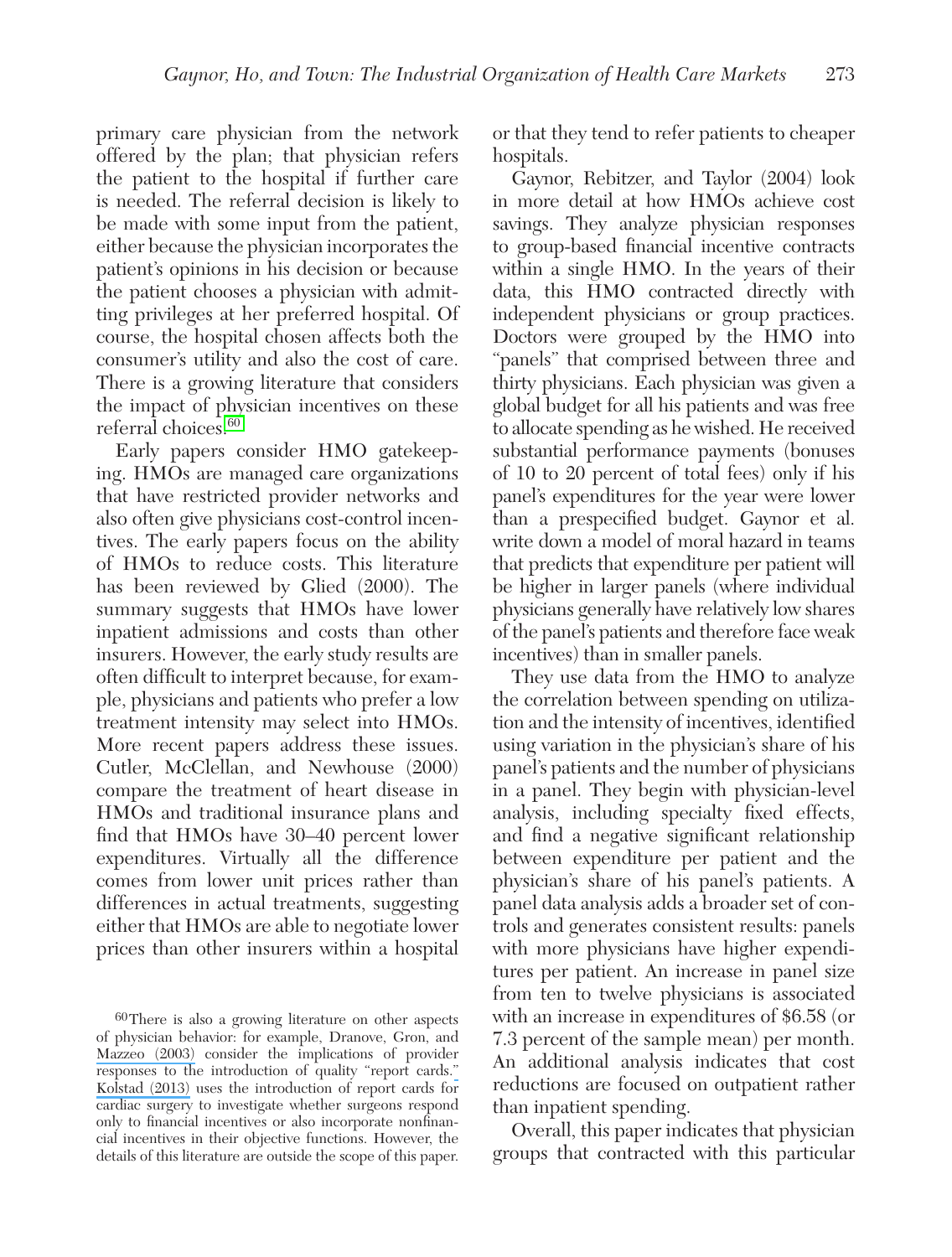HMO responded to the financial incentives introduced by the insurer, but a moral hazard in teams problem led the response to be negatively correlated with the size of the physician panel. The designers of the HMO's incentive system apparently understood the problem, but hoped that peer pressure between physicians would overcome the dilution of incentives that occurs in group settings; this turned out not to be the case. An additional question, left for future research, is the impact of cost-control incentives on the quality of care provided.

Ho and Pakes (2014) analyze patient referrals in California. They investigate the response of physicians' hospital referrals to the cost-control incentives generated by capitation contracts and also consider the tradeoffs made between price, quality, and patient convenience. Commercial health insurers in California often pay large physician groups through global capitation contracts where the physician group is paid a fixed amount per patient to cover all costs of treating the patient (including hospital inpatient costs). An alternative is professional services capitation; this usually includes a "shared risk" arrangement under which the physician group receives a share of savings made relative to some preagreed benchmark, including hospital costs. Ho and Pakes analyze hospital referral choices for patients enrolled in six California health insurers that use these capitation contracts, rather than fee-for-service contracts, to different extents. They consider birth episodes.

The paper estimates a utility equation for each insurer that summarizes the preferences implied by observed hospital referrals. Two estimation issues need to be addressed. First, the price variable contains measurement error, which may bias the estimates. Second, the price for a patient with a particular severity is likely to be correlated with the unobserved hospital quality for that severity. The utility equation therefore needs to include hospital fixed effects that vary freely with severity of diagnosis.

Ho and Pakes develop an estimation procedure based on revealed preference. They assume that the hospital chosen for each patient generates greater expected utility than any of the other hospitals in her choice set. The utility equation for each insurer is assumed to be additively separable in price, distance and a set of severity-specific hospital "quality" fixed effects. The authors identify pairs of patients who have the same severity and are members of the same insurer, but who chose different hospitals. By defining the alternative of each patient as the chosen hospital of the other and summing the two patients' inequalities, they difference out the severity-hospital quality terms from the utility equation. By averaging the resulting inequalities over patients and hospitals they eliminate the effects of errors in price measurement. The result is a relatively straightforward estimator of bounds on the price coefficient. The estimates indicate that the price coefficients are much more negative than those estimated in a more standard multinomial logit analysis (which does not address either of the estimation problems). They are significantly more negative the higher the capitation rate of insurer payments.

Finally, the authors use the price coefficients to back out bounds on the hospital-severity specific quality terms in the utility equation. They add some structure that allows them to represent preferences as a linear function of price, quality, and distance that differs across insurers only in the coefficients of these variables. Econometric tests indicate that very little is lost in terms of fit by adding this structure. As a result, they can examine how the trade-offs between price, quality and distance vary with capitation rates.

Their findings indicate that, though the price coefficient varies directly with the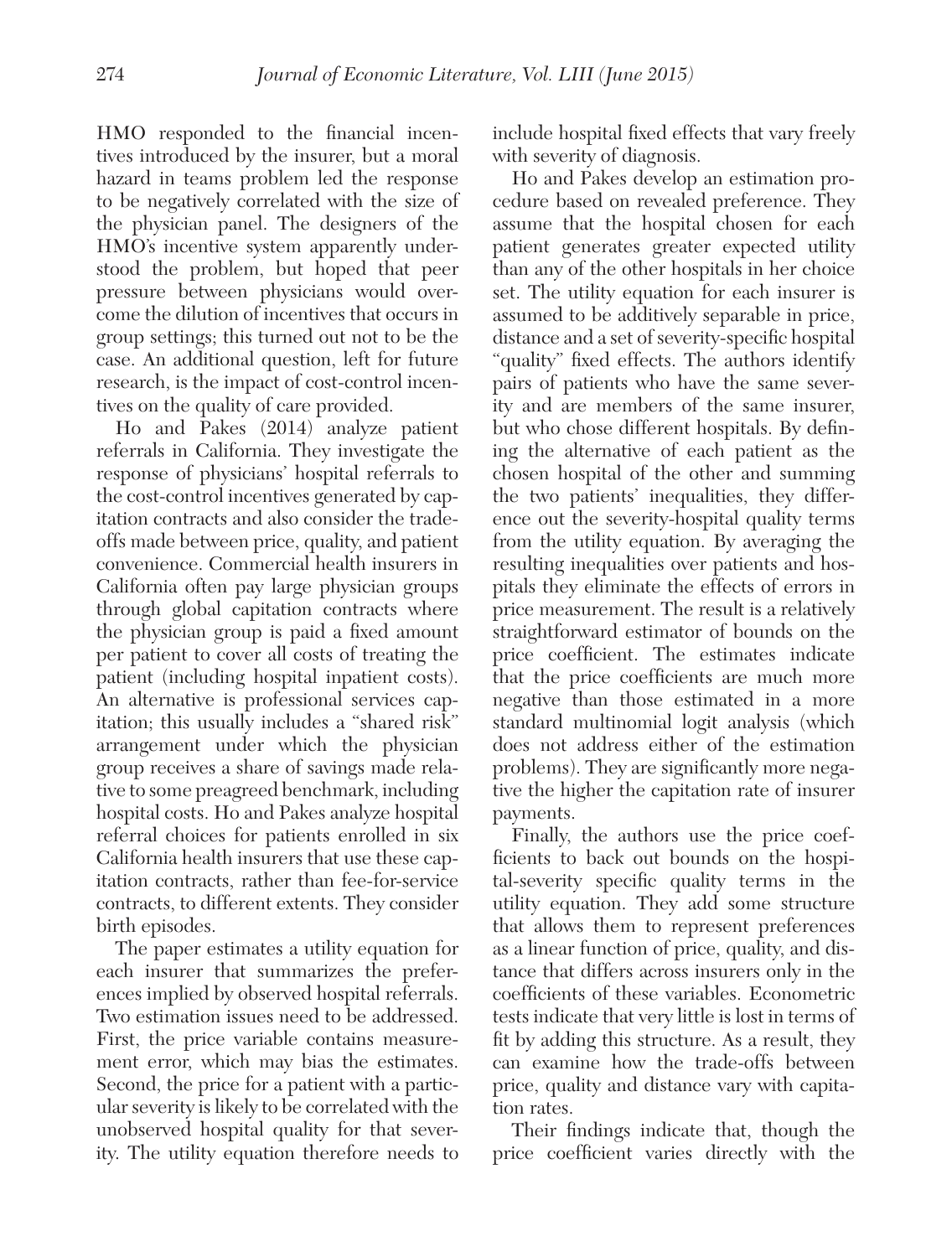capitation rate, so does the quality coefficient. The ratio between the two differs extremely little across the insurers in the data. That is, while the trade-off between distance and price differs substantially across insurers, the trade-off between price and quality does not. Highly capitated more price-sensitive plans tend to send their patients longer distances to obtain similar-quality service at a lower price (but do not trade off costs against quality differently). Consistent with this, severity-adjusted outcomes also do not differ significantly across plans.

A few very recent papers evaluate initiatives that implement cost-control incentives like those planned for Accountable Care Organizations. Accountable Care Organizations are part of the Patient Protection and Affordable Care Act (2010). They are intended to provide incentives for providers of various types (e.g., physicians, hospitals, post-acute care facilities) to come together to coordinate care for Medicare beneficiaries.<sup>61</sup> The notion is that by coordinating their activities, these organizations can provide better quality care at lower cost.

For example, the Alternative Quality Contract (AQC) was adopted by Blue Cross Blue Shield of Massachusetts in 2009. It introduced physician incentives similar to those created by the global capitation contracts in California. Physician groups entered into five-year global budget contracts under which they received a budget per enrolled patient and were accountable for costs of all services provided to those patients, including inpatient care. Song et al. (2011) use a propensity-weighted difference-in-difference approach and find that, in the first year, this initiative was associated with reduced growth in spending on outpatient services

[61For more information on ACOs see http://innovation.](http://innovation.cms.gov/initiatives/aco/) [cms.gov/initiatives/aco/, http://www.kaiserhealthnews.org/](http://www.kaiserhealthnews.org/stories/2011/january/13/aco-accountable-care-organization-faq.aspx) stories/2011/january/13/aco-accountable-care-organizationfaq.aspx.

and improved quality of care. Most of the savings came from referring patients to lower-priced providers.

Colla et al. (2012) study the Physician Group Practice Demonstration (PGPD), an early program launched by the Centers for Medicare and Medicaid Services to test the ACO model. Under the PGPD, ten participating physician groups were eligible for up to 80 percent of any savings they generated (after crossing a 2 percent savings threshold) if they were also able to demonstrate improvement on thirty-two quality measures, largely process measures of the adequacy of preventive care and chronic disease management. The study uses a difference-in-difference approach, comparing preintervention and postintervention trends in spending of PGPD participants to local control groups (Medicare beneficiaries from the same regions who received care largely from non-PGPD physicians). The results indicate very modest average annual savings per beneficiary (an average of \$114 per person per year). There were no significant savings for individuals eligible only for Medicare (the bulk of Medicare beneficiaries), but annual savings were significant for patients eligible for both Medicare and Medicaid-vulnerable populations who consume a disproportionate share of Medicare and Medicaid spending. Substantial savings achieved by some participating institutions were offset by a lack of saving at others.

The Pioneer ACO Model is a program established by Medicare to allow health care organizations and providers that are already experienced in coordinating care for patients across care settings to move rapidly to become an ACO.62 The results from the initial year of this program were somewhat mixed. Costs for the Medicare beneficiaries in the Pioneer ACOs grew by one-half of a

<sup>6 2</sup> [http://innovation.cms.gov/initiatives/](http://innovation.cms.gov/initiatives/Pioneer-ACO-Model/) Pioneer-ACO-Model/.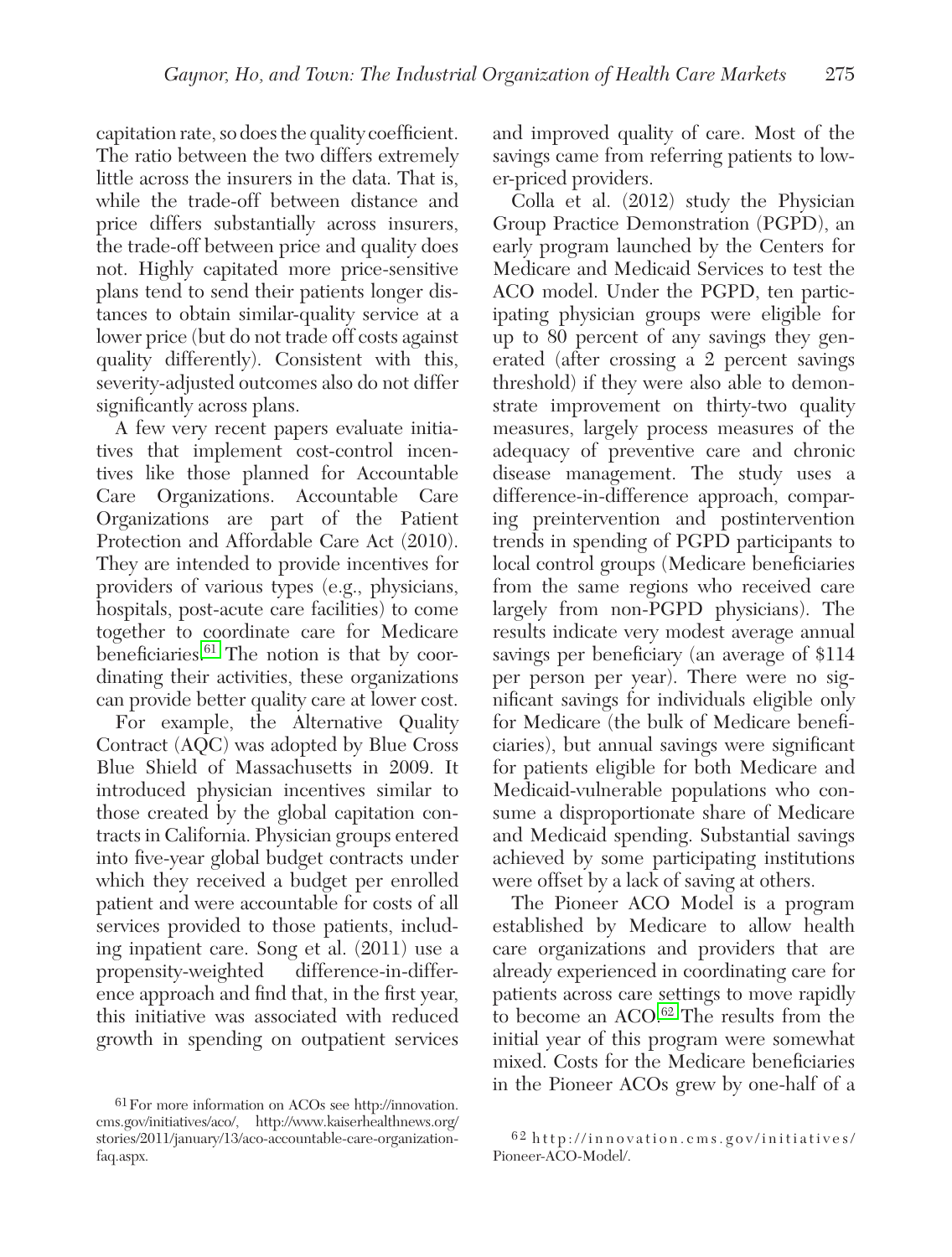percentage point less than did costs for similar beneficiaries with conventional Medicare benefits, and there was improvement on some quality metrics.<sup>63</sup> [Frech et al. \(2013\)](https://www.researchgate.net/publication/280386659_Market_Power_Transactions_Costs_and_the_Entry_of_Accountable_Care_Organizations_in_Health_Care?el=1_x_8&enrichId=rgreq-cb7d2b5db6741595fb53fa84c810989d-XXX&enrichSource=Y292ZXJQYWdlOzI3ODY3NjcxOTtBUzoyNDE3NTE4ODU2MTEwMDhAMTQzNDY0OTU0OTA1MA==), however, report that only thirteen of the thirty-two participating organizations achieved savings, while nine left the Pioneer program, two left the Medicare ACO program entirely, and seven became regular Medicare ACOs.

Overall, the evidence on the impact of these ACO-type physician incentives on costs is fairly mixed. The largest effects seem to have been from physicians responding to cost-control incentives by choosing lower-priced outpatient units or hospitals for their patients. (One reason for the small impact of the PGPD on costs may be that Medicare prices are essentially fixed across providers.) Ho and Pakes (2014) suggests that the spending reduction from the move to lower-cost providers may come at the cost of a reduction in patient convenience, but perhaps not a reduction in quality of care or outcomes.

## 9. *Conclusion: Research Opportunities, Policy Impacts*

## 9.1 *Research Opportunities for Industrial Organization Economists*

Health care is an area rich in research possibilities for industrial organization economists. As we hope this review demonstrates, there has been a great deal of progress in understanding health care markets, but there is also a great deal that remains to be learned. Hospital markets have been the most active area of inquiry, in large part because of the availability of data. The recent availability of some new administrative claims databases will make much more research possible on

all kinds of health care providers, but physicians in particular. Advances in computing capabilities make it feasible to store and compute models with "Big Data." Data on health insurance markets remain problematic, but this may change as the ACA gets implemented. Hopefully, data from the various health insurance exchanges set up under the ACA will be available. Data on private health insurance markets may also become more broadly available, perhaps due to regulatory requirements of the ACA, or perhaps due to a more general trend of "liberating" data. More extensive and detailed modeling of physician services markets, insurance network formation, and insurance markets should become possible as more and better data become available.

Obviously, more research is called for in the areas we reviewed. One obvious extension is moving beyond the econometric models that have been estimated and trying to incorporate more stages of the model described in section 2. Trying to identify and estimate a complex multistage model is very challenging, but the health care industry is a good place to attempt such a task. The institutions are a good fit, but just as importantly, as rich detailed data become available on multiple segments of the market (e.g., hospitals and insurers), empirical modeling will be facilitated.

The area of vertical relations is well suited to investigation in health care markets. This is a very unsettled area in industrial organization, with a paucity of empirical evidence. While there has been a great deal of horizontal consolidation in healthcare markets, vertical relations are also evolving rapidly. Various forms of restraints and integration between physicians, hospitals, and insurers are being developed, which provides opportunities for industrial organization economists to learn about the impacts of these arrangements.

We noted that research in the industrial organization of health care has moved beyond

<sup>6 3</sup> http://www.cms.gov/Newsroom/ MediaReleaseDatabase/Press-Releases/2013-Press-Releases-Items/2013-07-16.html.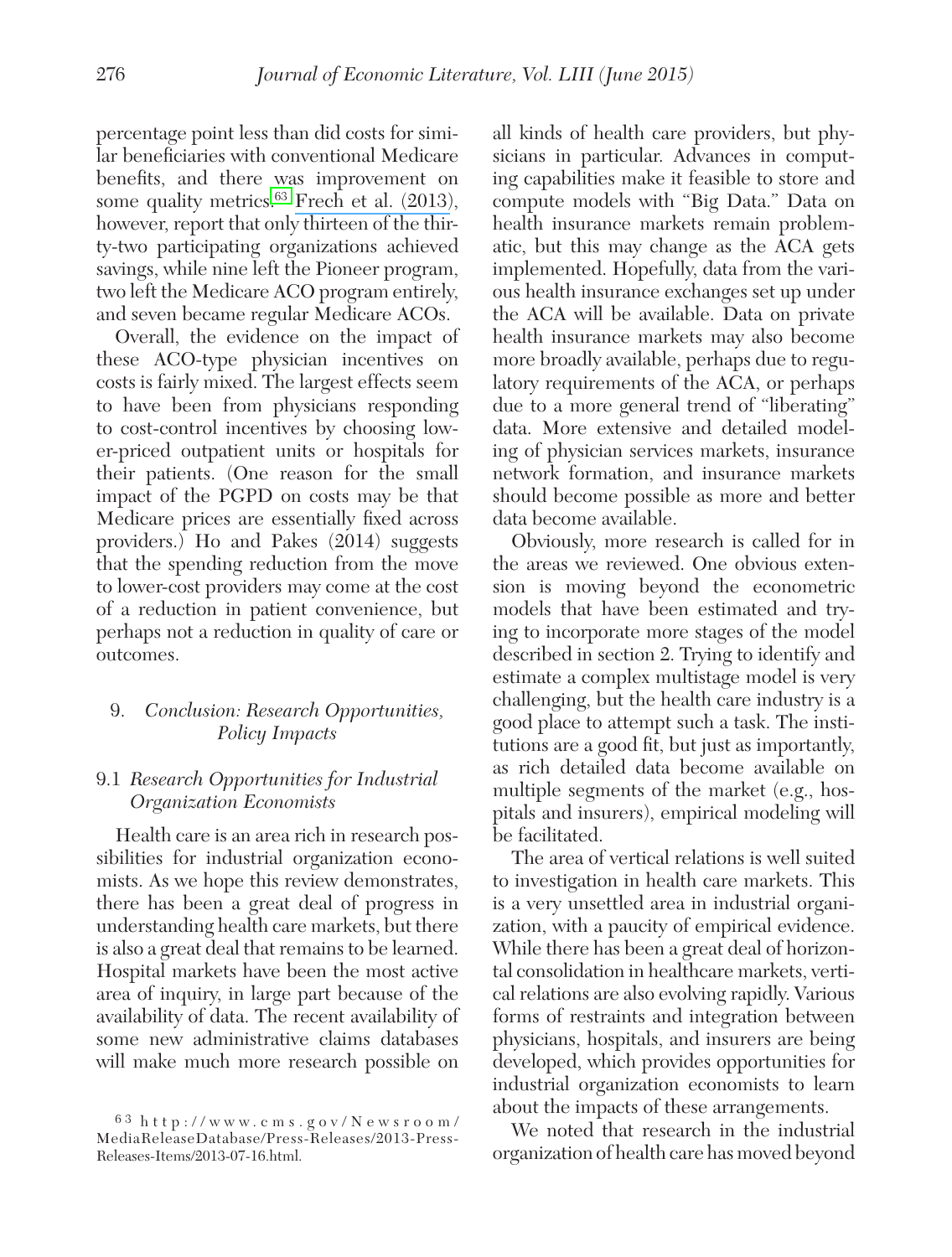the early emphasis on the role of asymmetric information in health care markets. New, detailed datasets may allow new research that incorporates information asymmetries into the full model we have outlined here. For example, detailed administrative claims databases contain information on the identity of the physician who referred a patient for a procedure and the doctor who performed the procedure, as well as which procedure or service the patient obtained. There are commonly many patients referred or treated by the same physician in these large (billions of records) databases. As a consequence, it should be possible to specify and estimate models that recover patient and physician preferences, and therefore learn more about the role of asymmetric information via physician agency. If, in addition, information is available about provider contracts and financial incentives, (e.g., as in Gaynor, Rebitzer, and Taylor 2004; Ho and Pakes 2014), that can provide another important source of identifying information.

Last, in most of the research we've reviewed, patients' actual choice sets were not known. Researchers used a variety of more-or-less ad hoc approaches to deal with this. Obtaining information on insurers' actual networks can be surprisingly difficult, although clearly obtaining this information and coupling it with data on choices is ideal. Another possibility is to use econometric approaches to identify consumers' likely choice sets. This has been labeled the consideration set approach (Sovinsky Goeree 2008). Although it hasn't been widely employed in IO, and to our knowledge not at all in health care applications, this approach may have some real promise in health care IO research.

## 9.2 *Data*

As we mentioned previously, there are some promising new datasets for the hospital and physician industries. These datasets provide detailed information on where patients were treated, what treatments they received, what diagnoses patients had, and the prices that providers were paid. While this represents a tremendous improvement, these (health insurance claims) data don't generally contain information on the specifics of a patient's insurance benefits or the provider network. Claims data do not include potentially important health information, such as body height and weight, or test results (e.g., blood glucose or heart stress tests). Electronic health records (EHR) contain such information (and more). As they become more widely used, EHR data will likely become available. Merging those with claims data should allow for better controls for patient health status, which is critical to making accurate inferences about price and quality. The health insurance industry unfortunately has no good publicly available source of data for industrial organization economists. As we mentioned above, it's possible that the implementation of the ACA will help to rectify this situation. Last, there are no systematic data on provider contracts and organizational arrangements. Again, perhaps the implementation of the ACA, particularly with regard to ACOs, will spur data collection and dissemination.

## 9.3 *Potential Effects of Health Reform*

The primary objectives of the ACA are to expand health insurance coverage and provide incentives for health-care providers to reduce costs. Changes in market structure introduced to support these objectives could affect quality, prices, and costs through numerous mechanisms, several of which are suggested by the findings in the literature reviewed above. For example, Health Insurance Exchanges (HIEs) are being established to provide a forum where consumers who do not have access to largeor small-group health insurance through their employers can access health insurance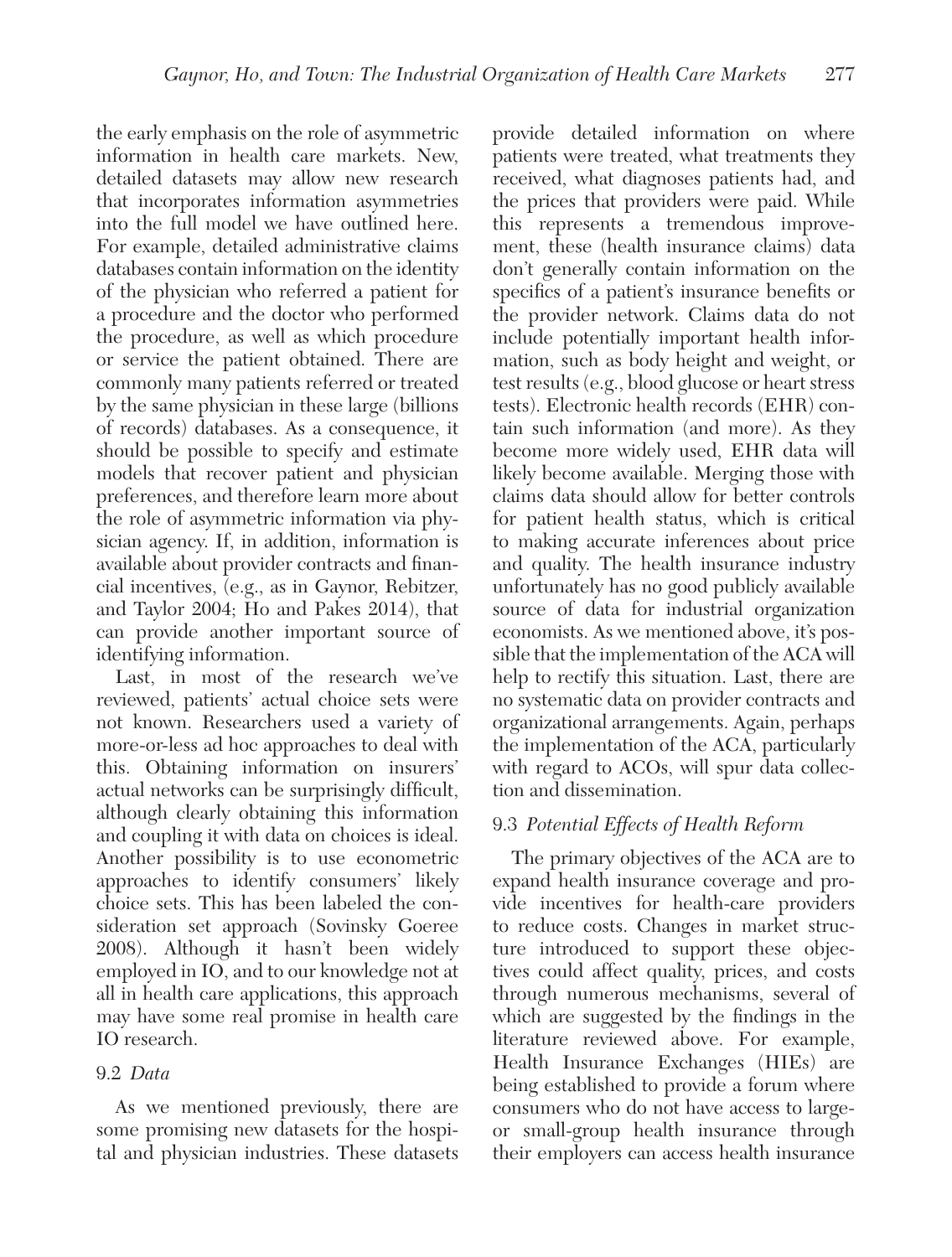with low search costs. In addition, they are intended to play a role in risk pooling and to facilitate competition between health insurers with the goal of generating reduced prices and increased coverage.

Papers on health insurer choice such as Dafny, Ho, and Varela (2013) indicate that rational consumers would incur a substantial welfare gain from the expanded choice sets offered by HIEs. However, any frictions in the decision-making process, caused by switching costs or other types of inertia ([Handel 2013](https://www.researchgate.net/publication/274799081_Adverse_Selection_and_Inertia_in_Health_Insurance_Markets_When_Nudging_Hurts?el=1_x_8&enrichId=rgreq-cb7d2b5db6741595fb53fa84c810989d-XXX&enrichSource=Y292ZXJQYWdlOzI3ODY3NjcxOTtBUzoyNDE3NTE4ODU2MTEwMDhAMTQzNDY0OTU0OTA1MA==)), could limit the increase in consumer welfare. Frank and Lamiraud (2009) suggest that this could also feed through to premiums: consumer inertia could undermine the market mechanism and reduce the price (and quality) effects of insurer competition. Ho and Lee (2013) point out a possible downside of increased competition that could come with HIEs: intensified competition between insurers may give attractive hospitals increased leverage in the price-bargaining process and lead to hospital price increases. Further research would be useful to investigate the relative importance of these effects and give guidance to policymakers as health reform moves beyond its initial rollout phase.

The reforms also establish Accountable Care Organizations (ACOs), whose objective is to generate incentives for groups of health care providers, who together offer services to a large number of Medicare or privately-insured patients, to reduce costs and improve the quality of care. The structure of the ACOs that have emerged to date varies: for example, some include a member hospital while others comprise multispecialty physician groups that contract with hospitals outside the organization. Payment mechanisms also vary. In general, the payer (Medicare or the private insurer) commits to allowing the ACO to share in cost savings made relative to some preagreed target, but ACOs do not always bear risk as under a global capitation

contract. Such details are likely to have important effects on the overall impact of ACOs. For example, the question of whether ACOs should include member hospitals is potentially important. Vertically integrated organizations that include hospitals could potentially generate improved coordination of care, reduced hospital admission rates, and improved outcomes, perhaps resulting in substantial cost reductions in the long term.

However, this type of ACO would likely imply a reduction in horizontal competition between physician groups (depending on the specifics of the market, for example, if a small number of hospitals within a market formed integrated organizations with a larger number of physician practices) and potentially affect the vertically integrated organization's bargaining position with MCOs. This could lead to price increases in the physician group market and/or across a broader array of health care services. It could also imply the loss of some savings that would otherwise be generated when physicians were given incentives to reduce costs.

Ho and Pakes (2014) and Song et al. (2011) provide evidence that physicians respond to cost-control incentives by referring their patients to lower-cost secondary providers, perhaps without a negative impact on quality. If hospitals were not members of ACOs and referring physicians moved patients towards lower-priced hospitals, this could both directly reduce costs and also give very high-priced hospitals a new incentive to lower their prices relative to the pre-ACO equilibrium. We note, however, that competition between hospitals to join a vertically integrated ACO could potentially yield similar benefits. As mentioned previously, however, early results from the Medicare Pioneer ACO demonstration are less conclusive regarding the impact of ACOs. As yet, the data available to study the impact of vertically integrated ACOs on quality and coordination of care are very sparse. Physician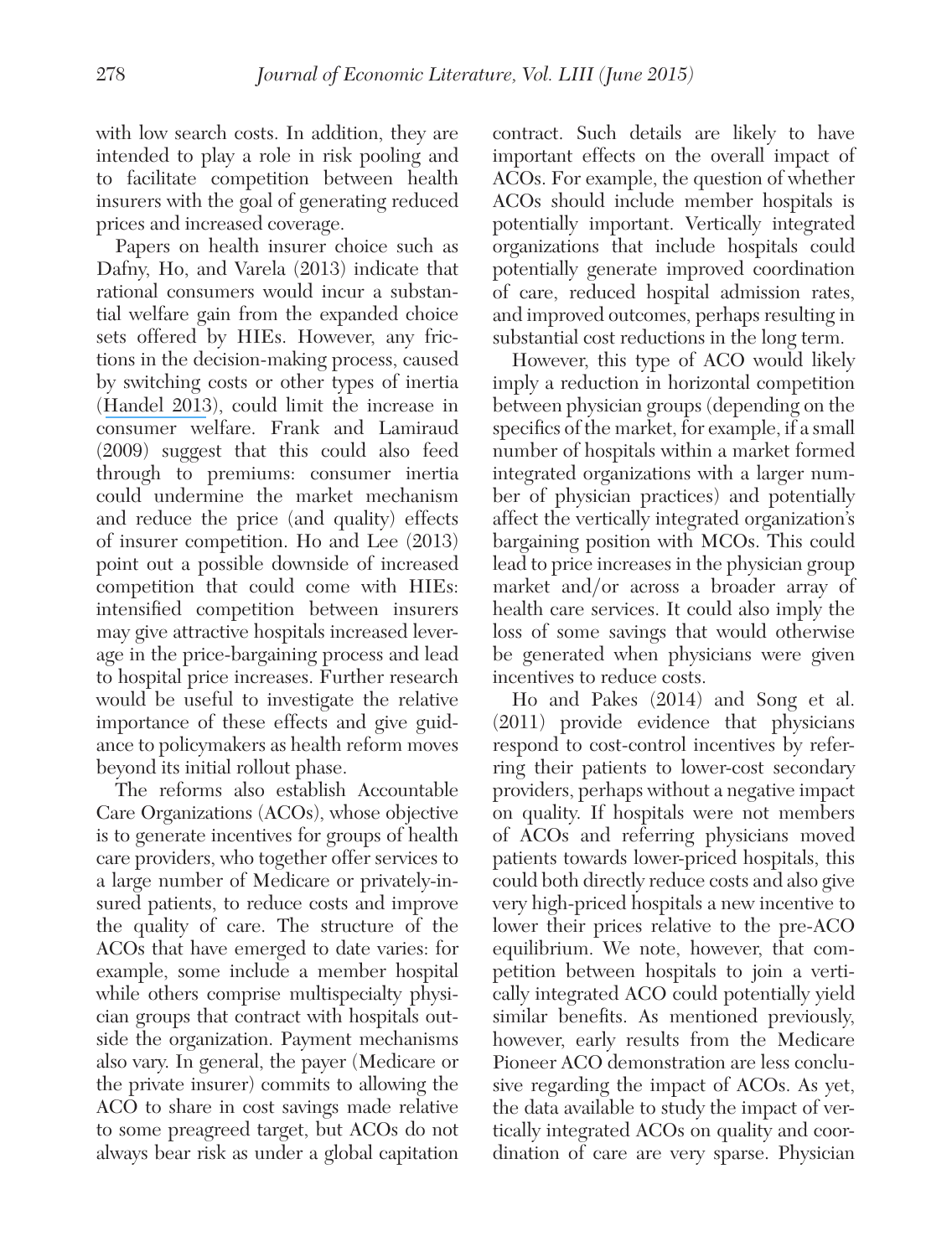groups, too, are an important piece of the picture but have been under-studied, again largely due to a lack of data. There will be opportunities for important research in these areas as the necessary data become available. This will allow for opportunities to make important contributions to the research literature, and to have an impact on important policy problems.

### 9.4 *Policy Impacts*

In an applied area such as the industrial organization of health care, research can have a real impact on policy. The ACA provides opportunities both for new research and for affecting policy. While we have highlighted the ACA, we also want to be clear that there are broad, important questions and issues on the functioning of health care markets that research in the industrial organization of health care can address that are not specifically linked to the ACA. Research evidence is very much relevant to policymakers concerned with the functioning of existing health care markets, as well as designing new markets, such as the health insurance exchanges.

Evidence of this is provided by the fact that research on the industrial organization of health care has had a noticeable impact on antitrust. Research results are of great interest to the antitrust enforcement agencies and the antitrust community more broadly. The research results we reported in section 5.3 have shifted the evidence base in hospital merger cases (Dranove and Sfekas 2009). Prior to the appearance of this research in the literature and its diffusion into antitrust, the U.S. antitrust agencies had lost all but one of the hospital merger cases they brought in the 1990s, even though these mergers were very likely harmful to competition. This trend has been reversed in recent years, undoubtedly due in part to the evidence introduced by the research literature. This includes the previously mentioned

hospital retrospective studies undertaken by the FTC itself (Tenn 2011; Haas-Wilson and Garmon 2011; Thompson 2011). In addition, the enforcement agencies adopted new methods developed in the research literature and changed their approach to hospital mergers (Dranove and Sfekas 2009). The current approach to hospital mergers at the Federal Trade Commission is described by [Farrell et al. \(2011\)](https://www.researchgate.net/publication/227359865_Economics_at_the_FTC_Hospital_Mergers_Authorized_Generic_Drugs_and_Consumer_Credit_Markets?el=1_x_8&enrichId=rgreq-cb7d2b5db6741595fb53fa84c810989d-XXX&enrichSource=Y292ZXJQYWdlOzI3ODY3NjcxOTtBUzoyNDE3NTE4ODU2MTEwMDhAMTQzNDY0OTU0OTA1MA==). This approach involves the use of a bargaining model for both a theoretical and empirical framework, analogous to the approach described in section  $5.2^{64}$ 

The functioning of health care markets has become a topic of intense interest to policymakers (e.g., Baicker and Levy 2013; Berenson, Ginsburg, and Kemper 2010; [Berenson et al. 2012](https://www.researchgate.net/publication/224918834_The_Growing_Power_Of_Some_Providers_To_Win_Steep_Payment_Increases_From_Insurers_Suggests_Policy_Remedies_May_Be_Needed?el=1_x_8&enrichId=rgreq-cb7d2b5db6741595fb53fa84c810989d-XXX&enrichSource=Y292ZXJQYWdlOzI3ODY3NjcxOTtBUzoyNDE3NTE4ODU2MTEwMDhAMTQzNDY0OTU0OTA1MA==); Cutler and Morton 2013). As research moves forward invigorated by new methods, data, and researchers, we can expect to see substantial real-world impacts of the new evidence generated by economic research.

#### **REFERENCES**

- [Abaluck, Jason, and Jonathan Gruber. 2011. "Choice](https://www.researchgate.net/publication/51586535_Choice_Inconsistencies_Among_the_Elderly_Evidence_from_Plan_Choice_in_the_Medicare_Part_D_Program?el=1_x_8&enrichId=rgreq-cb7d2b5db6741595fb53fa84c810989d-XXX&enrichSource=Y292ZXJQYWdlOzI3ODY3NjcxOTtBUzoyNDE3NTE4ODU2MTEwMDhAMTQzNDY0OTU0OTA1MA==)  [Inconsistencies among the Elderly: Evidence from](https://www.researchgate.net/publication/51586535_Choice_Inconsistencies_Among_the_Elderly_Evidence_from_Plan_Choice_in_the_Medicare_Part_D_Program?el=1_x_8&enrichId=rgreq-cb7d2b5db6741595fb53fa84c810989d-XXX&enrichSource=Y292ZXJQYWdlOzI3ODY3NjcxOTtBUzoyNDE3NTE4ODU2MTEwMDhAMTQzNDY0OTU0OTA1MA==) [Plan Choice in the Medicare Part D Program."](https://www.researchgate.net/publication/51586535_Choice_Inconsistencies_Among_the_Elderly_Evidence_from_Plan_Choice_in_the_Medicare_Part_D_Program?el=1_x_8&enrichId=rgreq-cb7d2b5db6741595fb53fa84c810989d-XXX&enrichSource=Y292ZXJQYWdlOzI3ODY3NjcxOTtBUzoyNDE3NTE4ODU2MTEwMDhAMTQzNDY0OTU0OTA1MA==) *[American Economic Review](https://www.researchgate.net/publication/51586535_Choice_Inconsistencies_Among_the_Elderly_Evidence_from_Plan_Choice_in_the_Medicare_Part_D_Program?el=1_x_8&enrichId=rgreq-cb7d2b5db6741595fb53fa84c810989d-XXX&enrichSource=Y292ZXJQYWdlOzI3ODY3NjcxOTtBUzoyNDE3NTE4ODU2MTEwMDhAMTQzNDY0OTU0OTA1MA==)* 101 (4): 1180–1210.
	- [Akosa Antwi, Yaa O. D., Martin Gaynor, and William B.](https://www.researchgate.net/publication/251247441_A_competition_index_for_differentiated_products_oligopoly_with_an_application_to_hospital_markets?el=1_x_8&enrichId=rgreq-cb7d2b5db6741595fb53fa84c810989d-XXX&enrichSource=Y292ZXJQYWdlOzI3ODY3NjcxOTtBUzoyNDE3NTE4ODU2MTEwMDhAMTQzNDY0OTU0OTA1MA==)  [Vogt. 2013. "A Competition Index for Differentiated](https://www.researchgate.net/publication/251247441_A_competition_index_for_differentiated_products_oligopoly_with_an_application_to_hospital_markets?el=1_x_8&enrichId=rgreq-cb7d2b5db6741595fb53fa84c810989d-XXX&enrichSource=Y292ZXJQYWdlOzI3ODY3NjcxOTtBUzoyNDE3NTE4ODU2MTEwMDhAMTQzNDY0OTU0OTA1MA==) [Products Oligopoly with an Application to Hospital](https://www.researchgate.net/publication/251247441_A_competition_index_for_differentiated_products_oligopoly_with_an_application_to_hospital_markets?el=1_x_8&enrichId=rgreq-cb7d2b5db6741595fb53fa84c810989d-XXX&enrichSource=Y292ZXJQYWdlOzI3ODY3NjcxOTtBUzoyNDE3NTE4ODU2MTEwMDhAMTQzNDY0OTU0OTA1MA==) [Markets." Unpublished.](https://www.researchgate.net/publication/251247441_A_competition_index_for_differentiated_products_oligopoly_with_an_application_to_hospital_markets?el=1_x_8&enrichId=rgreq-cb7d2b5db6741595fb53fa84c810989d-XXX&enrichSource=Y292ZXJQYWdlOzI3ODY3NjcxOTtBUzoyNDE3NTE4ODU2MTEwMDhAMTQzNDY0OTU0OTA1MA==)
- [Allen, Robin, and Paul Gertler. 1991. "Regulation and](https://www.researchgate.net/publication/null?el=1_x_8&enrichId=rgreq-cb7d2b5db6741595fb53fa84c810989d-XXX&enrichSource=Y292ZXJQYWdlOzI3ODY3NjcxOTtBUzoyNDE3NTE4ODU2MTEwMDhAMTQzNDY0OTU0OTA1MA==) [the Provision of Quality to Heterogeneous Con](https://www.researchgate.net/publication/null?el=1_x_8&enrichId=rgreq-cb7d2b5db6741595fb53fa84c810989d-XXX&enrichSource=Y292ZXJQYWdlOzI3ODY3NjcxOTtBUzoyNDE3NTE4ODU2MTEwMDhAMTQzNDY0OTU0OTA1MA==)[sumers: The Case of Prospective Pricing of Medical](https://www.researchgate.net/publication/null?el=1_x_8&enrichId=rgreq-cb7d2b5db6741595fb53fa84c810989d-XXX&enrichSource=Y292ZXJQYWdlOzI3ODY3NjcxOTtBUzoyNDE3NTE4ODU2MTEwMDhAMTQzNDY0OTU0OTA1MA==) Services." *[Journal of Regulatory Economics](https://www.researchgate.net/publication/null?el=1_x_8&enrichId=rgreq-cb7d2b5db6741595fb53fa84c810989d-XXX&enrichSource=Y292ZXJQYWdlOzI3ODY3NjcxOTtBUzoyNDE3NTE4ODU2MTEwMDhAMTQzNDY0OTU0OTA1MA==)* 3 (4): [361–75.](https://www.researchgate.net/publication/null?el=1_x_8&enrichId=rgreq-cb7d2b5db6741595fb53fa84c810989d-XXX&enrichSource=Y292ZXJQYWdlOzI3ODY3NjcxOTtBUzoyNDE3NTE4ODU2MTEwMDhAMTQzNDY0OTU0OTA1MA==)
	- American Medical Association. 2009. *Physician Characteristics and Distribution in the US*. Chicago: American Medical Association.
- [Baicker, Katherine, and Amitabh Chandra. 2006. "The](https://www.researchgate.net/publication/24099980_The_Labor_Market_Effects_of_Rising_Health_Insurance_Premiums?el=1_x_8&enrichId=rgreq-cb7d2b5db6741595fb53fa84c810989d-XXX&enrichSource=Y292ZXJQYWdlOzI3ODY3NjcxOTtBUzoyNDE3NTE4ODU2MTEwMDhAMTQzNDY0OTU0OTA1MA==)  [Labor Market Effects of Rising Health Insurance](https://www.researchgate.net/publication/24099980_The_Labor_Market_Effects_of_Rising_Health_Insurance_Premiums?el=1_x_8&enrichId=rgreq-cb7d2b5db6741595fb53fa84c810989d-XXX&enrichSource=Y292ZXJQYWdlOzI3ODY3NjcxOTtBUzoyNDE3NTE4ODU2MTEwMDhAMTQzNDY0OTU0OTA1MA==)  Premiums." *[Journal of Labor Economics](https://www.researchgate.net/publication/24099980_The_Labor_Market_Effects_of_Rising_Health_Insurance_Premiums?el=1_x_8&enrichId=rgreq-cb7d2b5db6741595fb53fa84c810989d-XXX&enrichSource=Y292ZXJQYWdlOzI3ODY3NjcxOTtBUzoyNDE3NTE4ODU2MTEwMDhAMTQzNDY0OTU0OTA1MA==)* 24 (3): [609–34.](https://www.researchgate.net/publication/24099980_The_Labor_Market_Effects_of_Rising_Health_Insurance_Premiums?el=1_x_8&enrichId=rgreq-cb7d2b5db6741595fb53fa84c810989d-XXX&enrichSource=Y292ZXJQYWdlOzI3ODY3NjcxOTtBUzoyNDE3NTE4ODU2MTEwMDhAMTQzNDY0OTU0OTA1MA==)

64Another example of the impact of research on policy is the adoption of the Logit Competition Index (LOCI, Akosa Antwi, Gaynor, and Vogt 2013) by the Netherlands Healthcare Authority as part of their process of assessing competition in health care markets.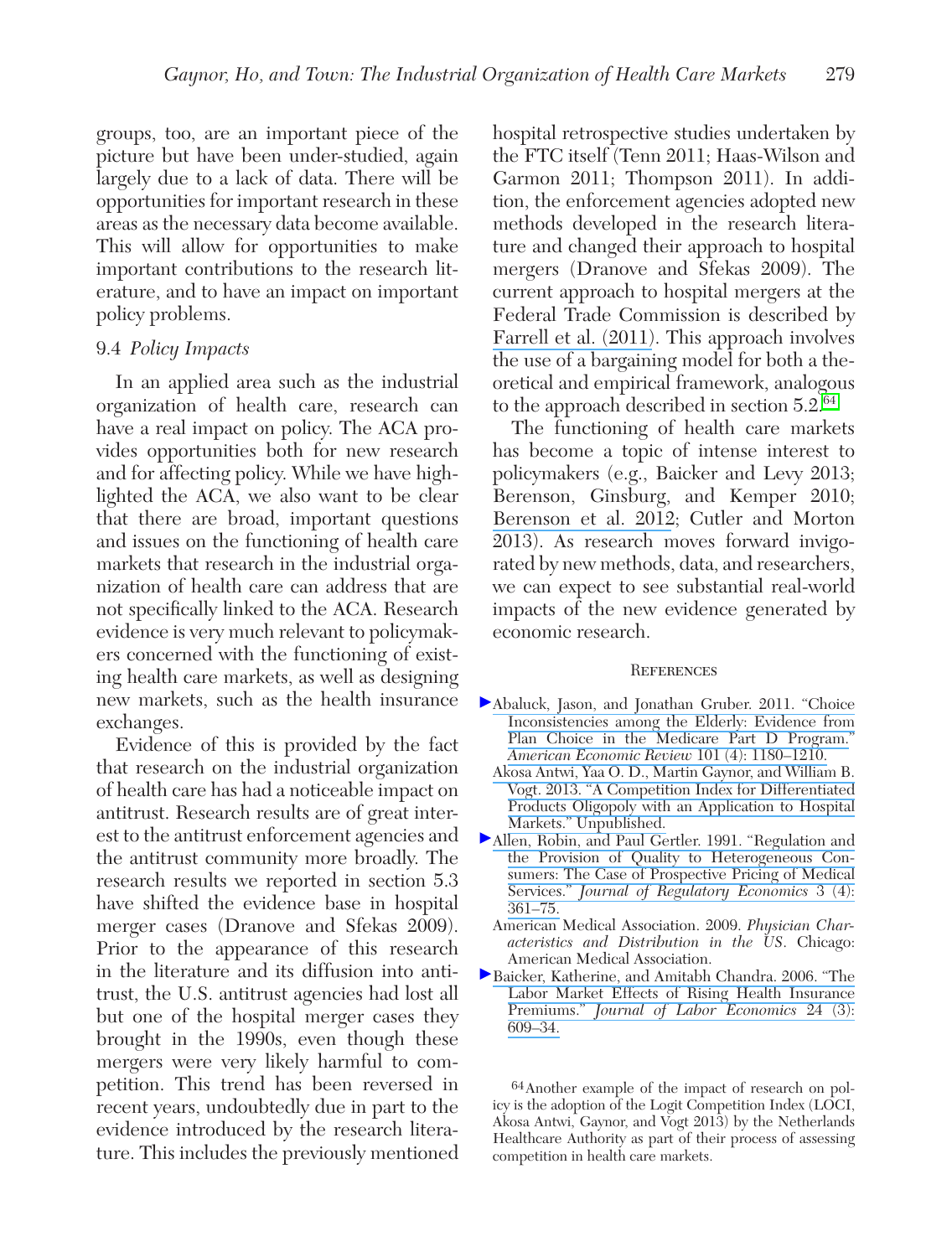- [Baicker, Katherine, and Helen Levy. 2013. "Coordi](https://www.researchgate.net/publication/255952768_Coordination_versus_Competition_in_Health_Care_Reform?el=1_x_8&enrichId=rgreq-cb7d2b5db6741595fb53fa84c810989d-XXX&enrichSource=Y292ZXJQYWdlOzI3ODY3NjcxOTtBUzoyNDE3NTE4ODU2MTEwMDhAMTQzNDY0OTU0OTA1MA==)[nation versus Competition in Health Care Reform."](https://www.researchgate.net/publication/255952768_Coordination_versus_Competition_in_Health_Care_Reform?el=1_x_8&enrichId=rgreq-cb7d2b5db6741595fb53fa84c810989d-XXX&enrichSource=Y292ZXJQYWdlOzI3ODY3NjcxOTtBUzoyNDE3NTE4ODU2MTEwMDhAMTQzNDY0OTU0OTA1MA==) *[New England Journal of Medicine](https://www.researchgate.net/publication/255952768_Coordination_versus_Competition_in_Health_Care_Reform?el=1_x_8&enrichId=rgreq-cb7d2b5db6741595fb53fa84c810989d-XXX&enrichSource=Y292ZXJQYWdlOzI3ODY3NjcxOTtBUzoyNDE3NTE4ODU2MTEwMDhAMTQzNDY0OTU0OTA1MA==)* 369 (9): 789–91.
	- [Bajari, Patrick, Han Hong, Minjung Park, and Robert](https://www.researchgate.net/publication/228303072_Regression_Discontinuity_Designs_with_an_Endogenous_Forcing_Variable_and_an_Application_to_Contracting_in_Health_Care?el=1_x_8&enrichId=rgreq-cb7d2b5db6741595fb53fa84c810989d-XXX&enrichSource=Y292ZXJQYWdlOzI3ODY3NjcxOTtBUzoyNDE3NTE4ODU2MTEwMDhAMTQzNDY0OTU0OTA1MA==) [Town. 2011. "Regression Discontinuity Designs with](https://www.researchgate.net/publication/228303072_Regression_Discontinuity_Designs_with_an_Endogenous_Forcing_Variable_and_an_Application_to_Contracting_in_Health_Care?el=1_x_8&enrichId=rgreq-cb7d2b5db6741595fb53fa84c810989d-XXX&enrichSource=Y292ZXJQYWdlOzI3ODY3NjcxOTtBUzoyNDE3NTE4ODU2MTEwMDhAMTQzNDY0OTU0OTA1MA==)  [an Endogenous Forcing Variable and an Application](https://www.researchgate.net/publication/228303072_Regression_Discontinuity_Designs_with_an_Endogenous_Forcing_Variable_and_an_Application_to_Contracting_in_Health_Care?el=1_x_8&enrichId=rgreq-cb7d2b5db6741595fb53fa84c810989d-XXX&enrichSource=Y292ZXJQYWdlOzI3ODY3NjcxOTtBUzoyNDE3NTE4ODU2MTEwMDhAMTQzNDY0OTU0OTA1MA==) [to Contracting in Health Care." National Bureau of](https://www.researchgate.net/publication/228303072_Regression_Discontinuity_Designs_with_an_Endogenous_Forcing_Variable_and_an_Application_to_Contracting_in_Health_Care?el=1_x_8&enrichId=rgreq-cb7d2b5db6741595fb53fa84c810989d-XXX&enrichSource=Y292ZXJQYWdlOzI3ODY3NjcxOTtBUzoyNDE3NTE4ODU2MTEwMDhAMTQzNDY0OTU0OTA1MA==) [Economic Research Working Paper 17643.](https://www.researchgate.net/publication/228303072_Regression_Discontinuity_Designs_with_an_Endogenous_Forcing_Variable_and_an_Application_to_Contracting_in_Health_Care?el=1_x_8&enrichId=rgreq-cb7d2b5db6741595fb53fa84c810989d-XXX&enrichSource=Y292ZXJQYWdlOzI3ODY3NjcxOTtBUzoyNDE3NTE4ODU2MTEwMDhAMTQzNDY0OTU0OTA1MA==)
- [Berenson, Robert A., Paul B. Ginsburg, Jon B. Chris](https://www.researchgate.net/publication/224918834_The_Growing_Power_Of_Some_Providers_To_Win_Steep_Payment_Increases_From_Insurers_Suggests_Policy_Remedies_May_Be_Needed?el=1_x_8&enrichId=rgreq-cb7d2b5db6741595fb53fa84c810989d-XXX&enrichSource=Y292ZXJQYWdlOzI3ODY3NjcxOTtBUzoyNDE3NTE4ODU2MTEwMDhAMTQzNDY0OTU0OTA1MA==)[tianson, and Tracy Yee. 2012. "The Growing Power](https://www.researchgate.net/publication/224918834_The_Growing_Power_Of_Some_Providers_To_Win_Steep_Payment_Increases_From_Insurers_Suggests_Policy_Remedies_May_Be_Needed?el=1_x_8&enrichId=rgreq-cb7d2b5db6741595fb53fa84c810989d-XXX&enrichSource=Y292ZXJQYWdlOzI3ODY3NjcxOTtBUzoyNDE3NTE4ODU2MTEwMDhAMTQzNDY0OTU0OTA1MA==) [of Some Providers to Win Steep Payment Increases](https://www.researchgate.net/publication/224918834_The_Growing_Power_Of_Some_Providers_To_Win_Steep_Payment_Increases_From_Insurers_Suggests_Policy_Remedies_May_Be_Needed?el=1_x_8&enrichId=rgreq-cb7d2b5db6741595fb53fa84c810989d-XXX&enrichSource=Y292ZXJQYWdlOzI3ODY3NjcxOTtBUzoyNDE3NTE4ODU2MTEwMDhAMTQzNDY0OTU0OTA1MA==)  [from Insurers Suggests Policy Remedies May Be](https://www.researchgate.net/publication/224918834_The_Growing_Power_Of_Some_Providers_To_Win_Steep_Payment_Increases_From_Insurers_Suggests_Policy_Remedies_May_Be_Needed?el=1_x_8&enrichId=rgreq-cb7d2b5db6741595fb53fa84c810989d-XXX&enrichSource=Y292ZXJQYWdlOzI3ODY3NjcxOTtBUzoyNDE3NTE4ODU2MTEwMDhAMTQzNDY0OTU0OTA1MA==) Needed." *Health Affairs* [31 \(5\): 973–81.](https://www.researchgate.net/publication/224918834_The_Growing_Power_Of_Some_Providers_To_Win_Steep_Payment_Increases_From_Insurers_Suggests_Policy_Remedies_May_Be_Needed?el=1_x_8&enrichId=rgreq-cb7d2b5db6741595fb53fa84c810989d-XXX&enrichSource=Y292ZXJQYWdlOzI3ODY3NjcxOTtBUzoyNDE3NTE4ODU2MTEwMDhAMTQzNDY0OTU0OTA1MA==)
- [Berenson, Robert A., Paul B. Ginsburg, and Nicole](https://www.researchgate.net/publication/41578207_Unchecked_Provider_Clout_In_California_Foreshadows_Challenges_To_Health_Reform?el=1_x_8&enrichId=rgreq-cb7d2b5db6741595fb53fa84c810989d-XXX&enrichSource=Y292ZXJQYWdlOzI3ODY3NjcxOTtBUzoyNDE3NTE4ODU2MTEwMDhAMTQzNDY0OTU0OTA1MA==)  [Kemper. 2010. "Unchecked Provider Clout in Cali](https://www.researchgate.net/publication/41578207_Unchecked_Provider_Clout_In_California_Foreshadows_Challenges_To_Health_Reform?el=1_x_8&enrichId=rgreq-cb7d2b5db6741595fb53fa84c810989d-XXX&enrichSource=Y292ZXJQYWdlOzI3ODY3NjcxOTtBUzoyNDE3NTE4ODU2MTEwMDhAMTQzNDY0OTU0OTA1MA==)fornia Foreshadows Challenges to Health Reform.' *Health Affairs* [29 \(4\): 699–705.](https://www.researchgate.net/publication/41578207_Unchecked_Provider_Clout_In_California_Foreshadows_Challenges_To_Health_Reform?el=1_x_8&enrichId=rgreq-cb7d2b5db6741595fb53fa84c810989d-XXX&enrichSource=Y292ZXJQYWdlOzI3ODY3NjcxOTtBUzoyNDE3NTE4ODU2MTEwMDhAMTQzNDY0OTU0OTA1MA==)
- [Berndt, Ernst R. 2002. "Pharmaceuticals in U.S. Health](https://www.researchgate.net/publication/null?el=1_x_8&enrichId=rgreq-cb7d2b5db6741595fb53fa84c810989d-XXX&enrichSource=Y292ZXJQYWdlOzI3ODY3NjcxOTtBUzoyNDE3NTE4ODU2MTEwMDhAMTQzNDY0OTU0OTA1MA==) [Care: Determinants of Quantity and Price."](https://www.researchgate.net/publication/null?el=1_x_8&enrichId=rgreq-cb7d2b5db6741595fb53fa84c810989d-XXX&enrichSource=Y292ZXJQYWdlOzI3ODY3NjcxOTtBUzoyNDE3NTE4ODU2MTEwMDhAMTQzNDY0OTU0OTA1MA==) *Journal [of Economic Perspectives](https://www.researchgate.net/publication/null?el=1_x_8&enrichId=rgreq-cb7d2b5db6741595fb53fa84c810989d-XXX&enrichSource=Y292ZXJQYWdlOzI3ODY3NjcxOTtBUzoyNDE3NTE4ODU2MTEwMDhAMTQzNDY0OTU0OTA1MA==)* 16 (4): 45–66.
- [Berry, Steven, James Levinsohn, and Ariel Pakes. 1995.](https://www.researchgate.net/publication/null?el=1_x_8&enrichId=rgreq-cb7d2b5db6741595fb53fa84c810989d-XXX&enrichSource=Y292ZXJQYWdlOzI3ODY3NjcxOTtBUzoyNDE3NTE4ODU2MTEwMDhAMTQzNDY0OTU0OTA1MA==) ["Automobile Prices in Market Equilibrium."](https://www.researchgate.net/publication/null?el=1_x_8&enrichId=rgreq-cb7d2b5db6741595fb53fa84c810989d-XXX&enrichSource=Y292ZXJQYWdlOzI3ODY3NjcxOTtBUzoyNDE3NTE4ODU2MTEwMDhAMTQzNDY0OTU0OTA1MA==) *Econometrica* [63 \(4\): 841–90.](https://www.researchgate.net/publication/null?el=1_x_8&enrichId=rgreq-cb7d2b5db6741595fb53fa84c810989d-XXX&enrichSource=Y292ZXJQYWdlOzI3ODY3NjcxOTtBUzoyNDE3NTE4ODU2MTEwMDhAMTQzNDY0OTU0OTA1MA==)
	- [Bhattacharya, Jay, and M. Kate Bundorf. 2005. "The](https://www.researchgate.net/publication/24418746_The_Incidence_of_Healthcare_Costs_of_Obesity?el=1_x_8&enrichId=rgreq-cb7d2b5db6741595fb53fa84c810989d-XXX&enrichSource=Y292ZXJQYWdlOzI3ODY3NjcxOTtBUzoyNDE3NTE4ODU2MTEwMDhAMTQzNDY0OTU0OTA1MA==) [Incidence of the Healthcare Costs of Obesity."](https://www.researchgate.net/publication/24418746_The_Incidence_of_Healthcare_Costs_of_Obesity?el=1_x_8&enrichId=rgreq-cb7d2b5db6741595fb53fa84c810989d-XXX&enrichSource=Y292ZXJQYWdlOzI3ODY3NjcxOTtBUzoyNDE3NTE4ODU2MTEwMDhAMTQzNDY0OTU0OTA1MA==) [National Bureau of Economic Research Working](https://www.researchgate.net/publication/24418746_The_Incidence_of_Healthcare_Costs_of_Obesity?el=1_x_8&enrichId=rgreq-cb7d2b5db6741595fb53fa84c810989d-XXX&enrichSource=Y292ZXJQYWdlOzI3ODY3NjcxOTtBUzoyNDE3NTE4ODU2MTEwMDhAMTQzNDY0OTU0OTA1MA==) [Paper 11303.](https://www.researchgate.net/publication/24418746_The_Incidence_of_Healthcare_Costs_of_Obesity?el=1_x_8&enrichId=rgreq-cb7d2b5db6741595fb53fa84c810989d-XXX&enrichSource=Y292ZXJQYWdlOzI3ODY3NjcxOTtBUzoyNDE3NTE4ODU2MTEwMDhAMTQzNDY0OTU0OTA1MA==)
- [Bloom, Nicholas, and John Van Reenen. 2007. "Mea](https://www.researchgate.net/publication/null?el=1_x_8&enrichId=rgreq-cb7d2b5db6741595fb53fa84c810989d-XXX&enrichSource=Y292ZXJQYWdlOzI3ODY3NjcxOTtBUzoyNDE3NTE4ODU2MTEwMDhAMTQzNDY0OTU0OTA1MA==)[suring and Explaining Management Practices across](https://www.researchgate.net/publication/null?el=1_x_8&enrichId=rgreq-cb7d2b5db6741595fb53fa84c810989d-XXX&enrichSource=Y292ZXJQYWdlOzI3ODY3NjcxOTtBUzoyNDE3NTE4ODU2MTEwMDhAMTQzNDY0OTU0OTA1MA==) Firms and Countries." *[Quarterly Journal of Econom](https://www.researchgate.net/publication/null?el=1_x_8&enrichId=rgreq-cb7d2b5db6741595fb53fa84c810989d-XXX&enrichSource=Y292ZXJQYWdlOzI3ODY3NjcxOTtBUzoyNDE3NTE4ODU2MTEwMDhAMTQzNDY0OTU0OTA1MA==)ics* [122 \(4\): 1351–1408.](https://www.researchgate.net/publication/null?el=1_x_8&enrichId=rgreq-cb7d2b5db6741595fb53fa84c810989d-XXX&enrichSource=Y292ZXJQYWdlOzI3ODY3NjcxOTtBUzoyNDE3NTE4ODU2MTEwMDhAMTQzNDY0OTU0OTA1MA==)
	- [Bolhaar, Jonneke, Maarten Lindeboom, and Bas van der](https://www.researchgate.net/publication/272361575_Insurance_Search_Switching_Behavior_and_the_Role_of_Group_Contracts?el=1_x_8&enrichId=rgreq-cb7d2b5db6741595fb53fa84c810989d-XXX&enrichSource=Y292ZXJQYWdlOzI3ODY3NjcxOTtBUzoyNDE3NTE4ODU2MTEwMDhAMTQzNDY0OTU0OTA1MA==) [Klaauw. 2010. "Insurance Search, Switching Behav](https://www.researchgate.net/publication/272361575_Insurance_Search_Switching_Behavior_and_the_Role_of_Group_Contracts?el=1_x_8&enrichId=rgreq-cb7d2b5db6741595fb53fa84c810989d-XXX&enrichSource=Y292ZXJQYWdlOzI3ODY3NjcxOTtBUzoyNDE3NTE4ODU2MTEwMDhAMTQzNDY0OTU0OTA1MA==)[ior and the Role of Group Contracts." Unpublished.](https://www.researchgate.net/publication/272361575_Insurance_Search_Switching_Behavior_and_the_Role_of_Group_Contracts?el=1_x_8&enrichId=rgreq-cb7d2b5db6741595fb53fa84c810989d-XXX&enrichSource=Y292ZXJQYWdlOzI3ODY3NjcxOTtBUzoyNDE3NTE4ODU2MTEwMDhAMTQzNDY0OTU0OTA1MA==)
	- [Bresnahan, Timothy F. 1989. "Empirical Studies of](https://www.researchgate.net/publication/247317625_Chapter_17_Empirical_studies_of_industries_with_market_power?el=1_x_8&enrichId=rgreq-cb7d2b5db6741595fb53fa84c810989d-XXX&enrichSource=Y292ZXJQYWdlOzI3ODY3NjcxOTtBUzoyNDE3NTE4ODU2MTEwMDhAMTQzNDY0OTU0OTA1MA==)  [Industries with Market Power." In](https://www.researchgate.net/publication/247317625_Chapter_17_Empirical_studies_of_industries_with_market_power?el=1_x_8&enrichId=rgreq-cb7d2b5db6741595fb53fa84c810989d-XXX&enrichSource=Y292ZXJQYWdlOzI3ODY3NjcxOTtBUzoyNDE3NTE4ODU2MTEwMDhAMTQzNDY0OTU0OTA1MA==) *Handbook of [Industrial Organization, Volume 2](https://www.researchgate.net/publication/247317625_Chapter_17_Empirical_studies_of_industries_with_market_power?el=1_x_8&enrichId=rgreq-cb7d2b5db6741595fb53fa84c810989d-XXX&enrichSource=Y292ZXJQYWdlOzI3ODY3NjcxOTtBUzoyNDE3NTE4ODU2MTEwMDhAMTQzNDY0OTU0OTA1MA==)*, edited by Rich[ard Schmalensee and Robert Willig, 1011–57.](https://www.researchgate.net/publication/247317625_Chapter_17_Empirical_studies_of_industries_with_market_power?el=1_x_8&enrichId=rgreq-cb7d2b5db6741595fb53fa84c810989d-XXX&enrichSource=Y292ZXJQYWdlOzI3ODY3NjcxOTtBUzoyNDE3NTE4ODU2MTEwMDhAMTQzNDY0OTU0OTA1MA==)  Amsterdam and San Diego: Elsevier, North-Holland.
- [Bresnahan, Timothy F., and Peter C. Reiss. 1990.](https://www.researchgate.net/publication/null?el=1_x_8&enrichId=rgreq-cb7d2b5db6741595fb53fa84c810989d-XXX&enrichSource=Y292ZXJQYWdlOzI3ODY3NjcxOTtBUzoyNDE3NTE4ODU2MTEwMDhAMTQzNDY0OTU0OTA1MA==)  ["Entry in Monopoly Market."](https://www.researchgate.net/publication/null?el=1_x_8&enrichId=rgreq-cb7d2b5db6741595fb53fa84c810989d-XXX&enrichSource=Y292ZXJQYWdlOzI3ODY3NjcxOTtBUzoyNDE3NTE4ODU2MTEwMDhAMTQzNDY0OTU0OTA1MA==) *Review of Economic Studies* [57 \(4\): 531–53.](https://www.researchgate.net/publication/null?el=1_x_8&enrichId=rgreq-cb7d2b5db6741595fb53fa84c810989d-XXX&enrichSource=Y292ZXJQYWdlOzI3ODY3NjcxOTtBUzoyNDE3NTE4ODU2MTEwMDhAMTQzNDY0OTU0OTA1MA==)
	- [Breyer, Friedrich, M. Kate Bundorf, and Mark V. Pauly.](https://www.researchgate.net/publication/279971715_Health_Care_Spending_Risk_Health_Insurance_and_Payment_to_Health_Plans?el=1_x_8&enrichId=rgreq-cb7d2b5db6741595fb53fa84c810989d-XXX&enrichSource=Y292ZXJQYWdlOzI3ODY3NjcxOTtBUzoyNDE3NTE4ODU2MTEwMDhAMTQzNDY0OTU0OTA1MA==) [2012. "Health Care Spending Risk, Health Insur](https://www.researchgate.net/publication/279971715_Health_Care_Spending_Risk_Health_Insurance_and_Payment_to_Health_Plans?el=1_x_8&enrichId=rgreq-cb7d2b5db6741595fb53fa84c810989d-XXX&enrichSource=Y292ZXJQYWdlOzI3ODY3NjcxOTtBUzoyNDE3NTE4ODU2MTEwMDhAMTQzNDY0OTU0OTA1MA==)[ance, and Payment to Health Plans." In](https://www.researchgate.net/publication/279971715_Health_Care_Spending_Risk_Health_Insurance_and_Payment_to_Health_Plans?el=1_x_8&enrichId=rgreq-cb7d2b5db6741595fb53fa84c810989d-XXX&enrichSource=Y292ZXJQYWdlOzI3ODY3NjcxOTtBUzoyNDE3NTE4ODU2MTEwMDhAMTQzNDY0OTU0OTA1MA==) *Handbook [of Health Economics, Volume 2](https://www.researchgate.net/publication/279971715_Health_Care_Spending_Risk_Health_Insurance_and_Payment_to_Health_Plans?el=1_x_8&enrichId=rgreq-cb7d2b5db6741595fb53fa84c810989d-XXX&enrichSource=Y292ZXJQYWdlOzI3ODY3NjcxOTtBUzoyNDE3NTE4ODU2MTEwMDhAMTQzNDY0OTU0OTA1MA==)*, edited by Mark V. [Pauly, Thomas G. McGuire, and Pedro Pita Bar](https://www.researchgate.net/publication/279971715_Health_Care_Spending_Risk_Health_Insurance_and_Payment_to_Health_Plans?el=1_x_8&enrichId=rgreq-cb7d2b5db6741595fb53fa84c810989d-XXX&enrichSource=Y292ZXJQYWdlOzI3ODY3NjcxOTtBUzoyNDE3NTE4ODU2MTEwMDhAMTQzNDY0OTU0OTA1MA==)[ros, 691–762. Amsterdam and Boston: Elsevier,](https://www.researchgate.net/publication/279971715_Health_Care_Spending_Risk_Health_Insurance_and_Payment_to_Health_Plans?el=1_x_8&enrichId=rgreq-cb7d2b5db6741595fb53fa84c810989d-XXX&enrichSource=Y292ZXJQYWdlOzI3ODY3NjcxOTtBUzoyNDE3NTE4ODU2MTEwMDhAMTQzNDY0OTU0OTA1MA==)  [North-Hampton.](https://www.researchgate.net/publication/279971715_Health_Care_Spending_Risk_Health_Insurance_and_Payment_to_Health_Plans?el=1_x_8&enrichId=rgreq-cb7d2b5db6741595fb53fa84c810989d-XXX&enrichSource=Y292ZXJQYWdlOzI3ODY3NjcxOTtBUzoyNDE3NTE4ODU2MTEwMDhAMTQzNDY0OTU0OTA1MA==)
	- Capps, Cory. 2005. "The Quality Effects of Hospital Mergers." Unpublished.
	- [Capps, Cory, Dennis W. Carlton, and Guy David. 2010.](https://www.researchgate.net/publication/228172128_Antitrust_Treatment_of_Nonprofits_Should_Hospitals_Receive_Special_Care?el=1_x_8&enrichId=rgreq-cb7d2b5db6741595fb53fa84c810989d-XXX&enrichSource=Y292ZXJQYWdlOzI3ODY3NjcxOTtBUzoyNDE3NTE4ODU2MTEwMDhAMTQzNDY0OTU0OTA1MA==)  Antitrust Treatment of Nonprofits: Should Hospi[tals Receive Special Care?" University of Chicago](https://www.researchgate.net/publication/228172128_Antitrust_Treatment_of_Nonprofits_Should_Hospitals_Receive_Special_Care?el=1_x_8&enrichId=rgreq-cb7d2b5db6741595fb53fa84c810989d-XXX&enrichSource=Y292ZXJQYWdlOzI3ODY3NjcxOTtBUzoyNDE3NTE4ODU2MTEwMDhAMTQzNDY0OTU0OTA1MA==) [George J. Stigler Center for the Study of the Econ](https://www.researchgate.net/publication/228172128_Antitrust_Treatment_of_Nonprofits_Should_Hospitals_Receive_Special_Care?el=1_x_8&enrichId=rgreq-cb7d2b5db6741595fb53fa84c810989d-XXX&enrichSource=Y292ZXJQYWdlOzI3ODY3NjcxOTtBUzoyNDE3NTE4ODU2MTEwMDhAMTQzNDY0OTU0OTA1MA==)[omy and the State Working Paper 232.](https://www.researchgate.net/publication/228172128_Antitrust_Treatment_of_Nonprofits_Should_Hospitals_Receive_Special_Care?el=1_x_8&enrichId=rgreq-cb7d2b5db6741595fb53fa84c810989d-XXX&enrichSource=Y292ZXJQYWdlOzI3ODY3NjcxOTtBUzoyNDE3NTE4ODU2MTEwMDhAMTQzNDY0OTU0OTA1MA==)
- [Capps, Cory, and David Dranove. 2004. "Hospital](https://www.researchgate.net/publication/null?el=1_x_8&enrichId=rgreq-cb7d2b5db6741595fb53fa84c810989d-XXX&enrichSource=Y292ZXJQYWdlOzI3ODY3NjcxOTtBUzoyNDE3NTE4ODU2MTEwMDhAMTQzNDY0OTU0OTA1MA==) [Consolidation and Negotiated PPO Prices."](https://www.researchgate.net/publication/null?el=1_x_8&enrichId=rgreq-cb7d2b5db6741595fb53fa84c810989d-XXX&enrichSource=Y292ZXJQYWdlOzI3ODY3NjcxOTtBUzoyNDE3NTE4ODU2MTEwMDhAMTQzNDY0OTU0OTA1MA==) *Health Affairs* [23 \(2\): 175–81.](https://www.researchgate.net/publication/null?el=1_x_8&enrichId=rgreq-cb7d2b5db6741595fb53fa84c810989d-XXX&enrichSource=Y292ZXJQYWdlOzI3ODY3NjcxOTtBUzoyNDE3NTE4ODU2MTEwMDhAMTQzNDY0OTU0OTA1MA==)
- [Capps, Cory, David Dranove, and Mark Satterthwaite.](https://www.researchgate.net/publication/8681855_2003_Competition_and_Market_Power_in_Option_Demand_MarketsRAND?el=1_x_8&enrichId=rgreq-cb7d2b5db6741595fb53fa84c810989d-XXX&enrichSource=Y292ZXJQYWdlOzI3ODY3NjcxOTtBUzoyNDE3NTE4ODU2MTEwMDhAMTQzNDY0OTU0OTA1MA==) [2003. "Competition and Market Power in Option](https://www.researchgate.net/publication/8681855_2003_Competition_and_Market_Power_in_Option_Demand_MarketsRAND?el=1_x_8&enrichId=rgreq-cb7d2b5db6741595fb53fa84c810989d-XXX&enrichSource=Y292ZXJQYWdlOzI3ODY3NjcxOTtBUzoyNDE3NTE4ODU2MTEwMDhAMTQzNDY0OTU0OTA1MA==)

Demand Markets." *[RAND Journal of Economics](https://www.researchgate.net/publication/8681855_2003_Competition_and_Market_Power_in_Option_Demand_MarketsRAND?el=1_x_8&enrichId=rgreq-cb7d2b5db6741595fb53fa84c810989d-XXX&enrichSource=Y292ZXJQYWdlOzI3ODY3NjcxOTtBUzoyNDE3NTE4ODU2MTEwMDhAMTQzNDY0OTU0OTA1MA==)* 34 [\(4\): 737–63.](https://www.researchgate.net/publication/8681855_2003_Competition_and_Market_Power_in_Option_Demand_MarketsRAND?el=1_x_8&enrichId=rgreq-cb7d2b5db6741595fb53fa84c810989d-XXX&enrichSource=Y292ZXJQYWdlOzI3ODY3NjcxOTtBUzoyNDE3NTE4ODU2MTEwMDhAMTQzNDY0OTU0OTA1MA==)

- Carlton, Dennis W., and Jeffrey M. Perloff. 2005. *Modern Industrial Organization,* Fourth edition. Boston: Addison-Wesley.
- [Chandra, Amitabh, and Jonathan Skinner. 2012. "Tech](https://www.researchgate.net/publication/274435087_Technology_Growth_and_Expenditure_Growth_in_Health_Care?el=1_x_8&enrichId=rgreq-cb7d2b5db6741595fb53fa84c810989d-XXX&enrichSource=Y292ZXJQYWdlOzI3ODY3NjcxOTtBUzoyNDE3NTE4ODU2MTEwMDhAMTQzNDY0OTU0OTA1MA==)[nology Growth and Expenditure Growth in Health](https://www.researchgate.net/publication/274435087_Technology_Growth_and_Expenditure_Growth_in_Health_Care?el=1_x_8&enrichId=rgreq-cb7d2b5db6741595fb53fa84c810989d-XXX&enrichSource=Y292ZXJQYWdlOzI3ODY3NjcxOTtBUzoyNDE3NTE4ODU2MTEwMDhAMTQzNDY0OTU0OTA1MA==)  Care." *[Journal of Economic Literature](https://www.researchgate.net/publication/274435087_Technology_Growth_and_Expenditure_Growth_in_Health_Care?el=1_x_8&enrichId=rgreq-cb7d2b5db6741595fb53fa84c810989d-XXX&enrichSource=Y292ZXJQYWdlOzI3ODY3NjcxOTtBUzoyNDE3NTE4ODU2MTEwMDhAMTQzNDY0OTU0OTA1MA==)* 50 (3): 645–80.
	- [Chernew, Michael. 1995. "The Impact of Non-IPA](https://www.researchgate.net/publication/15596653_The_impact_of_non-IPA_HMOs_on_the_number_of_hospitals_and_hospital_capacity?el=1_x_8&enrichId=rgreq-cb7d2b5db6741595fb53fa84c810989d-XXX&enrichSource=Y292ZXJQYWdlOzI3ODY3NjcxOTtBUzoyNDE3NTE4ODU2MTEwMDhAMTQzNDY0OTU0OTA1MA==)  [HMOs on the Number of Hospitals and Hospital](https://www.researchgate.net/publication/15596653_The_impact_of_non-IPA_HMOs_on_the_number_of_hospitals_and_hospital_capacity?el=1_x_8&enrichId=rgreq-cb7d2b5db6741595fb53fa84c810989d-XXX&enrichSource=Y292ZXJQYWdlOzI3ODY3NjcxOTtBUzoyNDE3NTE4ODU2MTEwMDhAMTQzNDY0OTU0OTA1MA==)  Capacity." *Inquiry* [32 \(2\): 143–54.](https://www.researchgate.net/publication/15596653_The_impact_of_non-IPA_HMOs_on_the_number_of_hospitals_and_hospital_capacity?el=1_x_8&enrichId=rgreq-cb7d2b5db6741595fb53fa84c810989d-XXX&enrichSource=Y292ZXJQYWdlOzI3ODY3NjcxOTtBUzoyNDE3NTE4ODU2MTEwMDhAMTQzNDY0OTU0OTA1MA==)
	- [Chung, Andrea Park, Martin Gaynor, and Seth Rich](https://www.researchgate.net/publication/273439255_Subsidies_and_Structure_The_Lasting_Impact_of_the_Hill-Burton_Program_on_the_Hospital_Industry?el=1_x_8&enrichId=rgreq-cb7d2b5db6741595fb53fa84c810989d-XXX&enrichSource=Y292ZXJQYWdlOzI3ODY3NjcxOTtBUzoyNDE3NTE4ODU2MTEwMDhAMTQzNDY0OTU0OTA1MA==)[ards-Shubik. 2013. "Subsidies and Structure: The](https://www.researchgate.net/publication/273439255_Subsidies_and_Structure_The_Lasting_Impact_of_the_Hill-Burton_Program_on_the_Hospital_Industry?el=1_x_8&enrichId=rgreq-cb7d2b5db6741595fb53fa84c810989d-XXX&enrichSource=Y292ZXJQYWdlOzI3ODY3NjcxOTtBUzoyNDE3NTE4ODU2MTEwMDhAMTQzNDY0OTU0OTA1MA==)  [Lasting Impact of the Hill–Burton Program on the](https://www.researchgate.net/publication/273439255_Subsidies_and_Structure_The_Lasting_Impact_of_the_Hill-Burton_Program_on_the_Hospital_Industry?el=1_x_8&enrichId=rgreq-cb7d2b5db6741595fb53fa84c810989d-XXX&enrichSource=Y292ZXJQYWdlOzI3ODY3NjcxOTtBUzoyNDE3NTE4ODU2MTEwMDhAMTQzNDY0OTU0OTA1MA==)  [Hospital Industry." Unpublished.](https://www.researchgate.net/publication/273439255_Subsidies_and_Structure_The_Lasting_Impact_of_the_Hill-Burton_Program_on_the_Hospital_Industry?el=1_x_8&enrichId=rgreq-cb7d2b5db6741595fb53fa84c810989d-XXX&enrichSource=Y292ZXJQYWdlOzI3ODY3NjcxOTtBUzoyNDE3NTE4ODU2MTEwMDhAMTQzNDY0OTU0OTA1MA==)
- [C](http://pubs.aeaweb.org/action/showLinks?crossref=10.1001%2F2012.jama.10812)olla, Carrie H., et al. 2012. "Spending Differences Associated with the Medicare Physician Group Practice Demonstration." *Journal of the American Medical Association* 308 (10): 1015–23.
- Collard-Wexler, Allan, Gautam Gowrisankaran, and Robin Lee. 2013. "Bargaining in Bilateral Oligopoly: An Alternating Offer Representation of the Nash-in-Nash Solution." Unpublished.
- [Cooper, Zack, Stephen Gibbons, Simon Jones, and](https://www.researchgate.net/publication/45173402_Does_Hospital_Competition_Save_Lives_Evidence_From_the_NHS_Patient_Choice_Reforms?el=1_x_8&enrichId=rgreq-cb7d2b5db6741595fb53fa84c810989d-XXX&enrichSource=Y292ZXJQYWdlOzI3ODY3NjcxOTtBUzoyNDE3NTE4ODU2MTEwMDhAMTQzNDY0OTU0OTA1MA==)  [Alistair McGuire. 2011. "Does Hospital Competition](https://www.researchgate.net/publication/45173402_Does_Hospital_Competition_Save_Lives_Evidence_From_the_NHS_Patient_Choice_Reforms?el=1_x_8&enrichId=rgreq-cb7d2b5db6741595fb53fa84c810989d-XXX&enrichSource=Y292ZXJQYWdlOzI3ODY3NjcxOTtBUzoyNDE3NTE4ODU2MTEwMDhAMTQzNDY0OTU0OTA1MA==)  [Save Lives? Evidence from the English NHS Patient](https://www.researchgate.net/publication/45173402_Does_Hospital_Competition_Save_Lives_Evidence_From_the_NHS_Patient_Choice_Reforms?el=1_x_8&enrichId=rgreq-cb7d2b5db6741595fb53fa84c810989d-XXX&enrichSource=Y292ZXJQYWdlOzI3ODY3NjcxOTtBUzoyNDE3NTE4ODU2MTEwMDhAMTQzNDY0OTU0OTA1MA==)  [Choice Reforms."](https://www.researchgate.net/publication/45173402_Does_Hospital_Competition_Save_Lives_Evidence_From_the_NHS_Patient_Choice_Reforms?el=1_x_8&enrichId=rgreq-cb7d2b5db6741595fb53fa84c810989d-XXX&enrichSource=Y292ZXJQYWdlOzI3ODY3NjcxOTtBUzoyNDE3NTE4ODU2MTEwMDhAMTQzNDY0OTU0OTA1MA==) *Economic Journal* 121 (554): [F228–60.](https://www.researchgate.net/publication/45173402_Does_Hospital_Competition_Save_Lives_Evidence_From_the_NHS_Patient_Choice_Reforms?el=1_x_8&enrichId=rgreq-cb7d2b5db6741595fb53fa84c810989d-XXX&enrichSource=Y292ZXJQYWdlOzI3ODY3NjcxOTtBUzoyNDE3NTE4ODU2MTEwMDhAMTQzNDY0OTU0OTA1MA==)
- [Crawford, Gregory S., and Ali Yurukoglu. 2012. "The](https://www.researchgate.net/publication/227362994_The_Welfare_Effects_of_Bundling_in_Multi-Channel_Television_Markets?el=1_x_8&enrichId=rgreq-cb7d2b5db6741595fb53fa84c810989d-XXX&enrichSource=Y292ZXJQYWdlOzI3ODY3NjcxOTtBUzoyNDE3NTE4ODU2MTEwMDhAMTQzNDY0OTU0OTA1MA==) [Welfare Effects of Bundling in Multichannel Televi](https://www.researchgate.net/publication/227362994_The_Welfare_Effects_of_Bundling_in_Multi-Channel_Television_Markets?el=1_x_8&enrichId=rgreq-cb7d2b5db6741595fb53fa84c810989d-XXX&enrichSource=Y292ZXJQYWdlOzI3ODY3NjcxOTtBUzoyNDE3NTE4ODU2MTEwMDhAMTQzNDY0OTU0OTA1MA==)sion Markets." *[American Economic Review](https://www.researchgate.net/publication/227362994_The_Welfare_Effects_of_Bundling_in_Multi-Channel_Television_Markets?el=1_x_8&enrichId=rgreq-cb7d2b5db6741595fb53fa84c810989d-XXX&enrichSource=Y292ZXJQYWdlOzI3ODY3NjcxOTtBUzoyNDE3NTE4ODU2MTEwMDhAMTQzNDY0OTU0OTA1MA==)* 102 (2): [643–85](https://www.researchgate.net/publication/227362994_The_Welfare_Effects_of_Bundling_in_Multi-Channel_Television_Markets?el=1_x_8&enrichId=rgreq-cb7d2b5db6741595fb53fa84c810989d-XXX&enrichSource=Y292ZXJQYWdlOzI3ODY3NjcxOTtBUzoyNDE3NTE4ODU2MTEwMDhAMTQzNDY0OTU0OTA1MA==)
- [Cutler, David M., Robert S. Huckman, and Jonathan T.](https://www.researchgate.net/publication/227350857_Input_Constraints_and_the_Efficiency_of_Entry_Lessons_from_Cardiac_Surgery?el=1_x_8&enrichId=rgreq-cb7d2b5db6741595fb53fa84c810989d-XXX&enrichSource=Y292ZXJQYWdlOzI3ODY3NjcxOTtBUzoyNDE3NTE4ODU2MTEwMDhAMTQzNDY0OTU0OTA1MA==)  [Kolstad. 2010. "Input Constraints and the Efficiency](https://www.researchgate.net/publication/227350857_Input_Constraints_and_the_Efficiency_of_Entry_Lessons_from_Cardiac_Surgery?el=1_x_8&enrichId=rgreq-cb7d2b5db6741595fb53fa84c810989d-XXX&enrichSource=Y292ZXJQYWdlOzI3ODY3NjcxOTtBUzoyNDE3NTE4ODU2MTEwMDhAMTQzNDY0OTU0OTA1MA==)  [of Entry: Lessons from Cardiac Surgery."](https://www.researchgate.net/publication/227350857_Input_Constraints_and_the_Efficiency_of_Entry_Lessons_from_Cardiac_Surgery?el=1_x_8&enrichId=rgreq-cb7d2b5db6741595fb53fa84c810989d-XXX&enrichSource=Y292ZXJQYWdlOzI3ODY3NjcxOTtBUzoyNDE3NTE4ODU2MTEwMDhAMTQzNDY0OTU0OTA1MA==) *American [Economic Journal: Economic Policy](https://www.researchgate.net/publication/227350857_Input_Constraints_and_the_Efficiency_of_Entry_Lessons_from_Cardiac_Surgery?el=1_x_8&enrichId=rgreq-cb7d2b5db6741595fb53fa84c810989d-XXX&enrichSource=Y292ZXJQYWdlOzI3ODY3NjcxOTtBUzoyNDE3NTE4ODU2MTEwMDhAMTQzNDY0OTU0OTA1MA==)* 2 (1): 51–76.
- [Cutler, David M., Mark McClellan, and Joseph P. New](https://www.researchgate.net/publication/11840683_How_Does_Managed_Care_do_it?el=1_x_8&enrichId=rgreq-cb7d2b5db6741595fb53fa84c810989d-XXX&enrichSource=Y292ZXJQYWdlOzI3ODY3NjcxOTtBUzoyNDE3NTE4ODU2MTEwMDhAMTQzNDY0OTU0OTA1MA==)[house. 2000. "How Does Managed Care Do It?"](https://www.researchgate.net/publication/11840683_How_Does_Managed_Care_do_it?el=1_x_8&enrichId=rgreq-cb7d2b5db6741595fb53fa84c810989d-XXX&enrichSource=Y292ZXJQYWdlOzI3ODY3NjcxOTtBUzoyNDE3NTE4ODU2MTEwMDhAMTQzNDY0OTU0OTA1MA==) *[RAND Journal of Economics](https://www.researchgate.net/publication/11840683_How_Does_Managed_Care_do_it?el=1_x_8&enrichId=rgreq-cb7d2b5db6741595fb53fa84c810989d-XXX&enrichSource=Y292ZXJQYWdlOzI3ODY3NjcxOTtBUzoyNDE3NTE4ODU2MTEwMDhAMTQzNDY0OTU0OTA1MA==)* 31 (3): 526–48.
- [Cutler, David M., and Fiona Scott Morton. 2013. "Hos](https://www.researchgate.net/publication/258501309_Hospitals_Market_Share_and_Consolidation?el=1_x_8&enrichId=rgreq-cb7d2b5db6741595fb53fa84c810989d-XXX&enrichSource=Y292ZXJQYWdlOzI3ODY3NjcxOTtBUzoyNDE3NTE4ODU2MTEwMDhAMTQzNDY0OTU0OTA1MA==)[pitals, Market Share, and Consolidation."](https://www.researchgate.net/publication/258501309_Hospitals_Market_Share_and_Consolidation?el=1_x_8&enrichId=rgreq-cb7d2b5db6741595fb53fa84c810989d-XXX&enrichSource=Y292ZXJQYWdlOzI3ODY3NjcxOTtBUzoyNDE3NTE4ODU2MTEwMDhAMTQzNDY0OTU0OTA1MA==) *Journal of [the American Medical Association](https://www.researchgate.net/publication/258501309_Hospitals_Market_Share_and_Consolidation?el=1_x_8&enrichId=rgreq-cb7d2b5db6741595fb53fa84c810989d-XXX&enrichSource=Y292ZXJQYWdlOzI3ODY3NjcxOTtBUzoyNDE3NTE4ODU2MTEwMDhAMTQzNDY0OTU0OTA1MA==)* 310 (18): 1964–70.
- [Dafny, Leemore. 2009. "Estimation and Identification](https://www.researchgate.net/publication/46553719_Estimation_and_Identification_of_Merger_Effects_An_Application_to_Hospital_Mergers?el=1_x_8&enrichId=rgreq-cb7d2b5db6741595fb53fa84c810989d-XXX&enrichSource=Y292ZXJQYWdlOzI3ODY3NjcxOTtBUzoyNDE3NTE4ODU2MTEwMDhAMTQzNDY0OTU0OTA1MA==) [of Merger Effects: An Application to Hospital Merg](https://www.researchgate.net/publication/46553719_Estimation_and_Identification_of_Merger_Effects_An_Application_to_Hospital_Mergers?el=1_x_8&enrichId=rgreq-cb7d2b5db6741595fb53fa84c810989d-XXX&enrichSource=Y292ZXJQYWdlOzI3ODY3NjcxOTtBUzoyNDE3NTE4ODU2MTEwMDhAMTQzNDY0OTU0OTA1MA==)ers." *[Journal of Law and Economics](https://www.researchgate.net/publication/46553719_Estimation_and_Identification_of_Merger_Effects_An_Application_to_Hospital_Mergers?el=1_x_8&enrichId=rgreq-cb7d2b5db6741595fb53fa84c810989d-XXX&enrichSource=Y292ZXJQYWdlOzI3ODY3NjcxOTtBUzoyNDE3NTE4ODU2MTEwMDhAMTQzNDY0OTU0OTA1MA==)* 52 (3): 523–50.
- [Dafny, Leemore. 2010. "Are Health Insurance Markets](https://www.researchgate.net/publication/23645395_Are_Health_Insurance_Markets_Competitive?el=1_x_8&enrichId=rgreq-cb7d2b5db6741595fb53fa84c810989d-XXX&enrichSource=Y292ZXJQYWdlOzI3ODY3NjcxOTtBUzoyNDE3NTE4ODU2MTEwMDhAMTQzNDY0OTU0OTA1MA==)  Competitive?" *[American Economic Review](https://www.researchgate.net/publication/23645395_Are_Health_Insurance_Markets_Competitive?el=1_x_8&enrichId=rgreq-cb7d2b5db6741595fb53fa84c810989d-XXX&enrichSource=Y292ZXJQYWdlOzI3ODY3NjcxOTtBUzoyNDE3NTE4ODU2MTEwMDhAMTQzNDY0OTU0OTA1MA==)* 100 (4): [1399–1431.](https://www.researchgate.net/publication/23645395_Are_Health_Insurance_Markets_Competitive?el=1_x_8&enrichId=rgreq-cb7d2b5db6741595fb53fa84c810989d-XXX&enrichSource=Y292ZXJQYWdlOzI3ODY3NjcxOTtBUzoyNDE3NTE4ODU2MTEwMDhAMTQzNDY0OTU0OTA1MA==)
- [Dafny, Leemore, Mark Duggan, and Subramaniam](https://www.researchgate.net/publication/46467094_Paying_a_Premium_on_Your_Premium_Consolidation_in_the_US_Health_Insurance_Industry?el=1_x_8&enrichId=rgreq-cb7d2b5db6741595fb53fa84c810989d-XXX&enrichSource=Y292ZXJQYWdlOzI3ODY3NjcxOTtBUzoyNDE3NTE4ODU2MTEwMDhAMTQzNDY0OTU0OTA1MA==) [Ramanarayanan. 2012. "Paying a Premium on Your](https://www.researchgate.net/publication/46467094_Paying_a_Premium_on_Your_Premium_Consolidation_in_the_US_Health_Insurance_Industry?el=1_x_8&enrichId=rgreq-cb7d2b5db6741595fb53fa84c810989d-XXX&enrichSource=Y292ZXJQYWdlOzI3ODY3NjcxOTtBUzoyNDE3NTE4ODU2MTEwMDhAMTQzNDY0OTU0OTA1MA==) [Premium? Consolidation in the US Health Insur](https://www.researchgate.net/publication/46467094_Paying_a_Premium_on_Your_Premium_Consolidation_in_the_US_Health_Insurance_Industry?el=1_x_8&enrichId=rgreq-cb7d2b5db6741595fb53fa84c810989d-XXX&enrichSource=Y292ZXJQYWdlOzI3ODY3NjcxOTtBUzoyNDE3NTE4ODU2MTEwMDhAMTQzNDY0OTU0OTA1MA==)ance Industry." *[American Economic Review](https://www.researchgate.net/publication/46467094_Paying_a_Premium_on_Your_Premium_Consolidation_in_the_US_Health_Insurance_Industry?el=1_x_8&enrichId=rgreq-cb7d2b5db6741595fb53fa84c810989d-XXX&enrichSource=Y292ZXJQYWdlOzI3ODY3NjcxOTtBUzoyNDE3NTE4ODU2MTEwMDhAMTQzNDY0OTU0OTA1MA==)* 102 (2): [1161–85.](https://www.researchgate.net/publication/46467094_Paying_a_Premium_on_Your_Premium_Consolidation_in_the_US_Health_Insurance_Industry?el=1_x_8&enrichId=rgreq-cb7d2b5db6741595fb53fa84c810989d-XXX&enrichSource=Y292ZXJQYWdlOzI3ODY3NjcxOTtBUzoyNDE3NTE4ODU2MTEwMDhAMTQzNDY0OTU0OTA1MA==)
- [Dafny, Leemore, Katherine Ho, and Mauricio Varela.](https://www.researchgate.net/publication/227362893_An_Individual_Health_Plan_Exchange_Which_Employees_Would_Benefit_and_Why?el=1_x_8&enrichId=rgreq-cb7d2b5db6741595fb53fa84c810989d-XXX&enrichSource=Y292ZXJQYWdlOzI3ODY3NjcxOTtBUzoyNDE3NTE4ODU2MTEwMDhAMTQzNDY0OTU0OTA1MA==)  [2010. "An Individual Health Plan Exchange: Which](https://www.researchgate.net/publication/227362893_An_Individual_Health_Plan_Exchange_Which_Employees_Would_Benefit_and_Why?el=1_x_8&enrichId=rgreq-cb7d2b5db6741595fb53fa84c810989d-XXX&enrichSource=Y292ZXJQYWdlOzI3ODY3NjcxOTtBUzoyNDE3NTE4ODU2MTEwMDhAMTQzNDY0OTU0OTA1MA==)  [Employees Would Benefit and Why?"](https://www.researchgate.net/publication/227362893_An_Individual_Health_Plan_Exchange_Which_Employees_Would_Benefit_and_Why?el=1_x_8&enrichId=rgreq-cb7d2b5db6741595fb53fa84c810989d-XXX&enrichSource=Y292ZXJQYWdlOzI3ODY3NjcxOTtBUzoyNDE3NTE4ODU2MTEwMDhAMTQzNDY0OTU0OTA1MA==) *American [Economic Review](https://www.researchgate.net/publication/227362893_An_Individual_Health_Plan_Exchange_Which_Employees_Would_Benefit_and_Why?el=1_x_8&enrichId=rgreq-cb7d2b5db6741595fb53fa84c810989d-XXX&enrichSource=Y292ZXJQYWdlOzI3ODY3NjcxOTtBUzoyNDE3NTE4ODU2MTEwMDhAMTQzNDY0OTU0OTA1MA==)* 100 (2): 485–89.
- [Dafny, Leemore, Katherine Ho, and Mauricio Varela.](https://www.researchgate.net/publication/46466691_Let_Them_Have_Choice_Gains_from_Shifting_Away_from_Employer-Sponsored_Health_Insurance_and_Toward_an_Individual_Exchange?el=1_x_8&enrichId=rgreq-cb7d2b5db6741595fb53fa84c810989d-XXX&enrichSource=Y292ZXJQYWdlOzI3ODY3NjcxOTtBUzoyNDE3NTE4ODU2MTEwMDhAMTQzNDY0OTU0OTA1MA==)  [2013. "Let Them Have Choice: Gains from Shifting](https://www.researchgate.net/publication/46466691_Let_Them_Have_Choice_Gains_from_Shifting_Away_from_Employer-Sponsored_Health_Insurance_and_Toward_an_Individual_Exchange?el=1_x_8&enrichId=rgreq-cb7d2b5db6741595fb53fa84c810989d-XXX&enrichSource=Y292ZXJQYWdlOzI3ODY3NjcxOTtBUzoyNDE3NTE4ODU2MTEwMDhAMTQzNDY0OTU0OTA1MA==) [Away from Employer-Sponsored Health Insurance](https://www.researchgate.net/publication/46466691_Let_Them_Have_Choice_Gains_from_Shifting_Away_from_Employer-Sponsored_Health_Insurance_and_Toward_an_Individual_Exchange?el=1_x_8&enrichId=rgreq-cb7d2b5db6741595fb53fa84c810989d-XXX&enrichSource=Y292ZXJQYWdlOzI3ODY3NjcxOTtBUzoyNDE3NTE4ODU2MTEwMDhAMTQzNDY0OTU0OTA1MA==) [and toward an Individual Exchange."](https://www.researchgate.net/publication/46466691_Let_Them_Have_Choice_Gains_from_Shifting_Away_from_Employer-Sponsored_Health_Insurance_and_Toward_an_Individual_Exchange?el=1_x_8&enrichId=rgreq-cb7d2b5db6741595fb53fa84c810989d-XXX&enrichSource=Y292ZXJQYWdlOzI3ODY3NjcxOTtBUzoyNDE3NTE4ODU2MTEwMDhAMTQzNDY0OTU0OTA1MA==) *American*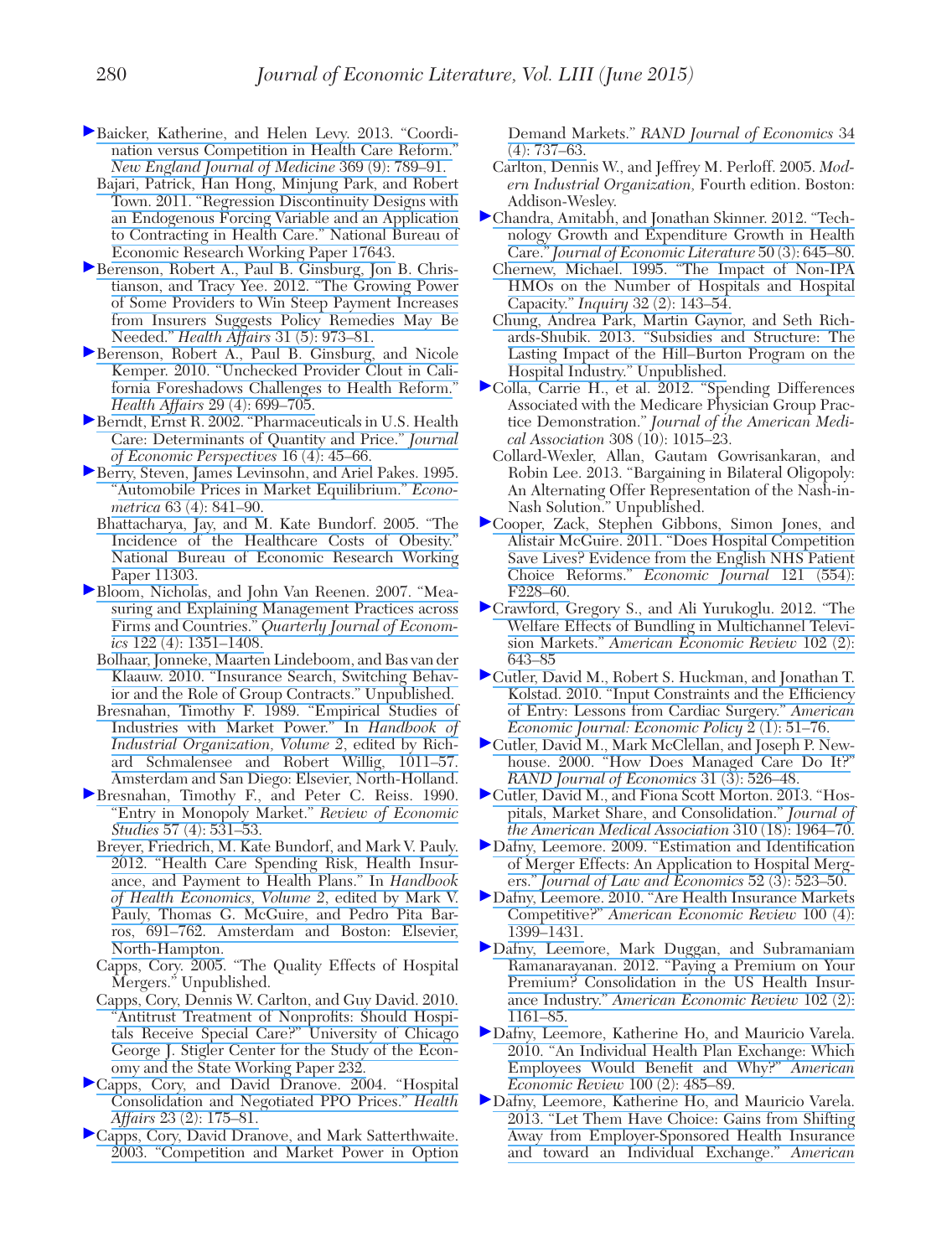*Economic Journal: Economic Policy* 5 (1): 32–58.

- [Dixon, Anna, and Emmi Poteliakhoff. 2012. "Back to](https://www.researchgate.net/publication/221726337_Back_to_the_future_10_years_of_European_health_reforms?el=1_x_8&enrichId=rgreq-cb7d2b5db6741595fb53fa84c810989d-XXX&enrichSource=Y292ZXJQYWdlOzI3ODY3NjcxOTtBUzoyNDE3NTE4ODU2MTEwMDhAMTQzNDY0OTU0OTA1MA==) the Future: 10 years of European Health Reforms.' *[Health Economics, Policy and Law](https://www.researchgate.net/publication/221726337_Back_to_the_future_10_years_of_European_health_reforms?el=1_x_8&enrichId=rgreq-cb7d2b5db6741595fb53fa84c810989d-XXX&enrichSource=Y292ZXJQYWdlOzI3ODY3NjcxOTtBUzoyNDE3NTE4ODU2MTEwMDhAMTQzNDY0OTU0OTA1MA==)* 7 (Special Issue  $1)$ :  $1-10$ .
	- [Dorfman, Robert, and Peter O. Steiner. 1954. "Optimal](https://www.researchgate.net/publication/261703086_Optimal_Advertising_and_Optimal_Quality?el=1_x_8&enrichId=rgreq-cb7d2b5db6741595fb53fa84c810989d-XXX&enrichSource=Y292ZXJQYWdlOzI3ODY3NjcxOTtBUzoyNDE3NTE4ODU2MTEwMDhAMTQzNDY0OTU0OTA1MA==) [Advertising and Optimal Quality."](https://www.researchgate.net/publication/261703086_Optimal_Advertising_and_Optimal_Quality?el=1_x_8&enrichId=rgreq-cb7d2b5db6741595fb53fa84c810989d-XXX&enrichSource=Y292ZXJQYWdlOzI3ODY3NjcxOTtBUzoyNDE3NTE4ODU2MTEwMDhAMTQzNDY0OTU0OTA1MA==) *American Economic Review* [44 \(5\): 826–36.](https://www.researchgate.net/publication/261703086_Optimal_Advertising_and_Optimal_Quality?el=1_x_8&enrichId=rgreq-cb7d2b5db6741595fb53fa84c810989d-XXX&enrichSource=Y292ZXJQYWdlOzI3ODY3NjcxOTtBUzoyNDE3NTE4ODU2MTEwMDhAMTQzNDY0OTU0OTA1MA==)
	- [Douglas, George W., and James C. Miller. 1974. "Qual](https://www.researchgate.net/publication/null?el=1_x_8&enrichId=rgreq-cb7d2b5db6741595fb53fa84c810989d-XXX&enrichSource=Y292ZXJQYWdlOzI3ODY3NjcxOTtBUzoyNDE3NTE4ODU2MTEwMDhAMTQzNDY0OTU0OTA1MA==)[ity Competition, Industry Equilibrium, and Effi](https://www.researchgate.net/publication/null?el=1_x_8&enrichId=rgreq-cb7d2b5db6741595fb53fa84c810989d-XXX&enrichSource=Y292ZXJQYWdlOzI3ODY3NjcxOTtBUzoyNDE3NTE4ODU2MTEwMDhAMTQzNDY0OTU0OTA1MA==)[ciency in the Price-Constrained Airline Market."](https://www.researchgate.net/publication/null?el=1_x_8&enrichId=rgreq-cb7d2b5db6741595fb53fa84c810989d-XXX&enrichSource=Y292ZXJQYWdlOzI3ODY3NjcxOTtBUzoyNDE3NTE4ODU2MTEwMDhAMTQzNDY0OTU0OTA1MA==) *[American Economic Review](https://www.researchgate.net/publication/null?el=1_x_8&enrichId=rgreq-cb7d2b5db6741595fb53fa84c810989d-XXX&enrichSource=Y292ZXJQYWdlOzI3ODY3NjcxOTtBUzoyNDE3NTE4ODU2MTEwMDhAMTQzNDY0OTU0OTA1MA==)* 64 (4): 657–69.
	- [Dranove, David. 2012. "Health Care Markets, Regu](https://www.researchgate.net/publication/285985987_Health_Care_Markets_Regulators_and_Certifiers?el=1_x_8&enrichId=rgreq-cb7d2b5db6741595fb53fa84c810989d-XXX&enrichSource=Y292ZXJQYWdlOzI3ODY3NjcxOTtBUzoyNDE3NTE4ODU2MTEwMDhAMTQzNDY0OTU0OTA1MA==)lators, and Certifiers." In *[Handbook of Health Eco](https://www.researchgate.net/publication/285985987_Health_Care_Markets_Regulators_and_Certifiers?el=1_x_8&enrichId=rgreq-cb7d2b5db6741595fb53fa84c810989d-XXX&enrichSource=Y292ZXJQYWdlOzI3ODY3NjcxOTtBUzoyNDE3NTE4ODU2MTEwMDhAMTQzNDY0OTU0OTA1MA==)nomics, Volume 2*[, edited by Mark V. Pauly, Thomas](https://www.researchgate.net/publication/285985987_Health_Care_Markets_Regulators_and_Certifiers?el=1_x_8&enrichId=rgreq-cb7d2b5db6741595fb53fa84c810989d-XXX&enrichSource=Y292ZXJQYWdlOzI3ODY3NjcxOTtBUzoyNDE3NTE4ODU2MTEwMDhAMTQzNDY0OTU0OTA1MA==) [G. McGuire, and Pedro P. Barros, 639–90. Amster](https://www.researchgate.net/publication/285985987_Health_Care_Markets_Regulators_and_Certifiers?el=1_x_8&enrichId=rgreq-cb7d2b5db6741595fb53fa84c810989d-XXX&enrichSource=Y292ZXJQYWdlOzI3ODY3NjcxOTtBUzoyNDE3NTE4ODU2MTEwMDhAMTQzNDY0OTU0OTA1MA==)[dam and Boston: Elsevier, North-Holland.](https://www.researchgate.net/publication/285985987_Health_Care_Markets_Regulators_and_Certifiers?el=1_x_8&enrichId=rgreq-cb7d2b5db6741595fb53fa84c810989d-XXX&enrichSource=Y292ZXJQYWdlOzI3ODY3NjcxOTtBUzoyNDE3NTE4ODU2MTEwMDhAMTQzNDY0OTU0OTA1MA==)
- [Dranove, David, Anne Gron, and Michael J. Mazzeo.](https://www.researchgate.net/publication/null?el=1_x_8&enrichId=rgreq-cb7d2b5db6741595fb53fa84c810989d-XXX&enrichSource=Y292ZXJQYWdlOzI3ODY3NjcxOTtBUzoyNDE3NTE4ODU2MTEwMDhAMTQzNDY0OTU0OTA1MA==)  [2003. "Differentiation and Competition in HMO](https://www.researchgate.net/publication/null?el=1_x_8&enrichId=rgreq-cb7d2b5db6741595fb53fa84c810989d-XXX&enrichSource=Y292ZXJQYWdlOzI3ODY3NjcxOTtBUzoyNDE3NTE4ODU2MTEwMDhAMTQzNDY0OTU0OTA1MA==)  Markets." *[Journal of Industrial Economics](https://www.researchgate.net/publication/null?el=1_x_8&enrichId=rgreq-cb7d2b5db6741595fb53fa84c810989d-XXX&enrichSource=Y292ZXJQYWdlOzI3ODY3NjcxOTtBUzoyNDE3NTE4ODU2MTEwMDhAMTQzNDY0OTU0OTA1MA==)* 51 (4): [433–54.](https://www.researchgate.net/publication/null?el=1_x_8&enrichId=rgreq-cb7d2b5db6741595fb53fa84c810989d-XXX&enrichSource=Y292ZXJQYWdlOzI3ODY3NjcxOTtBUzoyNDE3NTE4ODU2MTEwMDhAMTQzNDY0OTU0OTA1MA==)
- [Dranove, David, Daniel Kessler, Mark McClellan, and](https://www.researchgate.net/publication/24104310_Is_More_Information_Better_The_Effects_of_Health_Care_Quality_Report_Cards?el=1_x_8&enrichId=rgreq-cb7d2b5db6741595fb53fa84c810989d-XXX&enrichSource=Y292ZXJQYWdlOzI3ODY3NjcxOTtBUzoyNDE3NTE4ODU2MTEwMDhAMTQzNDY0OTU0OTA1MA==) [Mark Satterthwaite. 2003. "Is More Information Bet](https://www.researchgate.net/publication/24104310_Is_More_Information_Better_The_Effects_of_Health_Care_Quality_Report_Cards?el=1_x_8&enrichId=rgreq-cb7d2b5db6741595fb53fa84c810989d-XXX&enrichSource=Y292ZXJQYWdlOzI3ODY3NjcxOTtBUzoyNDE3NTE4ODU2MTEwMDhAMTQzNDY0OTU0OTA1MA==)[ter? The Effects of 'Report Cards' on Health Care](https://www.researchgate.net/publication/24104310_Is_More_Information_Better_The_Effects_of_Health_Care_Quality_Report_Cards?el=1_x_8&enrichId=rgreq-cb7d2b5db6741595fb53fa84c810989d-XXX&enrichSource=Y292ZXJQYWdlOzI3ODY3NjcxOTtBUzoyNDE3NTE4ODU2MTEwMDhAMTQzNDY0OTU0OTA1MA==)  Providers." *[Journal of Political Economy](https://www.researchgate.net/publication/24104310_Is_More_Information_Better_The_Effects_of_Health_Care_Quality_Report_Cards?el=1_x_8&enrichId=rgreq-cb7d2b5db6741595fb53fa84c810989d-XXX&enrichSource=Y292ZXJQYWdlOzI3ODY3NjcxOTtBUzoyNDE3NTE4ODU2MTEwMDhAMTQzNDY0OTU0OTA1MA==)* 111 (3): [555–88.](https://www.researchgate.net/publication/24104310_Is_More_Information_Better_The_Effects_of_Health_Care_Quality_Report_Cards?el=1_x_8&enrichId=rgreq-cb7d2b5db6741595fb53fa84c810989d-XXX&enrichSource=Y292ZXJQYWdlOzI3ODY3NjcxOTtBUzoyNDE3NTE4ODU2MTEwMDhAMTQzNDY0OTU0OTA1MA==)
- [Dranove, David, and Richard Ludwick. 1999. "Com](https://www.researchgate.net/publication/12959664_Competition_and_Pricing_by_Nonprofit_Hospitals_A_Reassessment_of_Lynk)[petition and Pricing By Nonprofit Hospitals: A](https://www.researchgate.net/publication/12959664_Competition_and_Pricing_by_Nonprofit_Hospitals_A_Reassessment_of_Lynk) [Reassessment of Lynk's Analysis."](https://www.researchgate.net/publication/12959664_Competition_and_Pricing_by_Nonprofit_Hospitals_A_Reassessment_of_Lynk) *Journal of Health Economics* [18 \(1\): 87–98.](https://www.researchgate.net/publication/12959664_Competition_and_Pricing_by_Nonprofit_Hospitals_A_Reassessment_of_Lynk)
	- [Dranove, David, and Mark A. Satterthwaite. 2000.](https://www.researchgate.net/publication/222254760_The_Industrial_Organization_of_Health_Care_Markets?el=1_x_8&enrichId=rgreq-cb7d2b5db6741595fb53fa84c810989d-XXX&enrichSource=Y292ZXJQYWdlOzI3ODY3NjcxOTtBUzoyNDE3NTE4ODU2MTEwMDhAMTQzNDY0OTU0OTA1MA==) The Industrial Organization of Health Care Markets." In *[Handbook of Health Economics, Volume](https://www.researchgate.net/publication/222254760_The_Industrial_Organization_of_Health_Care_Markets?el=1_x_8&enrichId=rgreq-cb7d2b5db6741595fb53fa84c810989d-XXX&enrichSource=Y292ZXJQYWdlOzI3ODY3NjcxOTtBUzoyNDE3NTE4ODU2MTEwMDhAMTQzNDY0OTU0OTA1MA==)  1B*[, edited by Anthony J. Culyer and Joseph P. New](https://www.researchgate.net/publication/222254760_The_Industrial_Organization_of_Health_Care_Markets?el=1_x_8&enrichId=rgreq-cb7d2b5db6741595fb53fa84c810989d-XXX&enrichSource=Y292ZXJQYWdlOzI3ODY3NjcxOTtBUzoyNDE3NTE4ODU2MTEwMDhAMTQzNDY0OTU0OTA1MA==)[house, 1093–1139. Amsterdam and Boston: Elsevier,](https://www.researchgate.net/publication/222254760_The_Industrial_Organization_of_Health_Care_Markets?el=1_x_8&enrichId=rgreq-cb7d2b5db6741595fb53fa84c810989d-XXX&enrichSource=Y292ZXJQYWdlOzI3ODY3NjcxOTtBUzoyNDE3NTE4ODU2MTEwMDhAMTQzNDY0OTU0OTA1MA==)  [North-Holland.](https://www.researchgate.net/publication/222254760_The_Industrial_Organization_of_Health_Care_Markets?el=1_x_8&enrichId=rgreq-cb7d2b5db6741595fb53fa84c810989d-XXX&enrichSource=Y292ZXJQYWdlOzI3ODY3NjcxOTtBUzoyNDE3NTE4ODU2MTEwMDhAMTQzNDY0OTU0OTA1MA==)
- [Dranove, David, and Andrew Sfekas. 2009. "The Rev](https://www.researchgate.net/publication/26809330_The_Revolution_in_Health_Care_Antitrust_New_Methods_and_Provocative_Implications?el=1_x_8&enrichId=rgreq-cb7d2b5db6741595fb53fa84c810989d-XXX&enrichSource=Y292ZXJQYWdlOzI3ODY3NjcxOTtBUzoyNDE3NTE4ODU2MTEwMDhAMTQzNDY0OTU0OTA1MA==)[olution in Health Care Antitrust: New Methods and](https://www.researchgate.net/publication/26809330_The_Revolution_in_Health_Care_Antitrust_New_Methods_and_Provocative_Implications?el=1_x_8&enrichId=rgreq-cb7d2b5db6741595fb53fa84c810989d-XXX&enrichSource=Y292ZXJQYWdlOzI3ODY3NjcxOTtBUzoyNDE3NTE4ODU2MTEwMDhAMTQzNDY0OTU0OTA1MA==) [Provocative Implications."](https://www.researchgate.net/publication/26809330_The_Revolution_in_Health_Care_Antitrust_New_Methods_and_Provocative_Implications?el=1_x_8&enrichId=rgreq-cb7d2b5db6741595fb53fa84c810989d-XXX&enrichSource=Y292ZXJQYWdlOzI3ODY3NjcxOTtBUzoyNDE3NTE4ODU2MTEwMDhAMTQzNDY0OTU0OTA1MA==) *Milbank Quarterly* 87 (3): [607–32.](https://www.researchgate.net/publication/26809330_The_Revolution_in_Health_Care_Antitrust_New_Methods_and_Provocative_Implications?el=1_x_8&enrichId=rgreq-cb7d2b5db6741595fb53fa84c810989d-XXX&enrichSource=Y292ZXJQYWdlOzI3ODY3NjcxOTtBUzoyNDE3NTE4ODU2MTEwMDhAMTQzNDY0OTU0OTA1MA==)
- [Dranove, David, Carol J. Simon, and William D. White.](https://www.researchgate.net/publication/11248398_Is_Managed_Care_Leading_to_Consolidation_in_Health-Care_Markets?el=1_x_8&enrichId=rgreq-cb7d2b5db6741595fb53fa84c810989d-XXX&enrichSource=Y292ZXJQYWdlOzI3ODY3NjcxOTtBUzoyNDE3NTE4ODU2MTEwMDhAMTQzNDY0OTU0OTA1MA==) [2002. "Is Managed Care Leading to Consolidation in](https://www.researchgate.net/publication/11248398_Is_Managed_Care_Leading_to_Consolidation_in_Health-Care_Markets?el=1_x_8&enrichId=rgreq-cb7d2b5db6741595fb53fa84c810989d-XXX&enrichSource=Y292ZXJQYWdlOzI3ODY3NjcxOTtBUzoyNDE3NTE4ODU2MTEwMDhAMTQzNDY0OTU0OTA1MA==)  Health-Care Markets?" *[Health Services Research](https://www.researchgate.net/publication/11248398_Is_Managed_Care_Leading_to_Consolidation_in_Health-Care_Markets?el=1_x_8&enrichId=rgreq-cb7d2b5db6741595fb53fa84c810989d-XXX&enrichSource=Y292ZXJQYWdlOzI3ODY3NjcxOTtBUzoyNDE3NTE4ODU2MTEwMDhAMTQzNDY0OTU0OTA1MA==)* 37 [\(3\): 573–94.](https://www.researchgate.net/publication/11248398_Is_Managed_Care_Leading_to_Consolidation_in_Health-Care_Markets?el=1_x_8&enrichId=rgreq-cb7d2b5db6741595fb53fa84c810989d-XXX&enrichSource=Y292ZXJQYWdlOzI3ODY3NjcxOTtBUzoyNDE3NTE4ODU2MTEwMDhAMTQzNDY0OTU0OTA1MA==)
- [Duggan, Mark G. 2000. "Hospital Ownership and Pub](https://www.researchgate.net/publication/24091721_Hospital_Ownership_And_Public_Medical_Spending?el=1_x_8&enrichId=rgreq-cb7d2b5db6741595fb53fa84c810989d-XXX&enrichSource=Y292ZXJQYWdlOzI3ODY3NjcxOTtBUzoyNDE3NTE4ODU2MTEwMDhAMTQzNDY0OTU0OTA1MA==)lic Medical Spending." *[Quarterly Journal of Eco](https://www.researchgate.net/publication/24091721_Hospital_Ownership_And_Public_Medical_Spending?el=1_x_8&enrichId=rgreq-cb7d2b5db6741595fb53fa84c810989d-XXX&enrichSource=Y292ZXJQYWdlOzI3ODY3NjcxOTtBUzoyNDE3NTE4ODU2MTEwMDhAMTQzNDY0OTU0OTA1MA==)nomics* [115 \(4\): 1343–73.](https://www.researchgate.net/publication/24091721_Hospital_Ownership_And_Public_Medical_Spending?el=1_x_8&enrichId=rgreq-cb7d2b5db6741595fb53fa84c810989d-XXX&enrichSource=Y292ZXJQYWdlOzI3ODY3NjcxOTtBUzoyNDE3NTE4ODU2MTEwMDhAMTQzNDY0OTU0OTA1MA==)
- [Duggan, Mark G. 2002. "Hospital Market Structure](https://www.researchgate.net/publication/10902203_Hospital_Market_Structure_and_the_Behavior_of_Not-For-Profit_Hospitals?el=1_x_8&enrichId=rgreq-cb7d2b5db6741595fb53fa84c810989d-XXX&enrichSource=Y292ZXJQYWdlOzI3ODY3NjcxOTtBUzoyNDE3NTE4ODU2MTEwMDhAMTQzNDY0OTU0OTA1MA==) [and the Behavior of Not-for-Profit Hospitals."](https://www.researchgate.net/publication/10902203_Hospital_Market_Structure_and_the_Behavior_of_Not-For-Profit_Hospitals?el=1_x_8&enrichId=rgreq-cb7d2b5db6741595fb53fa84c810989d-XXX&enrichSource=Y292ZXJQYWdlOzI3ODY3NjcxOTtBUzoyNDE3NTE4ODU2MTEwMDhAMTQzNDY0OTU0OTA1MA==) *RAND [Journal of Economics](https://www.researchgate.net/publication/10902203_Hospital_Market_Structure_and_the_Behavior_of_Not-For-Profit_Hospitals?el=1_x_8&enrichId=rgreq-cb7d2b5db6741595fb53fa84c810989d-XXX&enrichSource=Y292ZXJQYWdlOzI3ODY3NjcxOTtBUzoyNDE3NTE4ODU2MTEwMDhAMTQzNDY0OTU0OTA1MA==)* 33 (3): 433–46.
	- [Dunn, Abe, and Adam Hale Shapiro. 2012. "Physician](https://www.researchgate.net/publication/254392558_Physician_Market_Power_and_Medical-Care?el=1_x_8&enrichId=rgreq-cb7d2b5db6741595fb53fa84c810989d-XXX&enrichSource=Y292ZXJQYWdlOzI3ODY3NjcxOTtBUzoyNDE3NTE4ODU2MTEwMDhAMTQzNDY0OTU0OTA1MA==) Market Power and Medical-Care Expenditures. [U.S. Department of Commerce Bureau of Economic](https://www.researchgate.net/publication/254392558_Physician_Market_Power_and_Medical-Care?el=1_x_8&enrichId=rgreq-cb7d2b5db6741595fb53fa84c810989d-XXX&enrichSource=Y292ZXJQYWdlOzI3ODY3NjcxOTtBUzoyNDE3NTE4ODU2MTEwMDhAMTQzNDY0OTU0OTA1MA==)  [Analysis Working Paper 2012-6.](https://www.researchgate.net/publication/254392558_Physician_Market_Power_and_Medical-Care?el=1_x_8&enrichId=rgreq-cb7d2b5db6741595fb53fa84c810989d-XXX&enrichSource=Y292ZXJQYWdlOzI3ODY3NjcxOTtBUzoyNDE3NTE4ODU2MTEwMDhAMTQzNDY0OTU0OTA1MA==)
- [Durrance, Christine Piette. 2009. "The Impact of Phar](https://www.researchgate.net/publication/227451073_The_Impact_of_Pharmacy-Specific_Any-Willing-Provider_Legislation_on_Prescription_Drug_Expenditures?el=1_x_8&enrichId=rgreq-cb7d2b5db6741595fb53fa84c810989d-XXX&enrichSource=Y292ZXJQYWdlOzI3ODY3NjcxOTtBUzoyNDE3NTE4ODU2MTEwMDhAMTQzNDY0OTU0OTA1MA==)[macy-Specific Any-Willing-Provider Legislation on](https://www.researchgate.net/publication/227451073_The_Impact_of_Pharmacy-Specific_Any-Willing-Provider_Legislation_on_Prescription_Drug_Expenditures?el=1_x_8&enrichId=rgreq-cb7d2b5db6741595fb53fa84c810989d-XXX&enrichSource=Y292ZXJQYWdlOzI3ODY3NjcxOTtBUzoyNDE3NTE4ODU2MTEwMDhAMTQzNDY0OTU0OTA1MA==)  [Prescription Drug Expenditures."](https://www.researchgate.net/publication/227451073_The_Impact_of_Pharmacy-Specific_Any-Willing-Provider_Legislation_on_Prescription_Drug_Expenditures?el=1_x_8&enrichId=rgreq-cb7d2b5db6741595fb53fa84c810989d-XXX&enrichSource=Y292ZXJQYWdlOzI3ODY3NjcxOTtBUzoyNDE3NTE4ODU2MTEwMDhAMTQzNDY0OTU0OTA1MA==) *Atlantic Economic Journal* [37 \(4\): 409–23.](https://www.researchgate.net/publication/227451073_The_Impact_of_Pharmacy-Specific_Any-Willing-Provider_Legislation_on_Prescription_Drug_Expenditures?el=1_x_8&enrichId=rgreq-cb7d2b5db6741595fb53fa84c810989d-XXX&enrichSource=Y292ZXJQYWdlOzI3ODY3NjcxOTtBUzoyNDE3NTE4ODU2MTEwMDhAMTQzNDY0OTU0OTA1MA==)
- [Einav, Liran, and Amy Finkelstein. 2011. "Selection](https://www.researchgate.net/publication/51149219_Selection_in_Insurance_Markets_Theory_and_Empirics_in_Pictures?el=1_x_8&enrichId=rgreq-cb7d2b5db6741595fb53fa84c810989d-XXX&enrichSource=Y292ZXJQYWdlOzI3ODY3NjcxOTtBUzoyNDE3NTE4ODU2MTEwMDhAMTQzNDY0OTU0OTA1MA==)  [in Insurance Markets: Theory and Empirics in Pic](https://www.researchgate.net/publication/51149219_Selection_in_Insurance_Markets_Theory_and_Empirics_in_Pictures?el=1_x_8&enrichId=rgreq-cb7d2b5db6741595fb53fa84c810989d-XXX&enrichSource=Y292ZXJQYWdlOzI3ODY3NjcxOTtBUzoyNDE3NTE4ODU2MTEwMDhAMTQzNDY0OTU0OTA1MA==)tures." *[Journal of Economic Perspectives](https://www.researchgate.net/publication/51149219_Selection_in_Insurance_Markets_Theory_and_Empirics_in_Pictures?el=1_x_8&enrichId=rgreq-cb7d2b5db6741595fb53fa84c810989d-XXX&enrichSource=Y292ZXJQYWdlOzI3ODY3NjcxOTtBUzoyNDE3NTE4ODU2MTEwMDhAMTQzNDY0OTU0OTA1MA==)* 25 (1):

[115–38.](https://www.researchgate.net/publication/51149219_Selection_in_Insurance_Markets_Theory_and_Empirics_in_Pictures?el=1_x_8&enrichId=rgreq-cb7d2b5db6741595fb53fa84c810989d-XXX&enrichSource=Y292ZXJQYWdlOzI3ODY3NjcxOTtBUzoyNDE3NTE4ODU2MTEwMDhAMTQzNDY0OTU0OTA1MA==)

- [Einav, Liran, Amy Finkelstein, and Mark R. Cullen.](https://www.researchgate.net/publication/49739934_Estimating_Welfare_In_Insurance_Markets_Using_Variation_in_Prices?el=1_x_8&enrichId=rgreq-cb7d2b5db6741595fb53fa84c810989d-XXX&enrichSource=Y292ZXJQYWdlOzI3ODY3NjcxOTtBUzoyNDE3NTE4ODU2MTEwMDhAMTQzNDY0OTU0OTA1MA==)  [2010. "Estimating Welfare in Insurance Markets](https://www.researchgate.net/publication/49739934_Estimating_Welfare_In_Insurance_Markets_Using_Variation_in_Prices?el=1_x_8&enrichId=rgreq-cb7d2b5db6741595fb53fa84c810989d-XXX&enrichSource=Y292ZXJQYWdlOzI3ODY3NjcxOTtBUzoyNDE3NTE4ODU2MTEwMDhAMTQzNDY0OTU0OTA1MA==) [Using Variation in Prices."](https://www.researchgate.net/publication/49739934_Estimating_Welfare_In_Insurance_Markets_Using_Variation_in_Prices?el=1_x_8&enrichId=rgreq-cb7d2b5db6741595fb53fa84c810989d-XXX&enrichSource=Y292ZXJQYWdlOzI3ODY3NjcxOTtBUzoyNDE3NTE4ODU2MTEwMDhAMTQzNDY0OTU0OTA1MA==) *Quarterly Journal of Economics* [125 \(3\): 877–921.](https://www.researchgate.net/publication/49739934_Estimating_Welfare_In_Insurance_Markets_Using_Variation_in_Prices?el=1_x_8&enrichId=rgreq-cb7d2b5db6741595fb53fa84c810989d-XXX&enrichSource=Y292ZXJQYWdlOzI3ODY3NjcxOTtBUzoyNDE3NTE4ODU2MTEwMDhAMTQzNDY0OTU0OTA1MA==)
- [Einav, Liran, Amy Finkelstein, Stephen P. Ryan, Paul](https://www.researchgate.net/publication/261766793_Selection_on_Moral_Hazard_in_Health_Insurance?el=1_x_8&enrichId=rgreq-cb7d2b5db6741595fb53fa84c810989d-XXX&enrichSource=Y292ZXJQYWdlOzI3ODY3NjcxOTtBUzoyNDE3NTE4ODU2MTEwMDhAMTQzNDY0OTU0OTA1MA==) [Schrimpf, and Mark R. Cullen. 2013. "Selection on](https://www.researchgate.net/publication/261766793_Selection_on_Moral_Hazard_in_Health_Insurance?el=1_x_8&enrichId=rgreq-cb7d2b5db6741595fb53fa84c810989d-XXX&enrichSource=Y292ZXJQYWdlOzI3ODY3NjcxOTtBUzoyNDE3NTE4ODU2MTEwMDhAMTQzNDY0OTU0OTA1MA==) [Moral Hazard in Health Insurance."](https://www.researchgate.net/publication/261766793_Selection_on_Moral_Hazard_in_Health_Insurance?el=1_x_8&enrichId=rgreq-cb7d2b5db6741595fb53fa84c810989d-XXX&enrichSource=Y292ZXJQYWdlOzI3ODY3NjcxOTtBUzoyNDE3NTE4ODU2MTEwMDhAMTQzNDY0OTU0OTA1MA==) *American Economic Review* [103 \(1\): 178–219.](https://www.researchgate.net/publication/261766793_Selection_on_Moral_Hazard_in_Health_Insurance?el=1_x_8&enrichId=rgreq-cb7d2b5db6741595fb53fa84c810989d-XXX&enrichSource=Y292ZXJQYWdlOzI3ODY3NjcxOTtBUzoyNDE3NTE4ODU2MTEwMDhAMTQzNDY0OTU0OTA1MA==)
- Emanuel, Ezekiel, and Victor R. Fuchs. 2008. "Who Really Pays for Health Care? The Myth of 'Shared Responsibility'." *Journal of the American Medical Association* 299 (9): 1057–59.
	- Farrar, Shelley, et al. 2007. "National Evaluation of Payment By Results." Report to the Department of Health, England by the Health Economics Research Unit, University of Aberdeen.
- [Farrell, Joseph, David J. Balan, Keith Brand, and Brett](https://www.researchgate.net/publication/227359865_Economics_at_the_FTC_Hospital_Mergers_Authorized_Generic_Drugs_and_Consumer_Credit_Markets?el=1_x_8&enrichId=rgreq-cb7d2b5db6741595fb53fa84c810989d-XXX&enrichSource=Y292ZXJQYWdlOzI3ODY3NjcxOTtBUzoyNDE3NTE4ODU2MTEwMDhAMTQzNDY0OTU0OTA1MA==) [W. Wendling. 2011. "Economics at the FTC: Hospital](https://www.researchgate.net/publication/227359865_Economics_at_the_FTC_Hospital_Mergers_Authorized_Generic_Drugs_and_Consumer_Credit_Markets?el=1_x_8&enrichId=rgreq-cb7d2b5db6741595fb53fa84c810989d-XXX&enrichSource=Y292ZXJQYWdlOzI3ODY3NjcxOTtBUzoyNDE3NTE4ODU2MTEwMDhAMTQzNDY0OTU0OTA1MA==) [Mergers, Authorized Generic Drugs, and Consumer](https://www.researchgate.net/publication/227359865_Economics_at_the_FTC_Hospital_Mergers_Authorized_Generic_Drugs_and_Consumer_Credit_Markets?el=1_x_8&enrichId=rgreq-cb7d2b5db6741595fb53fa84c810989d-XXX&enrichSource=Y292ZXJQYWdlOzI3ODY3NjcxOTtBUzoyNDE3NTE4ODU2MTEwMDhAMTQzNDY0OTU0OTA1MA==) Credit Markets." *[Review of Industrial Organization](https://www.researchgate.net/publication/227359865_Economics_at_the_FTC_Hospital_Mergers_Authorized_Generic_Drugs_and_Consumer_Credit_Markets?el=1_x_8&enrichId=rgreq-cb7d2b5db6741595fb53fa84c810989d-XXX&enrichSource=Y292ZXJQYWdlOzI3ODY3NjcxOTtBUzoyNDE3NTE4ODU2MTEwMDhAMTQzNDY0OTU0OTA1MA==)* [39 \(4\): 271–96.](https://www.researchgate.net/publication/227359865_Economics_at_the_FTC_Hospital_Mergers_Authorized_Generic_Drugs_and_Consumer_Credit_Markets?el=1_x_8&enrichId=rgreq-cb7d2b5db6741595fb53fa84c810989d-XXX&enrichSource=Y292ZXJQYWdlOzI3ODY3NjcxOTtBUzoyNDE3NTE4ODU2MTEwMDhAMTQzNDY0OTU0OTA1MA==)
	- Federal Trade Commission and the U.S. Department of Justice. 2010. "Horizontal Merger Guidelines." [http://www.justice.gov/atr/public/guidelines/hmg-](http://www.justice.gov/atr/public/guidelines/hmg-2010.html)2010.html.
- [Frank, Richard G., and Karine Lamiraud. 2009.](https://www.researchgate.net/publication/null?el=1_x_8&enrichId=rgreq-cb7d2b5db6741595fb53fa84c810989d-XXX&enrichSource=Y292ZXJQYWdlOzI3ODY3NjcxOTtBUzoyNDE3NTE4ODU2MTEwMDhAMTQzNDY0OTU0OTA1MA==) ["Choice, Price Competition and Complexity in Mar](https://www.researchgate.net/publication/null?el=1_x_8&enrichId=rgreq-cb7d2b5db6741595fb53fa84c810989d-XXX&enrichSource=Y292ZXJQYWdlOzI3ODY3NjcxOTtBUzoyNDE3NTE4ODU2MTEwMDhAMTQzNDY0OTU0OTA1MA==)[kets for Health Insurance."](https://www.researchgate.net/publication/null?el=1_x_8&enrichId=rgreq-cb7d2b5db6741595fb53fa84c810989d-XXX&enrichSource=Y292ZXJQYWdlOzI3ODY3NjcxOTtBUzoyNDE3NTE4ODU2MTEwMDhAMTQzNDY0OTU0OTA1MA==) *Journal of Economic [Behavior and Organization](https://www.researchgate.net/publication/null?el=1_x_8&enrichId=rgreq-cb7d2b5db6741595fb53fa84c810989d-XXX&enrichSource=Y292ZXJQYWdlOzI3ODY3NjcxOTtBUzoyNDE3NTE4ODU2MTEwMDhAMTQzNDY0OTU0OTA1MA==)* 71 (2): 550–62.
- [Frech. H. E., B. R. Handel, L. Bowers, C. J. Simon, R.](https://www.researchgate.net/publication/280386659_Market_Power_Transactions_Costs_and_the_Entry_of_Accountable_Care_Organizations_in_Health_Care?el=1_x_8&enrichId=rgreq-cb7d2b5db6741595fb53fa84c810989d-XXX&enrichSource=Y292ZXJQYWdlOzI3ODY3NjcxOTtBUzoyNDE3NTE4ODU2MTEwMDhAMTQzNDY0OTU0OTA1MA==)  [M. Scheffler, and C. Whaley. 2013. "Market Power,](https://www.researchgate.net/publication/280386659_Market_Power_Transactions_Costs_and_the_Entry_of_Accountable_Care_Organizations_in_Health_Care?el=1_x_8&enrichId=rgreq-cb7d2b5db6741595fb53fa84c810989d-XXX&enrichSource=Y292ZXJQYWdlOzI3ODY3NjcxOTtBUzoyNDE3NTE4ODU2MTEwMDhAMTQzNDY0OTU0OTA1MA==)  [Transactions Costs, and the Entry of Accountable](https://www.researchgate.net/publication/280386659_Market_Power_Transactions_Costs_and_the_Entry_of_Accountable_Care_Organizations_in_Health_Care?el=1_x_8&enrichId=rgreq-cb7d2b5db6741595fb53fa84c810989d-XXX&enrichSource=Y292ZXJQYWdlOzI3ODY3NjcxOTtBUzoyNDE3NTE4ODU2MTEwMDhAMTQzNDY0OTU0OTA1MA==)  [Care Organizations in Health Care." Unpublished.](https://www.researchgate.net/publication/280386659_Market_Power_Transactions_Costs_and_the_Entry_of_Accountable_Care_Organizations_in_Health_Care?el=1_x_8&enrichId=rgreq-cb7d2b5db6741595fb53fa84c810989d-XXX&enrichSource=Y292ZXJQYWdlOzI3ODY3NjcxOTtBUzoyNDE3NTE4ODU2MTEwMDhAMTQzNDY0OTU0OTA1MA==)
- [Fuchs, Victor R. 1997. "Managed Care and Merger](https://www.researchgate.net/publication/14150247_Managed_Care_and_Merger_Mania?el=1_x_8&enrichId=rgreq-cb7d2b5db6741595fb53fa84c810989d-XXX&enrichSource=Y292ZXJQYWdlOzI3ODY3NjcxOTtBUzoyNDE3NTE4ODU2MTEwMDhAMTQzNDY0OTU0OTA1MA==) Mania." *[Journal of the American Medical Association](https://www.researchgate.net/publication/14150247_Managed_Care_and_Merger_Mania?el=1_x_8&enrichId=rgreq-cb7d2b5db6741595fb53fa84c810989d-XXX&enrichSource=Y292ZXJQYWdlOzI3ODY3NjcxOTtBUzoyNDE3NTE4ODU2MTEwMDhAMTQzNDY0OTU0OTA1MA==)* [277 \(11\): 920–21.](https://www.researchgate.net/publication/14150247_Managed_Care_and_Merger_Mania?el=1_x_8&enrichId=rgreq-cb7d2b5db6741595fb53fa84c810989d-XXX&enrichSource=Y292ZXJQYWdlOzI3ODY3NjcxOTtBUzoyNDE3NTE4ODU2MTEwMDhAMTQzNDY0OTU0OTA1MA==)
- [Gal-Or, Esther. 1997. "Exclusionary Equilibria in](https://www.researchgate.net/publication/null?el=1_x_8&enrichId=rgreq-cb7d2b5db6741595fb53fa84c810989d-XXX&enrichSource=Y292ZXJQYWdlOzI3ODY3NjcxOTtBUzoyNDE3NTE4ODU2MTEwMDhAMTQzNDY0OTU0OTA1MA==) Health-Care Markets." *[Journal of Economics and](https://www.researchgate.net/publication/null?el=1_x_8&enrichId=rgreq-cb7d2b5db6741595fb53fa84c810989d-XXX&enrichSource=Y292ZXJQYWdlOzI3ODY3NjcxOTtBUzoyNDE3NTE4ODU2MTEwMDhAMTQzNDY0OTU0OTA1MA==) [Management Strategy](https://www.researchgate.net/publication/null?el=1_x_8&enrichId=rgreq-cb7d2b5db6741595fb53fa84c810989d-XXX&enrichSource=Y292ZXJQYWdlOzI3ODY3NjcxOTtBUzoyNDE3NTE4ODU2MTEwMDhAMTQzNDY0OTU0OTA1MA==)* 6 (1): 5–43.
- [Gaynor, Martin. 2006. "Competition and Quality in](https://www.researchgate.net/publication/286591516_Competition_and_quality_in_health_care_markets?el=1_x_8&enrichId=rgreq-cb7d2b5db6741595fb53fa84c810989d-XXX&enrichSource=Y292ZXJQYWdlOzI3ODY3NjcxOTtBUzoyNDE3NTE4ODU2MTEwMDhAMTQzNDY0OTU0OTA1MA==) Health Care Markets." *[Foundations and Trends in](https://www.researchgate.net/publication/286591516_Competition_and_quality_in_health_care_markets?el=1_x_8&enrichId=rgreq-cb7d2b5db6741595fb53fa84c810989d-XXX&enrichSource=Y292ZXJQYWdlOzI3ODY3NjcxOTtBUzoyNDE3NTE4ODU2MTEwMDhAMTQzNDY0OTU0OTA1MA==) [Microeconomics](https://www.researchgate.net/publication/286591516_Competition_and_quality_in_health_care_markets?el=1_x_8&enrichId=rgreq-cb7d2b5db6741595fb53fa84c810989d-XXX&enrichSource=Y292ZXJQYWdlOzI3ODY3NjcxOTtBUzoyNDE3NTE4ODU2MTEwMDhAMTQzNDY0OTU0OTA1MA==)* 2 (6): 441–508.
- [Gaynor, Martin, Rodrigo Moreno-Serra, and Carol](https://www.researchgate.net/publication/228283953_Death_by_Market_Power_Reform_Competition_and_Patient_Outcomes_in_the_National_Health_Service?el=1_x_8&enrichId=rgreq-cb7d2b5db6741595fb53fa84c810989d-XXX&enrichSource=Y292ZXJQYWdlOzI3ODY3NjcxOTtBUzoyNDE3NTE4ODU2MTEwMDhAMTQzNDY0OTU0OTA1MA==)  [Propper. 2013. "Death By Market Power: Reform,](https://www.researchgate.net/publication/228283953_Death_by_Market_Power_Reform_Competition_and_Patient_Outcomes_in_the_National_Health_Service?el=1_x_8&enrichId=rgreq-cb7d2b5db6741595fb53fa84c810989d-XXX&enrichSource=Y292ZXJQYWdlOzI3ODY3NjcxOTtBUzoyNDE3NTE4ODU2MTEwMDhAMTQzNDY0OTU0OTA1MA==) [Competition, and Patient Outcomes in the National](https://www.researchgate.net/publication/228283953_Death_by_Market_Power_Reform_Competition_and_Patient_Outcomes_in_the_National_Health_Service?el=1_x_8&enrichId=rgreq-cb7d2b5db6741595fb53fa84c810989d-XXX&enrichSource=Y292ZXJQYWdlOzI3ODY3NjcxOTtBUzoyNDE3NTE4ODU2MTEwMDhAMTQzNDY0OTU0OTA1MA==) Health Service." *[American Economic Journal: Eco](https://www.researchgate.net/publication/228283953_Death_by_Market_Power_Reform_Competition_and_Patient_Outcomes_in_the_National_Health_Service?el=1_x_8&enrichId=rgreq-cb7d2b5db6741595fb53fa84c810989d-XXX&enrichSource=Y292ZXJQYWdlOzI3ODY3NjcxOTtBUzoyNDE3NTE4ODU2MTEwMDhAMTQzNDY0OTU0OTA1MA==)nomic Policy* [5 \(4\): 134–66.](https://www.researchgate.net/publication/228283953_Death_by_Market_Power_Reform_Competition_and_Patient_Outcomes_in_the_National_Health_Service?el=1_x_8&enrichId=rgreq-cb7d2b5db6741595fb53fa84c810989d-XXX&enrichSource=Y292ZXJQYWdlOzI3ODY3NjcxOTtBUzoyNDE3NTE4ODU2MTEwMDhAMTQzNDY0OTU0OTA1MA==)
	- [Gaynor, Martin, Carol Propper, and Stephan Seiler.](https://www.researchgate.net/publication/281844155_Free_to_Choose_Reform_and_Demand_Response_in_the_English_National_Health_Service?el=1_x_8&enrichId=rgreq-cb7d2b5db6741595fb53fa84c810989d-XXX&enrichSource=Y292ZXJQYWdlOzI3ODY3NjcxOTtBUzoyNDE3NTE4ODU2MTEwMDhAMTQzNDY0OTU0OTA1MA==)  [2012. "Free to Choose? Reform and Demand](https://www.researchgate.net/publication/281844155_Free_to_Choose_Reform_and_Demand_Response_in_the_English_National_Health_Service?el=1_x_8&enrichId=rgreq-cb7d2b5db6741595fb53fa84c810989d-XXX&enrichSource=Y292ZXJQYWdlOzI3ODY3NjcxOTtBUzoyNDE3NTE4ODU2MTEwMDhAMTQzNDY0OTU0OTA1MA==)  Response in the English National Health Service.' [National Bureau of Economic Research Working](https://www.researchgate.net/publication/281844155_Free_to_Choose_Reform_and_Demand_Response_in_the_English_National_Health_Service?el=1_x_8&enrichId=rgreq-cb7d2b5db6741595fb53fa84c810989d-XXX&enrichSource=Y292ZXJQYWdlOzI3ODY3NjcxOTtBUzoyNDE3NTE4ODU2MTEwMDhAMTQzNDY0OTU0OTA1MA==) [Paper 18574.](https://www.researchgate.net/publication/281844155_Free_to_Choose_Reform_and_Demand_Response_in_the_English_National_Health_Service?el=1_x_8&enrichId=rgreq-cb7d2b5db6741595fb53fa84c810989d-XXX&enrichSource=Y292ZXJQYWdlOzI3ODY3NjcxOTtBUzoyNDE3NTE4ODU2MTEwMDhAMTQzNDY0OTU0OTA1MA==)
- [Gaynor, Martin, James B. Rebitzer, and Lowell J. Tay](https://www.researchgate.net/publication/24104369_Physician_Incentives_in_Health_Maintenance_Organizations?el=1_x_8&enrichId=rgreq-cb7d2b5db6741595fb53fa84c810989d-XXX&enrichSource=Y292ZXJQYWdlOzI3ODY3NjcxOTtBUzoyNDE3NTE4ODU2MTEwMDhAMTQzNDY0OTU0OTA1MA==)[lor. 2004. "Physician Incentives in Health Mainte](https://www.researchgate.net/publication/24104369_Physician_Incentives_in_Health_Maintenance_Organizations?el=1_x_8&enrichId=rgreq-cb7d2b5db6741595fb53fa84c810989d-XXX&enrichSource=Y292ZXJQYWdlOzI3ODY3NjcxOTtBUzoyNDE3NTE4ODU2MTEwMDhAMTQzNDY0OTU0OTA1MA==)nance Organizations." *[Journal of Political Economy](https://www.researchgate.net/publication/24104369_Physician_Incentives_in_Health_Maintenance_Organizations?el=1_x_8&enrichId=rgreq-cb7d2b5db6741595fb53fa84c810989d-XXX&enrichSource=Y292ZXJQYWdlOzI3ODY3NjcxOTtBUzoyNDE3NTE4ODU2MTEwMDhAMTQzNDY0OTU0OTA1MA==)* [112 \(4\): 915–31.](https://www.researchgate.net/publication/24104369_Physician_Incentives_in_Health_Maintenance_Organizations?el=1_x_8&enrichId=rgreq-cb7d2b5db6741595fb53fa84c810989d-XXX&enrichSource=Y292ZXJQYWdlOzI3ODY3NjcxOTtBUzoyNDE3NTE4ODU2MTEwMDhAMTQzNDY0OTU0OTA1MA==)
	- [Gaynor, Martin, and Robert J. Town. 2012. "Competi](https://www.researchgate.net/publication/228303477_Competition_in_Health_Care_Markets?el=1_x_8&enrichId=rgreq-cb7d2b5db6741595fb53fa84c810989d-XXX&enrichSource=Y292ZXJQYWdlOzI3ODY3NjcxOTtBUzoyNDE3NTE4ODU2MTEwMDhAMTQzNDY0OTU0OTA1MA==)[tion in Health Care Markets." In](https://www.researchgate.net/publication/228303477_Competition_in_Health_Care_Markets?el=1_x_8&enrichId=rgreq-cb7d2b5db6741595fb53fa84c810989d-XXX&enrichSource=Y292ZXJQYWdlOzI3ODY3NjcxOTtBUzoyNDE3NTE4ODU2MTEwMDhAMTQzNDY0OTU0OTA1MA==) *Handbook of Health Economics, Volume 2*[, edited by Mark V. Pauly,](https://www.researchgate.net/publication/228303477_Competition_in_Health_Care_Markets?el=1_x_8&enrichId=rgreq-cb7d2b5db6741595fb53fa84c810989d-XXX&enrichSource=Y292ZXJQYWdlOzI3ODY3NjcxOTtBUzoyNDE3NTE4ODU2MTEwMDhAMTQzNDY0OTU0OTA1MA==)  [Thomas G. McGuire, and Pedro P. Barros, 499–638.](https://www.researchgate.net/publication/228303477_Competition_in_Health_Care_Markets?el=1_x_8&enrichId=rgreq-cb7d2b5db6741595fb53fa84c810989d-XXX&enrichSource=Y292ZXJQYWdlOzI3ODY3NjcxOTtBUzoyNDE3NTE4ODU2MTEwMDhAMTQzNDY0OTU0OTA1MA==)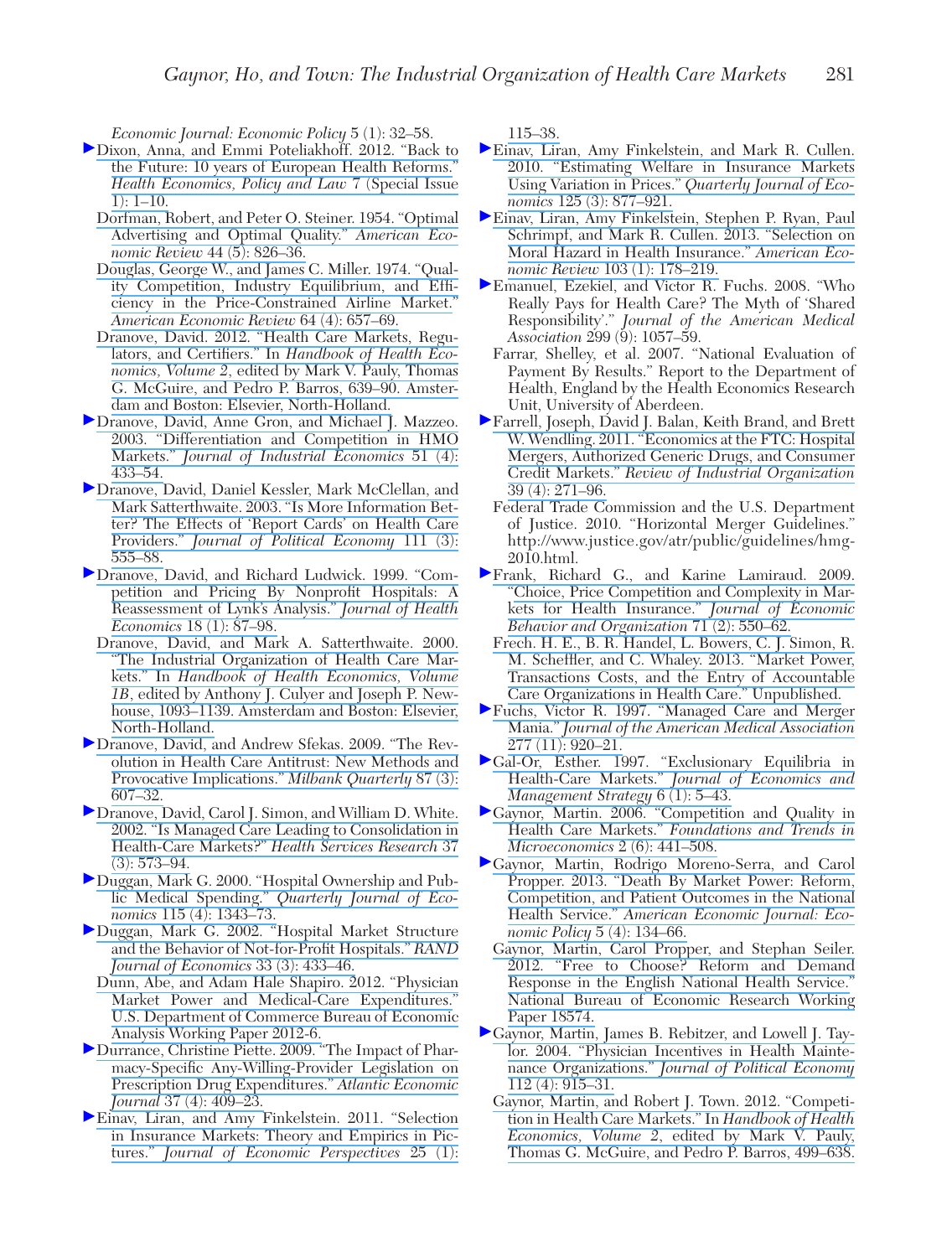Amsterdam and Boston: Elsevier, North-Holland.

- [Gaynor, Martin, and William B. Vogt. 2000. "Antitrust](https://www.researchgate.net/publication/247317737_Antitrust_and_Competition_in_Health_Care_Markets?el=1_x_8&enrichId=rgreq-cb7d2b5db6741595fb53fa84c810989d-XXX&enrichSource=Y292ZXJQYWdlOzI3ODY3NjcxOTtBUzoyNDE3NTE4ODU2MTEwMDhAMTQzNDY0OTU0OTA1MA==) [and Competition in Health Care Markets." In](https://www.researchgate.net/publication/247317737_Antitrust_and_Competition_in_Health_Care_Markets?el=1_x_8&enrichId=rgreq-cb7d2b5db6741595fb53fa84c810989d-XXX&enrichSource=Y292ZXJQYWdlOzI3ODY3NjcxOTtBUzoyNDE3NTE4ODU2MTEwMDhAMTQzNDY0OTU0OTA1MA==) *Hand[book of Health Economics, Volume 1B](https://www.researchgate.net/publication/247317737_Antitrust_and_Competition_in_Health_Care_Markets?el=1_x_8&enrichId=rgreq-cb7d2b5db6741595fb53fa84c810989d-XXX&enrichSource=Y292ZXJQYWdlOzI3ODY3NjcxOTtBUzoyNDE3NTE4ODU2MTEwMDhAMTQzNDY0OTU0OTA1MA==)*, edited by [Anthony J. Culyer and Joseph P. Newhouse, 1405–87.](https://www.researchgate.net/publication/247317737_Antitrust_and_Competition_in_Health_Care_Markets?el=1_x_8&enrichId=rgreq-cb7d2b5db6741595fb53fa84c810989d-XXX&enrichSource=Y292ZXJQYWdlOzI3ODY3NjcxOTtBUzoyNDE3NTE4ODU2MTEwMDhAMTQzNDY0OTU0OTA1MA==)  Amsterdam and Boston: Elsevier, North-Holland.
- [Gaynor, Martin, and William B. Vogt. 2003. "Competi](https://www.researchgate.net/publication/8681856_Competition_Among_Hospitals?el=1_x_8&enrichId=rgreq-cb7d2b5db6741595fb53fa84c810989d-XXX&enrichSource=Y292ZXJQYWdlOzI3ODY3NjcxOTtBUzoyNDE3NTE4ODU2MTEwMDhAMTQzNDY0OTU0OTA1MA==)tion among Hospitals." *[RAND Journal of Economics](https://www.researchgate.net/publication/8681856_Competition_Among_Hospitals?el=1_x_8&enrichId=rgreq-cb7d2b5db6741595fb53fa84c810989d-XXX&enrichSource=Y292ZXJQYWdlOzI3ODY3NjcxOTtBUzoyNDE3NTE4ODU2MTEwMDhAMTQzNDY0OTU0OTA1MA==)* [34 \(4\): 764–85.](https://www.researchgate.net/publication/8681856_Competition_Among_Hospitals?el=1_x_8&enrichId=rgreq-cb7d2b5db6741595fb53fa84c810989d-XXX&enrichSource=Y292ZXJQYWdlOzI3ODY3NjcxOTtBUzoyNDE3NTE4ODU2MTEwMDhAMTQzNDY0OTU0OTA1MA==)
	- [Ginsburg, Paul B. 2010. "Wide Variation in Hospital](https://www.researchgate.net/publication/49644943_Wide_Variation_in_Hospital_and_Physician_Payment_Rates_Evidence_of_Provider_Market_Power?el=1_x_8&enrichId=rgreq-cb7d2b5db6741595fb53fa84c810989d-XXX&enrichSource=Y292ZXJQYWdlOzI3ODY3NjcxOTtBUzoyNDE3NTE4ODU2MTEwMDhAMTQzNDY0OTU0OTA1MA==) [and Physician Payment Rates Evidence of Provider](https://www.researchgate.net/publication/49644943_Wide_Variation_in_Hospital_and_Physician_Payment_Rates_Evidence_of_Provider_Market_Power?el=1_x_8&enrichId=rgreq-cb7d2b5db6741595fb53fa84c810989d-XXX&enrichSource=Y292ZXJQYWdlOzI3ODY3NjcxOTtBUzoyNDE3NTE4ODU2MTEwMDhAMTQzNDY0OTU0OTA1MA==) [Market Power." Center for Studying Health System](https://www.researchgate.net/publication/49644943_Wide_Variation_in_Hospital_and_Physician_Payment_Rates_Evidence_of_Provider_Market_Power?el=1_x_8&enrichId=rgreq-cb7d2b5db6741595fb53fa84c810989d-XXX&enrichSource=Y292ZXJQYWdlOzI3ODY3NjcxOTtBUzoyNDE3NTE4ODU2MTEwMDhAMTQzNDY0OTU0OTA1MA==)  [Change HSC Research Brief 16.](https://www.researchgate.net/publication/49644943_Wide_Variation_in_Hospital_and_Physician_Payment_Rates_Evidence_of_Provider_Market_Power?el=1_x_8&enrichId=rgreq-cb7d2b5db6741595fb53fa84c810989d-XXX&enrichSource=Y292ZXJQYWdlOzI3ODY3NjcxOTtBUzoyNDE3NTE4ODU2MTEwMDhAMTQzNDY0OTU0OTA1MA==)
	- Glied, Sherry. 2000. "Managed Care." In *Handbook of Health Economics, Volume 1A*, edited by Anthony J. Culyer and Joseph P. Newhouse, 707–53. Amsterdam and Boston: Elsevier.
	- Government Accountability Office. 2009. "State Small Group Health Insurance Markets." Government Accountability Office Technical Report GAO-09-363R.
- [Gowrisankaran, Gautam. 2011. "Estimating the Impact](https://www.researchgate.net/publication/227615632_Estimating_the_Impact_of_a_Hospital_Merger_Using_the_Difference-in-Differences_of_Prices?el=1_x_8&enrichId=rgreq-cb7d2b5db6741595fb53fa84c810989d-XXX&enrichSource=Y292ZXJQYWdlOzI3ODY3NjcxOTtBUzoyNDE3NTE4ODU2MTEwMDhAMTQzNDY0OTU0OTA1MA==) [of a Hospital Merger Using the Difference-in-Dif](https://www.researchgate.net/publication/227615632_Estimating_the_Impact_of_a_Hospital_Merger_Using_the_Difference-in-Differences_of_Prices?el=1_x_8&enrichId=rgreq-cb7d2b5db6741595fb53fa84c810989d-XXX&enrichSource=Y292ZXJQYWdlOzI3ODY3NjcxOTtBUzoyNDE3NTE4ODU2MTEwMDhAMTQzNDY0OTU0OTA1MA==)ferences of Prices." *[International Journal of the Eco](https://www.researchgate.net/publication/227615632_Estimating_the_Impact_of_a_Hospital_Merger_Using_the_Difference-in-Differences_of_Prices?el=1_x_8&enrichId=rgreq-cb7d2b5db6741595fb53fa84c810989d-XXX&enrichSource=Y292ZXJQYWdlOzI3ODY3NjcxOTtBUzoyNDE3NTE4ODU2MTEwMDhAMTQzNDY0OTU0OTA1MA==)[nomics of Business](https://www.researchgate.net/publication/227615632_Estimating_the_Impact_of_a_Hospital_Merger_Using_the_Difference-in-Differences_of_Prices?el=1_x_8&enrichId=rgreq-cb7d2b5db6741595fb53fa84c810989d-XXX&enrichSource=Y292ZXJQYWdlOzI3ODY3NjcxOTtBUzoyNDE3NTE4ODU2MTEwMDhAMTQzNDY0OTU0OTA1MA==)* 18 (1): 83–89.
- [Gowrisankaran, Gautam, Aviv Nevo, and Robert Town.](https://www.researchgate.net/publication/256051556_Mergers_When_Prices_Are_Negotiated_Evidence_from_the_Hospital_Industry?el=1_x_8&enrichId=rgreq-cb7d2b5db6741595fb53fa84c810989d-XXX&enrichSource=Y292ZXJQYWdlOzI3ODY3NjcxOTtBUzoyNDE3NTE4ODU2MTEwMDhAMTQzNDY0OTU0OTA1MA==)  [2015. "Mergers When Prices Are Negotiated: Evi](https://www.researchgate.net/publication/256051556_Mergers_When_Prices_Are_Negotiated_Evidence_from_the_Hospital_Industry?el=1_x_8&enrichId=rgreq-cb7d2b5db6741595fb53fa84c810989d-XXX&enrichSource=Y292ZXJQYWdlOzI3ODY3NjcxOTtBUzoyNDE3NTE4ODU2MTEwMDhAMTQzNDY0OTU0OTA1MA==)[dence from the Hospital Industry." A](https://www.researchgate.net/publication/256051556_Mergers_When_Prices_Are_Negotiated_Evidence_from_the_Hospital_Industry?el=1_x_8&enrichId=rgreq-cb7d2b5db6741595fb53fa84c810989d-XXX&enrichSource=Y292ZXJQYWdlOzI3ODY3NjcxOTtBUzoyNDE3NTE4ODU2MTEwMDhAMTQzNDY0OTU0OTA1MA==)*merican Economic Review* [105 \(1\): 172–203.](https://www.researchgate.net/publication/256051556_Mergers_When_Prices_Are_Negotiated_Evidence_from_the_Hospital_Industry?el=1_x_8&enrichId=rgreq-cb7d2b5db6741595fb53fa84c810989d-XXX&enrichSource=Y292ZXJQYWdlOzI3ODY3NjcxOTtBUzoyNDE3NTE4ODU2MTEwMDhAMTQzNDY0OTU0OTA1MA==)
	- Gravelle, Hugh, Rita Santos, Luigi Siciliani, and Rosalind Goudie. 2012. "Hospital Quality Competition under Fixed Prices." Centre for Health Economics Research Paper 80.
- [Grennan, Matthew. 2013. "Price Discrimination](https://www.researchgate.net/publication/228250263_Price_Discrimination_and_Bargaining_Empirical_Evidence_from_Medical_Devices?el=1_x_8&enrichId=rgreq-cb7d2b5db6741595fb53fa84c810989d-XXX&enrichSource=Y292ZXJQYWdlOzI3ODY3NjcxOTtBUzoyNDE3NTE4ODU2MTEwMDhAMTQzNDY0OTU0OTA1MA==)  [and Bargaining: Empirical Evidence from Medi](https://www.researchgate.net/publication/228250263_Price_Discrimination_and_Bargaining_Empirical_Evidence_from_Medical_Devices?el=1_x_8&enrichId=rgreq-cb7d2b5db6741595fb53fa84c810989d-XXX&enrichSource=Y292ZXJQYWdlOzI3ODY3NjcxOTtBUzoyNDE3NTE4ODU2MTEwMDhAMTQzNDY0OTU0OTA1MA==)cal Devices." *[American Economic Review](https://www.researchgate.net/publication/228250263_Price_Discrimination_and_Bargaining_Empirical_Evidence_from_Medical_Devices?el=1_x_8&enrichId=rgreq-cb7d2b5db6741595fb53fa84c810989d-XXX&enrichSource=Y292ZXJQYWdlOzI3ODY3NjcxOTtBUzoyNDE3NTE4ODU2MTEwMDhAMTQzNDY0OTU0OTA1MA==)* 103 (1): [145–77](https://www.researchgate.net/publication/228250263_Price_Discrimination_and_Bargaining_Empirical_Evidence_from_Medical_Devices?el=1_x_8&enrichId=rgreq-cb7d2b5db6741595fb53fa84c810989d-XXX&enrichSource=Y292ZXJQYWdlOzI3ODY3NjcxOTtBUzoyNDE3NTE4ODU2MTEwMDhAMTQzNDY0OTU0OTA1MA==)
	- [Gruber, Jonathan. 1994. "The Incidence of Mandated](https://www.researchgate.net/publication/13162730_The_Incidence_of_Mandated_Maternity_Benefits?el=1_x_8&enrichId=rgreq-cb7d2b5db6741595fb53fa84c810989d-XXX&enrichSource=Y292ZXJQYWdlOzI3ODY3NjcxOTtBUzoyNDE3NTE4ODU2MTEwMDhAMTQzNDY0OTU0OTA1MA==)  Maternity Benefits." *[American Economic Review](https://www.researchgate.net/publication/13162730_The_Incidence_of_Mandated_Maternity_Benefits?el=1_x_8&enrichId=rgreq-cb7d2b5db6741595fb53fa84c810989d-XXX&enrichSource=Y292ZXJQYWdlOzI3ODY3NjcxOTtBUzoyNDE3NTE4ODU2MTEwMDhAMTQzNDY0OTU0OTA1MA==)* 84  $(3): 622 - 41.$
- [Haas-Wilson, Deborah, and Christopher Garmon.](https://www.researchgate.net/publication/227615625_Hospital_Mergers_and_Competitive_Effects_Two_Retrospective_Analyses?el=1_x_8&enrichId=rgreq-cb7d2b5db6741595fb53fa84c810989d-XXX&enrichSource=Y292ZXJQYWdlOzI3ODY3NjcxOTtBUzoyNDE3NTE4ODU2MTEwMDhAMTQzNDY0OTU0OTA1MA==) [2011. "Hospital Mergers and Competitive Effects:](https://www.researchgate.net/publication/227615625_Hospital_Mergers_and_Competitive_Effects_Two_Retrospective_Analyses?el=1_x_8&enrichId=rgreq-cb7d2b5db6741595fb53fa84c810989d-XXX&enrichSource=Y292ZXJQYWdlOzI3ODY3NjcxOTtBUzoyNDE3NTE4ODU2MTEwMDhAMTQzNDY0OTU0OTA1MA==) [Two Retrospective Analyses."](https://www.researchgate.net/publication/227615625_Hospital_Mergers_and_Competitive_Effects_Two_Retrospective_Analyses?el=1_x_8&enrichId=rgreq-cb7d2b5db6741595fb53fa84c810989d-XXX&enrichSource=Y292ZXJQYWdlOzI3ODY3NjcxOTtBUzoyNDE3NTE4ODU2MTEwMDhAMTQzNDY0OTU0OTA1MA==) *International Journal [of the Economics of Business](https://www.researchgate.net/publication/227615625_Hospital_Mergers_and_Competitive_Effects_Two_Retrospective_Analyses?el=1_x_8&enrichId=rgreq-cb7d2b5db6741595fb53fa84c810989d-XXX&enrichSource=Y292ZXJQYWdlOzI3ODY3NjcxOTtBUzoyNDE3NTE4ODU2MTEwMDhAMTQzNDY0OTU0OTA1MA==)* 18 (1): 17–32.
- [Halbersma, R. S., M. C. Mikkers, E. Motchenkova, and](https://www.researchgate.net/publication/46307319_Market_structure_and_hospital-insurer_bargaining_in_the_Netherlands?el=1_x_8&enrichId=rgreq-cb7d2b5db6741595fb53fa84c810989d-XXX&enrichSource=Y292ZXJQYWdlOzI3ODY3NjcxOTtBUzoyNDE3NTE4ODU2MTEwMDhAMTQzNDY0OTU0OTA1MA==)  [I. Seinen. 2011. "Market Structure and Hospital–](https://www.researchgate.net/publication/46307319_Market_structure_and_hospital-insurer_bargaining_in_the_Netherlands?el=1_x_8&enrichId=rgreq-cb7d2b5db6741595fb53fa84c810989d-XXX&enrichSource=Y292ZXJQYWdlOzI3ODY3NjcxOTtBUzoyNDE3NTE4ODU2MTEwMDhAMTQzNDY0OTU0OTA1MA==) [Insurer Bargaining in the Netherlands."](https://www.researchgate.net/publication/46307319_Market_structure_and_hospital-insurer_bargaining_in_the_Netherlands?el=1_x_8&enrichId=rgreq-cb7d2b5db6741595fb53fa84c810989d-XXX&enrichSource=Y292ZXJQYWdlOzI3ODY3NjcxOTtBUzoyNDE3NTE4ODU2MTEwMDhAMTQzNDY0OTU0OTA1MA==) *European [Journal of Health Economics](https://www.researchgate.net/publication/46307319_Market_structure_and_hospital-insurer_bargaining_in_the_Netherlands?el=1_x_8&enrichId=rgreq-cb7d2b5db6741595fb53fa84c810989d-XXX&enrichSource=Y292ZXJQYWdlOzI3ODY3NjcxOTtBUzoyNDE3NTE4ODU2MTEwMDhAMTQzNDY0OTU0OTA1MA==)* 12 (6): 589–603.
- [Handel, Benjamin R. 2013. "Adverse Selection and](https://www.researchgate.net/publication/274799081_Adverse_Selection_and_Inertia_in_Health_Insurance_Markets_When_Nudging_Hurts?el=1_x_8&enrichId=rgreq-cb7d2b5db6741595fb53fa84c810989d-XXX&enrichSource=Y292ZXJQYWdlOzI3ODY3NjcxOTtBUzoyNDE3NTE4ODU2MTEwMDhAMTQzNDY0OTU0OTA1MA==)  [Inertia in Health Insurance Markets: When Nudg](https://www.researchgate.net/publication/274799081_Adverse_Selection_and_Inertia_in_Health_Insurance_Markets_When_Nudging_Hurts?el=1_x_8&enrichId=rgreq-cb7d2b5db6741595fb53fa84c810989d-XXX&enrichSource=Y292ZXJQYWdlOzI3ODY3NjcxOTtBUzoyNDE3NTE4ODU2MTEwMDhAMTQzNDY0OTU0OTA1MA==)ing Hurts." *[American Economic Review](https://www.researchgate.net/publication/274799081_Adverse_Selection_and_Inertia_in_Health_Insurance_Markets_When_Nudging_Hurts?el=1_x_8&enrichId=rgreq-cb7d2b5db6741595fb53fa84c810989d-XXX&enrichSource=Y292ZXJQYWdlOzI3ODY3NjcxOTtBUzoyNDE3NTE4ODU2MTEwMDhAMTQzNDY0OTU0OTA1MA==)* 103 (7): [2643–82.](https://www.researchgate.net/publication/274799081_Adverse_Selection_and_Inertia_in_Health_Insurance_Markets_When_Nudging_Hurts?el=1_x_8&enrichId=rgreq-cb7d2b5db6741595fb53fa84c810989d-XXX&enrichSource=Y292ZXJQYWdlOzI3ODY3NjcxOTtBUzoyNDE3NTE4ODU2MTEwMDhAMTQzNDY0OTU0OTA1MA==)
- Hartman, Micah, Anne B. Martin, Joseph Benson, Aaron Catlin, and the National Health Expenditure Accounts Team. 2013. "National Health Spending in 2011: Overall Growth Remains Low, but Some Payers and Services Show Signs of Acceleration." *Health Affairs* 32 (1): 87–99.
	- [Heiss, Florian, Adam Leive, Daniel McFadden, and](https://www.researchgate.net/publication/259204565_Plan_selection_in_Medicare_Part_D_Evidence_from_administrative_data?el=1_x_8&enrichId=rgreq-cb7d2b5db6741595fb53fa84c810989d-XXX&enrichSource=Y292ZXJQYWdlOzI3ODY3NjcxOTtBUzoyNDE3NTE4ODU2MTEwMDhAMTQzNDY0OTU0OTA1MA==)  [Joachim Winter. 2012. "Plan Selection in Medi](https://www.researchgate.net/publication/259204565_Plan_selection_in_Medicare_Part_D_Evidence_from_administrative_data?el=1_x_8&enrichId=rgreq-cb7d2b5db6741595fb53fa84c810989d-XXX&enrichSource=Y292ZXJQYWdlOzI3ODY3NjcxOTtBUzoyNDE3NTE4ODU2MTEwMDhAMTQzNDY0OTU0OTA1MA==)[care Part D: Evidence from Administrative Data."](https://www.researchgate.net/publication/259204565_Plan_selection_in_Medicare_Part_D_Evidence_from_administrative_data?el=1_x_8&enrichId=rgreq-cb7d2b5db6741595fb53fa84c810989d-XXX&enrichSource=Y292ZXJQYWdlOzI3ODY3NjcxOTtBUzoyNDE3NTE4ODU2MTEwMDhAMTQzNDY0OTU0OTA1MA==)

[National Bureau of Economic Research Working](https://www.researchgate.net/publication/259204565_Plan_selection_in_Medicare_Part_D_Evidence_from_administrative_data?el=1_x_8&enrichId=rgreq-cb7d2b5db6741595fb53fa84c810989d-XXX&enrichSource=Y292ZXJQYWdlOzI3ODY3NjcxOTtBUzoyNDE3NTE4ODU2MTEwMDhAMTQzNDY0OTU0OTA1MA==) [Paper 18166.](https://www.researchgate.net/publication/259204565_Plan_selection_in_Medicare_Part_D_Evidence_from_administrative_data?el=1_x_8&enrichId=rgreq-cb7d2b5db6741595fb53fa84c810989d-XXX&enrichSource=Y292ZXJQYWdlOzI3ODY3NjcxOTtBUzoyNDE3NTE4ODU2MTEwMDhAMTQzNDY0OTU0OTA1MA==)

- [Helderman, Jan-Kees, Gwyn Bevan, and George](https://www.researchgate.net/publication/221726341_The_rise_of_the_regulatory_state_in_health_care_A_comparative_analysis_of_the_Netherlands_England_and_Italy?el=1_x_8&enrichId=rgreq-cb7d2b5db6741595fb53fa84c810989d-XXX&enrichSource=Y292ZXJQYWdlOzI3ODY3NjcxOTtBUzoyNDE3NTE4ODU2MTEwMDhAMTQzNDY0OTU0OTA1MA==)  [France. 2012. "The Rise of the Regulatory State in](https://www.researchgate.net/publication/221726341_The_rise_of_the_regulatory_state_in_health_care_A_comparative_analysis_of_the_Netherlands_England_and_Italy?el=1_x_8&enrichId=rgreq-cb7d2b5db6741595fb53fa84c810989d-XXX&enrichSource=Y292ZXJQYWdlOzI3ODY3NjcxOTtBUzoyNDE3NTE4ODU2MTEwMDhAMTQzNDY0OTU0OTA1MA==) [Health Care: A Comparative Analysis of the Nether](https://www.researchgate.net/publication/221726341_The_rise_of_the_regulatory_state_in_health_care_A_comparative_analysis_of_the_Netherlands_England_and_Italy?el=1_x_8&enrichId=rgreq-cb7d2b5db6741595fb53fa84c810989d-XXX&enrichSource=Y292ZXJQYWdlOzI3ODY3NjcxOTtBUzoyNDE3NTE4ODU2MTEwMDhAMTQzNDY0OTU0OTA1MA==)[lands, England and Italy."](https://www.researchgate.net/publication/221726341_The_rise_of_the_regulatory_state_in_health_care_A_comparative_analysis_of_the_Netherlands_England_and_Italy?el=1_x_8&enrichId=rgreq-cb7d2b5db6741595fb53fa84c810989d-XXX&enrichSource=Y292ZXJQYWdlOzI3ODY3NjcxOTtBUzoyNDE3NTE4ODU2MTEwMDhAMTQzNDY0OTU0OTA1MA==) *Health Economics, Policy and Law* [7 \(Special Issue 1\): 103–24.](https://www.researchgate.net/publication/221726341_The_rise_of_the_regulatory_state_in_health_care_A_comparative_analysis_of_the_Netherlands_England_and_Italy?el=1_x_8&enrichId=rgreq-cb7d2b5db6741595fb53fa84c810989d-XXX&enrichSource=Y292ZXJQYWdlOzI3ODY3NjcxOTtBUzoyNDE3NTE4ODU2MTEwMDhAMTQzNDY0OTU0OTA1MA==)
- [Ho, Katherine. 2006. "The Welfare Effects of Restricted](https://www.researchgate.net/publication/null?el=1_x_8&enrichId=rgreq-cb7d2b5db6741595fb53fa84c810989d-XXX&enrichSource=Y292ZXJQYWdlOzI3ODY3NjcxOTtBUzoyNDE3NTE4ODU2MTEwMDhAMTQzNDY0OTU0OTA1MA==) [Hospital Choice in the US Medical Care Market."](https://www.researchgate.net/publication/null?el=1_x_8&enrichId=rgreq-cb7d2b5db6741595fb53fa84c810989d-XXX&enrichSource=Y292ZXJQYWdlOzI3ODY3NjcxOTtBUzoyNDE3NTE4ODU2MTEwMDhAMTQzNDY0OTU0OTA1MA==) *[Journal of Applied Econometrics](https://www.researchgate.net/publication/null?el=1_x_8&enrichId=rgreq-cb7d2b5db6741595fb53fa84c810989d-XXX&enrichSource=Y292ZXJQYWdlOzI3ODY3NjcxOTtBUzoyNDE3NTE4ODU2MTEwMDhAMTQzNDY0OTU0OTA1MA==)* 21 (7): 1039–79.
- [Ho, Katherine. 2009. "Insurer–Provider Networks](https://www.researchgate.net/publication/null?el=1_x_8&enrichId=rgreq-cb7d2b5db6741595fb53fa84c810989d-XXX&enrichSource=Y292ZXJQYWdlOzI3ODY3NjcxOTtBUzoyNDE3NTE4ODU2MTEwMDhAMTQzNDY0OTU0OTA1MA==) [in the Medical Care Market."](https://www.researchgate.net/publication/null?el=1_x_8&enrichId=rgreq-cb7d2b5db6741595fb53fa84c810989d-XXX&enrichSource=Y292ZXJQYWdlOzI3ODY3NjcxOTtBUzoyNDE3NTE4ODU2MTEwMDhAMTQzNDY0OTU0OTA1MA==) *American Economic Review* [99 \(1\): 393–430.](https://www.researchgate.net/publication/null?el=1_x_8&enrichId=rgreq-cb7d2b5db6741595fb53fa84c810989d-XXX&enrichSource=Y292ZXJQYWdlOzI3ODY3NjcxOTtBUzoyNDE3NTE4ODU2MTEwMDhAMTQzNDY0OTU0OTA1MA==)
- Ho, Katherine, and Robin S. Lee. 2013. "Insurer Competition and Negotiated Hospital Prices." Unpublished.
- [Ho, Katherine, and Ariel Pakes. 2014. "Hospital](https://www.researchgate.net/publication/265158677_Hospital_Choices_Hospital_Prices_and_Financial_Incentives_to_Physicians?el=1_x_8&enrichId=rgreq-cb7d2b5db6741595fb53fa84c810989d-XXX&enrichSource=Y292ZXJQYWdlOzI3ODY3NjcxOTtBUzoyNDE3NTE4ODU2MTEwMDhAMTQzNDY0OTU0OTA1MA==) [Choices, Hospital Prices and Financial Incentives to](https://www.researchgate.net/publication/265158677_Hospital_Choices_Hospital_Prices_and_Financial_Incentives_to_Physicians?el=1_x_8&enrichId=rgreq-cb7d2b5db6741595fb53fa84c810989d-XXX&enrichSource=Y292ZXJQYWdlOzI3ODY3NjcxOTtBUzoyNDE3NTE4ODU2MTEwMDhAMTQzNDY0OTU0OTA1MA==) Physicians." *[American Economic Review](https://www.researchgate.net/publication/265158677_Hospital_Choices_Hospital_Prices_and_Financial_Incentives_to_Physicians?el=1_x_8&enrichId=rgreq-cb7d2b5db6741595fb53fa84c810989d-XXX&enrichSource=Y292ZXJQYWdlOzI3ODY3NjcxOTtBUzoyNDE3NTE4ODU2MTEwMDhAMTQzNDY0OTU0OTA1MA==)* 104 (12): [3841–84.](https://www.researchgate.net/publication/265158677_Hospital_Choices_Hospital_Prices_and_Financial_Incentives_to_Physicians?el=1_x_8&enrichId=rgreq-cb7d2b5db6741595fb53fa84c810989d-XXX&enrichSource=Y292ZXJQYWdlOzI3ODY3NjcxOTtBUzoyNDE3NTE4ODU2MTEwMDhAMTQzNDY0OTU0OTA1MA==)
- [Ho, Vivian, and Barton H. Hamilton. 2000. "Hospital](https://www.researchgate.net/publication/12145855_Hospital_Mergers_and_Acquisitions_Does_Market_Consolidation_Harm_Patients?el=1_x_8&enrichId=rgreq-cb7d2b5db6741595fb53fa84c810989d-XXX&enrichSource=Y292ZXJQYWdlOzI3ODY3NjcxOTtBUzoyNDE3NTE4ODU2MTEwMDhAMTQzNDY0OTU0OTA1MA==) [Mergers and Acquisitions: Does Market Consolida](https://www.researchgate.net/publication/12145855_Hospital_Mergers_and_Acquisitions_Does_Market_Consolidation_Harm_Patients?el=1_x_8&enrichId=rgreq-cb7d2b5db6741595fb53fa84c810989d-XXX&enrichSource=Y292ZXJQYWdlOzI3ODY3NjcxOTtBUzoyNDE3NTE4ODU2MTEwMDhAMTQzNDY0OTU0OTA1MA==)tion Harm Patients?" *[Journal of Health Economics](https://www.researchgate.net/publication/12145855_Hospital_Mergers_and_Acquisitions_Does_Market_Consolidation_Harm_Patients?el=1_x_8&enrichId=rgreq-cb7d2b5db6741595fb53fa84c810989d-XXX&enrichSource=Y292ZXJQYWdlOzI3ODY3NjcxOTtBUzoyNDE3NTE4ODU2MTEwMDhAMTQzNDY0OTU0OTA1MA==)* [19 \(5\): 767–91.](https://www.researchgate.net/publication/12145855_Hospital_Mergers_and_Acquisitions_Does_Market_Consolidation_Harm_Patients?el=1_x_8&enrichId=rgreq-cb7d2b5db6741595fb53fa84c810989d-XXX&enrichSource=Y292ZXJQYWdlOzI3ODY3NjcxOTtBUzoyNDE3NTE4ODU2MTEwMDhAMTQzNDY0OTU0OTA1MA==)
- [Horn, Henrick, and Asher Wolinsky. 1988. "Bilateral](https://www.researchgate.net/publication/null?el=1_x_8&enrichId=rgreq-cb7d2b5db6741595fb53fa84c810989d-XXX&enrichSource=Y292ZXJQYWdlOzI3ODY3NjcxOTtBUzoyNDE3NTE4ODU2MTEwMDhAMTQzNDY0OTU0OTA1MA==)  [Monopolies and Incentives for Merger."](https://www.researchgate.net/publication/null?el=1_x_8&enrichId=rgreq-cb7d2b5db6741595fb53fa84c810989d-XXX&enrichSource=Y292ZXJQYWdlOzI3ODY3NjcxOTtBUzoyNDE3NTE4ODU2MTEwMDhAMTQzNDY0OTU0OTA1MA==) *RAND Jour[nal of Economics](https://www.researchgate.net/publication/null?el=1_x_8&enrichId=rgreq-cb7d2b5db6741595fb53fa84c810989d-XXX&enrichSource=Y292ZXJQYWdlOzI3ODY3NjcxOTtBUzoyNDE3NTE4ODU2MTEwMDhAMTQzNDY0OTU0OTA1MA==)* 19 (3): 408–19.
- Kaiser Family Foundation, and Health Research and Educational Trust. 2012. *Employer Health Benefits: 2012 Annual Survey*. Menlo Park: Kaiser Family Foundation; Chicago: Health Research and Educational Trust.
- [Kemp, Ron, and Astrid Severijnen. 2010. "Price Effects](https://www.researchgate.net/publication/48176373_Price_Effects_of_Dutch_Hospital_Mergers_An_Ex_Post_Assessment_of_Hip_Surgery?el=1_x_8&enrichId=rgreq-cb7d2b5db6741595fb53fa84c810989d-XXX&enrichSource=Y292ZXJQYWdlOzI3ODY3NjcxOTtBUzoyNDE3NTE4ODU2MTEwMDhAMTQzNDY0OTU0OTA1MA==) [of Dutch Hospital Mergers: An Ex Post Assessment](https://www.researchgate.net/publication/48176373_Price_Effects_of_Dutch_Hospital_Mergers_An_Ex_Post_Assessment_of_Hip_Surgery?el=1_x_8&enrichId=rgreq-cb7d2b5db6741595fb53fa84c810989d-XXX&enrichSource=Y292ZXJQYWdlOzI3ODY3NjcxOTtBUzoyNDE3NTE4ODU2MTEwMDhAMTQzNDY0OTU0OTA1MA==) [of Hip Surgery." Netherlands Competition Authority](https://www.researchgate.net/publication/48176373_Price_Effects_of_Dutch_Hospital_Mergers_An_Ex_Post_Assessment_of_Hip_Surgery?el=1_x_8&enrichId=rgreq-cb7d2b5db6741595fb53fa84c810989d-XXX&enrichSource=Y292ZXJQYWdlOzI3ODY3NjcxOTtBUzoyNDE3NTE4ODU2MTEwMDhAMTQzNDY0OTU0OTA1MA==) [Working Paper 2.](https://www.researchgate.net/publication/48176373_Price_Effects_of_Dutch_Hospital_Mergers_An_Ex_Post_Assessment_of_Hip_Surgery?el=1_x_8&enrichId=rgreq-cb7d2b5db6741595fb53fa84c810989d-XXX&enrichSource=Y292ZXJQYWdlOzI3ODY3NjcxOTtBUzoyNDE3NTE4ODU2MTEwMDhAMTQzNDY0OTU0OTA1MA==)
- [Kessler, Daniel P., and Mark B. McClellan. 2000. "Is](https://www.researchgate.net/publication/280905995_Is_Hospital_Competition_Socially_Wasteful?el=1_x_8&enrichId=rgreq-cb7d2b5db6741595fb53fa84c810989d-XXX&enrichSource=Y292ZXJQYWdlOzI3ODY3NjcxOTtBUzoyNDE3NTE4ODU2MTEwMDhAMTQzNDY0OTU0OTA1MA==)  [Hospital Competition Socially Wasteful?"](https://www.researchgate.net/publication/280905995_Is_Hospital_Competition_Socially_Wasteful?el=1_x_8&enrichId=rgreq-cb7d2b5db6741595fb53fa84c810989d-XXX&enrichSource=Y292ZXJQYWdlOzI3ODY3NjcxOTtBUzoyNDE3NTE4ODU2MTEwMDhAMTQzNDY0OTU0OTA1MA==) *Quarterly [Journal of Economics](https://www.researchgate.net/publication/280905995_Is_Hospital_Competition_Socially_Wasteful?el=1_x_8&enrichId=rgreq-cb7d2b5db6741595fb53fa84c810989d-XXX&enrichSource=Y292ZXJQYWdlOzI3ODY3NjcxOTtBUzoyNDE3NTE4ODU2MTEwMDhAMTQzNDY0OTU0OTA1MA==)* 115 (2): 577–615.
- [Ketcham, Jonathan D. Claudio Lucarelli, Eugenio](https://www.researchgate.net/publication/229003765_Sinking_Swimming_or_Learning_to_Swim_in_Medicare_Part_D?el=1_x_8&enrichId=rgreq-cb7d2b5db6741595fb53fa84c810989d-XXX&enrichSource=Y292ZXJQYWdlOzI3ODY3NjcxOTtBUzoyNDE3NTE4ODU2MTEwMDhAMTQzNDY0OTU0OTA1MA==) [J. Miravete, and M. Christopher Roebuck. 2012.](https://www.researchgate.net/publication/229003765_Sinking_Swimming_or_Learning_to_Swim_in_Medicare_Part_D?el=1_x_8&enrichId=rgreq-cb7d2b5db6741595fb53fa84c810989d-XXX&enrichSource=Y292ZXJQYWdlOzI3ODY3NjcxOTtBUzoyNDE3NTE4ODU2MTEwMDhAMTQzNDY0OTU0OTA1MA==)  ["Sinking, Swimming, or Learning to Swim in Medi](https://www.researchgate.net/publication/229003765_Sinking_Swimming_or_Learning_to_Swim_in_Medicare_Part_D?el=1_x_8&enrichId=rgreq-cb7d2b5db6741595fb53fa84c810989d-XXX&enrichSource=Y292ZXJQYWdlOzI3ODY3NjcxOTtBUzoyNDE3NTE4ODU2MTEwMDhAMTQzNDY0OTU0OTA1MA==)care Part D." *[American Economic Review](https://www.researchgate.net/publication/229003765_Sinking_Swimming_or_Learning_to_Swim_in_Medicare_Part_D?el=1_x_8&enrichId=rgreq-cb7d2b5db6741595fb53fa84c810989d-XXX&enrichSource=Y292ZXJQYWdlOzI3ODY3NjcxOTtBUzoyNDE3NTE4ODU2MTEwMDhAMTQzNDY0OTU0OTA1MA==)* 102 (6): [2639–73.](https://www.researchgate.net/publication/229003765_Sinking_Swimming_or_Learning_to_Swim_in_Medicare_Part_D?el=1_x_8&enrichId=rgreq-cb7d2b5db6741595fb53fa84c810989d-XXX&enrichSource=Y292ZXJQYWdlOzI3ODY3NjcxOTtBUzoyNDE3NTE4ODU2MTEwMDhAMTQzNDY0OTU0OTA1MA==)
	- [Kleiner, Samuel, Sean Lyons, and William D. White.](https://www.researchgate.net/publication/255858767_Provider_Concentration_in_Markets_for_Physician_Services_for_Patients_with_Traditional_Medicare?el=1_x_8&enrichId=rgreq-cb7d2b5db6741595fb53fa84c810989d-XXX&enrichSource=Y292ZXJQYWdlOzI3ODY3NjcxOTtBUzoyNDE3NTE4ODU2MTEwMDhAMTQzNDY0OTU0OTA1MA==)  [2012. "Provider Concentration in Markets for Phy](https://www.researchgate.net/publication/255858767_Provider_Concentration_in_Markets_for_Physician_Services_for_Patients_with_Traditional_Medicare?el=1_x_8&enrichId=rgreq-cb7d2b5db6741595fb53fa84c810989d-XXX&enrichSource=Y292ZXJQYWdlOzI3ODY3NjcxOTtBUzoyNDE3NTE4ODU2MTEwMDhAMTQzNDY0OTU0OTA1MA==)[sician Services for Patients with Traditional Medi](https://www.researchgate.net/publication/255858767_Provider_Concentration_in_Markets_for_Physician_Services_for_Patients_with_Traditional_Medicare?el=1_x_8&enrichId=rgreq-cb7d2b5db6741595fb53fa84c810989d-XXX&enrichSource=Y292ZXJQYWdlOzI3ODY3NjcxOTtBUzoyNDE3NTE4ODU2MTEwMDhAMTQzNDY0OTU0OTA1MA==)care." *[Health Management, Policy and Innovation](https://www.researchgate.net/publication/255858767_Provider_Concentration_in_Markets_for_Physician_Services_for_Patients_with_Traditional_Medicare?el=1_x_8&enrichId=rgreq-cb7d2b5db6741595fb53fa84c810989d-XXX&enrichSource=Y292ZXJQYWdlOzI3ODY3NjcxOTtBUzoyNDE3NTE4ODU2MTEwMDhAMTQzNDY0OTU0OTA1MA==)* 1  $(1): 3-18.$
- [Klick, Jonathan, and Joshua D. Wright. 2013. "The](https://www.researchgate.net/publication/276111334_The_Effect_of_Any_Willing_Provider_and_Freedom_of_Choice_Laws_on_Prescription_Drug_Expenditures?el=1_x_8&enrichId=rgreq-cb7d2b5db6741595fb53fa84c810989d-XXX&enrichSource=Y292ZXJQYWdlOzI3ODY3NjcxOTtBUzoyNDE3NTE4ODU2MTEwMDhAMTQzNDY0OTU0OTA1MA==) [Effect of Any Willing Provider and Freedom of](https://www.researchgate.net/publication/276111334_The_Effect_of_Any_Willing_Provider_and_Freedom_of_Choice_Laws_on_Prescription_Drug_Expenditures?el=1_x_8&enrichId=rgreq-cb7d2b5db6741595fb53fa84c810989d-XXX&enrichSource=Y292ZXJQYWdlOzI3ODY3NjcxOTtBUzoyNDE3NTE4ODU2MTEwMDhAMTQzNDY0OTU0OTA1MA==) [Choice Laws on Prescription Drug Expenditures."](https://www.researchgate.net/publication/276111334_The_Effect_of_Any_Willing_Provider_and_Freedom_of_Choice_Laws_on_Prescription_Drug_Expenditures?el=1_x_8&enrichId=rgreq-cb7d2b5db6741595fb53fa84c810989d-XXX&enrichSource=Y292ZXJQYWdlOzI3ODY3NjcxOTtBUzoyNDE3NTE4ODU2MTEwMDhAMTQzNDY0OTU0OTA1MA==) [Unpublished.](https://www.researchgate.net/publication/276111334_The_Effect_of_Any_Willing_Provider_and_Freedom_of_Choice_Laws_on_Prescription_Drug_Expenditures?el=1_x_8&enrichId=rgreq-cb7d2b5db6741595fb53fa84c810989d-XXX&enrichSource=Y292ZXJQYWdlOzI3ODY3NjcxOTtBUzoyNDE3NTE4ODU2MTEwMDhAMTQzNDY0OTU0OTA1MA==)
- [Kling, Jeffrey R., Sendhil Mullainathan, Eldar Shafir,](https://www.researchgate.net/publication/221979773_Comparison_Friction_Experimental_Evidence_from_Medicare_Drug_Plans?el=1_x_8&enrichId=rgreq-cb7d2b5db6741595fb53fa84c810989d-XXX&enrichSource=Y292ZXJQYWdlOzI3ODY3NjcxOTtBUzoyNDE3NTE4ODU2MTEwMDhAMTQzNDY0OTU0OTA1MA==) [Lee C. Vermeulen, and Marian V. Wrobel. 2012.](https://www.researchgate.net/publication/221979773_Comparison_Friction_Experimental_Evidence_from_Medicare_Drug_Plans?el=1_x_8&enrichId=rgreq-cb7d2b5db6741595fb53fa84c810989d-XXX&enrichSource=Y292ZXJQYWdlOzI3ODY3NjcxOTtBUzoyNDE3NTE4ODU2MTEwMDhAMTQzNDY0OTU0OTA1MA==)  "[Comparison Friction: Experimental Evidence from](https://www.researchgate.net/publication/221979773_Comparison_Friction_Experimental_Evidence_from_Medicare_Drug_Plans?el=1_x_8&enrichId=rgreq-cb7d2b5db6741595fb53fa84c810989d-XXX&enrichSource=Y292ZXJQYWdlOzI3ODY3NjcxOTtBUzoyNDE3NTE4ODU2MTEwMDhAMTQzNDY0OTU0OTA1MA==) Medicare Drug Plans." *[Quarterly Journal of Eco](https://www.researchgate.net/publication/221979773_Comparison_Friction_Experimental_Evidence_from_Medicare_Drug_Plans?el=1_x_8&enrichId=rgreq-cb7d2b5db6741595fb53fa84c810989d-XXX&enrichSource=Y292ZXJQYWdlOzI3ODY3NjcxOTtBUzoyNDE3NTE4ODU2MTEwMDhAMTQzNDY0OTU0OTA1MA==)nomics* [127 \(1\): 199–235.](https://www.researchgate.net/publication/221979773_Comparison_Friction_Experimental_Evidence_from_Medicare_Drug_Plans?el=1_x_8&enrichId=rgreq-cb7d2b5db6741595fb53fa84c810989d-XXX&enrichSource=Y292ZXJQYWdlOzI3ODY3NjcxOTtBUzoyNDE3NTE4ODU2MTEwMDhAMTQzNDY0OTU0OTA1MA==)
- [Kolstad, Jonathan T. 2013. "Information and Quality](https://www.researchgate.net/publication/255633509_Information_and_Quality_When_Motivation_Is_Intrinsic_Evidence_from_Surgeon_Report_Cards?el=1_x_8&enrichId=rgreq-cb7d2b5db6741595fb53fa84c810989d-XXX&enrichSource=Y292ZXJQYWdlOzI3ODY3NjcxOTtBUzoyNDE3NTE4ODU2MTEwMDhAMTQzNDY0OTU0OTA1MA==)  [When Motivation Is Intrinsic: Evidence from Sur](https://www.researchgate.net/publication/255633509_Information_and_Quality_When_Motivation_Is_Intrinsic_Evidence_from_Surgeon_Report_Cards?el=1_x_8&enrichId=rgreq-cb7d2b5db6741595fb53fa84c810989d-XXX&enrichSource=Y292ZXJQYWdlOzI3ODY3NjcxOTtBUzoyNDE3NTE4ODU2MTEwMDhAMTQzNDY0OTU0OTA1MA==)geon Report Cards." *[American Economic Review](https://www.researchgate.net/publication/255633509_Information_and_Quality_When_Motivation_Is_Intrinsic_Evidence_from_Surgeon_Report_Cards?el=1_x_8&enrichId=rgreq-cb7d2b5db6741595fb53fa84c810989d-XXX&enrichSource=Y292ZXJQYWdlOzI3ODY3NjcxOTtBUzoyNDE3NTE4ODU2MTEwMDhAMTQzNDY0OTU0OTA1MA==)*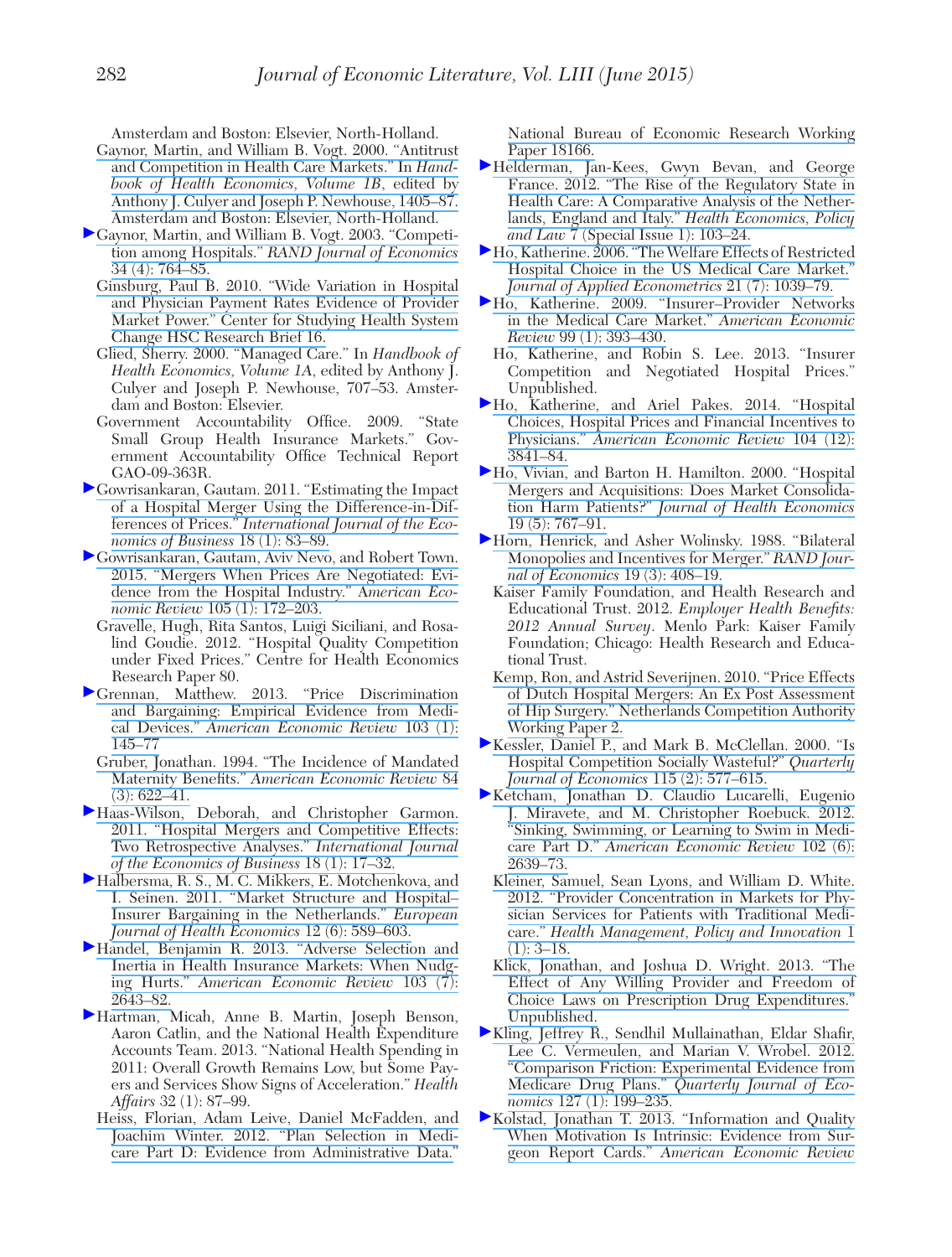[103 \(7\): 2875–910.](https://www.researchgate.net/publication/278676719_The_Industrial_Organization_of_Health-Care_Markets?el=1_x_8&enrichId=rgreq-cb7d2b5db6741595fb53fa84c810989d-XXX&enrichSource=Y292ZXJQYWdlOzI3ODY3NjcxOTtBUzoyNDE3NTE4ODU2MTEwMDhAMTQzNDY0OTU0OTA1MA==)

- [Lakdawalla, Darius, and Tomas Philipson. 2006. "The](https://www.researchgate.net/publication/222398380_The_Nonprofit_Sector_and_Industry_Performance?el=1_x_8&enrichId=rgreq-cb7d2b5db6741595fb53fa84c810989d-XXX&enrichSource=Y292ZXJQYWdlOzI3ODY3NjcxOTtBUzoyNDE3NTE4ODU2MTEwMDhAMTQzNDY0OTU0OTA1MA==) [Nonprofit Sector and Industry Performance."](https://www.researchgate.net/publication/222398380_The_Nonprofit_Sector_and_Industry_Performance?el=1_x_8&enrichId=rgreq-cb7d2b5db6741595fb53fa84c810989d-XXX&enrichSource=Y292ZXJQYWdlOzI3ODY3NjcxOTtBUzoyNDE3NTE4ODU2MTEwMDhAMTQzNDY0OTU0OTA1MA==) *Jour[nal of Public Economics](https://www.researchgate.net/publication/222398380_The_Nonprofit_Sector_and_Industry_Performance?el=1_x_8&enrichId=rgreq-cb7d2b5db6741595fb53fa84c810989d-XXX&enrichSource=Y292ZXJQYWdlOzI3ODY3NjcxOTtBUzoyNDE3NTE4ODU2MTEwMDhAMTQzNDY0OTU0OTA1MA==)* 90 (8–9): 1681–98.
- [Leonard, Gregory K., and G. Steven Olley. 2011. "What](https://www.researchgate.net/publication/227615618_What_Can_Be_Learned_About_the_Competitive_Effects_of_Mergers_from_Natural_Experiments?el=1_x_8&enrichId=rgreq-cb7d2b5db6741595fb53fa84c810989d-XXX&enrichSource=Y292ZXJQYWdlOzI3ODY3NjcxOTtBUzoyNDE3NTE4ODU2MTEwMDhAMTQzNDY0OTU0OTA1MA==)  [Can Be Learned About the Competitive Effects of](https://www.researchgate.net/publication/227615618_What_Can_Be_Learned_About_the_Competitive_Effects_of_Mergers_from_Natural_Experiments?el=1_x_8&enrichId=rgreq-cb7d2b5db6741595fb53fa84c810989d-XXX&enrichSource=Y292ZXJQYWdlOzI3ODY3NjcxOTtBUzoyNDE3NTE4ODU2MTEwMDhAMTQzNDY0OTU0OTA1MA==)  [Mergers from 'Natural Experiments'?"](https://www.researchgate.net/publication/227615618_What_Can_Be_Learned_About_the_Competitive_Effects_of_Mergers_from_Natural_Experiments?el=1_x_8&enrichId=rgreq-cb7d2b5db6741595fb53fa84c810989d-XXX&enrichSource=Y292ZXJQYWdlOzI3ODY3NjcxOTtBUzoyNDE3NTE4ODU2MTEwMDhAMTQzNDY0OTU0OTA1MA==) *International [Journal of the Economics of Business](https://www.researchgate.net/publication/227615618_What_Can_Be_Learned_About_the_Competitive_Effects_of_Mergers_from_Natural_Experiments?el=1_x_8&enrichId=rgreq-cb7d2b5db6741595fb53fa84c810989d-XXX&enrichSource=Y292ZXJQYWdlOzI3ODY3NjcxOTtBUzoyNDE3NTE4ODU2MTEwMDhAMTQzNDY0OTU0OTA1MA==)* 18 (1): 103–07.
	- [Lewis, Matthew S., and Kevin E. Pflum. 2011. "Diag](https://www.researchgate.net/publication/272201268_Diagnosing_Hospital_System_Bargaining_Power_in_Managed_Care_Networks?el=1_x_8&enrichId=rgreq-cb7d2b5db6741595fb53fa84c810989d-XXX&enrichSource=Y292ZXJQYWdlOzI3ODY3NjcxOTtBUzoyNDE3NTE4ODU2MTEwMDhAMTQzNDY0OTU0OTA1MA==)[nosing Hospital System Bargaining Power in Man](https://www.researchgate.net/publication/272201268_Diagnosing_Hospital_System_Bargaining_Power_in_Managed_Care_Networks?el=1_x_8&enrichId=rgreq-cb7d2b5db6741595fb53fa84c810989d-XXX&enrichSource=Y292ZXJQYWdlOzI3ODY3NjcxOTtBUzoyNDE3NTE4ODU2MTEwMDhAMTQzNDY0OTU0OTA1MA==)[aged Care Networks." Unpublished.](https://www.researchgate.net/publication/272201268_Diagnosing_Hospital_System_Bargaining_Power_in_Managed_Care_Networks?el=1_x_8&enrichId=rgreq-cb7d2b5db6741595fb53fa84c810989d-XXX&enrichSource=Y292ZXJQYWdlOzI3ODY3NjcxOTtBUzoyNDE3NTE4ODU2MTEwMDhAMTQzNDY0OTU0OTA1MA==)
	- [Lustig, Josh. 2010. "Measuring Welfare Losses from](https://www.researchgate.net/publication/228649178_Measuring_Welfare_Losses_from_Adverse_Selection_and_Imperfect_Competition_in_Privatized_Medicare?el=1_x_8&enrichId=rgreq-cb7d2b5db6741595fb53fa84c810989d-XXX&enrichSource=Y292ZXJQYWdlOzI3ODY3NjcxOTtBUzoyNDE3NTE4ODU2MTEwMDhAMTQzNDY0OTU0OTA1MA==) [Adverse Selection and Imperfect Competition in](https://www.researchgate.net/publication/228649178_Measuring_Welfare_Losses_from_Adverse_Selection_and_Imperfect_Competition_in_Privatized_Medicare?el=1_x_8&enrichId=rgreq-cb7d2b5db6741595fb53fa84c810989d-XXX&enrichSource=Y292ZXJQYWdlOzI3ODY3NjcxOTtBUzoyNDE3NTE4ODU2MTEwMDhAMTQzNDY0OTU0OTA1MA==)  [Privatized Medicare." Unpublished.](https://www.researchgate.net/publication/228649178_Measuring_Welfare_Losses_from_Adverse_Selection_and_Imperfect_Competition_in_Privatized_Medicare?el=1_x_8&enrichId=rgreq-cb7d2b5db6741595fb53fa84c810989d-XXX&enrichSource=Y292ZXJQYWdlOzI3ODY3NjcxOTtBUzoyNDE3NTE4ODU2MTEwMDhAMTQzNDY0OTU0OTA1MA==)
- [Lynk, William J. 1995. "Nonprofit Hospital Mergers](https://www.researchgate.net/publication/24100913_Nonprofit_Hospital_Mergers_and_the_Exercise_of_Market_Power?el=1_x_8&enrichId=rgreq-cb7d2b5db6741595fb53fa84c810989d-XXX&enrichSource=Y292ZXJQYWdlOzI3ODY3NjcxOTtBUzoyNDE3NTE4ODU2MTEwMDhAMTQzNDY0OTU0OTA1MA==) [and the Exercise of Market Power."](https://www.researchgate.net/publication/24100913_Nonprofit_Hospital_Mergers_and_the_Exercise_of_Market_Power?el=1_x_8&enrichId=rgreq-cb7d2b5db6741595fb53fa84c810989d-XXX&enrichSource=Y292ZXJQYWdlOzI3ODY3NjcxOTtBUzoyNDE3NTE4ODU2MTEwMDhAMTQzNDY0OTU0OTA1MA==) *Journal of Law and Economics* [38 \(2\): 437–61.](https://www.researchgate.net/publication/24100913_Nonprofit_Hospital_Mergers_and_the_Exercise_of_Market_Power?el=1_x_8&enrichId=rgreq-cb7d2b5db6741595fb53fa84c810989d-XXX&enrichSource=Y292ZXJQYWdlOzI3ODY3NjcxOTtBUzoyNDE3NTE4ODU2MTEwMDhAMTQzNDY0OTU0OTA1MA==)
	- [Maestas, Nicole, Mathis Schroeder, and Dana Gold](https://www.researchgate.net/publication/24120373_Price_Variation_in_Markets_with_Homogeneous_Goods_The_Case_of_Medigap?el=1_x_8&enrichId=rgreq-cb7d2b5db6741595fb53fa84c810989d-XXX&enrichSource=Y292ZXJQYWdlOzI3ODY3NjcxOTtBUzoyNDE3NTE4ODU2MTEwMDhAMTQzNDY0OTU0OTA1MA==)[man. 2009. "Price Variation in Markets with Homo](https://www.researchgate.net/publication/24120373_Price_Variation_in_Markets_with_Homogeneous_Goods_The_Case_of_Medigap?el=1_x_8&enrichId=rgreq-cb7d2b5db6741595fb53fa84c810989d-XXX&enrichSource=Y292ZXJQYWdlOzI3ODY3NjcxOTtBUzoyNDE3NTE4ODU2MTEwMDhAMTQzNDY0OTU0OTA1MA==)[geneous Goods: The Case of Medigap." National](https://www.researchgate.net/publication/24120373_Price_Variation_in_Markets_with_Homogeneous_Goods_The_Case_of_Medigap?el=1_x_8&enrichId=rgreq-cb7d2b5db6741595fb53fa84c810989d-XXX&enrichSource=Y292ZXJQYWdlOzI3ODY3NjcxOTtBUzoyNDE3NTE4ODU2MTEwMDhAMTQzNDY0OTU0OTA1MA==)  [Bureau of Economic Research Working Paper 14679.](https://www.researchgate.net/publication/24120373_Price_Variation_in_Markets_with_Homogeneous_Goods_The_Case_of_Medigap?el=1_x_8&enrichId=rgreq-cb7d2b5db6741595fb53fa84c810989d-XXX&enrichSource=Y292ZXJQYWdlOzI3ODY3NjcxOTtBUzoyNDE3NTE4ODU2MTEwMDhAMTQzNDY0OTU0OTA1MA==)
- Martin, Anne, David Lassman, Lekha Whittle, Aaron Catlin, and the National Health Expenditure Accounts Team. 2011. "Recession Contributes to Slowest Annual Rate of Increases in Health Spending in Five Decades." *Health Affairs* 30 (1): 11–22.
- [Mazzeo, Michael J. 2002. "Product Choice and Oligop](https://www.researchgate.net/publication/280796390_Product_choice_and_oligopoly_market_structure?el=1_x_8&enrichId=rgreq-cb7d2b5db6741595fb53fa84c810989d-XXX&enrichSource=Y292ZXJQYWdlOzI3ODY3NjcxOTtBUzoyNDE3NTE4ODU2MTEwMDhAMTQzNDY0OTU0OTA1MA==)oly Market Structure." *[RAND Journal of Economics](https://www.researchgate.net/publication/280796390_Product_choice_and_oligopoly_market_structure?el=1_x_8&enrichId=rgreq-cb7d2b5db6741595fb53fa84c810989d-XXX&enrichSource=Y292ZXJQYWdlOzI3ODY3NjcxOTtBUzoyNDE3NTE4ODU2MTEwMDhAMTQzNDY0OTU0OTA1MA==)* [33 \(2\): 221–42.](https://www.researchgate.net/publication/280796390_Product_choice_and_oligopoly_market_structure?el=1_x_8&enrichId=rgreq-cb7d2b5db6741595fb53fa84c810989d-XXX&enrichSource=Y292ZXJQYWdlOzI3ODY3NjcxOTtBUzoyNDE3NTE4ODU2MTEwMDhAMTQzNDY0OTU0OTA1MA==)
	- McGuire, Thomas G. 2000. "Physician Agency." In *Handbook of Health Economics, Volume 1A*, edited by Anthony J. Culyer and Joseph P. Newhouse, 461– 536. Amsterdam: Elsevier.
- [Melnick, Glenn A., Yu-Chu Shen, and Vivian Yaling Wu.](https://www.researchgate.net/publication/51626612_The_Increased_Concentration_Of_Health_Plan_Markets_Can_Benefit_Consumers_Through_Lower_Hospital_Prices?el=1_x_8&enrichId=rgreq-cb7d2b5db6741595fb53fa84c810989d-XXX&enrichSource=Y292ZXJQYWdlOzI3ODY3NjcxOTtBUzoyNDE3NTE4ODU2MTEwMDhAMTQzNDY0OTU0OTA1MA==) [2011. "The Increased Concentration of Health Plan](https://www.researchgate.net/publication/51626612_The_Increased_Concentration_Of_Health_Plan_Markets_Can_Benefit_Consumers_Through_Lower_Hospital_Prices?el=1_x_8&enrichId=rgreq-cb7d2b5db6741595fb53fa84c810989d-XXX&enrichSource=Y292ZXJQYWdlOzI3ODY3NjcxOTtBUzoyNDE3NTE4ODU2MTEwMDhAMTQzNDY0OTU0OTA1MA==) [Markets Can Benefit Consumers through Lower](https://www.researchgate.net/publication/51626612_The_Increased_Concentration_Of_Health_Plan_Markets_Can_Benefit_Consumers_Through_Lower_Hospital_Prices?el=1_x_8&enrichId=rgreq-cb7d2b5db6741595fb53fa84c810989d-XXX&enrichSource=Y292ZXJQYWdlOzI3ODY3NjcxOTtBUzoyNDE3NTE4ODU2MTEwMDhAMTQzNDY0OTU0OTA1MA==) [Hospital Prices."](https://www.researchgate.net/publication/51626612_The_Increased_Concentration_Of_Health_Plan_Markets_Can_Benefit_Consumers_Through_Lower_Hospital_Prices?el=1_x_8&enrichId=rgreq-cb7d2b5db6741595fb53fa84c810989d-XXX&enrichSource=Y292ZXJQYWdlOzI3ODY3NjcxOTtBUzoyNDE3NTE4ODU2MTEwMDhAMTQzNDY0OTU0OTA1MA==) *Health Affairs* 30 (9): 1728–33.
- [Moriya, Asako S., William B. Vogt, and Martin Gaynor.](https://www.researchgate.net/publication/272488612_Hospital_prices_and_market_structure_in_the_hospital_and_insurance_industries?el=1_x_8&enrichId=rgreq-cb7d2b5db6741595fb53fa84c810989d-XXX&enrichSource=Y292ZXJQYWdlOzI3ODY3NjcxOTtBUzoyNDE3NTE4ODU2MTEwMDhAMTQzNDY0OTU0OTA1MA==)  [2010. "Hospital Prices and Market Structure in the](https://www.researchgate.net/publication/272488612_Hospital_prices_and_market_structure_in_the_hospital_and_insurance_industries?el=1_x_8&enrichId=rgreq-cb7d2b5db6741595fb53fa84c810989d-XXX&enrichSource=Y292ZXJQYWdlOzI3ODY3NjcxOTtBUzoyNDE3NTE4ODU2MTEwMDhAMTQzNDY0OTU0OTA1MA==)  [Hospital and Insurance Industries."](https://www.researchgate.net/publication/272488612_Hospital_prices_and_market_structure_in_the_hospital_and_insurance_industries?el=1_x_8&enrichId=rgreq-cb7d2b5db6741595fb53fa84c810989d-XXX&enrichSource=Y292ZXJQYWdlOzI3ODY3NjcxOTtBUzoyNDE3NTE4ODU2MTEwMDhAMTQzNDY0OTU0OTA1MA==) *Health Econom[ics, Policy and Law](https://www.researchgate.net/publication/272488612_Hospital_prices_and_market_structure_in_the_hospital_and_insurance_industries?el=1_x_8&enrichId=rgreq-cb7d2b5db6741595fb53fa84c810989d-XXX&enrichSource=Y292ZXJQYWdlOzI3ODY3NjcxOTtBUzoyNDE3NTE4ODU2MTEwMDhAMTQzNDY0OTU0OTA1MA==)* 5 (4): 459–79.
- [Pakes, Ariel. 2010. "Alternative Models for Moment](https://www.researchgate.net/publication/46447455_Alternative_Models_for_Moment_Inequalities?el=1_x_8&enrichId=rgreq-cb7d2b5db6741595fb53fa84c810989d-XXX&enrichSource=Y292ZXJQYWdlOzI3ODY3NjcxOTtBUzoyNDE3NTE4ODU2MTEwMDhAMTQzNDY0OTU0OTA1MA==)  Inequalities." *Econometrica* [78 \(6\): 1783–1822.](https://www.researchgate.net/publication/46447455_Alternative_Models_for_Moment_Inequalities?el=1_x_8&enrichId=rgreq-cb7d2b5db6741595fb53fa84c810989d-XXX&enrichSource=Y292ZXJQYWdlOzI3ODY3NjcxOTtBUzoyNDE3NTE4ODU2MTEwMDhAMTQzNDY0OTU0OTA1MA==)
	- [Pakes, Ariel, J. Porter, Kate Ho, and Joy Ishii. 2006.](https://www.researchgate.net/publication/null?el=1_x_8&enrichId=rgreq-cb7d2b5db6741595fb53fa84c810989d-XXX&enrichSource=Y292ZXJQYWdlOzI3ODY3NjcxOTtBUzoyNDE3NTE4ODU2MTEwMDhAMTQzNDY0OTU0OTA1MA==) [Moment Inequalities and Their Application."](https://www.researchgate.net/publication/null?el=1_x_8&enrichId=rgreq-cb7d2b5db6741595fb53fa84c810989d-XXX&enrichSource=Y292ZXJQYWdlOzI3ODY3NjcxOTtBUzoyNDE3NTE4ODU2MTEwMDhAMTQzNDY0OTU0OTA1MA==) [Unpublished.](https://www.researchgate.net/publication/null?el=1_x_8&enrichId=rgreq-cb7d2b5db6741595fb53fa84c810989d-XXX&enrichSource=Y292ZXJQYWdlOzI3ODY3NjcxOTtBUzoyNDE3NTE4ODU2MTEwMDhAMTQzNDY0OTU0OTA1MA==)
- [Park, Minjung and Robert Town. 2014. "Industry](https://www.researchgate.net/publication/263813927_Industry_Shock_Expectations_Interindustry_Linkages_and_Merger_Waves_Evidence_from_the_Hospital_Industry?el=1_x_8&enrichId=rgreq-cb7d2b5db6741595fb53fa84c810989d-XXX&enrichSource=Y292ZXJQYWdlOzI3ODY3NjcxOTtBUzoyNDE3NTE4ODU2MTEwMDhAMTQzNDY0OTU0OTA1MA==)  [Shock Expectations, Interindustry Linkages, and](https://www.researchgate.net/publication/263813927_Industry_Shock_Expectations_Interindustry_Linkages_and_Merger_Waves_Evidence_from_the_Hospital_Industry?el=1_x_8&enrichId=rgreq-cb7d2b5db6741595fb53fa84c810989d-XXX&enrichSource=Y292ZXJQYWdlOzI3ODY3NjcxOTtBUzoyNDE3NTE4ODU2MTEwMDhAMTQzNDY0OTU0OTA1MA==) [Merger Waves: Evidence from the Hospital Indus](https://www.researchgate.net/publication/263813927_Industry_Shock_Expectations_Interindustry_Linkages_and_Merger_Waves_Evidence_from_the_Hospital_Industry?el=1_x_8&enrichId=rgreq-cb7d2b5db6741595fb53fa84c810989d-XXX&enrichSource=Y292ZXJQYWdlOzI3ODY3NjcxOTtBUzoyNDE3NTE4ODU2MTEwMDhAMTQzNDY0OTU0OTA1MA==)try." *[Journal of Economics and Management Strategy](https://www.researchgate.net/publication/263813927_Industry_Shock_Expectations_Interindustry_Linkages_and_Merger_Waves_Evidence_from_the_Hospital_Industry?el=1_x_8&enrichId=rgreq-cb7d2b5db6741595fb53fa84c810989d-XXX&enrichSource=Y292ZXJQYWdlOzI3ODY3NjcxOTtBUzoyNDE3NTE4ODU2MTEwMDhAMTQzNDY0OTU0OTA1MA==)* [23 \(3\): 548–67.](https://www.researchgate.net/publication/263813927_Industry_Shock_Expectations_Interindustry_Linkages_and_Merger_Waves_Evidence_from_the_Hospital_Industry?el=1_x_8&enrichId=rgreq-cb7d2b5db6741595fb53fa84c810989d-XXX&enrichSource=Y292ZXJQYWdlOzI3ODY3NjcxOTtBUzoyNDE3NTE4ODU2MTEwMDhAMTQzNDY0OTU0OTA1MA==)
	- Pinkovskiy, Maxim L. 2013. "The Impact of the Managed Care Backlash on Health Care Costs: Evidence from State Regulation of Managed Care Cost Containment Practices." Unpublished.
- [Pope, Gregory C. 1989. "Hospital Nonprice Competi](https://www.researchgate.net/publication/12994448_Hospital_NonPrice_Competition_and_Medicare_Reimbursement_Policy?el=1_x_8&enrichId=rgreq-cb7d2b5db6741595fb53fa84c810989d-XXX&enrichSource=Y292ZXJQYWdlOzI3ODY3NjcxOTtBUzoyNDE3NTE4ODU2MTEwMDhAMTQzNDY0OTU0OTA1MA==)[tion and Medicare Reimbursement Policy."](https://www.researchgate.net/publication/12994448_Hospital_NonPrice_Competition_and_Medicare_Reimbursement_Policy?el=1_x_8&enrichId=rgreq-cb7d2b5db6741595fb53fa84c810989d-XXX&enrichSource=Y292ZXJQYWdlOzI3ODY3NjcxOTtBUzoyNDE3NTE4ODU2MTEwMDhAMTQzNDY0OTU0OTA1MA==) *Journal [of Health Economics](https://www.researchgate.net/publication/12994448_Hospital_NonPrice_Competition_and_Medicare_Reimbursement_Policy?el=1_x_8&enrichId=rgreq-cb7d2b5db6741595fb53fa84c810989d-XXX&enrichSource=Y292ZXJQYWdlOzI3ODY3NjcxOTtBUzoyNDE3NTE4ODU2MTEwMDhAMTQzNDY0OTU0OTA1MA==)* 8 (2): 147–72.
	- Propper, Carol, Nicholas Bloom, Stephan Seiler, and John Van Reenan. 2010. "The Impact of Competition on Management Quality: Evidence from Public

Hospitals." University of Bristol Centre for Market and Public Organisation Working Paper 10/237.

- [Propper, Carol, Simon M. Burgess, and Denise Gos](https://www.researchgate.net/publication/null?el=1_x_8&enrichId=rgreq-cb7d2b5db6741595fb53fa84c810989d-XXX&enrichSource=Y292ZXJQYWdlOzI3ODY3NjcxOTtBUzoyNDE3NTE4ODU2MTEwMDhAMTQzNDY0OTU0OTA1MA==)[sage. 2008. "Competition and Quality: Evidence](https://www.researchgate.net/publication/null?el=1_x_8&enrichId=rgreq-cb7d2b5db6741595fb53fa84c810989d-XXX&enrichSource=Y292ZXJQYWdlOzI3ODY3NjcxOTtBUzoyNDE3NTE4ODU2MTEwMDhAMTQzNDY0OTU0OTA1MA==) [from the NHS Internal Market 1991–9."](https://www.researchgate.net/publication/null?el=1_x_8&enrichId=rgreq-cb7d2b5db6741595fb53fa84c810989d-XXX&enrichSource=Y292ZXJQYWdlOzI3ODY3NjcxOTtBUzoyNDE3NTE4ODU2MTEwMDhAMTQzNDY0OTU0OTA1MA==) *Economic Journal* [118 \(525\): 138–70.](https://www.researchgate.net/publication/null?el=1_x_8&enrichId=rgreq-cb7d2b5db6741595fb53fa84c810989d-XXX&enrichSource=Y292ZXJQYWdlOzI3ODY3NjcxOTtBUzoyNDE3NTE4ODU2MTEwMDhAMTQzNDY0OTU0OTA1MA==)
- [Propper, Carol, Simon M. Burgess, and Katherine](https://www.researchgate.net/publication/222830078_Does_Competition_Between_Hospitals_Improve_the_Quality_Of_Care_Hospital_Death_Rates_and_the_NHS_Internal_Market?el=1_x_8&enrichId=rgreq-cb7d2b5db6741595fb53fa84c810989d-XXX&enrichSource=Y292ZXJQYWdlOzI3ODY3NjcxOTtBUzoyNDE3NTE4ODU2MTEwMDhAMTQzNDY0OTU0OTA1MA==) [Green. 2004. "Does Competition between Hospitals](https://www.researchgate.net/publication/222830078_Does_Competition_Between_Hospitals_Improve_the_Quality_Of_Care_Hospital_Death_Rates_and_the_NHS_Internal_Market?el=1_x_8&enrichId=rgreq-cb7d2b5db6741595fb53fa84c810989d-XXX&enrichSource=Y292ZXJQYWdlOzI3ODY3NjcxOTtBUzoyNDE3NTE4ODU2MTEwMDhAMTQzNDY0OTU0OTA1MA==)  [Improve the Quality of Care?: Hospital Death Rates](https://www.researchgate.net/publication/222830078_Does_Competition_Between_Hospitals_Improve_the_Quality_Of_Care_Hospital_Death_Rates_and_the_NHS_Internal_Market?el=1_x_8&enrichId=rgreq-cb7d2b5db6741595fb53fa84c810989d-XXX&enrichSource=Y292ZXJQYWdlOzI3ODY3NjcxOTtBUzoyNDE3NTE4ODU2MTEwMDhAMTQzNDY0OTU0OTA1MA==) [and the NHS Internal Market."](https://www.researchgate.net/publication/222830078_Does_Competition_Between_Hospitals_Improve_the_Quality_Of_Care_Hospital_Death_Rates_and_the_NHS_Internal_Market?el=1_x_8&enrichId=rgreq-cb7d2b5db6741595fb53fa84c810989d-XXX&enrichSource=Y292ZXJQYWdlOzI3ODY3NjcxOTtBUzoyNDE3NTE4ODU2MTEwMDhAMTQzNDY0OTU0OTA1MA==) *Journal of Public Economics* [88 \(7–8\): 1247–72.](https://www.researchgate.net/publication/222830078_Does_Competition_Between_Hospitals_Improve_the_Quality_Of_Care_Hospital_Death_Rates_and_the_NHS_Internal_Market?el=1_x_8&enrichId=rgreq-cb7d2b5db6741595fb53fa84c810989d-XXX&enrichSource=Y292ZXJQYWdlOzI3ODY3NjcxOTtBUzoyNDE3NTE4ODU2MTEwMDhAMTQzNDY0OTU0OTA1MA==)
- [Romano, Patrick S., and David J. Balan. 2011. "A Ret](https://www.researchgate.net/publication/47425676_A_Retrospective_Analysis_of_the_Clinical_Quality_Effects_of_the_Acquisition_of_Highland_Park_Hospital_by_Evanston_Northwestern_Healthcare?el=1_x_8&enrichId=rgreq-cb7d2b5db6741595fb53fa84c810989d-XXX&enrichSource=Y292ZXJQYWdlOzI3ODY3NjcxOTtBUzoyNDE3NTE4ODU2MTEwMDhAMTQzNDY0OTU0OTA1MA==)[rospective Analysis of the Clinical Quality Effects of](https://www.researchgate.net/publication/47425676_A_Retrospective_Analysis_of_the_Clinical_Quality_Effects_of_the_Acquisition_of_Highland_Park_Hospital_by_Evanston_Northwestern_Healthcare?el=1_x_8&enrichId=rgreq-cb7d2b5db6741595fb53fa84c810989d-XXX&enrichSource=Y292ZXJQYWdlOzI3ODY3NjcxOTtBUzoyNDE3NTE4ODU2MTEwMDhAMTQzNDY0OTU0OTA1MA==) [the Acquisition of Highland Park Hospital By Evan](https://www.researchgate.net/publication/47425676_A_Retrospective_Analysis_of_the_Clinical_Quality_Effects_of_the_Acquisition_of_Highland_Park_Hospital_by_Evanston_Northwestern_Healthcare?el=1_x_8&enrichId=rgreq-cb7d2b5db6741595fb53fa84c810989d-XXX&enrichSource=Y292ZXJQYWdlOzI3ODY3NjcxOTtBUzoyNDE3NTE4ODU2MTEwMDhAMTQzNDY0OTU0OTA1MA==)[ston Northwestern Healthcare."](https://www.researchgate.net/publication/47425676_A_Retrospective_Analysis_of_the_Clinical_Quality_Effects_of_the_Acquisition_of_Highland_Park_Hospital_by_Evanston_Northwestern_Healthcare?el=1_x_8&enrichId=rgreq-cb7d2b5db6741595fb53fa84c810989d-XXX&enrichSource=Y292ZXJQYWdlOzI3ODY3NjcxOTtBUzoyNDE3NTE4ODU2MTEwMDhAMTQzNDY0OTU0OTA1MA==) *International Jour[nal of the Economics of Business](https://www.researchgate.net/publication/47425676_A_Retrospective_Analysis_of_the_Clinical_Quality_Effects_of_the_Acquisition_of_Highland_Park_Hospital_by_Evanston_Northwestern_Healthcare?el=1_x_8&enrichId=rgreq-cb7d2b5db6741595fb53fa84c810989d-XXX&enrichSource=Y292ZXJQYWdlOzI3ODY3NjcxOTtBUzoyNDE3NTE4ODU2MTEwMDhAMTQzNDY0OTU0OTA1MA==)* 18 (1): 45–64.
	- Schäfer, Willemijn, et al. 2010. "The Netherlands: Health System Review." *Health Systems in Transition* 12 (1): 1–229.
	- Scherer, F. M. 2000. "The Pharmaceutical Industry." In *Handbook of Health Economics, Volume 1B*, edited by Anthony J. Culyer and Joseph P. Newhouse, 1297–1338. Amsterdam and Boston: Elsevier: North-Holland.
- [Schmalensee, Richard. 1977. "Comparative Static](https://www.researchgate.net/publication/24048360_Comparative_Static_Properties_of_Regulated_Airline_Oligopolies?el=1_x_8&enrichId=rgreq-cb7d2b5db6741595fb53fa84c810989d-XXX&enrichSource=Y292ZXJQYWdlOzI3ODY3NjcxOTtBUzoyNDE3NTE4ODU2MTEwMDhAMTQzNDY0OTU0OTA1MA==) [Properties of Regulated Airline Oligopolies."](https://www.researchgate.net/publication/24048360_Comparative_Static_Properties_of_Regulated_Airline_Oligopolies?el=1_x_8&enrichId=rgreq-cb7d2b5db6741595fb53fa84c810989d-XXX&enrichSource=Y292ZXJQYWdlOzI3ODY3NjcxOTtBUzoyNDE3NTE4ODU2MTEwMDhAMTQzNDY0OTU0OTA1MA==) *Bell [Journal of Economics](https://www.researchgate.net/publication/24048360_Comparative_Static_Properties_of_Regulated_Airline_Oligopolies?el=1_x_8&enrichId=rgreq-cb7d2b5db6741595fb53fa84c810989d-XXX&enrichSource=Y292ZXJQYWdlOzI3ODY3NjcxOTtBUzoyNDE3NTE4ODU2MTEwMDhAMTQzNDY0OTU0OTA1MA==)* 8 (2): 565–76.
- [Schmalensee, Richard. 1989. "Inter-industry Studies of](https://www.researchgate.net/publication/247317435_Chapter_16_Inter-industry_studies_of_structure_and_performance?el=1_x_8&enrichId=rgreq-cb7d2b5db6741595fb53fa84c810989d-XXX&enrichSource=Y292ZXJQYWdlOzI3ODY3NjcxOTtBUzoyNDE3NTE4ODU2MTEwMDhAMTQzNDY0OTU0OTA1MA==) [Structure and Performance." In](https://www.researchgate.net/publication/247317435_Chapter_16_Inter-industry_studies_of_structure_and_performance?el=1_x_8&enrichId=rgreq-cb7d2b5db6741595fb53fa84c810989d-XXX&enrichSource=Y292ZXJQYWdlOzI3ODY3NjcxOTtBUzoyNDE3NTE4ODU2MTEwMDhAMTQzNDY0OTU0OTA1MA==) *Handbook of Indus[trial Organization, Volume 2](https://www.researchgate.net/publication/247317435_Chapter_16_Inter-industry_studies_of_structure_and_performance?el=1_x_8&enrichId=rgreq-cb7d2b5db6741595fb53fa84c810989d-XXX&enrichSource=Y292ZXJQYWdlOzI3ODY3NjcxOTtBUzoyNDE3NTE4ODU2MTEwMDhAMTQzNDY0OTU0OTA1MA==)*, edited by Richard [Schmalensee and Robert Willig, 951–1009. Amster](https://www.researchgate.net/publication/247317435_Chapter_16_Inter-industry_studies_of_structure_and_performance?el=1_x_8&enrichId=rgreq-cb7d2b5db6741595fb53fa84c810989d-XXX&enrichSource=Y292ZXJQYWdlOzI3ODY3NjcxOTtBUzoyNDE3NTE4ODU2MTEwMDhAMTQzNDY0OTU0OTA1MA==)[dam and New York: Elsevier, North-Holland.](https://www.researchgate.net/publication/247317435_Chapter_16_Inter-industry_studies_of_structure_and_performance?el=1_x_8&enrichId=rgreq-cb7d2b5db6741595fb53fa84c810989d-XXX&enrichSource=Y292ZXJQYWdlOzI3ODY3NjcxOTtBUzoyNDE3NTE4ODU2MTEwMDhAMTQzNDY0OTU0OTA1MA==)
- [Schneider, John E., Pengxiang Li, Donald G. Klepser,](https://www.researchgate.net/publication/null?el=1_x_8&enrichId=rgreq-cb7d2b5db6741595fb53fa84c810989d-XXX&enrichSource=Y292ZXJQYWdlOzI3ODY3NjcxOTtBUzoyNDE3NTE4ODU2MTEwMDhAMTQzNDY0OTU0OTA1MA==) [N. Andrew Peterson, Timothy T. Brown, and Rich](https://www.researchgate.net/publication/null?el=1_x_8&enrichId=rgreq-cb7d2b5db6741595fb53fa84c810989d-XXX&enrichSource=Y292ZXJQYWdlOzI3ODY3NjcxOTtBUzoyNDE3NTE4ODU2MTEwMDhAMTQzNDY0OTU0OTA1MA==)[ard M. Scheffler. 2008. "The Effect of Physician](https://www.researchgate.net/publication/null?el=1_x_8&enrichId=rgreq-cb7d2b5db6741595fb53fa84c810989d-XXX&enrichSource=Y292ZXJQYWdlOzI3ODY3NjcxOTtBUzoyNDE3NTE4ODU2MTEwMDhAMTQzNDY0OTU0OTA1MA==) [and Health Plan Market Concentration on Prices in](https://www.researchgate.net/publication/null?el=1_x_8&enrichId=rgreq-cb7d2b5db6741595fb53fa84c810989d-XXX&enrichSource=Y292ZXJQYWdlOzI3ODY3NjcxOTtBUzoyNDE3NTE4ODU2MTEwMDhAMTQzNDY0OTU0OTA1MA==) [Commercial Health Insurance Markets."](https://www.researchgate.net/publication/null?el=1_x_8&enrichId=rgreq-cb7d2b5db6741595fb53fa84c810989d-XXX&enrichSource=Y292ZXJQYWdlOzI3ODY3NjcxOTtBUzoyNDE3NTE4ODU2MTEwMDhAMTQzNDY0OTU0OTA1MA==) *Interna[tional Journal of Health Care Finance and Econom](https://www.researchgate.net/publication/null?el=1_x_8&enrichId=rgreq-cb7d2b5db6741595fb53fa84c810989d-XXX&enrichSource=Y292ZXJQYWdlOzI3ODY3NjcxOTtBUzoyNDE3NTE4ODU2MTEwMDhAMTQzNDY0OTU0OTA1MA==)ics* [8 \(1\): 13–26.](https://www.researchgate.net/publication/null?el=1_x_8&enrichId=rgreq-cb7d2b5db6741595fb53fa84c810989d-XXX&enrichSource=Y292ZXJQYWdlOzI3ODY3NjcxOTtBUzoyNDE3NTE4ODU2MTEwMDhAMTQzNDY0OTU0OTA1MA==)
	- Scott Morton, Fiona, and Margaret Kyle. 2012. "Markets for Pharmaceutical Products." In *Handbook of Health Economics, Volume 2*, edited by Mark V. Pauly, Thomas G. McGuire, and Pedro P. Barros, 763–824. Amsterdam and Boston: Elsevier, North-Holland.
- [Simpson, John. 2003. "Geographic Markets in Hospital](https://www.researchgate.net/publication/24081363_Geographic_Markets_in_Hospital_Mergers_A_Case_Study?el=1_x_8&enrichId=rgreq-cb7d2b5db6741595fb53fa84c810989d-XXX&enrichSource=Y292ZXJQYWdlOzI3ODY3NjcxOTtBUzoyNDE3NTE4ODU2MTEwMDhAMTQzNDY0OTU0OTA1MA==) Mergers: A Case Study." *[International Journal of the](https://www.researchgate.net/publication/24081363_Geographic_Markets_in_Hospital_Mergers_A_Case_Study?el=1_x_8&enrichId=rgreq-cb7d2b5db6741595fb53fa84c810989d-XXX&enrichSource=Y292ZXJQYWdlOzI3ODY3NjcxOTtBUzoyNDE3NTE4ODU2MTEwMDhAMTQzNDY0OTU0OTA1MA==) [Economics of Business](https://www.researchgate.net/publication/24081363_Geographic_Markets_in_Hospital_Mergers_A_Case_Study?el=1_x_8&enrichId=rgreq-cb7d2b5db6741595fb53fa84c810989d-XXX&enrichSource=Y292ZXJQYWdlOzI3ODY3NjcxOTtBUzoyNDE3NTE4ODU2MTEwMDhAMTQzNDY0OTU0OTA1MA==)* 10 (3): 291–303.
- Sloan, Frank A. 2000. "Not-for-Profit Ownership and Hospital Behavior." In *Handbook of Health Economics, Volume 1B*, edited by Anthony J. Culyer and Joseph P. Newhouse, 1141–74. Amsterdam and Boston: Elsevier, North-Holland.
- Song, Zirui, et al. 2011. "Health Care Spending and Quality in Year 1 of the Alternative Quality Contract." *New England Journal of Medicine* 365 (10): 909–18.
- [Sovinsky Goeree, Michelle. 2008. "Limited Informa](https://www.researchgate.net/publication/null?el=1_x_8&enrichId=rgreq-cb7d2b5db6741595fb53fa84c810989d-XXX&enrichSource=Y292ZXJQYWdlOzI3ODY3NjcxOTtBUzoyNDE3NTE4ODU2MTEwMDhAMTQzNDY0OTU0OTA1MA==)[tion and Advertising in the U.S. Personal Computer](https://www.researchgate.net/publication/null?el=1_x_8&enrichId=rgreq-cb7d2b5db6741595fb53fa84c810989d-XXX&enrichSource=Y292ZXJQYWdlOzI3ODY3NjcxOTtBUzoyNDE3NTE4ODU2MTEwMDhAMTQzNDY0OTU0OTA1MA==) Industry." *Econometrica* [76 \(5\): 1017–74.](https://www.researchgate.net/publication/null?el=1_x_8&enrichId=rgreq-cb7d2b5db6741595fb53fa84c810989d-XXX&enrichSource=Y292ZXJQYWdlOzI3ODY3NjcxOTtBUzoyNDE3NTE4ODU2MTEwMDhAMTQzNDY0OTU0OTA1MA==)
- Spang, Heather Radach, Gloria J. Bazzoli, and Richard J. Arnould. 2001. "Hospital Mergers and Savings